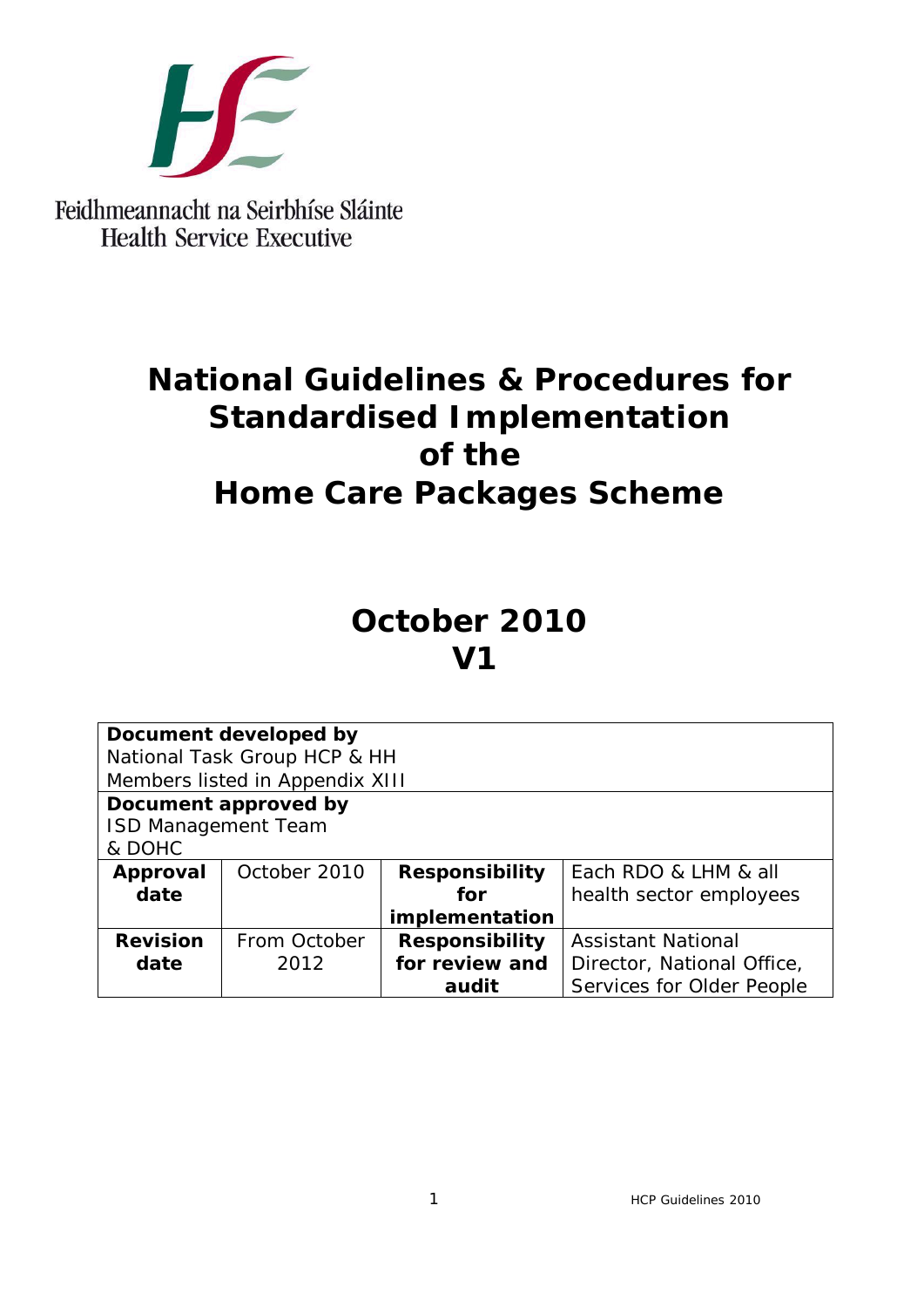# **Table of Contents:**

| <b>Section</b>  |                                          | Page |  |
|-----------------|------------------------------------------|------|--|
| 1.0             | <b>Policy Statement</b>                  | 3    |  |
|                 |                                          |      |  |
| 2.0             | <b>Purpose</b>                           | 5    |  |
|                 |                                          |      |  |
| 3.0             | <b>Scope</b>                             | 6    |  |
|                 |                                          |      |  |
| 4.0             | Legislation/other related policies       |      |  |
|                 |                                          |      |  |
| 5.0             | <b>Glossary of Terms and Definitions</b> |      |  |
|                 |                                          |      |  |
| 6.0             | Management of the Scheme, Governance &   |      |  |
|                 | Procurement                              |      |  |
|                 | 6.1 Management of Scheme                 |      |  |
|                 | 6.2 Linkages with acute hospitals        |      |  |
|                 | 6.3 Governance                           |      |  |
|                 | 6.4 Procurement                          |      |  |
|                 |                                          |      |  |
| 7.0             | <b>Guidelines &amp; Procedures</b>       | 14   |  |
|                 | 7.1<br>Access to a Home Care Package     |      |  |
|                 | 7.2 Operational Processes & Procedures   |      |  |
|                 | 7.3 Monitoring & Review                  |      |  |
|                 | 7.4<br><b>Complaints &amp; Appeals</b>   |      |  |
|                 |                                          |      |  |
| 8.0             | <b>Implementation Plan</b>               | 47   |  |
|                 |                                          |      |  |
| 9.0             | <b>Revision and Audit</b>                | 50   |  |
|                 |                                          | 51   |  |
| 10.0 References |                                          |      |  |
|                 |                                          | 52   |  |
| 11.0 Appendices |                                          |      |  |
|                 |                                          |      |  |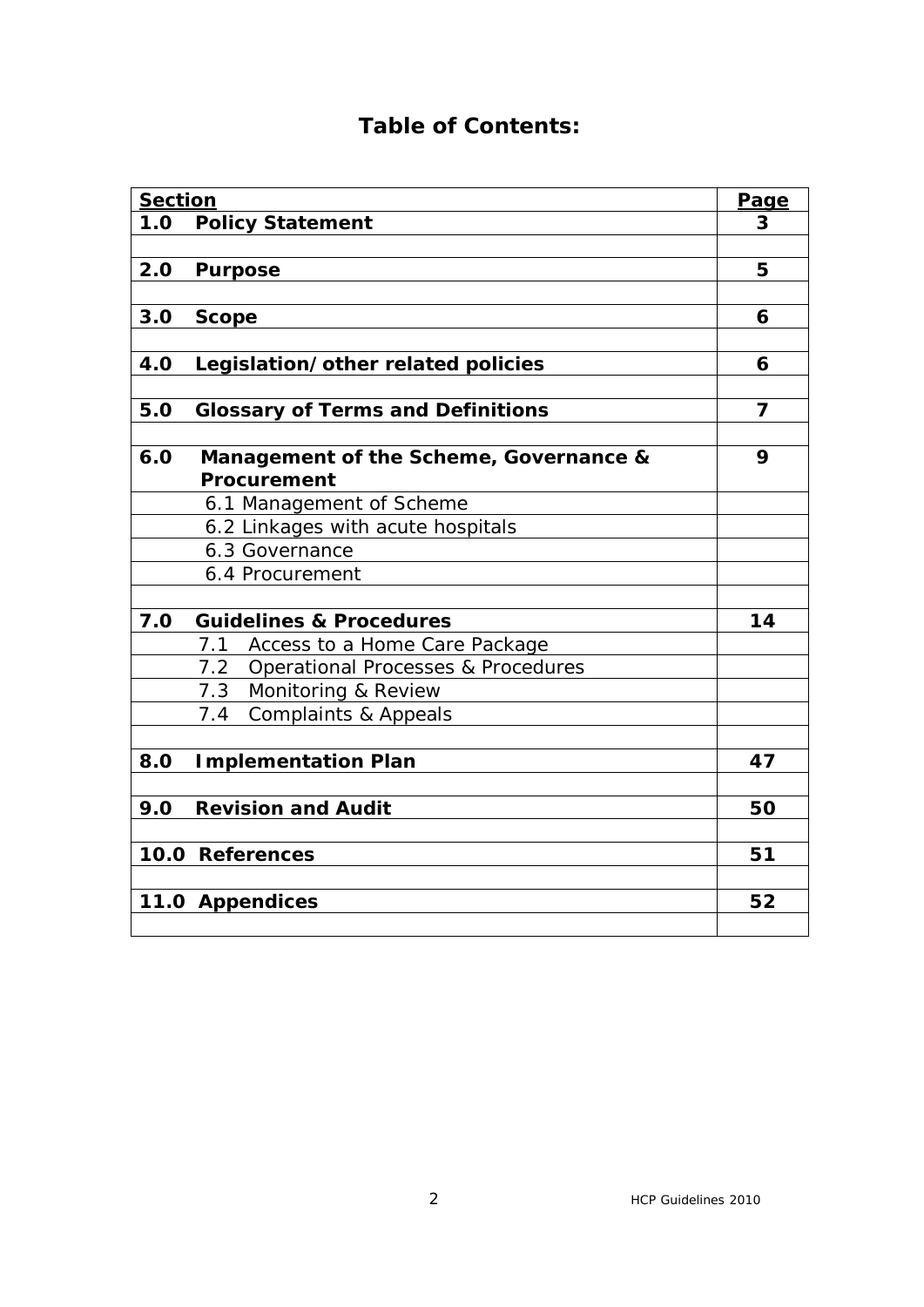## **1.0 Policy Statement**

# **1.1 General**

A key component of the Government policy is that the use of community and home based care should be maximised and should support the important role of family and informal carer in order to maintain older people at home for as long as possible. The Home Care Packages Scheme (HCP Scheme) was introduced by Government and implemented across the Health Service Executive (HSE) in 2006 to support this policy.

In 2006 the HSE drew up a framework and guidelines for the standardised implementation of the Scheme. The framework and guidelines were subsequently the subject of detailed discussions between the HSE and Department of Health & Children (DoHC). The 2006 Guidelines have been reviewed in the context of developments in the intervening years.

The "National Guidelines & Procedures for the Standardised Implementation of the Home Care Packages Scheme" ("The Guidelines") incorporate recommendations from the National Economic Social Forum (NESF) Report  $38<sup>1</sup>$  (Appendix I) and from the DoHC commissioned Evaluation Report<sup>2</sup>(Appendix II). Recommendations from the DoHC Evaluation Report are referenced in the Guidelines as follows.

#### **Recommendations of DoHC Evaluation Report 2009- Referenced to Draft HCP Guidelines 2010**

#### **Governance Arrangements**

**1:** Strengthen the linkage with the acute sector at national HSE and LHO level in the governance arrangements for Home Care Packages – *Reference 6.2 Draft HCP Guidelines 2010*

**2.** Establish an operational delivery forum to share good practice and support the implementation of a standardised approach to Home Care Package delivery (see Recommendation 4 below) – *Ref 6.1.2 Draft HCP Guidelines 2010* **3.** Develop a national HSE approach to procurement of all services related to Home Care

# Packages. *Ref6.4 Draft HCP Guidelines 2010*

#### **Operational Delivery**

 $\overline{a}$ 

**4.** Implement a standardised approach to Home Care Package delivery through the immediate roll-out of the national guidelines, to encompass: *Reference overall Draft HCP Guidelines 2010*

 · A national definition of 'mainstream' and 'enhanced' services - *Reference 5.1 & 7.2.2 Stage 3a Draft HCP Guidelines 2010*

 · Guidance on classification of short-term and long-term HCPs - *Reference 7.2.2 Stage 3c Draft HCP Guidelines 2010*

<sup>&</sup>lt;sup>1</sup> NESF, Implementation of the Home Care Package Scheme, 2009

<sup>2</sup> DoHC, Evaluation of Home Care Packages, 2009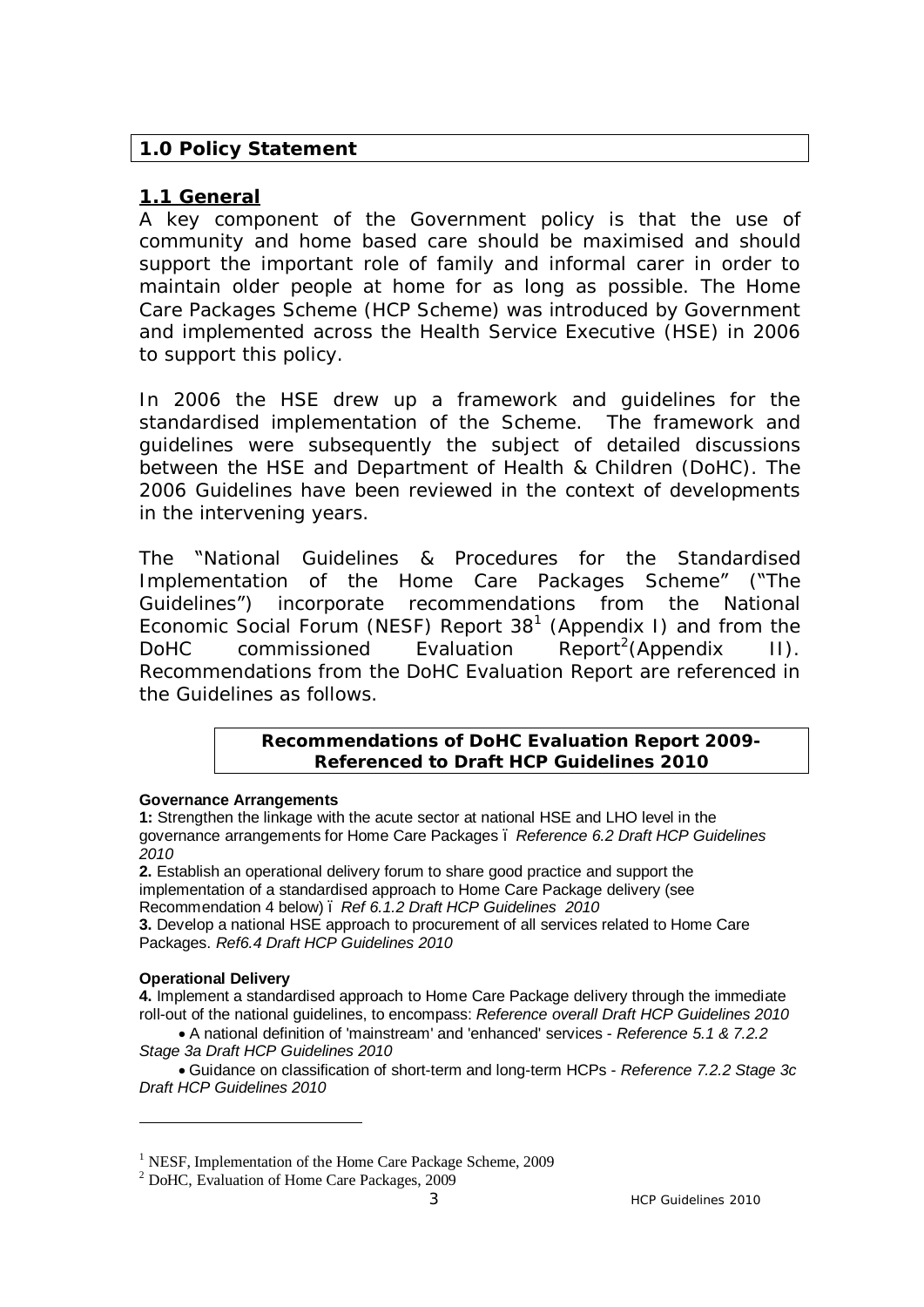· A national HSE approach to the deployment of cash grants - *Reference 7.2.4 Draft HCP Guidelines 2010*

 · Standard literature and awareness information on the scheme for the general public *Reference 7.1 Draft HCP Guidelines 2010*

 · Standard literature and awareness information on the scheme for HCP recipients - *Reference 7.1.1 Draft HCP Guidelines 2010*

 · Standardised approach to means assessment - *Reference 7.1.1 Draft HCP Guidelines 2010*

 · Principles for joint working with the acute sector, other parts of PCCC & alternative providers *Reference 6.0 Draft HCP Guidelines 2010*

 · Standardised care needs assessment tool, including the informal care profile - *Reference 7.1.2 & 7.2.2 Draft HCP Guidelines 2010*

 · Standard Home Care Package file/record of recipient profile, services and events - *Reference 7.2.1 Draft HCP Guidelines 2010*

 · Standardised approach to budgeting for each Home Care Package - *Reference 7.2.2 Stage 4a Draft HCP Guidelines 2010*

 · Standardised care plan and schedule of services - *Reference 7.2.2 Stage 3 Draft HCP Guidelines 2010*

· Standardised approach to review - *Reference 7.3 Draft HCP Guidelines 2010*

 · Standardised approach to capturing outcomes and benefits *Reference 7.3 Draft HCP Guidelines 2010*

 · Standardised monitoring and supervisory system – *Reference 7.3 Draft HCP Guidelines 2010* (Monitoring & Supervision also being addressed in context of Home Care Quality Guidelines)

· Standardised complaints process – *Reference 7.3 Draft HCP Guidelines 2010*

 · Standardised set of governance principles for decision-making and accountability at LHO level with regard to Home Care Package delivery – *Reference 7.3 Draft HCP Guidelines 2010*

 · Standardised guidelines to support acute and PCCC decision-makers in allocating Home Care Packages based on local health system and population need – *Reference 6.1 Draft HCP Guidelines 2010*

**5.** Undertake a value for money assessment of Home Care Package delivery in 2011 – *Reference 7.3.2 Draft HCP Guidelines 2010*

**6.** Develop and implement a standard ICT-based approach to managing Home Care Package information. This may require an interim solution in anticipation of enhanced national HSE ICT systems. – *Reference 7.3.2 Draft HCP Guidelines 2010 (and on-going work of Task Group in this regard)*

**7.** Develop and implement (based on existing LHO good practice) standard tools for capturing and reporting Home Care Package management information (in particular financial data). This may require an interim solution in anticipation of enhanced national HSE PCCC management information systems. – *Reference 7.3.2 & 7.2.2 stage 4b Draft HCP Guidelines 2010*

#### **Performance Management**

**8**. Develop comprehensive monthly management information on Home Care Packages. As a minimum this should meet the data requirements set out by the Department of Health and Children. – *Reference 7.3.2 Draft HCP Guidelines 2010*

**9**. Develop and implement standardised guidelines on the monitoring and review of the quality and delivery of Home Care Packages at a recipient, LHO and HSE level – *Reference 7.3 Draft HCP Guidelines 2010*.

#### **Funding**

**10.** Develop comprehensive monthly *financial* management information on Home Care Packages as part of Recommendation 7 above. – *Reference 7.3.2 & 7.2.2 Stage 4b Draft HCP Guidelines 2010*

- · Implement immediate monitoring of the average weekly value of Home Care Packages. As classifications of Home Care Package are developed, these should be reflected in financial monitoring and used to develop indicative weekly values for Home Care Packages.
- · Develop and implement guidelines to ensure consistent attribution of cost to budget.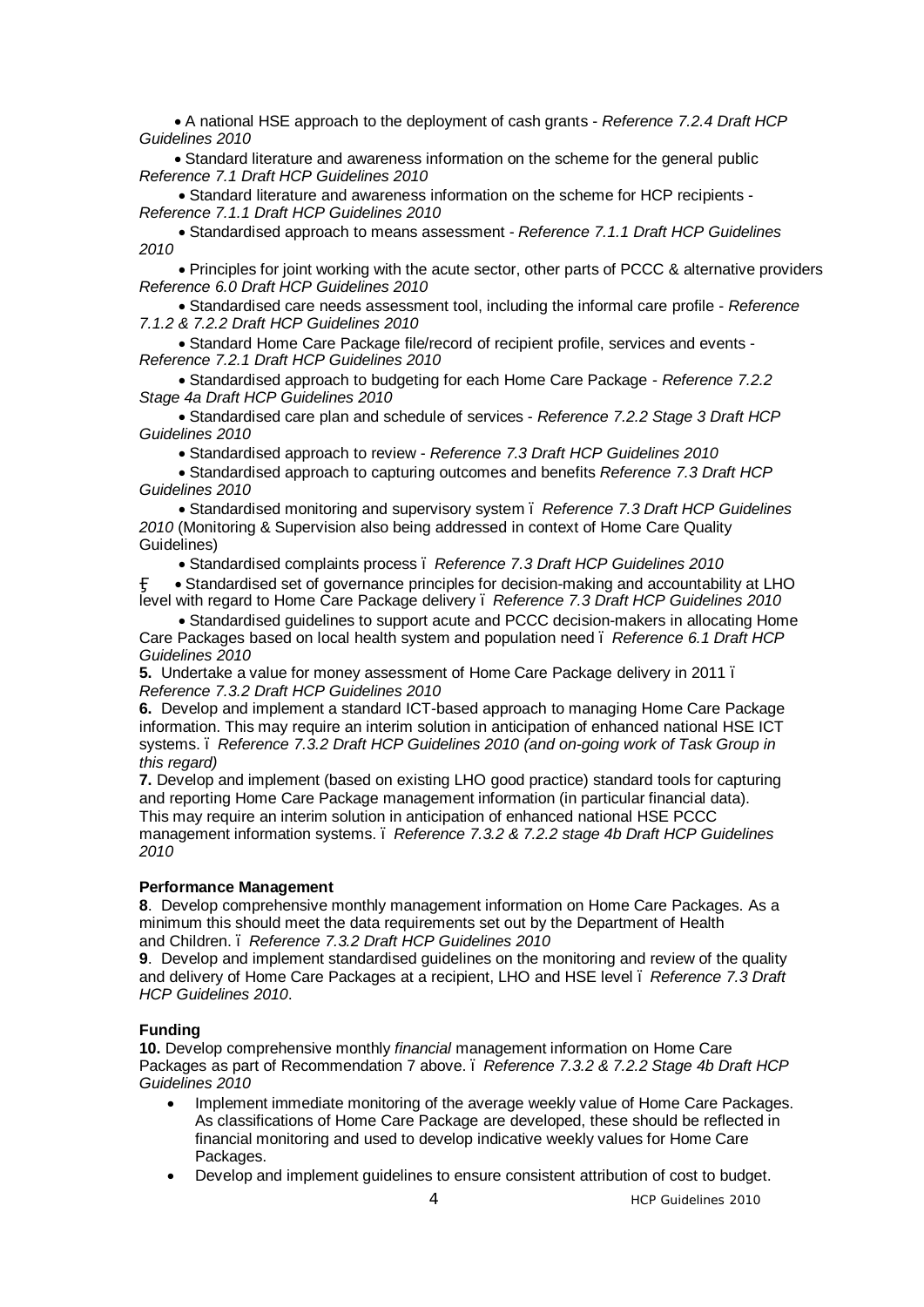It is the policy of the HSE that these Guidelines are utilised by all staff to support the implementation of the Home Care Packages Scheme uniformly across the HSE. The Scheme is resource limited and will be operated in line with the limits set out in the Annual Service Plan

#### **1.2 Policy Objectives of Home Care Packages Scheme**

The objectives of the HCP Scheme are to

- · Facilitate timely discharge of older people from acute hospitals
- · Reduce inappropriate admission of older people to acute care or residential care
- · Reduce pressures on A&E departments
- · Support older people to continue to live, or return to live, in their own community
- · Support carers so that they might be able to continue to provide care for older people

The Scheme will be as flexible as possible within the confines of the legislative and policy objectives context in which Home Care Packages (HCPs) are provided. Within this context also HCPs should be responsive to the assessed needs of the individual and informal carers and will improve equity of service throughout the LHOs.

**However, the extent of the support available through the HCP Scheme is subject to the limit of the resources allocated each year to the HSE for this particular Scheme.** Therefore, at times, individual applicants who have been approved for a HCP may be placed on a waiting list for the Scheme following a risk assessment of their needs (see Section 7.2.5 for further details).

#### **2.0 Purpose**

The purpose of the Guidelines is to provide management and staff operating the HCP Scheme with a clear understanding of the purpose and objectives of the scheme and detailed guidance and procedures to be followed in implementing the scheme.

Adherence to the Guidelines will help to ensure that each application for the Scheme will be processed, and assessed, in a consistent way across the HSE taking account of the limit of the resources allocated to each of the four administrative regions and the resource limitations of each Local Health Office within the regions.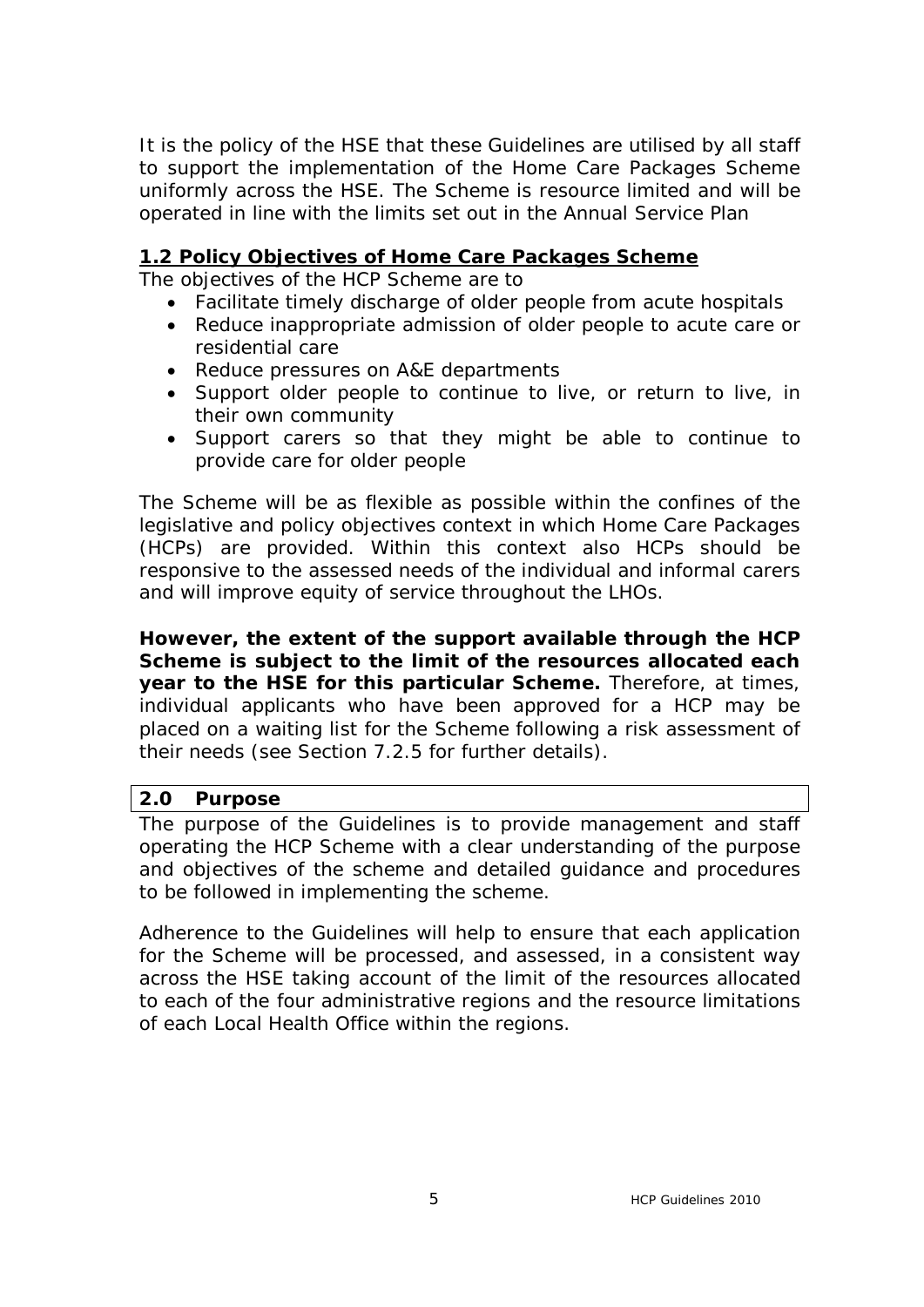## **3.0 Scope**

The Guidelines relate to the Home Care Package Scheme only. They are for use by all staff dealing with the HCP Scheme.

## **4.0 Legislation/other related policies**

The Guidelines should be read in conjunction with other policies, guidelines, and procedures documents, particularly

- · Health Act 1947 to 2007
- · Government Policy on services for older people set out in "Towards 2016"
- Data Protection Act, 1988
- Freedom of Information Act, 1997-2003
- HSE Service Plan 2010 and subsequent years
- Regional Performance Contracts 2010 and subsequent years
- HSE Quality & Risk Framework 2009
- Framework for the Corporate and Financial Governance of the Health Service Executive 2009
- HSE Code of Integrated Discharge Planning 2008
- · 'Your Service, Your Say' The Policy and Procedures for the Management of Consumer Feedback to include Comments, Compliments and Complaints in the HSE
- HSE Guidelines for the Home Help Service (Under development 2010)
- HSE Home Care Quality Guidelines Implementation Plan (Under development 2010)
- **HSE National Financial Regulations**
- · HSE Data Guidelines for HCP Scheme (Under development 2010)
- Long Term Care Report, January 2008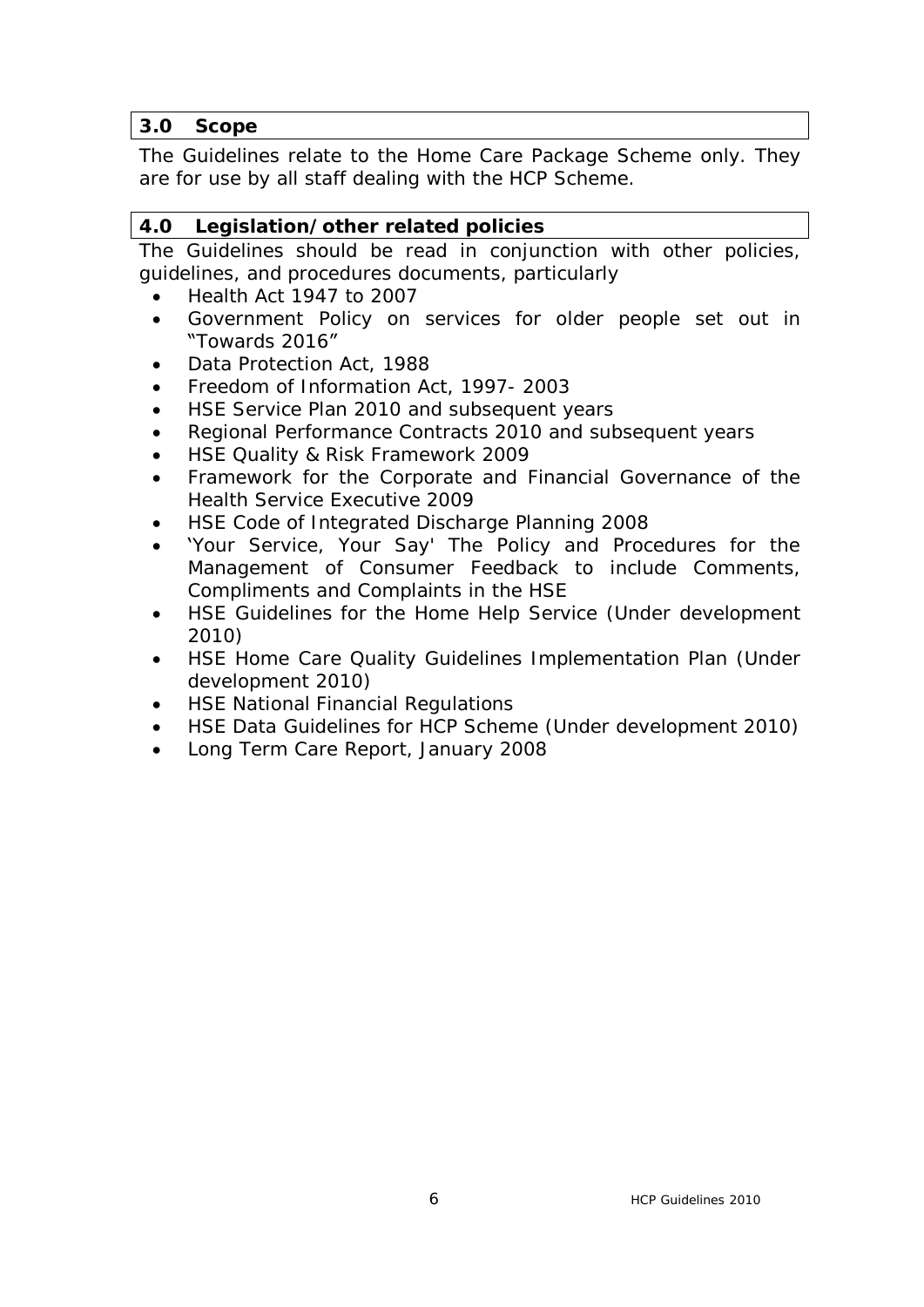# **5.0 Glossary of Terms and Definitions (Alphabetical Order)**

**Care Needs Assessment -** A Care Needs Assessment identifies a client's dependencies and care needs in order to ensure that appropriate care is provided in an appropriate setting. The assessment will be carried out by appropriate health care professionals as determined by the HSE. The assessment will include consideration of the following (not in order of priority):

- Ability to carry out the activities of daily living, e.g. Personal hygiene, mobility, continence management, meal preparation and essential environmental care.
- the medical, health and personal social services being provided to or available both at the time of the carrying out of the assessment and generally
- · the family and community support available, and
- client wishes and preferences

The assessment may include an assessment of physical ability to attend to activities of daily living and/or cognitive assessment by a healthcare professional. Assessments to be undertaken having obtained patient consent

**Care Plan** - The Care Plan will set out the agreed care outcomes and actions to be undertaken by all services, supports and care staff, taking account of the assessed care needs of the applicant. The Care Plan will apply to both formal and informal care. It takes account of the older person's opinions. Where appropriate the views of the carer will also be considered.

**Common Summary Assessment Report (CSAR) -** A CSAR combines assessment information from various sources, creating a single, permanent and transferable report of the information relevant to a decision on an individual's care needs at a given point in time.

**Complaint -** A complaint made about any action of the Executive, or a Service Provider that, it is claimed, does not accord with fair or sound administrative practice, and adversely affects the person by whom, or on whose behalf, the complaint is made (Health Act, 2004).

**Complex Case -** A case requiring a co-ordinated response from a number of different healthcare professionals or external agencies & a range of additional support services beyond the type & amount required by other members of a population.The applicants present with multiple & complex needs that span both health & social care arenas & may include individuals with behavioural difficulties, emotional problems, mental illnesses or medical needs that may put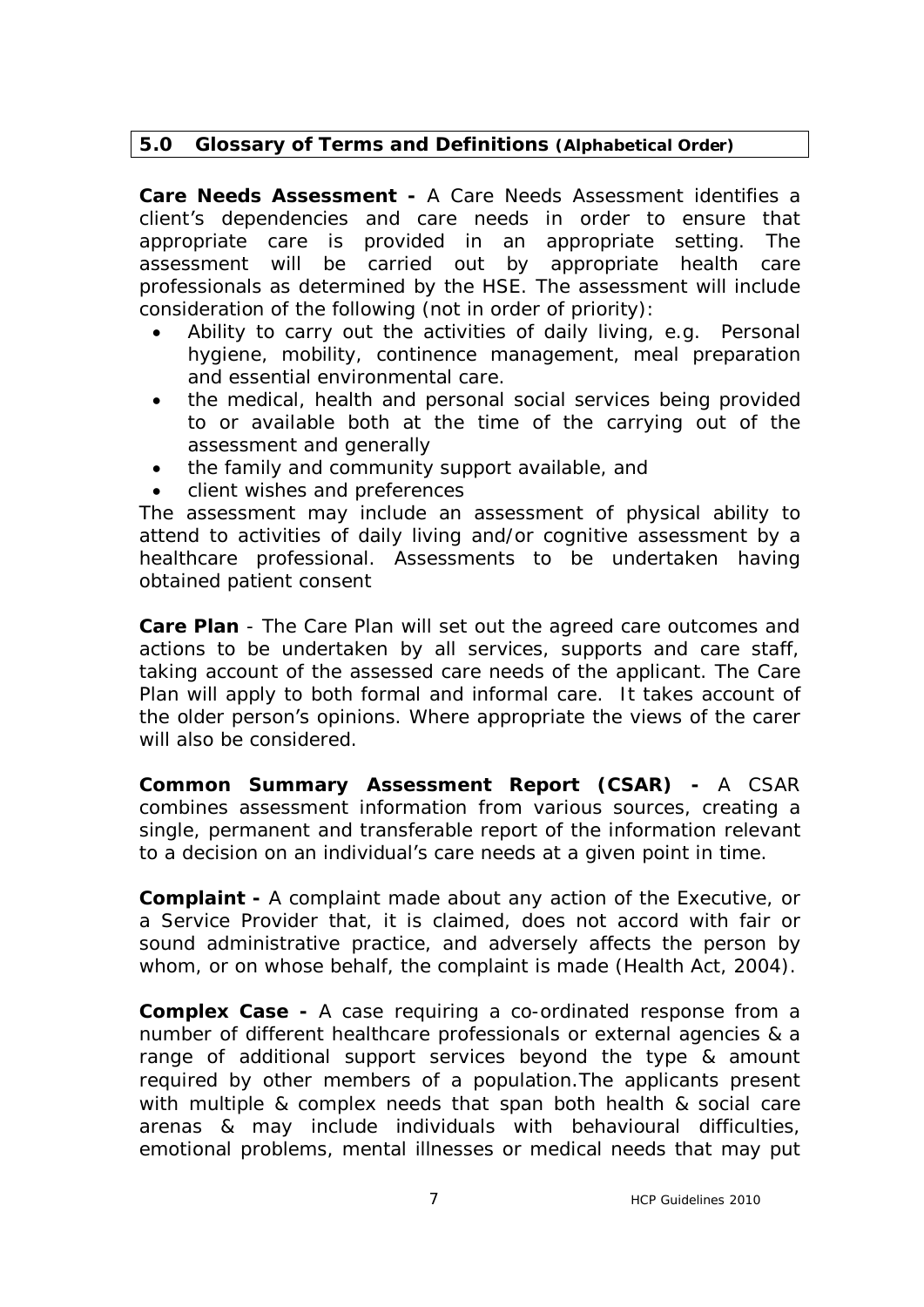an applicant at risk or may present a risk to others including healthcare workers.

**Home Care Package** - A Home Care Package (HCP) consists of community services and supports which may be provided to assist an older person, depending on their individual assessed care needs, to return home from hospital or residential care or to remain at home. A HCP refers to the **enhanced level of community services and supports** above the normal levels available from mainstream community services. HCPs do not replace existing services.

The actual HCP provided to any individual may include paramedical, nursing, respite and/or home help and/or other services depending on the assessed care needs of the individual applicant. **Enhanced level of community services** is any additional level of services, over and above mainstream level of service, which is provided to support the assessed needs of the applicant (Refer also to Section 7.2.2 Stage 3a of the Guidelines).

**Home Help Service** provides personal and/or essential domestic care to dependent people to support them to live at home. It should support and complement the informal care already been provided.

**Informal Care (Informal Carer) –** "assistance given on an unpaid basis to one or more family members, relatives, friends or neighbours, who have difficulties in looking after themselves or in undertaking daily activities because of disability, age or long-standing illness" (Cullen et al, 2004: 16). Informal Carer is the person providing this informal care.

**Interim Home Care Package** A HCP put in place for a short period (normally up to maximum of 5 days) where standard procedures cannot be completed immediately and the HCP is required to facilitate

- · discharge from hospital or
- · maintenance of a person at home who because of an urgent change of circumstances (e.g carer suddenly unavailable) would otherwise have to attend A&E or be admitted to hospital

**Mainstream Community Service -** Mainstream community service is the level of service that might reasonably be expected to be delivered to a client from the core budgets allocated to specific services e.g home help service, nursing etc. This subject is referred to in more detail in Section 7.2.2 Stage 3a of these Guidelines.

#### **Multi-disciplinary Team (MDT)**

An MDT is a group of health care workers who are members of different disciplines, each providing specific services to patients.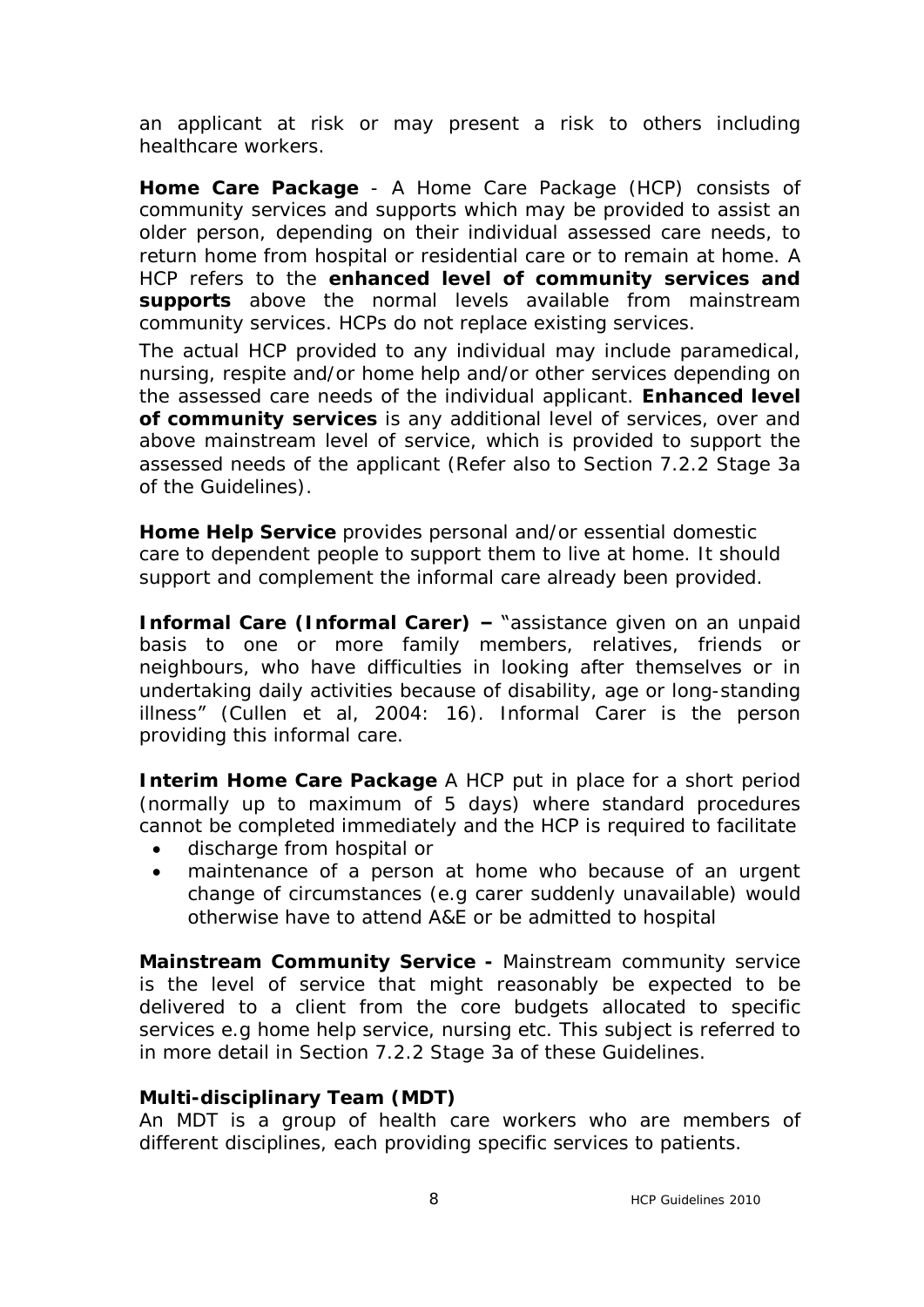**Schedule of Services -** The Schedule of Services sets out in writing, all services and supports that will be provided over 24 hours/7 days, to support the assessed needs of the individual older person in order for him/her to return to, or remain at home. Each Schedule is to include details of both formal and informal care and must take account of the older person's opinions. Where appropriate the views of the carer will also be considered.

# **6.0 Management of Scheme, Governance & Procurement**

#### **6.1 Management of the Scheme 6.1.1 Roles & Responsibilities**

# In regard to health and social care services, four (4) regional management teams are in place, headed by Regional Directors of Operations.

Each **Regional Director of Operations (RDO)** is fully accountable and responsible for all local health and social care services in their respective region. RDOs are fully responsible for all service delivery and reconfiguration/integration of hospital/community services within their geographic regions and within the agreed Annual Service Plan and Regional Performance Contracts. They are also responsible for meeting service, quality, finance, human resources, and Value for Money targets. The Regional Directors have the authority to make decisions locally, consistent with nationally defined policies, frameworks, performance targets, standards and resources.

Resources allocated for the HCP scheme will be distributed across the system in a way that takes account of the following key principles:

- \* The local health system and existing resources
- ❖ Population need
- v Current Older Population
- ❖ Projected growth in older population
- $\div$  Existing community based services & supports including home help service
- $\div$  Equity of access
- v Acute hospital service pressures
- ❖ Service pressures generally
- v Long term residential care bed capacity

**Local Health Office Managers**, reporting to the RDOs, currently have responsibility within their own areas for overall service delivery including the delivery of HCPs in line with the National Guidelines. This management structure may alter as new management structures are currently being considered, in which case, any new arrangement will incorporate responsibility for HCPs into the revised approach.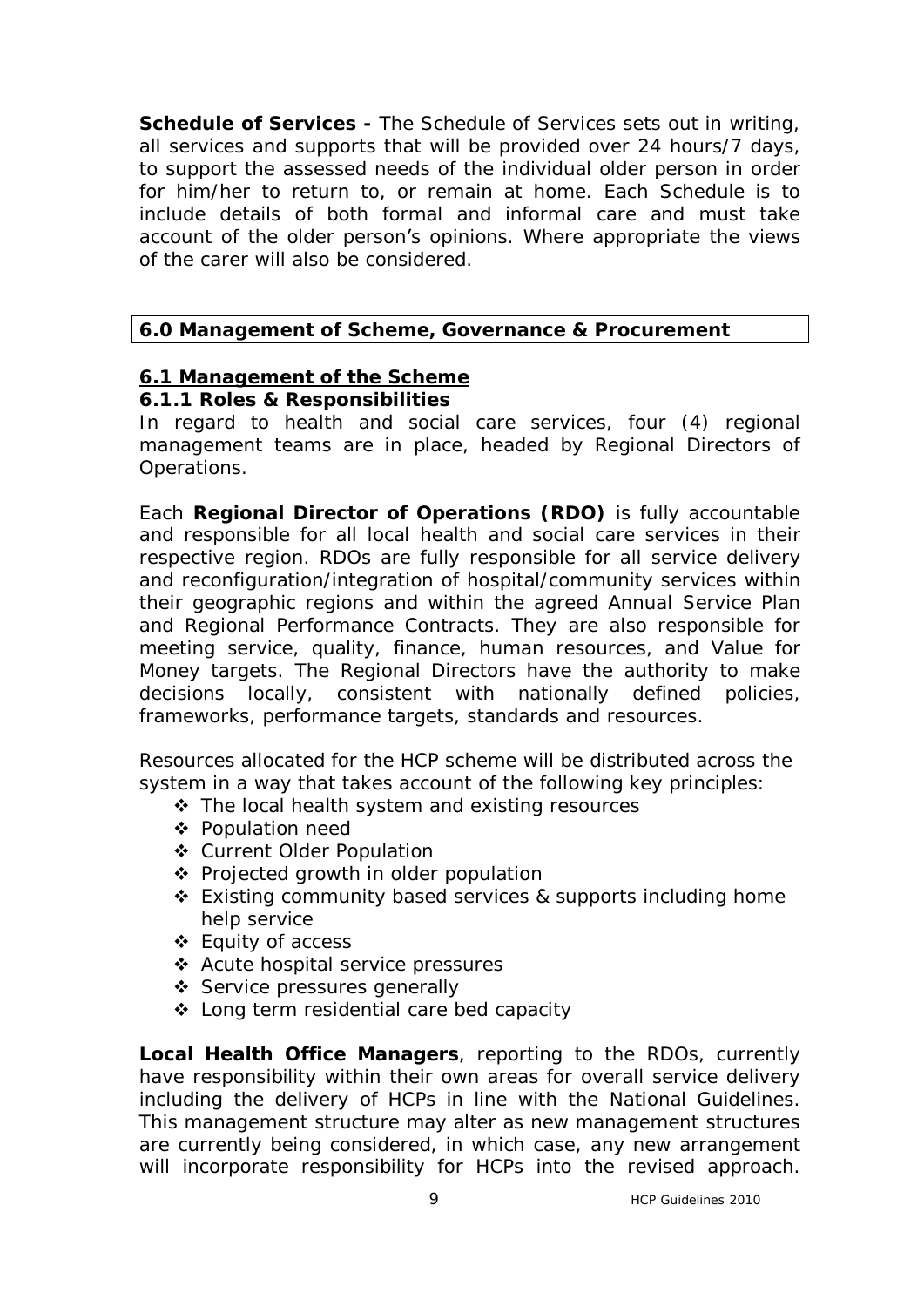Where LHO areas are referred to throughout these Guidelines it is to be taken to refer to existing and any future arrangements that evolve. **LHO Managers have full responsibility within their own area and through their management structures to ensure that the Guidelines are fully and consistently implemented.**

Critical to the successful implementation, monitoring and evaluation of HCPs will be the assignment of overall responsibility for the HCP Scheme and the implementation of the National Guidelines, to **Senior Managers** e.g General Manager or other. Within this responsibility, a HCP Manager or Managers (who may combine this responsibility with other duties as determined within the area) may be assigned responsibility for the day to day operation of the scheme reporting to the relevant senior manager. The title HCP Manager is a generic term used in the Guidelines to describe the person(s) who is/are responsible for the operation of the scheme on a day to day basis. The actual title of the individual(s) will vary from area to area in line with existing arrangements and incorporates all of the existing and any future arrangements that may be made within the RDO area.

The **HCP Manager(s)**, while accountable to the senior manager in the LHO Area, is responsible for the day to day allocation of the HCP resources to

- · ensure the efficient and effective use of the available resources assigned to the scheme
- · maximise the impact of these resources in the achievement of the objectives of the scheme including facilitation of timely discharges from acute hospitals;
- · facilitate contact with, and between, community services and acute hospital services in relation to HCPs, in majority of cases as direct liaison contact.
- · where possible reduce inappropriate admissions through the provision of a HCP;
- · reduce pressure on A&E Departments where appropriate through the provision of a HCP
- · support older people to live in their own community by providing a HCP in appropriate cases
- · employ appropriate performance management/monitoring to ensure that resources allocated are fully expended but not exceeded

The HCP Manager will need also to arrange for monitoring information to be recorded in an appropriate manner and submitted through the agreed processes to enable accurate reporting and evaluation and to ensure that relevant expenditure is properly coded to the HCP budget allocation.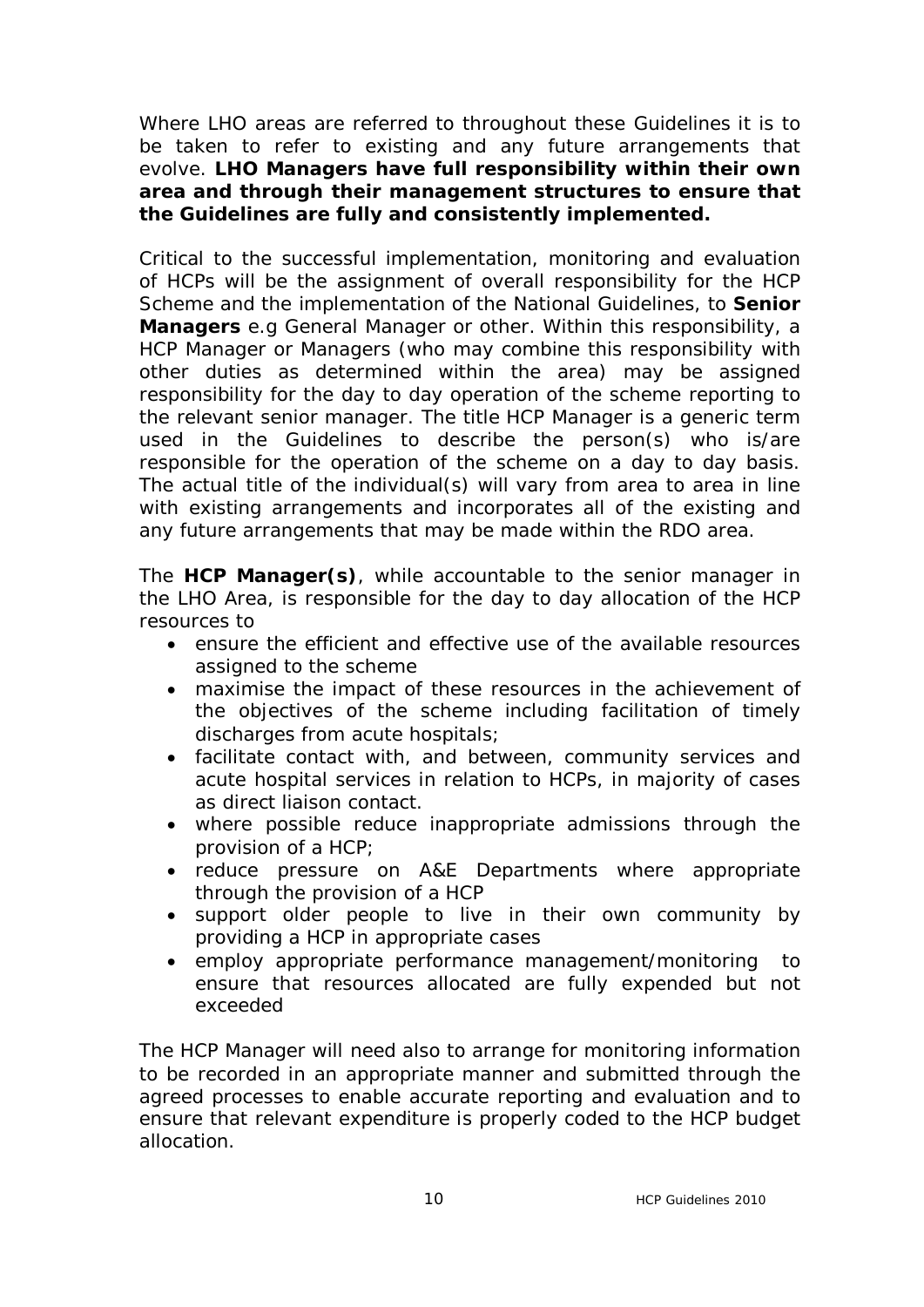An Implementation Plan, setting out the approach to how the Guidelines will be rolled out across the HSE, is included in the Guidelines. The Implementation Plan sets out the timelines for roll out and the key people responsible for same.

**All HSE staff and staff** employed in agencies receiving HCP funding from the HSE must operate the HCP Scheme in accordance with the Guidelines. All Line Managers and all senior managers are responsible for ensuring the operation of, and compliance with the Guidelines in their respective areas in accordance with the implementation plan.

The **Office of the Assistant National Director Services for Older People** will take a lead role in reviewing and updating the National Guidelines at appropriate intervals to ensure a consistent approach to the operation of the scheme continues to be documented. The Office of the AND will also take a lead role in the Best Practice Group which is to be established (Section 6.1.2). The Office of the AND will also take a lead in monitoring the operation of the Guidelines in terms of consist application, effectiveness and economical use of resources allocated for the Scheme.

## **6.1.2 Sharing Best Practice across the HSE**

Senior/HCP managers (3 representatives from each Region) and a nominated area specialist SOP will partake in a national operational delivery / "Best Practice Group" which will be established in order to support implementation of the Guidelines in a standardised way across the system, to share good practice and to consider and recommend, to the National Office for Services for Older People, revisions/ clarifications that may be required. The chair of the Group will be selected from within the group, rotating on an annual basis. The group will be supported by a nominated National Specialist for Services for Older People.

Meetings, which should in the main be held by teleconference, should initially be held monthly while the Guidelines are being rolled out. Thereafter quarterly meetings may be sufficient. The Chair will be responsible for ensuring consensus is arrived at, recorded and disseminated. Where consensus is not achieved the issue is to be referred to the Office of the AND for decision in consultation with senior operational managers as appropriate.

The need for this Group to continue will be reviewed during 2012.

## **6.2 Linkages with Acute Hospitals**

The HCP Scheme is administered within community services. However, it is critical to the success of the Scheme that linkages between community services and the acute sector, at national and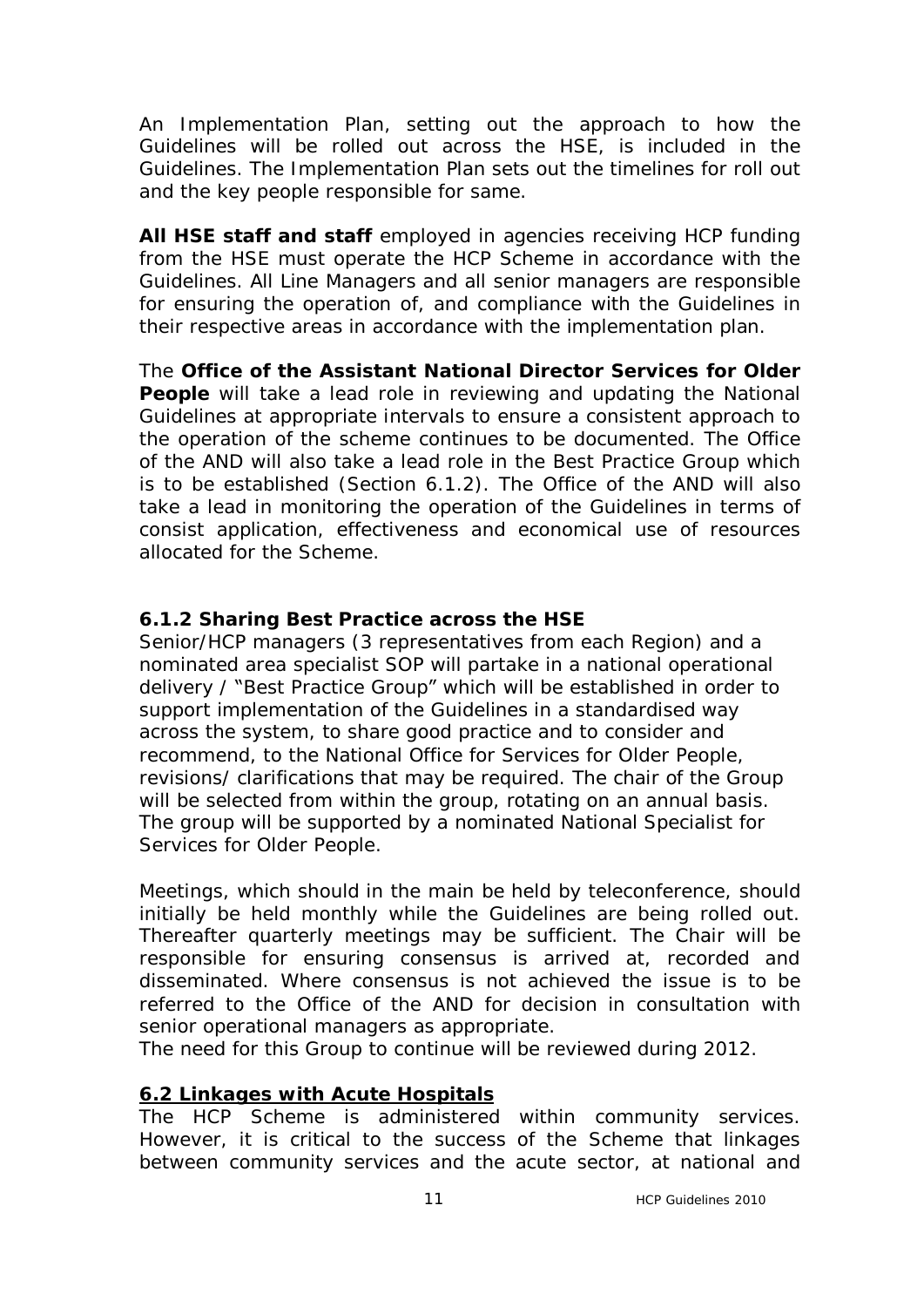LHO level, are strong in order to ensure that the objectives of the Scheme are achieved. There are a number of approaches required to achieve this linkage.

At **National Level**, the Task Group established to finalise these Guidelines and to support implementation within their respective regions, included nominees from each of the four administrative regions representing the acute hospital sector and community services (Membership Appendix X). In this way, inputs to the Guidelines from across both acute and community services were assured.

At **LHO level**, the HCP Manager will need to establish close links and robust working relationships with acute hospital personnel. It is recommended that each LHO have a local team in place with representatives from both the acute and PCCC directorates to provide overall governance for the scheme within the LHO area, in line with the HSE Quality & Risk Framework (2009). This could be a function of Integrated Care Teams where they are in place.

This group should have a role in reviewing decisions made by the HCP Manager to ensure a robust decision making process exists. HCP Managers will manage the scheme in a fair way incorporating the needs of acute hospital and community based clients in accordance with the Guidelines. As Primary Care Teams and Networks are developed clear lines of responsibility and accountability for the scheme at operational level in each area will need to be determined. In this regard the National Discharge Planning process is one example of how discharge processes can be strengthened and HCPs are an important resource to enable people to transfer from hospital to community safely and successfully.

#### **6.3 Governance**

Governance of this Scheme within the HSE is set within the context of the overall framework for Governance of the HSE as set out in the Framework for the Corporate and Financial Governance of the Health Service Executive.

In addition the principles for decision making and accountability in relation to the HCP Scheme can be grouped under the following headings:

- 1. Legal compliance compliance with all legal requirements and with the HSE Annual Service Plan and regional performance contracts;
- 2. Respect for views of clients, colleagues and service providers; client dignity; confidentiality; transparency; maintenance and safe-keeping of accurate records;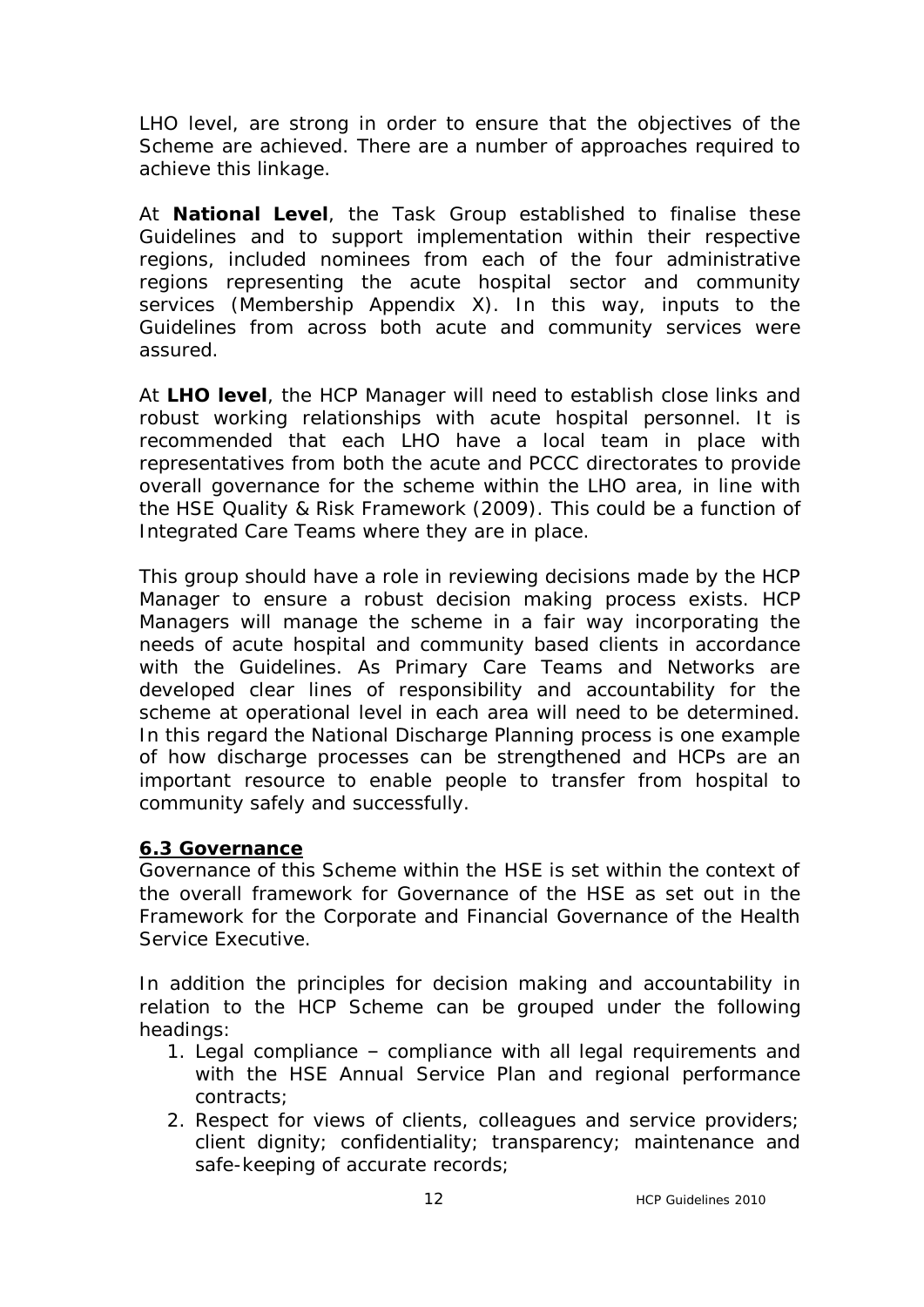- 3. Efficient and Effective Performance compliance with national guidelines to ensure achievement of stated objectives of the scheme; regular review of individual HCPs to ensure they continue to support the needs of the client; regular review of operation, efficiency & effectiveness of the scheme at senior management level within each Region and at national level. Strong financial oversight - for funding allocated to the HCP Scheme by maintaining complete, current and accurate financial and activity records in compliance with the nationally agreed requirements; Clearly defined budget allocation and activity targets linked to RDO Performance Contracts
- 4. Compliance with the HSE National Financial Regulations
- 5. The RDO will ensure that each LHO has in place appropriate arrangements in relation the HCP scheme at operational level.
- 6. Monitor Quality, Safety & Risk appropriate accountability and oversight arrangements are in place to support the provision of assurances to HCP recipients, the public in general, senior management, the CEO of the HSE and to the HSE Board that the Scheme is being operated as intended.

#### **6.4 Procurement**

HSE will, at intervals, undertake a national procurement process and national tender for the supply by non-HSE providers of enhanced levels of home care services funded through the HCP Scheme. Enhanced levels of home care services in this context incorporates home help type services funded from the HCP allocation which is over and above those services provided directly by, or on behalf of, the HSE from the mainstream Home Help budget or by the HSE directly from the HCP allocation.

The national procurement process for the Scheme will adhere to procedures and requirements set out by the Procurement Directorate and will involve a representative of the Procurement Directorate.

Where mainstream services, other than home help type services, have been maximised, services of other professionals e.g. nursing, physiotherapy, etc may need to be procured. In such cases services may need to be obtained through established arrangements with employment agencies having regard for established HSE Human resource and procurement processes and with due regard to circular HR01/2010.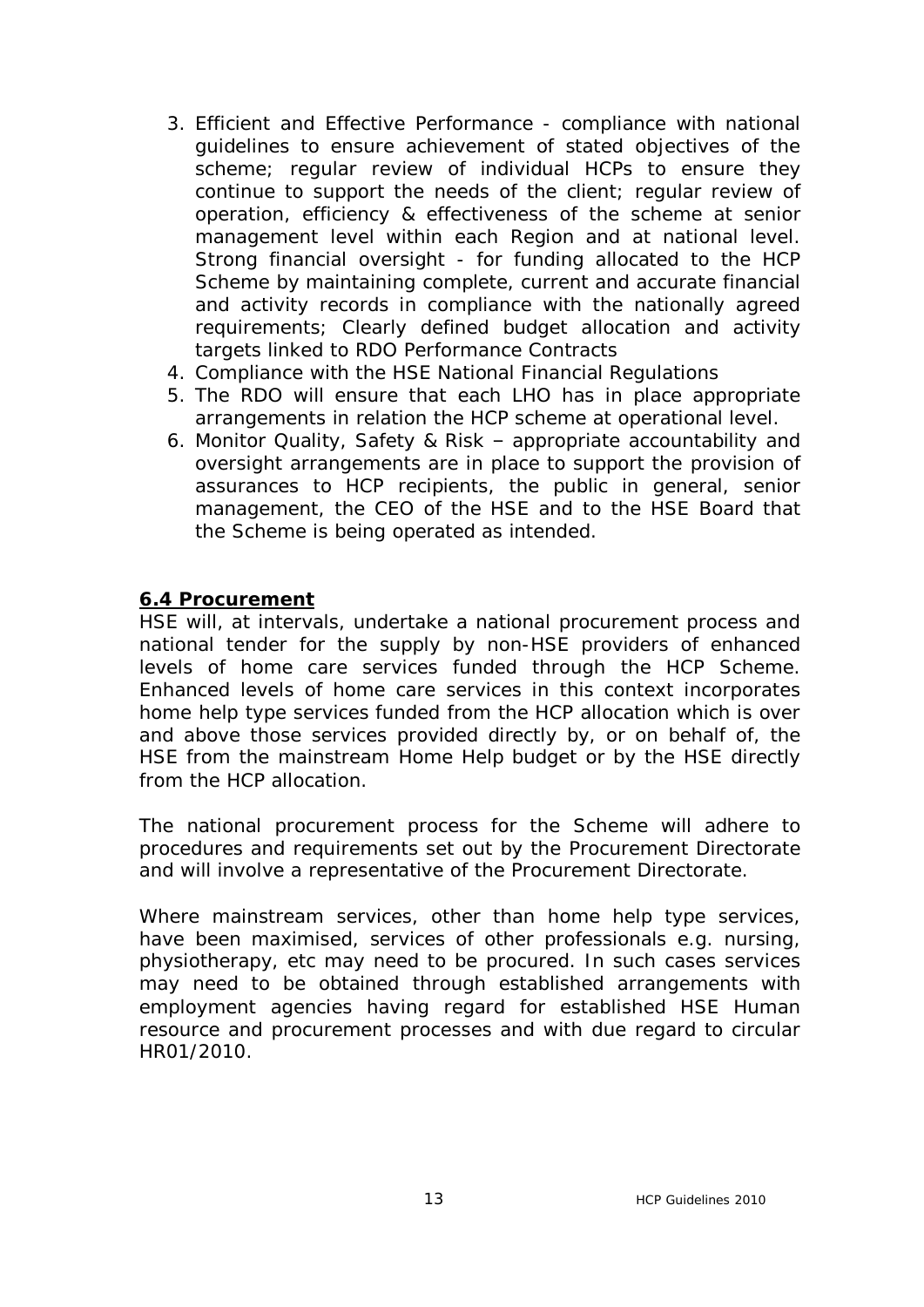## **7.0 Guidelines & Procedures**

A critical requirement in the development and implementation of "National Guidelines for the standardised implementation of the Home Care Package Scheme" is that the approach would be implemented in a consistent manner across the health system. To achieve this, a suite of standard documentation has been developed to support the Guidelines i.e. standard procedures and documentation (including application/referral forms, Common Summary Assessment Report (CSAR), Schedule of Services, Care Plans, standard letters etc). The Guidelines are also supported by an Implementation Plan to ensure that they are operationalised in a consistent way within an appropriate time frame.

In addition, the Guidelines will be reviewed, and the operation of the scheme in line with the Guidelines will be audited, at appropriate intervals to ensure that the operational approach continues to support the objectives of the Scheme and that it is being consistently implemented at operational level.

# **7.1 Access to a Home Care Package**

## **7.1.1 Information and Application**

Any person may apply on the appropriate form (Appendix III) to be considered for a HCP. Where an applicant cannot complete the form him/herself an application/referral may be made on behalf of a client by a family member, friend, carer or healthcare worker. Information booklets and application forms will be widely available to applicants and to the general public. In addition information on the HCP Scheme will be made available on the HSE website [www.hse.ie.](http://www.hse.ie/)

## **Access**

DoHC policy in relation to HCPs states that, in the context of current legislation, "Access to HCPs should be based on need" and means testing should not be applied to HCPs. Accordingly

- · There is no requirement that an applicant should have a medical card in order to apply to be considered for a HCP, though the vast majority of beneficiaries are likely to be medical card holders.
- There is no financial means test applicable to the Scheme
- No charges will be levied on applicants in respect of services provided through the Scheme.
- · Contributions shall not be requested or accepted from recipients with respect to the provision of HCP services
- Applicants care needs will be assessed to determine their requirement for a HCP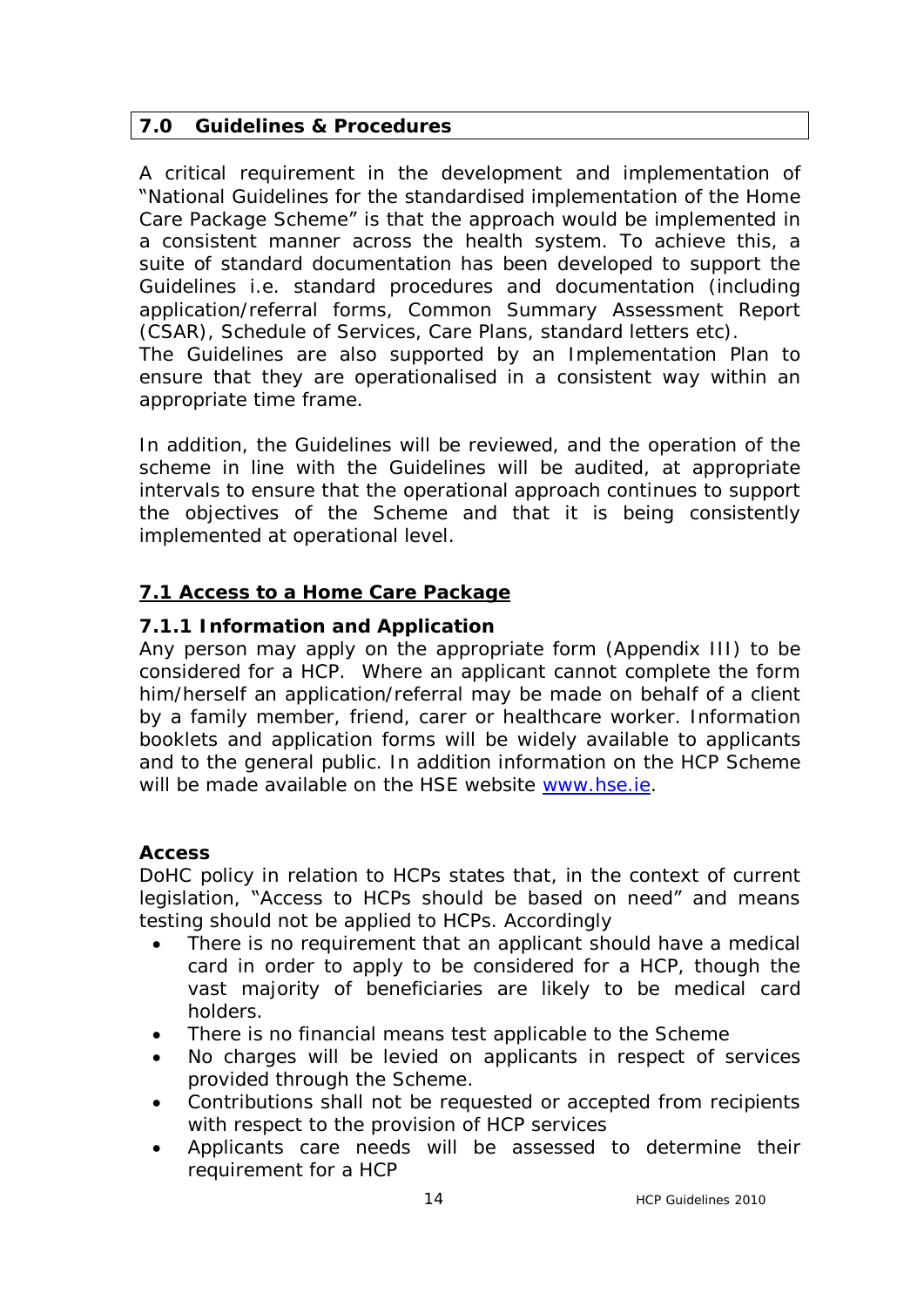· HCPs will be allocated based on assessed care need within the limit of the resources available for the Scheme. When resources are fully allocated at Local Health Office level and waiting lists are in operation a prioritisation mechanism for allocating resources (services & supports) to approved applicants will be implemented as set out in detail in section 7.2.5.

To comply with the policy objectives of the scheme (see Section 1.2) as set out by the DOHC the vast majority of beneficiaries of the Scheme will be older people i.e. aged 65 or over. However, there will be flexibility in relation to applications from persons approaching 65 years. In addition some people aged less than 65 years, for example a person who has developed early onset dementia (and where their assessed needs can be best met by Services for Older People), may also be considered as exceptional cases for the HCP Scheme. Applications from persons aged under 65 years will need to be approved by the General Manager.

#### **7.1.2 Care Needs Assessment**

In order to determine if a person who has applied for, or been referred for, a HCP needs a package, a Care Needs Assessment will be undertaken. The assessment, by health professionals as determined by the HSE, will recommend what services/supports, if any, are required over and above what is available from mainstream services. In order to allocate a package the care needs assessment must confirm that enhanced levels of service/support are recommended. If the care needs assessment indicates that additional services/supports through the HCP scheme are not appropriate or required the application for a HCP will be refused (see also Section 7.2.2 Stage 5)

#### **7.1.3 Resource Limit**

The Scheme is resource limited and will be operated in line with the limits set out in the Annual Service Plan. The Service Plan sets out the agreed number of HCPs to be provided in any one year. The Regional Performance Contracts set out the annual service delivery targets for the region and for each local area.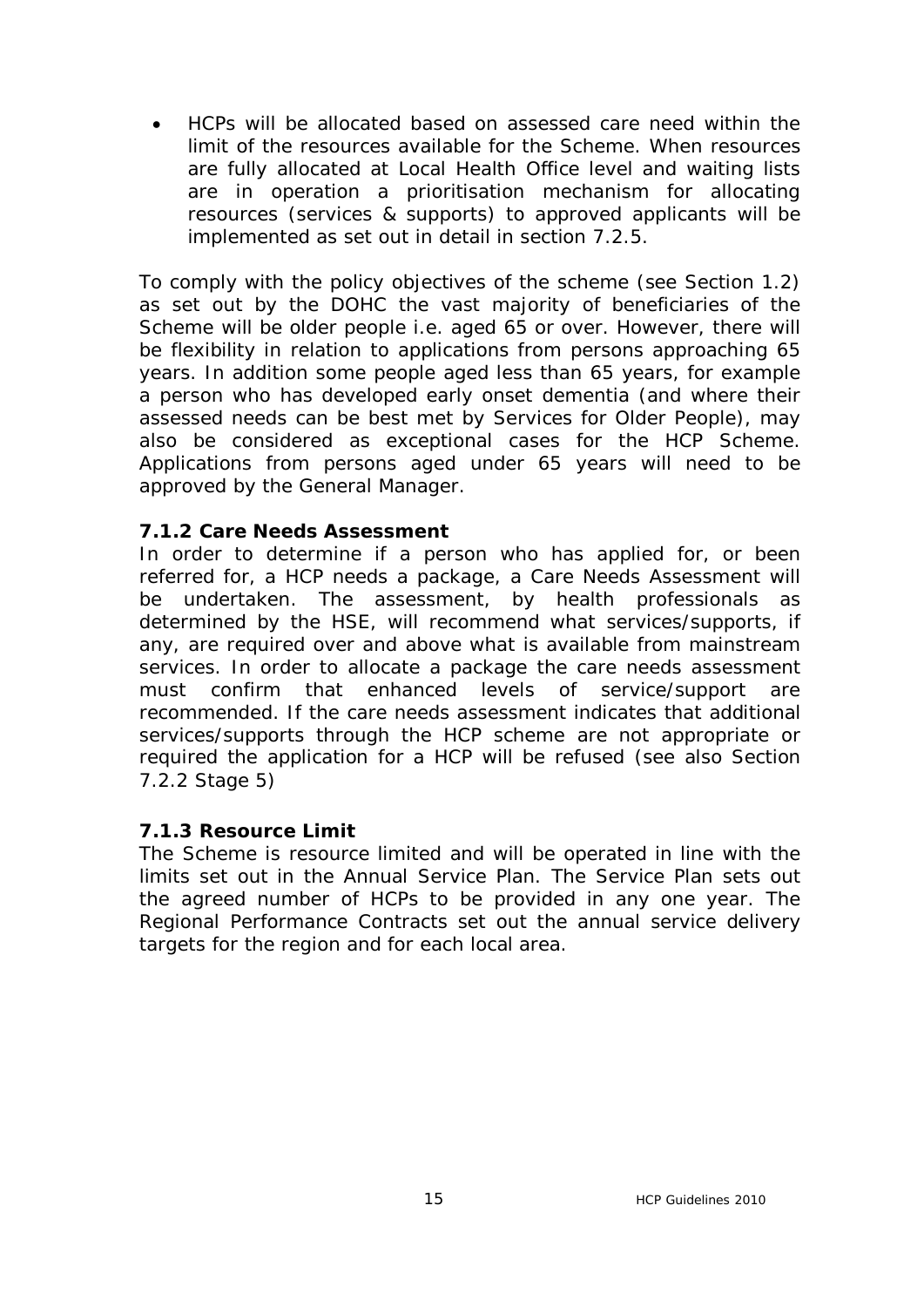# **7.2 Home Care Package Operational Processes & Procedures**

The operation of the Scheme is set out diagrammatically in Fig 1 below. Processes and documentation supporting the operation of the scheme are described in more detail in this Section of the Guidelines.





# **7.2.1 Application & Determination Process**

The processes relating to managing applications and finalising a determination are set out in stages 1 to 5 below.

## Stage 1: Application /Referral

Application for, or referral of, clients for a HCP must be made on the standard form (Appendix III). The form gathers the minimum data required in order to progress the application/referral, to ensure standard information is available in relation to each client and to record critical management information on utilisation of the Scheme. This application/ referral form must be completed for all new applicants once the Guidelines are implemented and for all existing HCP recipients at first review following implementation of the Guidelines.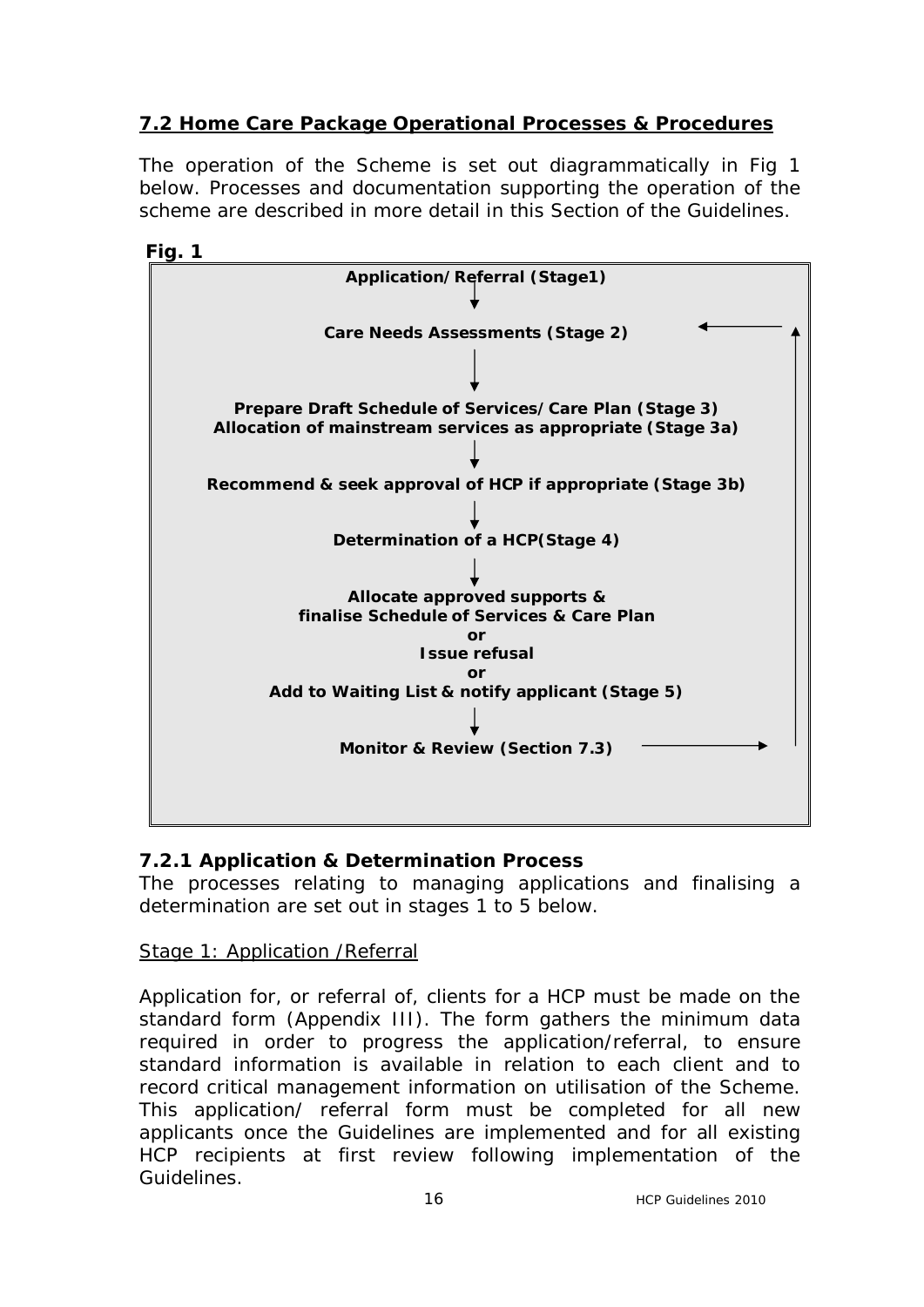Application/Referrals should be completed, to the extent that it is possible in each case, with the involvement & consent of the older person. Where the older person is unable to consent, their representative, acting in the best interests of the client, should be requested to give consent on their behalf. It should be noted on the HCP file that the consent on behalf of the client has been provided.

Applications/Referrals are accepted from all sources – self-referral, family or carer, general practitioner, PHN, hospital services staff or other health service personnel. On receipt of completed application/referral form the administrative processes set out in Table 1 are to be followed.

#### **Table 1 Procedures for Applications/Referrals on receipt**

**1. Applications/referral forms received** - date stamp, record data on ICT system or on interim database\*, assign HCP reference number **2. Issue acknowledgement** to client & referrer (Standard letter Appendix IV) within 5 working days of receipt of form & open individual HCP file **3. Request care needs assessment** within 3 working days of date of receipt of application - to be returned to HCP Manager within 7 working days of request

\*interim database, pending national ICT solution being implemented, will be circulated separately

## **Stage 2: Care Needs Assessment**

The primary focus of service provision for older people is to maintain them at home for as long as possible.

In order to ensure that care at home is fully explored as an option and that appropriate care is provided in an appropriate setting an assessment of needs is required in respect of each application/ referral in order to develop an individualised, multi-disciplinary, person centred schedule of services and care plan (Appendix VI).

#### Process

HSE staff must have **consent** from the person/their representative prior to undertaking a care needs assessment – the applicant/ representative's consent is recorded on the application form. Staff must ensure that the consent is informed i.e. that people referred for an assessment understand what the assessment process involves, its purpose and their rights & responsibilities.

As part of the process, a person's **medical, physical, social & psychological needs** are assessed to determine the person's care needs and the type of services that would be most appropriate to support those needs. The assessment where indicated should consider the person's usual accommodation arrangement, access to transport and community supports. Where possible, in assessing a person and developing a care plan, the person's carer, family or other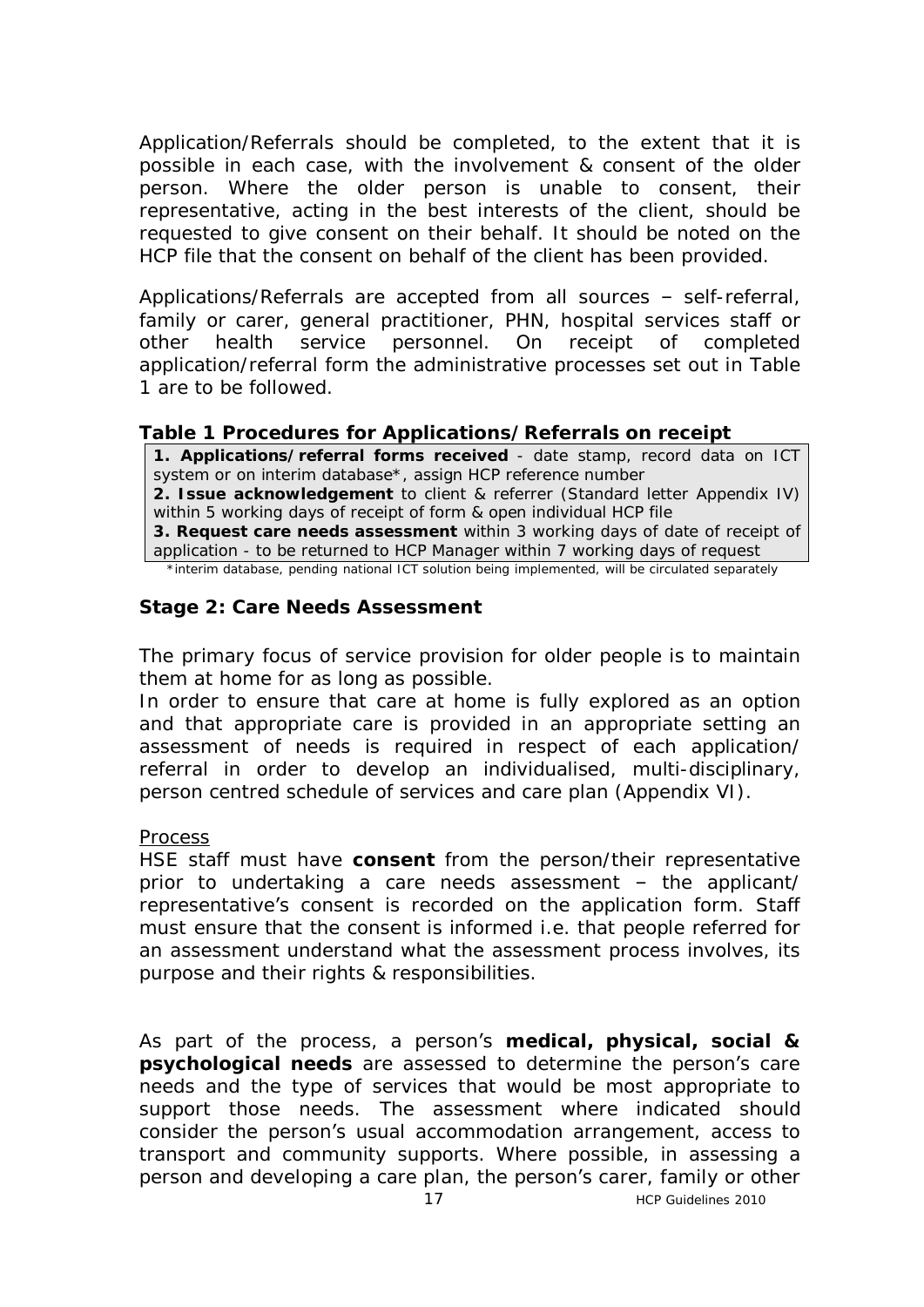representative should be involved, as they also play an integral part in developing the most suitable care plan. However, the person being assessed has a right to privacy and confidentiality, and should be asked if they want someone else to be involved in their assessment and discussion of care options.

The HSE supports the concept of **multi-disciplinary (MDT) working**. It also recognises that there is considerable variation nationally regarding the availability of staff. Therefore it is not possible to be prescriptive about who should complete a care needs assessment but best practice indicates input from a range of healthcare professionals*.* LHOs have an option to incorporate the decision making in relation to care needs assessments for HCPs into existing integrated structures (PCT clinical meetings; Local Placement Forum or hospital/community MDT meeting) or to establish a new structure.

A care needs assessment should be completed within 7 working days of the request from the HCP Manager. However in relation to hospital based clients a referral for a HCP should be timely and should be made within a reasonable time prior to the end of persons' phase of acute or rehabilitation care so as to reflect their current level of need. The outcome of the determination of the needs assessment should be notified, together with the decision relating to the application for the HCP, to the applicant within 5 working days of the decision regarding the HCP being made.

**Complex cases -** In cases requiring a co-ordinated response from a number of disciplines or agencies to support complex or multiple needs, the assessment should include, or have input from, a range of disciplines, skills & expertise sufficient to make an accurate & complete assessments of the person's care needs. This may involve input from existing primary care teams or other multidisciplinary teams and, where necessary, it should involve a linkage between acute & community services.

A meeting of relevant professionals to discuss complex cases should be convened to assist in the completion of the assessment report & drafting of the proposed schedule of services & care plan for the person requiring a HCP. Where a multi-disciplinary team exists, it is envisaged that one person will act as a coordinator to assist in the completion of the CSAR. The completed assessment report and supporting documents should be submitted to the HCP manager for determination of the application.

In some cases an applicant, whose care needs are far in excess of what can be supported through the HCP Scheme may insist on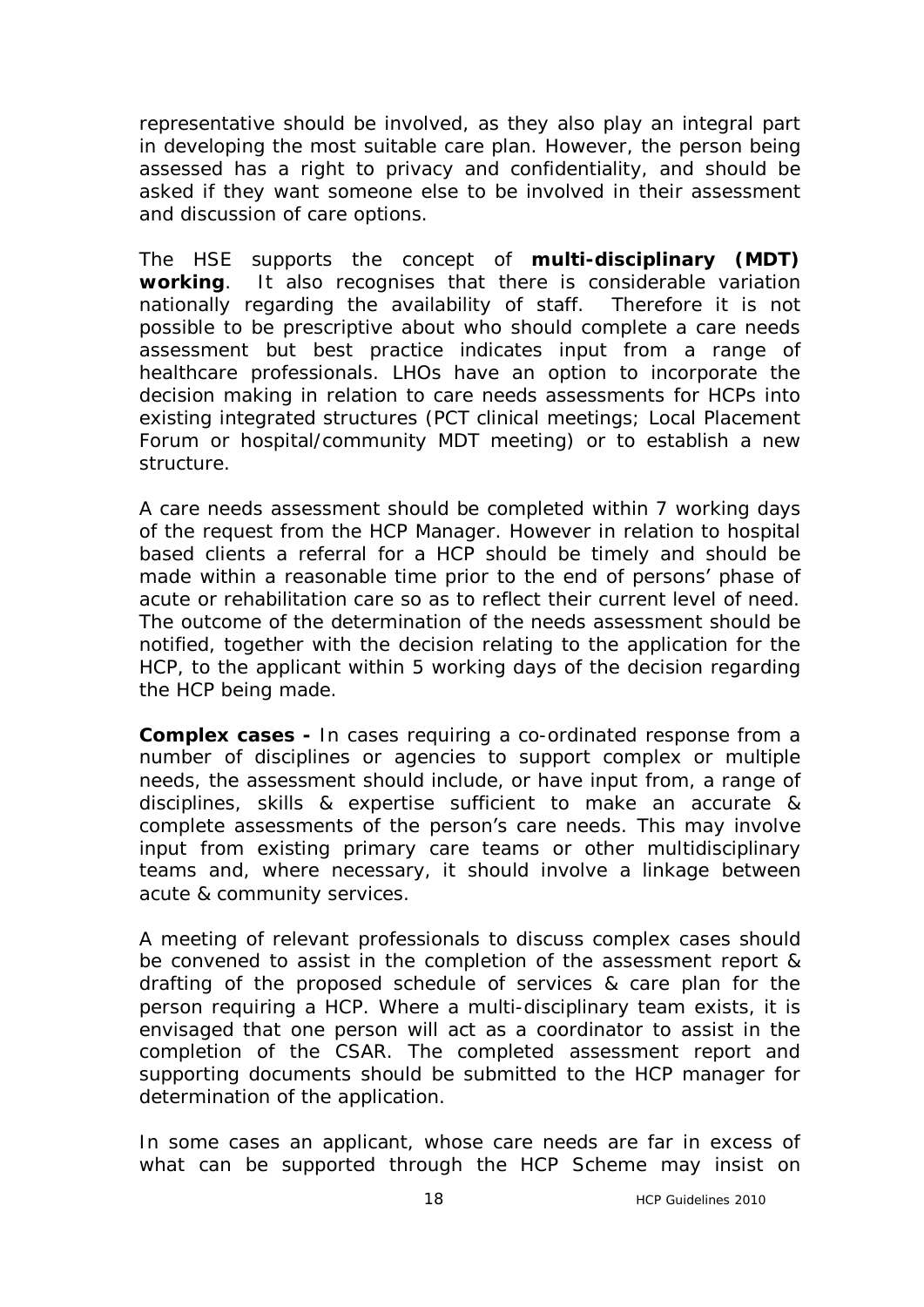continuing to live at home or return to home from residential care despite the clear risks involved in this care setting. In these cases the risks must be assessed and documented in the applicant's care plan. Such risk assessment should include frequency of care required, cognitive function, wound assessment if appropriate and moving & handling. The risks must also be discussed with the applicant & relevant family representatives in order to ensure that appropriate consideration has been given by the applicant and his/her family to other care options. The applicant and family will need to be clear that while supports may be provided that care in the home in the individual case carries risks that cannot be eliminated by the provision of community supports (Standard Letter Appendix IV).

In such cases appropriate supports may be approved within the limits of the HCP scheme to minimise the risks in so far as this is possible.

## Care Needs Assessment Documentation

The HSE is in the process of drawing up a National Assessment Tool (or suite of tools) for the purposes of assessment of care needs and the Single Assessment Tool Working Group has been established to progress this work. In the meantime each area should continue to use existing assessment tools, to contribute to

- **FILE COMPLET ASSESS TO THE COMMON Summary Assessment Report (CSAR)** (Standard Format and Guide for completion) Appendix V
- The development of the schedule of services and care plan

## **The absence of nationally agreed assessment tool(s) should not hinder the implementation of HCP Guidelines throughout the HSE.**

The CSAR for use in the HCP Scheme is an updated version of the original CSAR which was developed in the context of assessment of need for residential care under the Nursing Home Support Scheme (NHSS) in 2009. Additional pages have been designed to be attached to each CSAR to record the recommended levels of services from the HCP and to facilitate the recording of the determination of the application (included in Appendix V). The use of CSAR with additional sections appended, will ensure a consistent format for

- · the outputs from various care needs assessments
- · recommendations for HCPs
- determinations of HCPs

The CSAR has been designed so that any single professional who knows the patient well can complete it, but where an MDT is available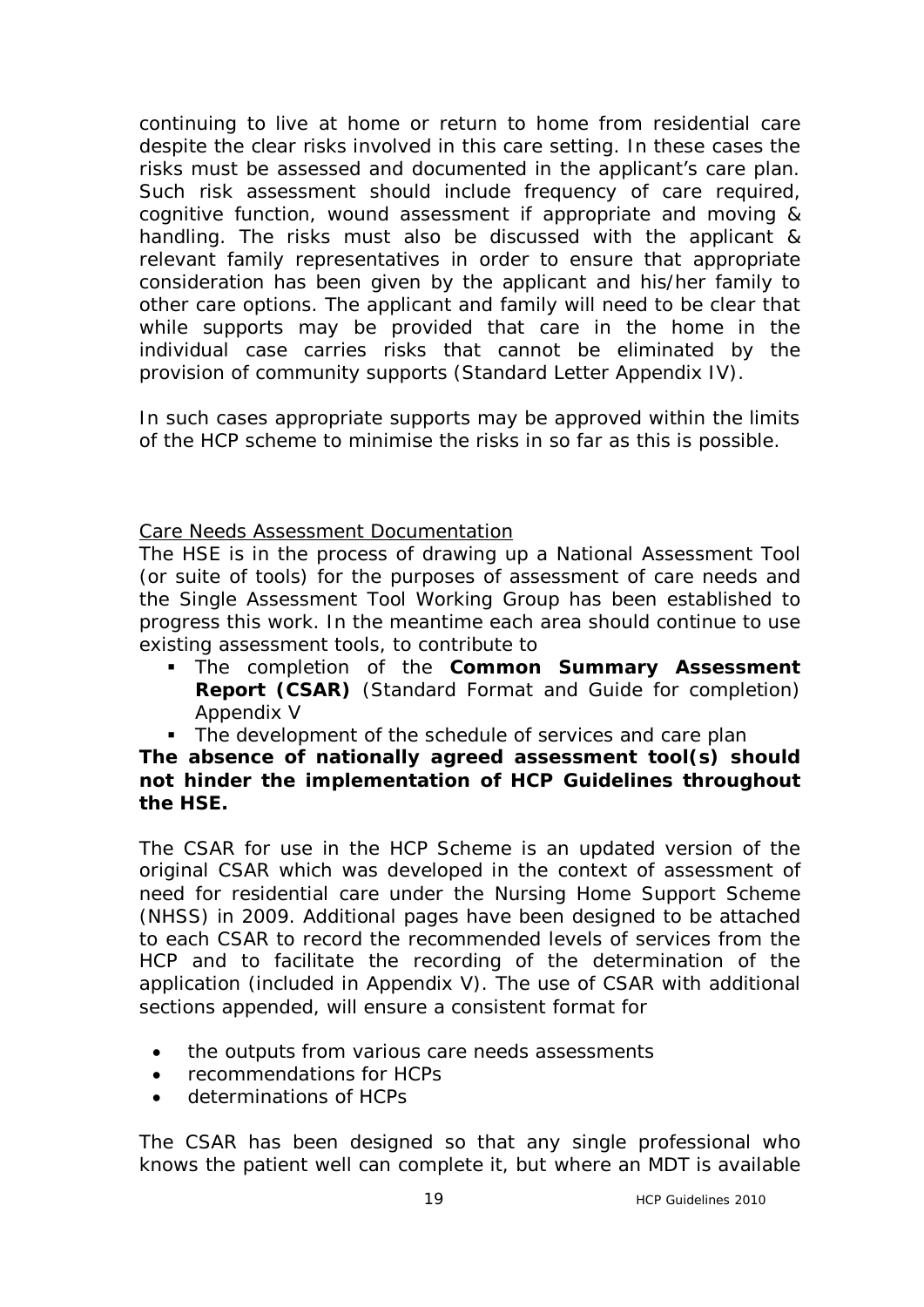they should be involved in the completion as appropriate including specialist assessment where this is available. The goal is to capture the best information available as efficiently as possible. Apart from reports from named professions, the information sought on a CSAR form can be provided by a range of professional staff. For example, Barthel or cognitive assessments may be completed by a nurse, therapist or medical practitioner.

Each local area should therefore **document the local processes** for the completion of the CSAR and identify a link person to liaise between community & acute services, where appropriate, to ensure a comprehensive & timely completion of the needs assessment process & CSAR. This may be the HCP manager where such a structure exists but it should be a staff member from PCCC who can provide the link with the applicant's previous history/levels of service and future requirements for care.

The CSAR recommendation must indicate that the person is capable of living at home with supports and with identified supports in order for the application for a HCP to be progressed.

## **Stage 3: Schedule of Services and Care Plan documents drafted**

A schedule of services & care plan are to be drafted by the person(s) completing the CSAR. Where a number of professionals are involved one member of the MDT should act as key worker. The key worker co-ordinates completion of the CSAR and prepares the draft schedule of services & care plan.

The **Schedule of Services** sets out in writing, all services and supports available over 7 days, to support the assessed needs of the individual older person in order for him/her to return to, or remain at home. Each Schedule is to include details of both formal and informal care and must take account of the older person's opinions. The use of a standard format for the schedule of services is recommended by the DOHC Evaluation Report. Given the time constraints involved in drafting the Guidelines the Task Group has developed a standard format for Schedule of Services which is attached at Appendix VI. This version is to be used for all HCPs pending the further development of this or an alternative format in consultation with the National Primary Care Office in the context of the development of PCT standard documentation. In the intervening period the Best Practice Group should review the current document in the context of any suggested amendments that may be forthcoming.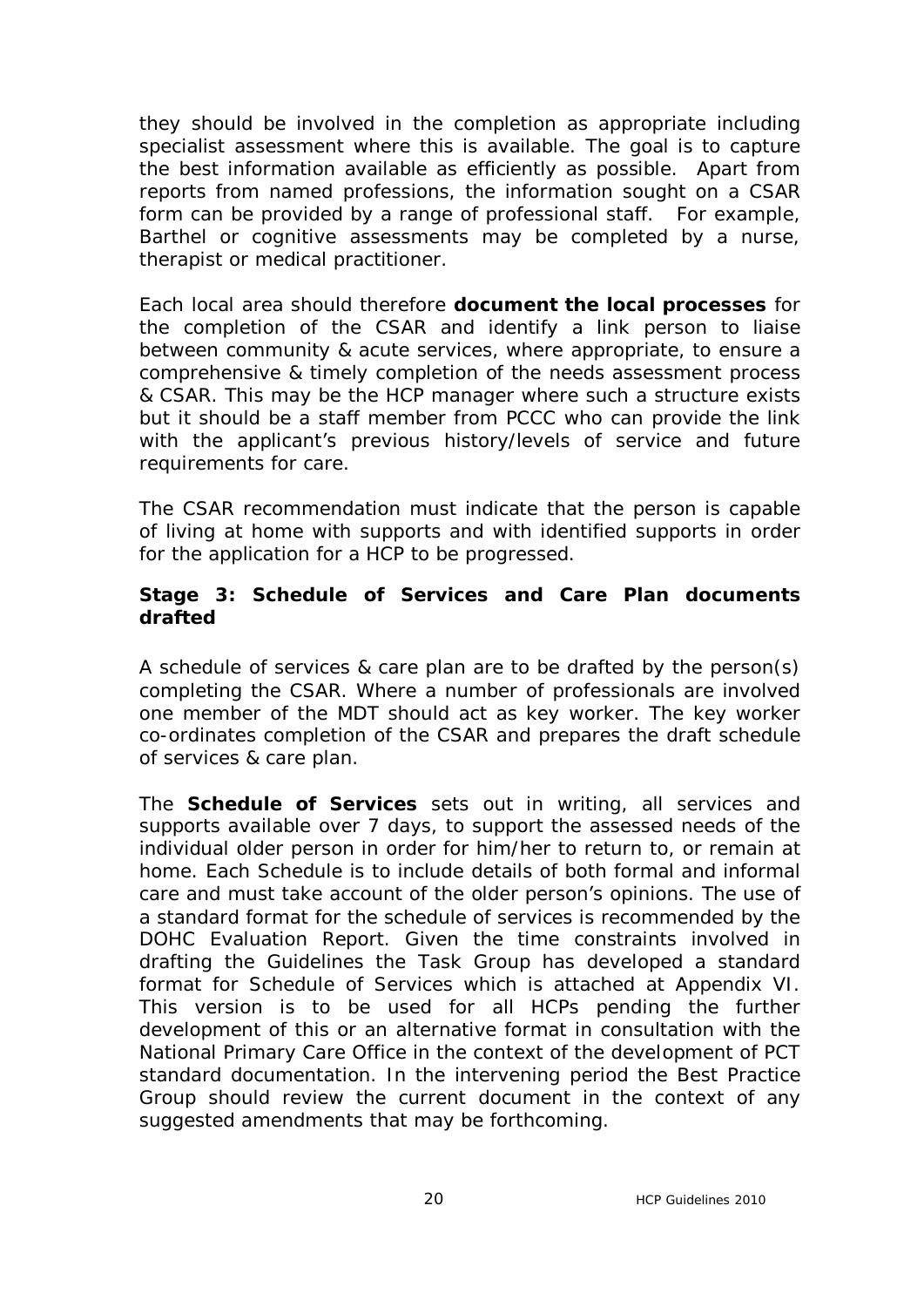A **Care Plan** will set out the agreed care outcomes & actions that will be undertaken by all services, supports and care staff taking account of the identified needs & opinions of the person. The Care Plan will apply to both formal and informal care. The use of a standard format for the Care Plan is recommended by the DOHC Evaluation Report. Given the time constraints involved in drafting the Guidelines the Task Group has developed a standard format for Care Plans which is attached at Appendix VI. This version is to be used for all HCPs pending the further development of this or an alternative format in consultation with the National Primary Care Office in the context of the development of PCT documentation. In the intervening period the Best Practice Forum should review the current document in the context of any suggested amendments that may be forthcoming.

The draft schedule of services and care plan, completed & submitted with the CSAR as part of the HCP application process, must **identify the mainstream and informal services and supports** already in place or available to be allocated, together with the additional or enhanced levels of services being recommended from the HCP. The draft is to be submitted with the completed CSAR to the HCP Manager for consideration in determining the outcome of the application for a HCP.

## **The following Stage 3a clarifies what is to be regarded as mainstream services and what is to be regarded as enhanced levels of service in order to ensure that, as far as possible, all areas apply a similar approach.**

#### Stage 3a: Guidelines for Allocation of Mainstream Services

Each discipline involved in the provision of care must provide an appropriate level of service from **mainstream services** having regard to the

- · demand for services,
- · competing priority cases,
- · level of resources available for the scheme and
- · level of informal care available to the applicant (whether paid or unpaid).

It should be noted that an appropriate level of service may in fact be no service. The person(s) completing the recommendation for a HCP must ensure that mainstream services are maximised prior to recommending an enhanced level of service through the HCP Scheme.

Mainstream services include all services and supports funded from core budgets allocated for these services, which are provided either directly by the HSE, by arrangement with external providers or by a combination of both. **Mainstream services are not to be included in the cost of a HCP.**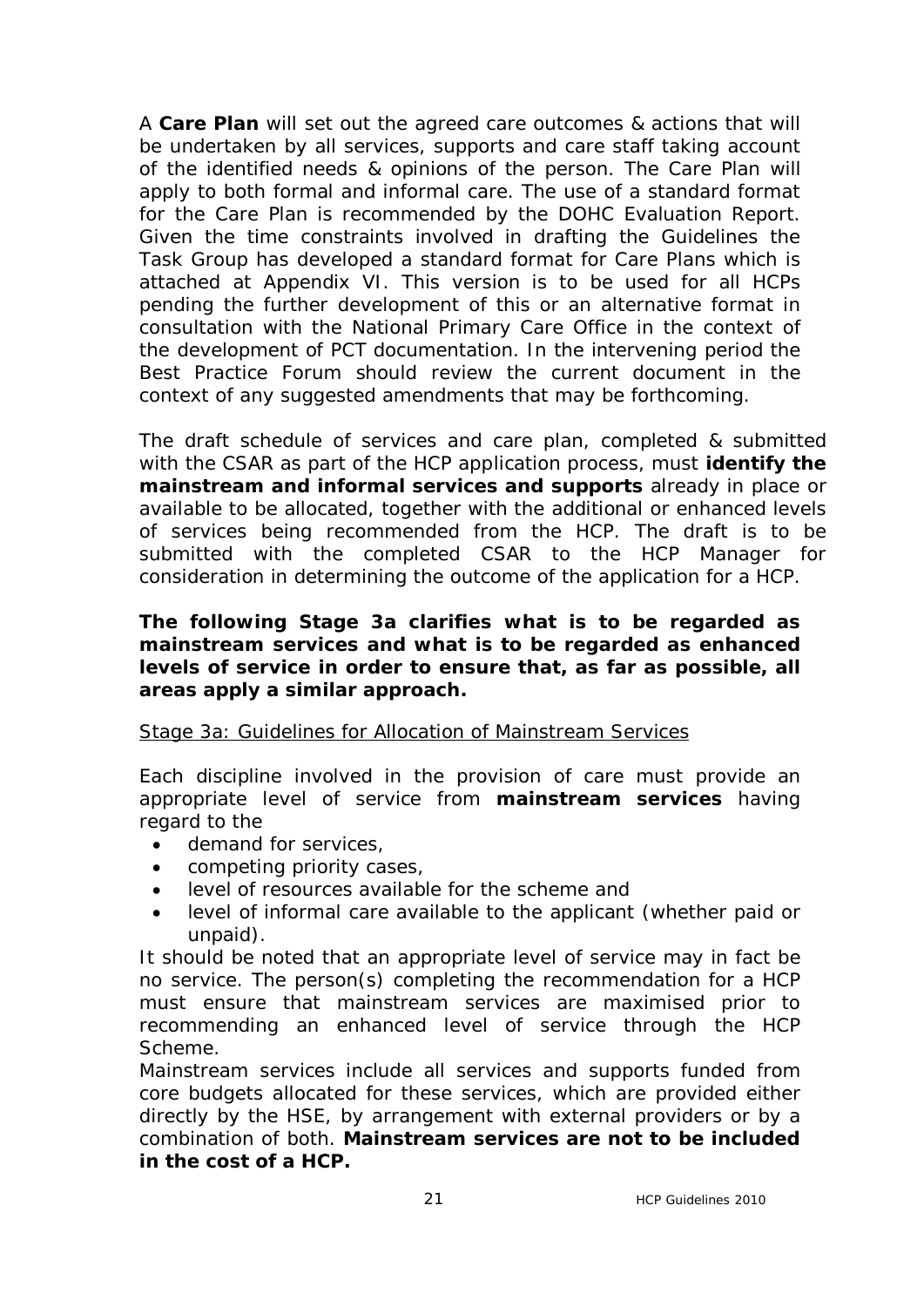In order to ensure a common understanding of what constitutes, and is recorded as, a HCP, and to ensure an equitable approach to the approval of HCPs across the HSE, mainstream services are defined below. Where a person requires more care than mainstream services can provide it is appropriate to refer the client for a HCP. **Only** where a client has applied for and been **approved** for a HCP can the additional services be costed as a HCP.

Home Help Service – First **5 hours** home help service received by the client per week are regarded as mainstream. Home help hours in excess of this mainstream level which are provided as part of an approved home care package are regarded as enhanced levels of service. The enhanced level of service approved i.e. above the mainstream are to be costed to the Scheme and counted as part of the activity of the Scheme.

#### **For Example**

*Mr. B's needs have been assessed and a total of 16 hours home help service is recommended.* 

*Being High Dependency Mr B is referred for a HCP.*

*5 hours Home Help is approved from the mainstream service and the remaining 11 hours are approved from the HCP scheme.*

*The costs relating to 5 hours are coded as normal to the mainstream Home Help service with the remaining 11 hours coded to the HCP Scheme.* 

Home Help Hours are to be allocated in line with national guidelines for the allocation of home help hours to clients.

The basis for 5 hours is that this would provide 1 hour of home help support each day (may be spread over two visits) for five days and is regarded as being a reasonable level for mainstream services for clients with lower levels of dependency. Clients who are more highly dependent, or complex cases, generally require home help hours above this level. (The 5 hours mainstream services may of course in reality be allocated over less than 5 days to meet the individual care needs of the applicant).

The overall budget for Home Help Services as set out in the Service Plan 2010 is expected to provide 11.98m home help hours. As part of the implementation of these Guidelines and the standardisation of what is regarded as mainstream services, it may be necessary to review over time the distribution of funding across Home Help Services and Home Care Packages. The level of demand for mainstream services by low dependency clients may result in resources being available for transfer to the HCP scheme to deal with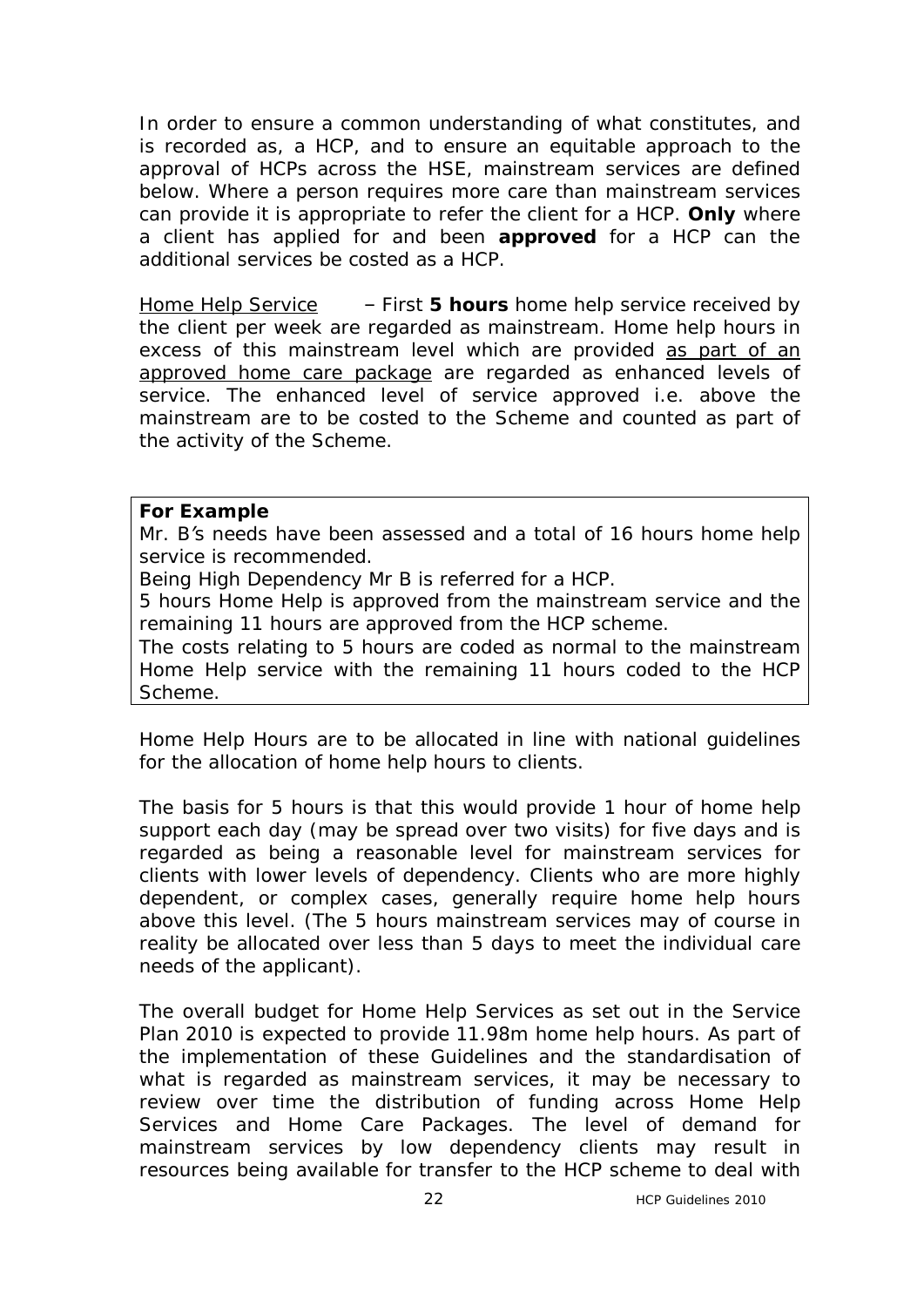higher dependency cases. Any proposals to transfer budgets from the HCP Scheme to Home Help Service or other Service/Scheme and vice versa will need to have received appropriate approvals in the context of the Service Plan prior to being undertaken.

The classification of 5 hours as mainstream Home Help service will come into effect for applications approved from the implementation date of Guidelines in order to avoid possible confusion with regards current monitoring data.

Nursing Service - First **2 hours** per week are regarded as mainstream. Nursing hours provided in excess of this mainstream level and as part of an approved HCP are regarded as enhanced levels of service. These enhanced hours above the mainstream should be regarded as part of the wholetime equivalent hours funded through the HCP Scheme. Each LHO will need to identify and record the actual wtes provided for various nursing grades through the Scheme. The home care package nursing hours will need to be managed and monitored by the Director of Public Health Nursing (DPHN) and HCP Manager to ensure that the home care package funded hours are being allocated to clients, availed of by the HCP scheme and properly accounted for.

#### **For Example**

*Mr. B's needs have been assessed and a total of 6 nursing service per week is recommended.* 

*Being High Dependency Mr B is referred for a HCP.*

*6 hours nursing is approved – 2 from mainstream and 4 from the HCP Scheme. 6 Hours will continue to be paid from mainstream as in this LHO area posts were approved and funded from the HCP allocation and included in the mainstream nursing complement.*

*The HCP Manager and DPHN will need to monitor the usage of these two posts in order to demonstrate that their equivalent hours are being utilised for HCP cases. In this case four of the six hours approved for Mr. B will count as part of the HCP funded posts.*

Physiotherapy & Occupational Therapy Services - In regard to physiotherapy services a person with low level needs might reasonably avail of services on an out patient basis on one occasion per week for about five weeks. This is regarded as mainstream.

A more dependent person with high needs would avail of more frequent services which could be as frequent as 2/3 times per week for 2/3 weeks. This is regarded as enhanced and may be approved by the HCP Manager as part of a HCP.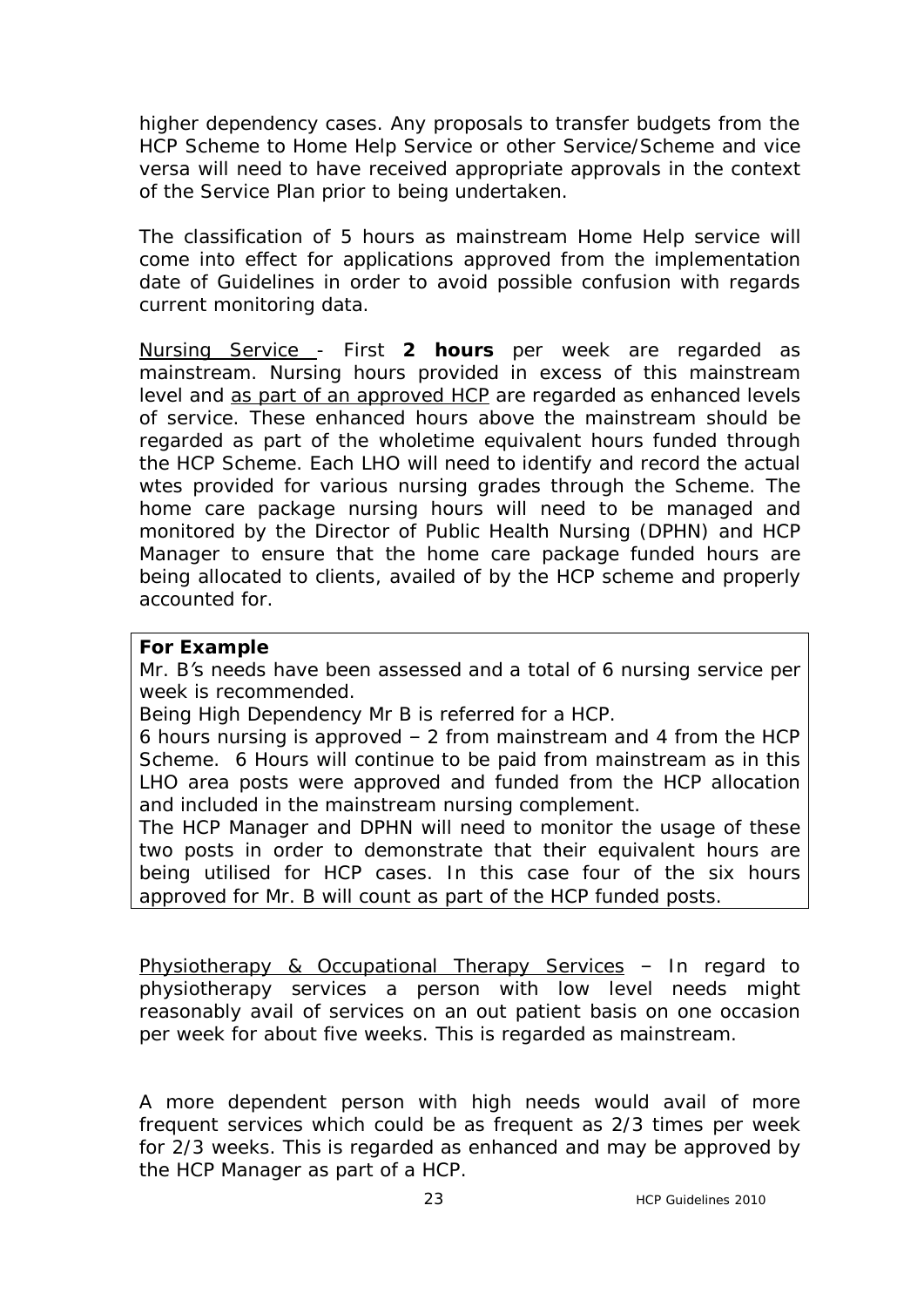Occupational therapy service relate to urgency – lower levels of urgency where applicant could return home and wait for appliances are regarded as mainstream. Urgent higher dependency cases requiring assessment for appliances in order to return home and where additional input is required by OT services to facilitate this, would be regarded as enhanced levels of service and may be approved by a HCP Manager as part of a HCP.

In general therapy services provided in excess of this mainstream level as part of an approved HCP are regarded as enhanced and should be counted as part of the wholetime equivalent (wte) hours funded through the Scheme. Each LHO will need to identify & record the actual wtes provided for various therapies through the Scheme and manage the resource to ensure that the HCP funded hours (posts) are being allocated to HCP clients, availed of by the HCP scheme & properly accounted for within the HCP scheme. The HCP will need to maintain adequate records to demonstrate the utilisation of these resources.

Aids & Appliances **-** Normal processes in relation to mainstream provision must be fully explored and documented on the client's HCP file. Mainstream aids and appliances are regarded as any aids and/or appliances that are, or have been, traditionally available to support older people to remain at home or to return home. Based on an analysis of a range of cases over a three month period, it is considered that aids and appliances up to the value of €2,500 per client per annum should be regarded as mainstream. More expensive individual aids/appliances or a package of aids/appliances valued in excess of this level could be considered as part of a HCP. In such cases a HCP application must be completed and approved before the excess over €2,500 can be provided from the HCP Scheme. General Manager approval is required in all cases where Aids & Appliances are to be approved from HCP funding. This is to ensure that applicants are appropriately considered for mainstream support prior to considering a HCP.

Respite As a guide up to 2 weeks per annum is regarded as mainstream in terms of residential respite care. However each HCP Manager will need to take account of the availability of mainstream resources in the LHO area as the availability varies relative to the bed capacity (both public and private) and to budgetary resources to fund such respite arrangements from other initiatives. Where an existing arrangement for respite care has been operating for a client, involving more than 2 weeks per annum mainstream services, this should continue without any transfer of costs to the HCP scheme. This will ensure that existing arrangements are not inappropriately referred to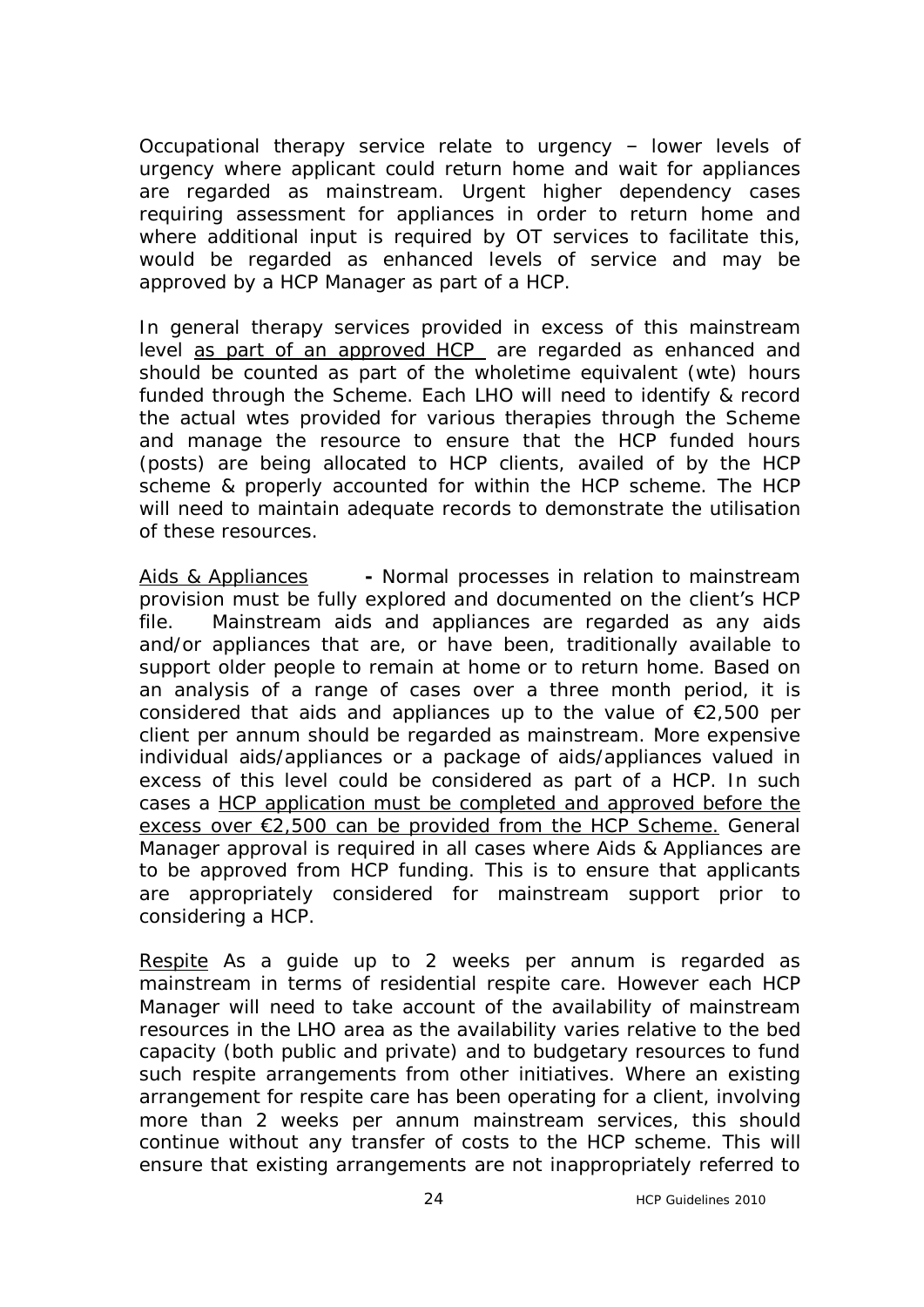the HCP scheme. The HCP Manager may wish to obtain written confirmation of previous respite arrangements for the individual client in order to assess the appropriateness of providing respite through the HCP scheme.

In any case respite care provided in funded public beds must not be costed to the HCP scheme as they are already fully funded. Respite care that has been approved through the HCP scheme and provided at additional cost in a non-HSE nursing home should be costed to the HCP budget. Payment to registered nursing homes for residential respite care must not exceed the agreed cost of care as published annually in respect of the Nursing Home Support Scheme [www.hse.ie.](http://www.hse.ie/)

#### General

Where mainstream services have been fully committed and it is therefore not possible to supply the above service levels from mainstream service provision the General Manager for the Area will have discretion to approve individual HCPs incorporating some or all of the mainstream elements identified above.

#### **For Example**

*Mr. B has applied for a HCP. His needs have been assessed and 16 hours home help service is required. The mainstream budget for home help services is fully committed to other clients. No mainstream home help hours are available for Mr. B.* 

#### *HCP funding is available.*

*Mr. B cannot return home from hospital without this service. A HCP is approved for the full 16 hours home help service. There is no mainstream service in this case. The reasons for the decision in this case should be fully documented on file.*

*In summary the following situations will trigger the commencement of the application process for a HCP* 

- *1. Any case requiring more than 5 hours home help per week should be referred for consideration by the HCP Manager for a HCP with the agreement of the person receiving the care.*
- *2. Any case requiring nursing care above 2 hrs per week should be referred for consideration by the HCP Manager as a HCP with the agreement of the client*
- *3. Any case requiring physiotherapy /OT that involves a number of intensive visits/plans can be considered for a HCP as they are deemed as requiring enhanced care and may be referred to the HCP Manager for consideration as a HCP.*
- *4. Aids and appliances valued in excess of €2,500 per client per annum may be regarded as enhanced and could be considered*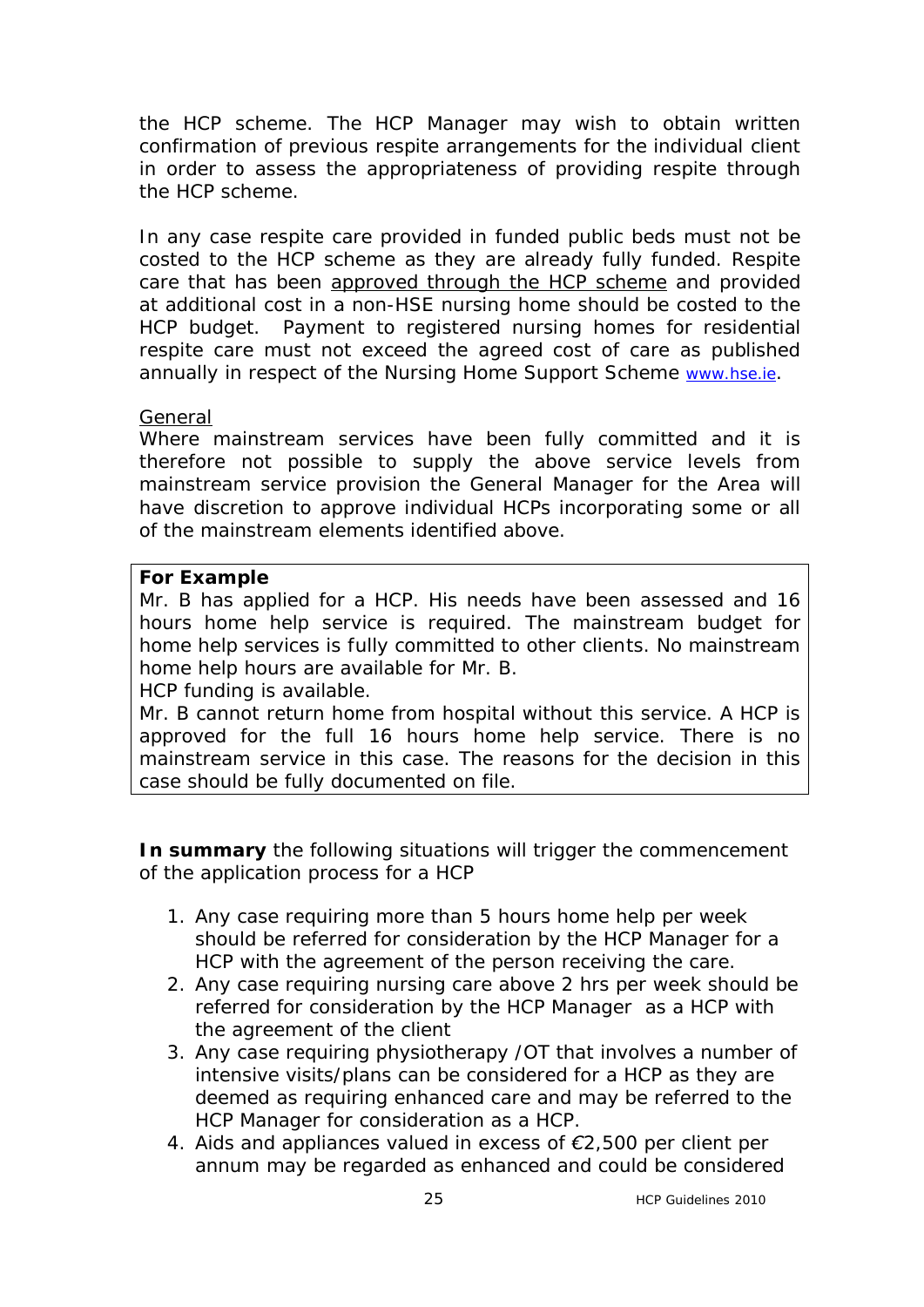*as part of a HCP. General Manager's approval is required in all cases where Aids & Appliances are being considered as part of a HCP.*

- *5. Over 2 weeks per annum is regarded as enhanced in terms of residential respite care, however each individual case will need to be examined on its merits. HCP Manager's approval required before any respite care can be considered to be a HCP or part of a HCP, and charged to HCP Scheme.*
- *6. If mainstream budgets are exhausted the clients care can be fully met through HCP funding provided the reasons are documented on file and the GM approves same.*

Existing HCPs will need to be reviewed to consider their alignment with the guidelines – however revised cost coding of existing HCPs can only be undertaken if approved by the HCP Manager/General Manager within the available resources.

## **In summary - Services/Supports cannot be coded to the HCP scheme without the prior approval of the HCP Manager/ General Manager as appropriate.**

Stage 3b: Guidelines for Assessment of Informal Care supported by Department of Social Protection

The HSE recognises the very significant care being provided by informal carers across the country.

**Informal Care** may be provided by family, friends, and/ or neighbours who undertake to support a person at home with or without reward. Such informal care should be factored into the supports available to the applicant for a HCP. Where informal care is supported by benefits/allowances paid through the Department of Social Protection particular consideration should be given to the intent of these benefits as set out by that Department in order to ensure that as far as possible the full range of resources available to support older people living at home are acknowledged and the resources available are distributed to benefit the greatest number of people. Where staff are aware that these benefits are not being availed of, the applicant and his/her representative should be advised to consider if these benefits/allowances would be an appropriate support in their circumstances.

**Carer's Benefit -** is a payment for people who have made social insurance contributions and who have recently left the workforce and are looking after somebody in need of full-time care and attention.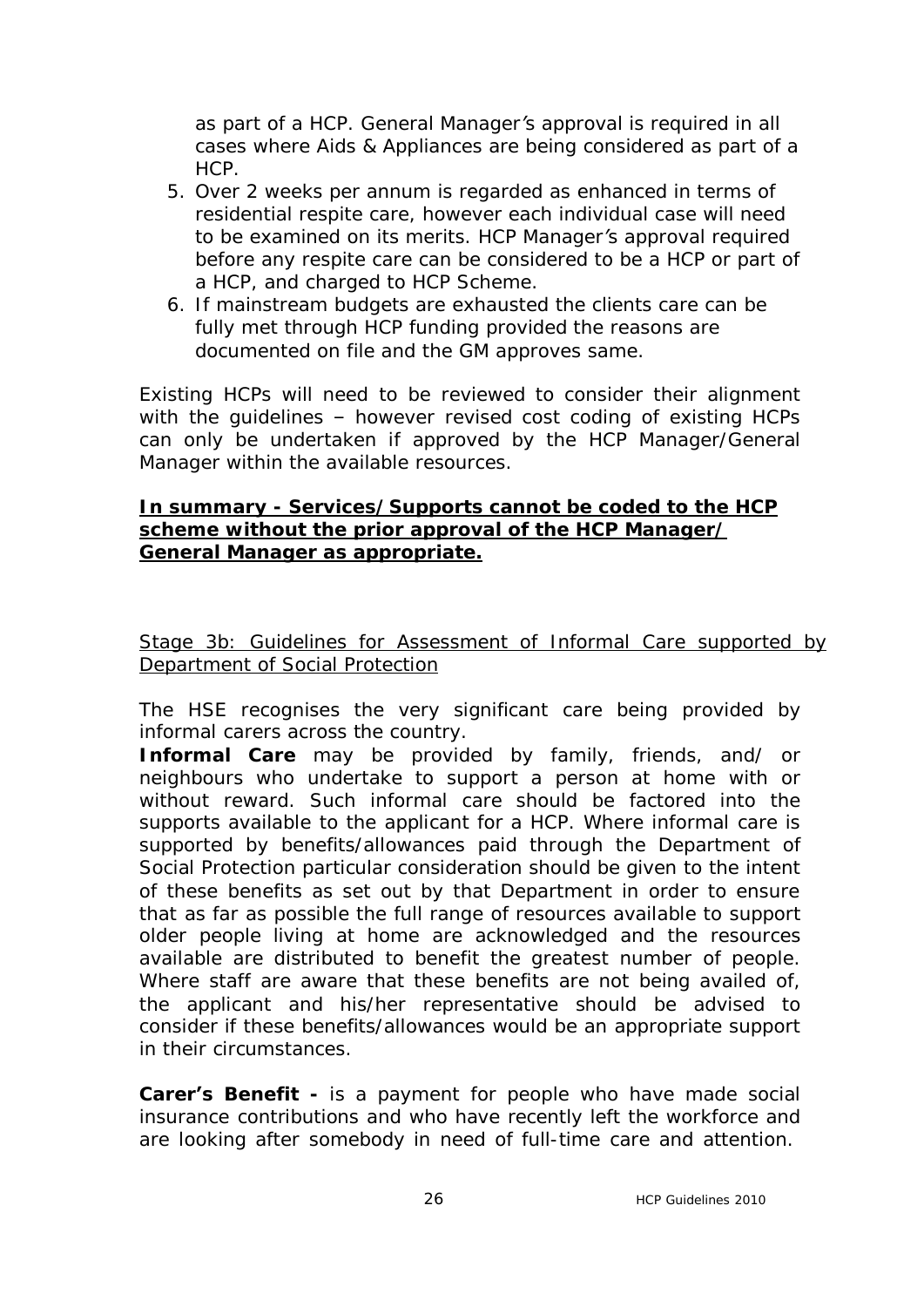Carer's benefit can be paid for a total of 2 years for each person being cared for.

**Carer's Allowance** is a means-tested payment for carers who look after certain people in need of full-time care and attention on a full time basis. Two carers who are providing care on a part-time basis in an established pattern can be accommodated on the carer's allowance scheme.

The **Respite Care Grant** is an annual payment for full-time carers who look after certain people in need of full-time care and attention. The payment is made regardless of the carer's means but is subject to certain conditions. At the time of writing the grant is €1700 per annum per person cared for. This grant may be used by the carer in any way he/she wishes. Unlike Carer's Benefit and Carer's Allowance, it is not to be taken into account in the assessment of informal care for the purposes of determining the outcome of a HCP application. This approach is subject to review if the Department of Social Protection amends its requirements in relation to the Grant.

#### Stage 3c: Recommendation for HCP

Each professional involved in the care needs assessment will need to input appropriately, either as an individual input or as part of the MDT, to the **recommendation for enhanced levels of services and supports** from the HCP Scheme. The relevant section on the CSAR will need to be completed prior to submission to the HCP Manager for determination.

In line with Government policy, HCPs will be given to older people in the main, to address the following objectives (not in any order of importance)

- **Facilitate their timely discharge from acute hospitals**
- Reduce inappropriate admission to acute or long term residential care
- Reduce pressures on A&E departments
- **Support older people to continue to live in their own community**
- **Support carers so that they might be able to continue to** provide care

Discharges from acute hospitals to community services must be adequately notified to the appropriate community services staff in advance of discharge to ensure that the necessary supports and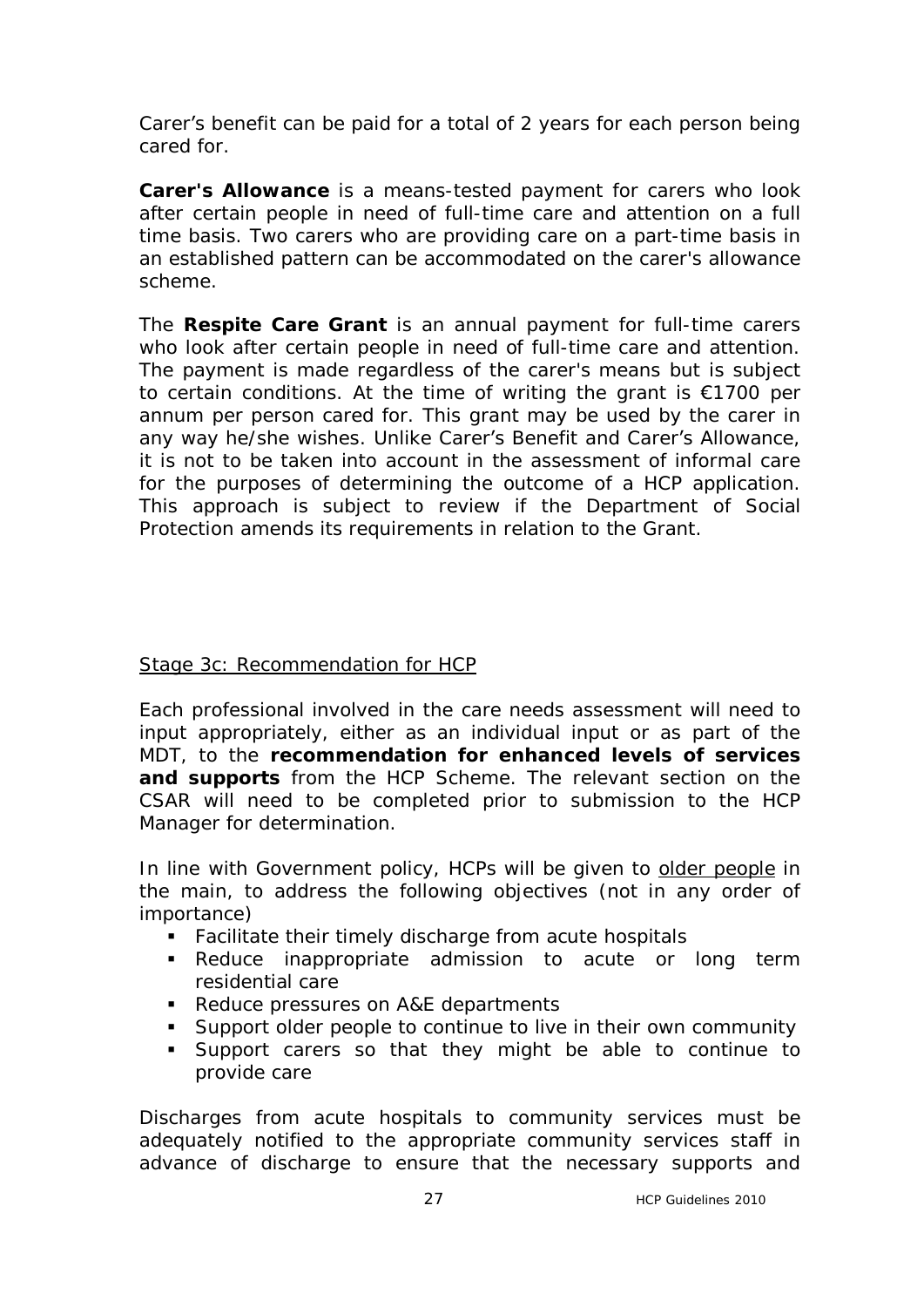services are in place and discharge home is not delayed. This is to be achieved through the improved discharge planning arrangements being implemented across the health system. (Code of Integrated Discharge Planning 2008)

The procedures to be followed relating to acquiring a completed needs assessment, and the schedule of services & care plan are summarised in table 2 below.

#### **Table 2 – Procedures relating to Needs Assessment, Schedule of Services/Care Plan**

**1.** Key person coordinating needs assessment notes date request received.

- **2.** Refer to all appropriate professionals, MDT, for assessments.
	- **2.1** Appropriate assessment undertaken
	- **2.2** CSAR including recommendation for HCP completed
	- **2.3** Schedule of Services & Care Plan drafted

**3.** CSAR, draft Schedule of Services & Care Plan returned to HCP manager within 7 working days of receipt of request.

**4.** HCP Manager liaises with professionals who undertook assessments as appropriate.

**5.** Where the resources for the scheme are fully expended and a waiting list is in operation (7.2.5), or where complex cases are being considered for a HCP, an MDT meeting may be required to discuss the assessment, schedule of services care plan, and completion of Priority Rating Score.

## Stage 4: Procedures for determination of an application for a HCP

The following section provides guidance in relation to what factors should be considered in determining the outcome of an application for a HCP.

Stage 4a - Consideration of Application

Following identification of the care needs and completion of recommendations the HCP Manager makes a determination in relation to the application.

The following will be amongst the factors that will need to be considered by the HCP Manager (see also Table 3 below):

- · Appropriate care in the appropriate setting
- · Limit of resources for the Scheme
- · Estimated duration of proposed HCP
- Estimated weekly cost of the HCP & requirement for GM approval
- The outcome of the assessment of care needs and the recommendation made by the person(s) completing the CSAR
- Any report on the client and his/her needs provided by applicant's GP
- Applicants expressed wishes as recorded on CSAR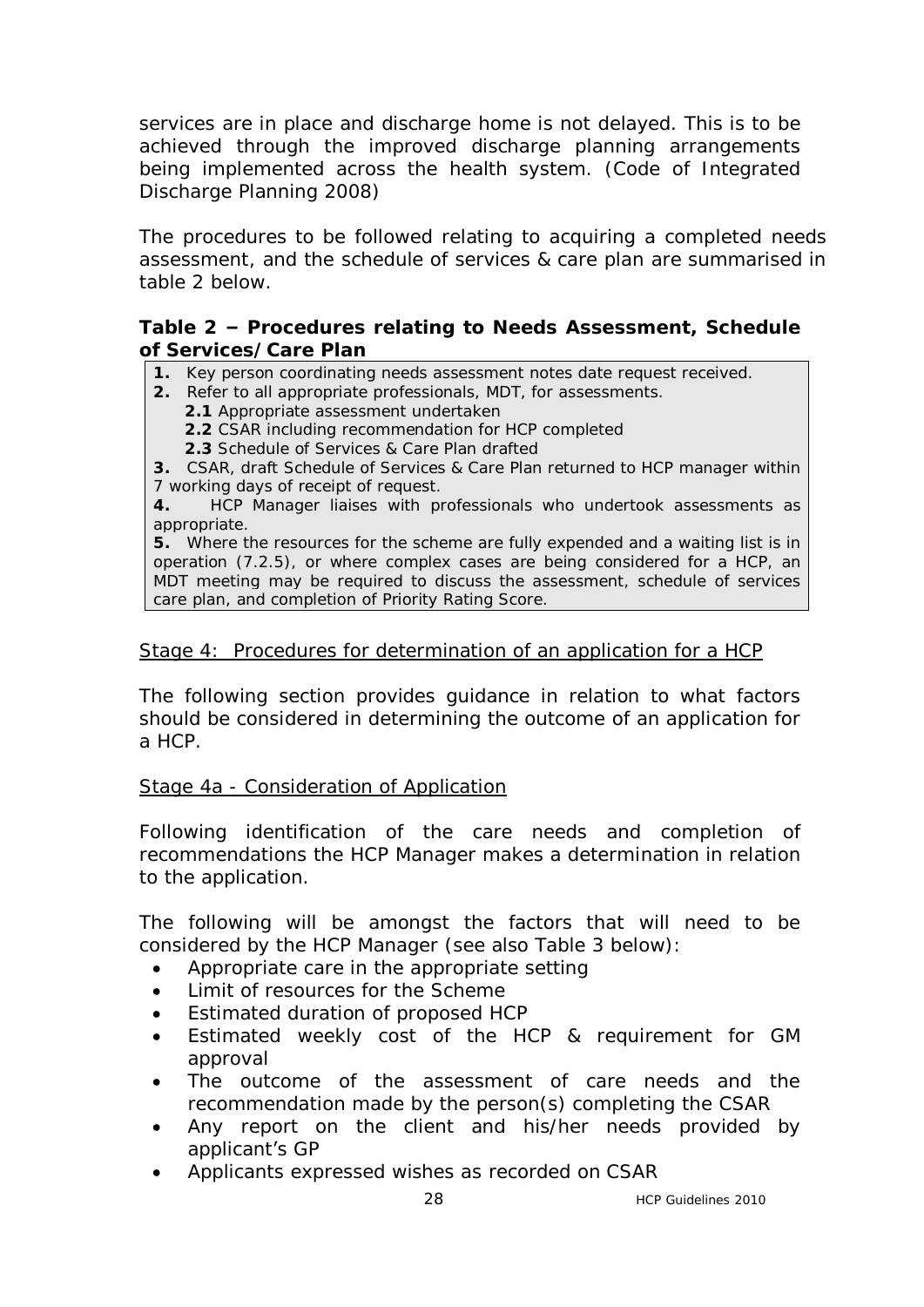- · Appropriateness of an Interim HCP
- · Age of applicant If under 65 years requires GM approval
- · Alternative responses

#### *Appropriate Care in Appropriate Settings*

It is acknowledged that not all patients are suitable to continue to be cared for at home and therefore are not suitable for a HCP. For these people their care needs can only be met appropriately by admission to an acute hospital or to long stay residential care. Where care at home with supports is appropriate a HCP may be considered.

## *Limit of resources for the Scheme*

The extent of the support available through the Scheme is subject to the limit of the resources allocated each year to the HSE for this particular scheme. Therefore at times individual applicants may not receive all of the services/supports recommended and may instead be allocated a portion of what is recommended or may not be allocated any additional services/supports immediately. In such cases the application will be placed on a waiting list held at Local Health Office level (Section 7.2.5 refers) following a risk assessment of the applicant's care needs. Where a waiting list is in operation the allocation of a HCP by the HCP Manager must follow the guideline set out in section 7.2.5.

Finance Guidelines outlining the approach to recording budget allocations, direct HCP pay and non-pay expenditure, assignment of related costs, ensuring value for money, financial reporting requirements, etc are attached at Appendix VI.

#### *Duration of a Home Care Package*

Home Care Packages are based on the assessed needs of the older person. There are therefore no upper or lower time limits for a HCP. However, review arrangements (See Section 7.3) must be put in place at the time of approval of the package to ensure that the individual's care needs continue to be supported in the most appropriate way in the most appropriate setting. Expected duration of a HCP may be a relevant consideration if the particular HCP is in excess of the values set out in this section.

In order to ensure a standard approach to recording of HCPs the following categories are to be used in relation to duration of a HCP and will be calculated by the ICT system based on start and finish dates input to the system. In the interim, classifications will be calculated on an excel database.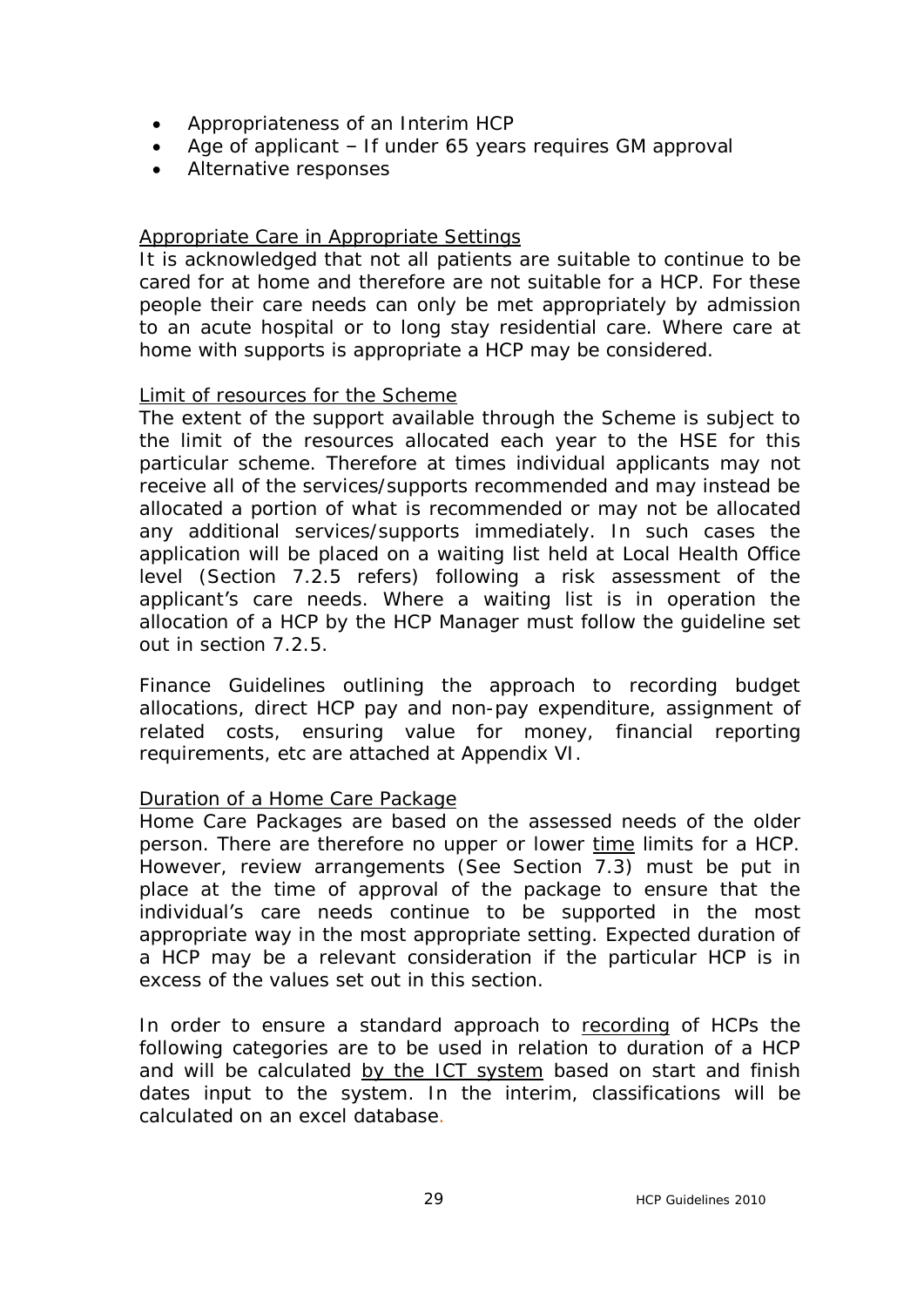A **long term HCP** is one which is in place for a period of 30 days or longer and includes packages provided for

- On-going assistance with activities of daily living,
- On-going personal care needs,
- Medication management

- Persons who could not continue to or return to reside at home without such on-going supports & services.

A **short term HCP** is one that is in place for less than 30 days and includes packages provided for

- An applicant to return home from hospital where care needs can be reviewed within a short period in the home setting (see also Interim HCP below)

- Respite breaks to support carer

- Transition period while client is re-orientating from hospital or residential care to home care

- Short period while informal carer is ill or unavailable

- Supporting an older person to remain at home while recuperating from an illness or convalescing following acute hospital admission

- Supporting a terminally ill older person to remain at home

## *Interim HCP*

It is generally acknowledged that older persons' assessed needs while in a hospital environment may vary significantly from needs assessed in their own home environment. Interim packages may be allocated therefore to facilitate, in particular, discharge home of

- · Patients not previously known to the service
- · Patients known to Community Services whose care needs are known to have increased but whose actual needs cannot be fully assessed while in a hospital setting
- · Patient who only need transitional support to facilitate reorientation to the home environment
- · Emergency cases arising in the community e.g. sudden & unexpected carer unavailability where care needs assessment process cannot be completed immediately.

The initial levels of service/support approved for a short period, at the discretion of the HCP Manager, may be increased, decreased, withdrawn or remain the same following full review of the care needs in the home setting. As a guide it is recommended that interim HCPs are reviewed, and the services levels revised if necessary, normally within a maximum of 5 working days of the applicant returning home or the Interim HCP being commenced. Any extension of this time line is a matter for the HCP Manager but the reasons for extending should be documented on file.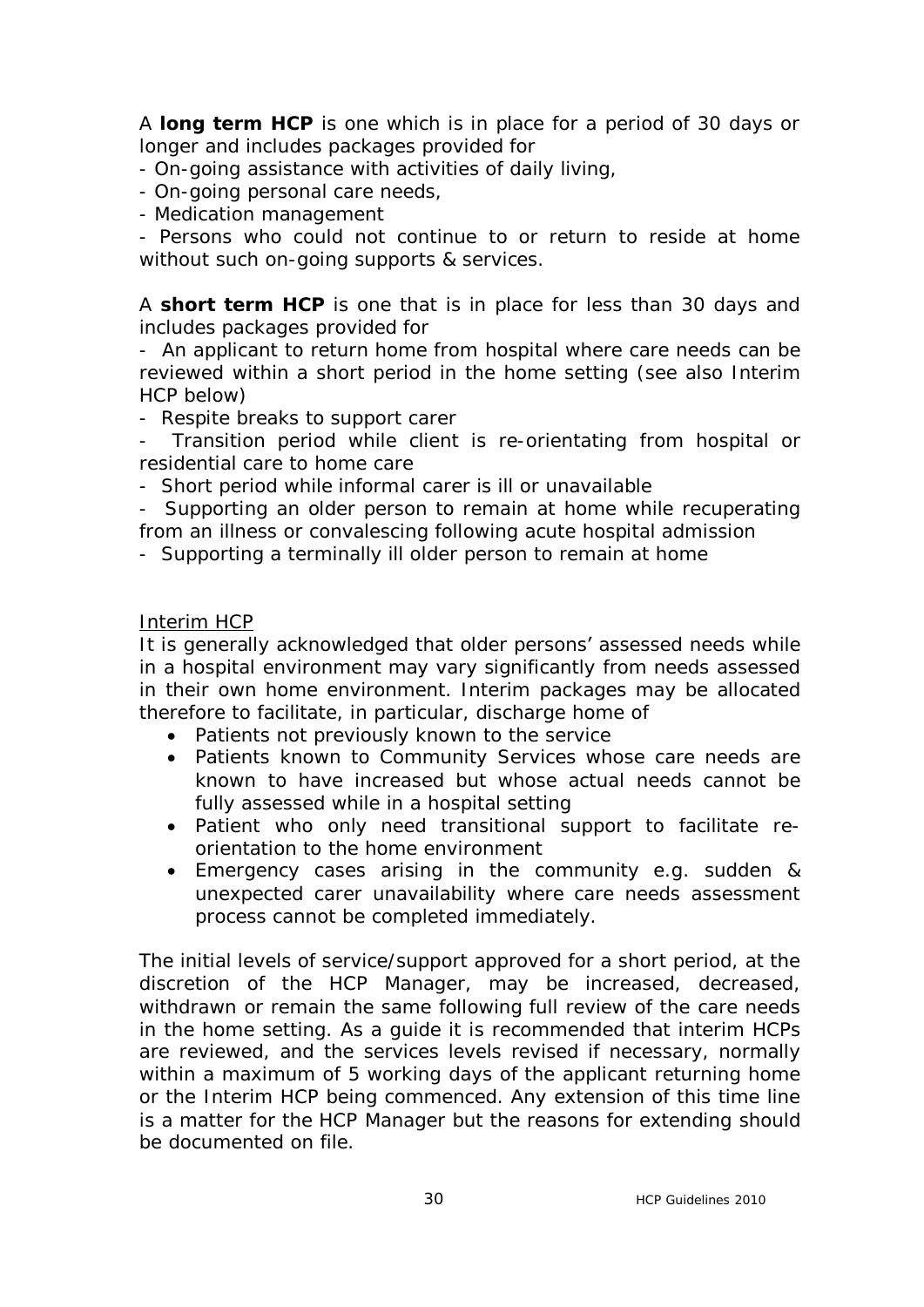The normal application form for a HCP should be completed and submitted in accordance with the procedures set out in this document. Contact should be made by telephone with the HCP Manager to indicate that an interim HCP may be required. The HCP Manager will assess the need for an interim arrangement.

In individual cases the interim HCP may be all that is required by the older person prior to care reverting to mainstream community services or with no subsequent involvement of mainstream community services.

Approval by the HCP Manager is required prior to the allocation of any Interim HCP. Interim HCPs are subject to the limit of the resources available for the scheme and the procedures set out in these Guidelines in relation to the management of resources and waiting lists set out in section 7.2.5 must be applied.

#### *Weekly value of a Home Care Package*

The weekly value relates to services approved from the HCP scheme only and does not include services provided through mainstream services budgets.

In individual cases where, for exceptional reasons, consideration is being given to supplying a home care package which exceeds the value of €525 per week (excluding aids/appliances) approval of general manager or equivalent will be required. As a guide therefore, a HCP consisting of more than 25 hours per week home help service or over 15 nursing hours per week will generally need to be approved by general manager or equivalent.

HCPs valued at over €850pw (excluding aids/appliances) will only be approved in very exceptional cases where all other care options including residential care have been fully explored and generally where such high value HCP is required for a very limited duration e.g. end stage terminal illness.

A standard cost calculator will be circulated to all areas to ensure that a similar approach to costing is in place across the system.

Where such very high intensity care is required, decisions on the provision of a HCP for an individual should take account of the relative costs of community based and residential care and the need to spread the available resources to the maximum benefit of the greatest number of applicants. Cognisance will also need to be taken of the appropriateness of community based care in such cases where 24 hour care is provided for in residential care settings supported by the Nursing Home Support Scheme.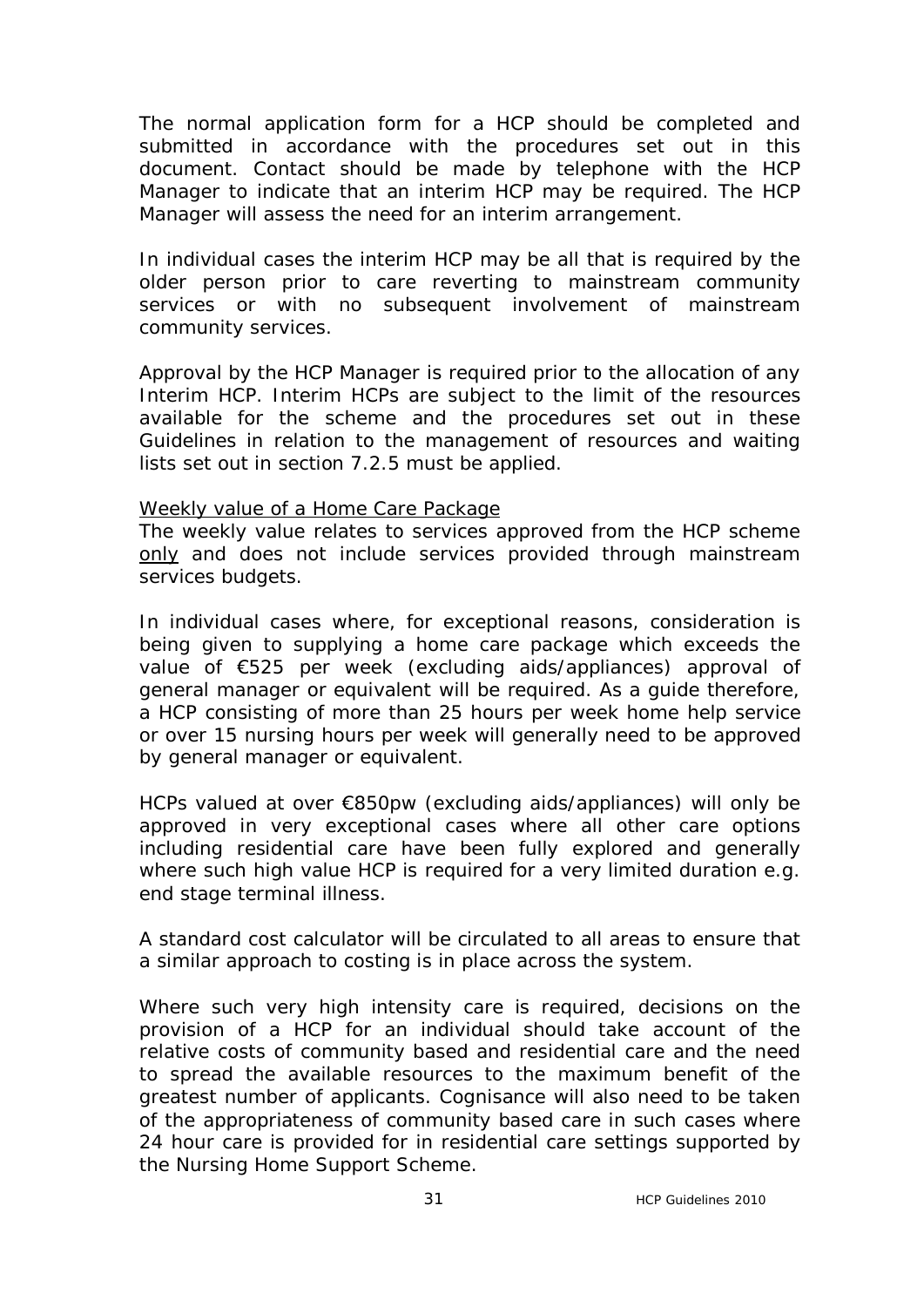## *Stage 4b Determination regarding application for HCP – Approval or refusal*

The HCP manager will have considered all of the foregoing in determining the outcome of an application for a HCP.

**Routine (non-complex)** cases will be determined by the HCP Manager. Periodic review of randomly selected cases by the local governance group (as set out in section 6.2) will help to ensure that a consistent approach is being taken to HCP processing and decision making. It is suggested that a peer review of anonymised cases by governance groups from other areas to ensure consistency across areas be conducted one a year (at a minimum)*.* MDT input is required for the care needs assessment and may be requested as part of the determination by the HCP Manager, but a full MDT meeting is not needed to support such applications.

**Complex or multiple need** cases should be supported by a multidisciplinary team where possible. MDT meetings, involving the HCP Manager, may consider new applications or reviews. This practice encourages a multi-disciplinary and multi-dimensional approach to assessment and decision making.

Where a HCP is required **urgently for a complex case**, the decision can be made by the HCP Manager in accordance with the Guidelines, but the decision should be reviewed no later than 21 working days by the relevant MDT or other agreed local structures. If an interim HCP is provided in respect of a complex case a review of the case should be carried out normally within working 5 days to ensure an appropriate care plan is implemented which may or may not include a HCP.

In cases where insufficient details are submitted, the HCP manager can seek additional information before making a determination in relation to any application. **Information regarding the determination** of the application is to be fed back to those involved in the application for a HCP.

Having considered all of the aspects of the application in line with these Guidelines the outcome of the determination must be set out in the appropriate format and signed by the relevant personnel. It is the responsibility of the HCP manager to ensure that in respect of each application accurate up to date records are maintained in relation to the scheme including an appropriate needs assessment and comprehensive individual files.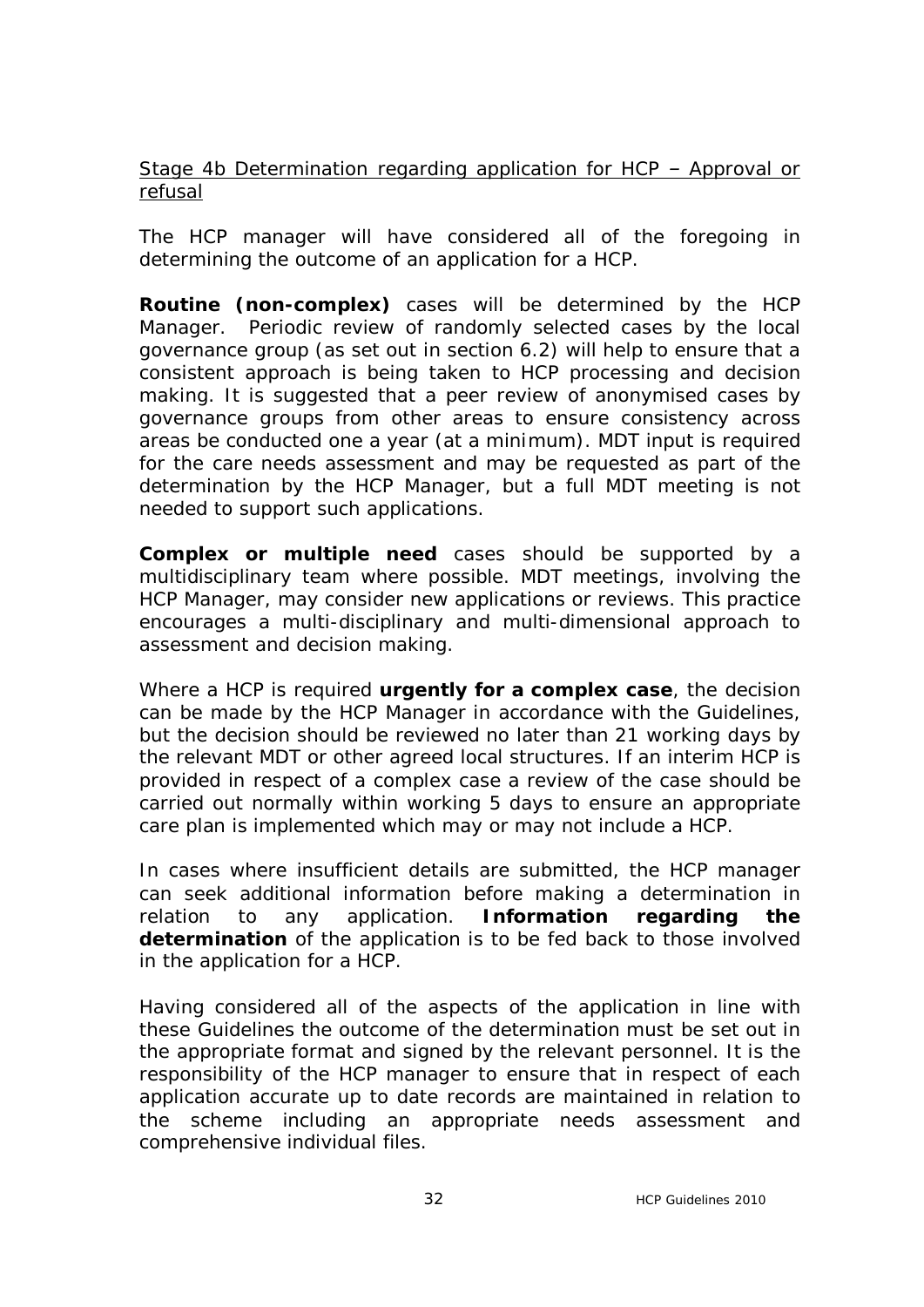# *Stage 5: Notification of Outcome of Application/Referral*

The outcome of the application for a HCP will be **notified verbally if application is urgent**. In all cases the outcome will issue **in writing** (Standard Letter Appendix IV) to the applicant (or his representative) and to the referrer (if different) within 5 working days of the decision being made. A time limit of 5 working days to confirm acceptance of the offer of the HCP (from date of offer – whether verbal or written) will apply. Verbal confirmation of acceptance of a HCP is sufficient date of verbal notification & confirmation should be recorded on client file.

If an application is **approved and resources are available** the applicant and referrer are notified in writing (and if appropriate verbally), the schedule of services and care plan are finalised in consultation with the client and the services are operationalised.

If an application is **approved and resources are not available**, the applicant and referrer are notified in writing (and if appropriate verbally), and the applicant's details are added to the waiting list.

If application is **refused** the reasons are to be set out on file, the applicant and referrer notified in writing (and if appropriate verbally) with the reasons for the refusal and setting out the right of the applicant to appeal. An applicant whose care needs are being supported through existing or additional mainstream services will need to be advised accordingly (Standard Letter Appendix IV).

Once the outcome of the application for a HCP is determined the Schedule of Services and Care Plan is to be finalised & signed off by the key worker in partnership with the older person, their informal carer and all service providers. This applies even if application does not result in additional services being provided from the HCP scheme i.e. mainstream services only are being provided to support the care needs.

## **7.2.2 Standard Individual HCP File Content**

Each client HCP file held by the HCP Manager must at a minimum contain the following

- · Copy of completed Application /Referral form and Schedule for when case review will be undertaken
- · Copy of completed initial CSAR, schedule of services & care plan (including any informal care being provided, and by whom) and any re-assessments, and updated schedules of services and care plans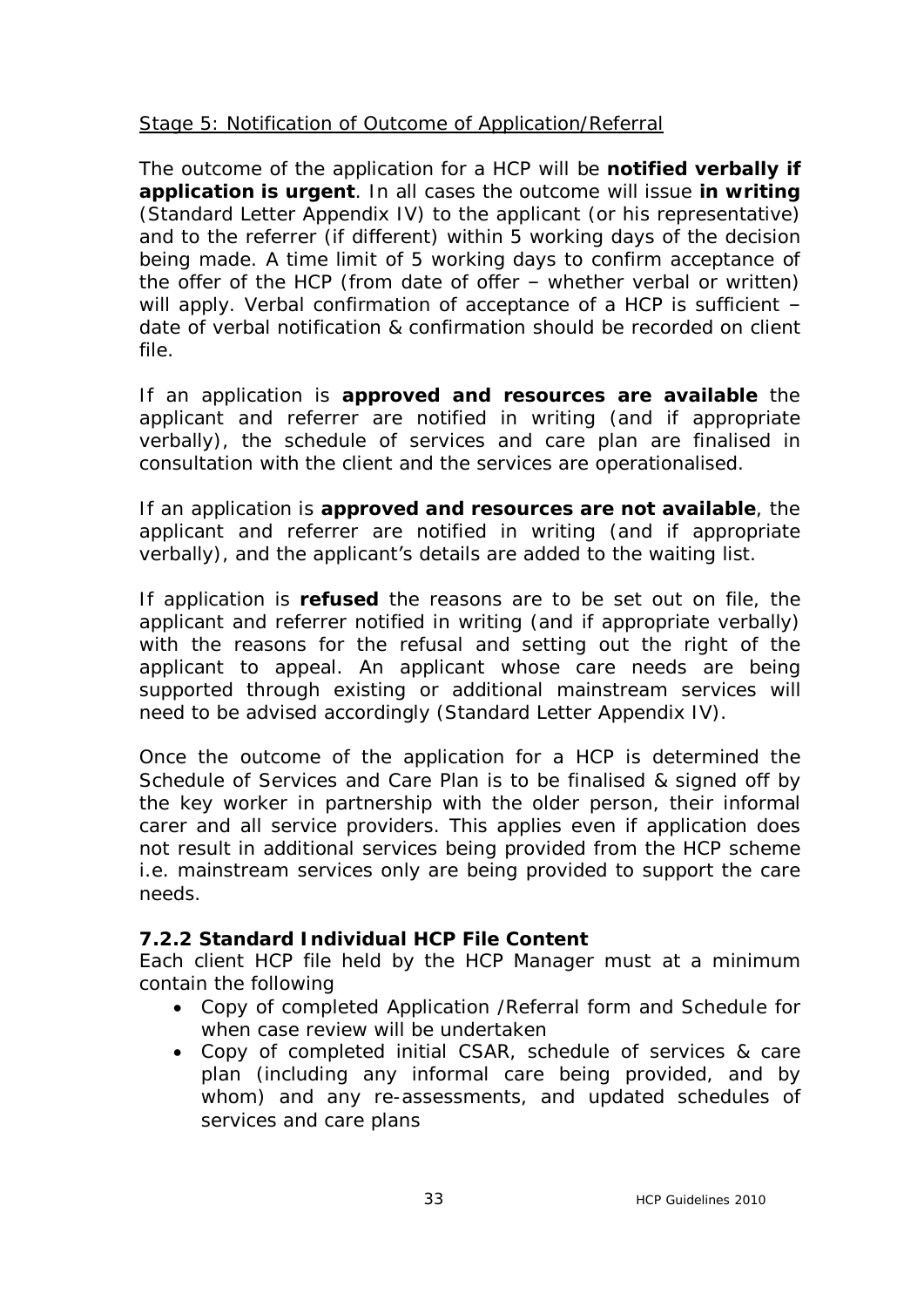- · Level of dependency on initial assessment and on review independent, low, medium, high, maximum as identified on CSAR.
- · Copy of any correspondence regarding the HCP
- · Completed determinations of application, including details of service approved through HCP and estimated costs;
- · Length of time person is in receipt of HCP start date , finish dates when HCP ceased and reason for ceasing;
- · Record possible alternative response(s) that were considered prior to HCP approval – to assist with value for money reviews;
- · Questionnaires and interviews with clients and their carers in relation to satisfaction with the HCP - undertaken as part of review
- · As Waiting Lists are likely to emerge, Priority Ranking Score should be completed for all applicants

Hospital admissions and other significant events are to be recorded on care plan held at client level and by health staff. Such events are to be notified by front line staff to the HCP Manager for consideration in context of continuation of HCP.

# **7.2.3 Sources of Services/Supports**

The HCP Scheme is administered by the Health Service Executive. However, services/supports approved under the scheme may be provided in a number of ways as follows. The categories assigned to the various types allows for a standard approach to recording and monitoring of HCP Scheme performance data across the HSE.

- 1. directly by the HSE **("Direct HCP")** (includes Aids and Appliances) or
- 2. by voluntary groups/organisations/private providers where service agreements are in place **("Indirect Home Care Package")** or
- 3. by special arrangement with voluntary groups/ organisations/ private providers, on an individual case basis, directly reimbursed by HSE **("Indirect Home Care Package")** where the provider is selected by the HCP Manager from the **Approved provider** list.
- **4.** through a **combination** of the above **(Category "Direct", "Indirect" is assigned on the basis of whichever element of the Home Care Package is the greatest cost).**

The majority of HCPs will involve service delivery directly by the HSE (Direct HCP) or on behalf of the HSE by voluntary or private providers who already have a service level agreement in place (Indirect HCP). Indirect HCP Providers of **home support services**, through the HCP scheme, similar to the home help service, will need to meet certain criteria set down by HSE and be a **"approved provider".**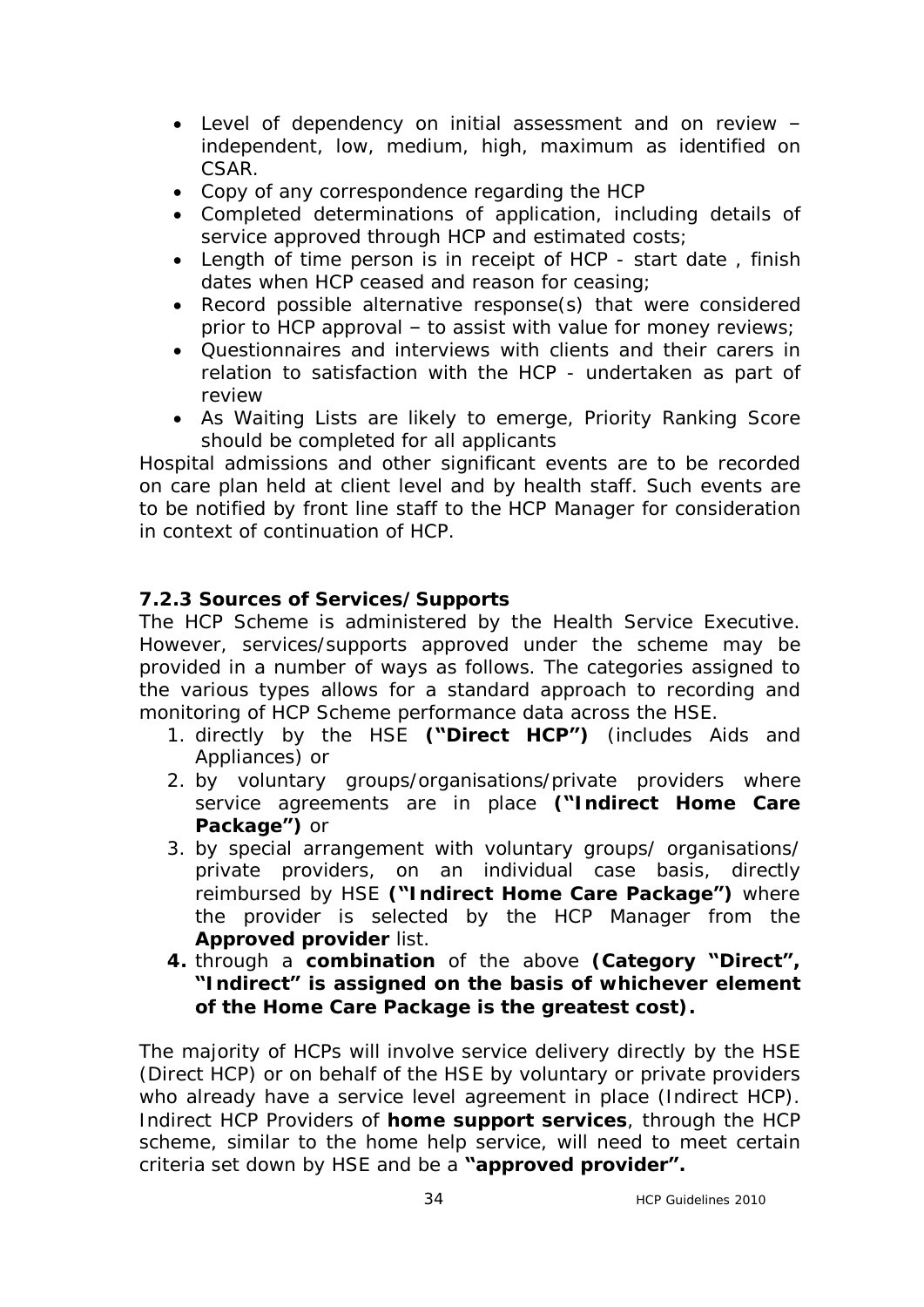There will be indirect service providers who do not need to be recognised as a approved provider e.g. nursing homes registered with HIQA may provide residential respite care services as part of a HCP. Payment to indirect service providers should, except in exceptional circumstances be made by the HSE directly to the provider, in arrears, when clients have certified that the services have been received.

#### **Section 7.2.4: Home Care Cash Grant**

Cash Grants have to date been a feature of the HCP Scheme in some LHO areas. The Task Group considered the various arguments for and against the continuation of this aspect of service delivery for HCPs. Having considered these arguments it was agreed by the Task Group that no further cash grants would be approved under the HCP scheme and that existing cash grants involving direct payments to clients or their representative, should be phased out. Existing Cash Grants should be reviewed as a priority and where possible alternative arrangements made by providing direct or indirect services as appropriate.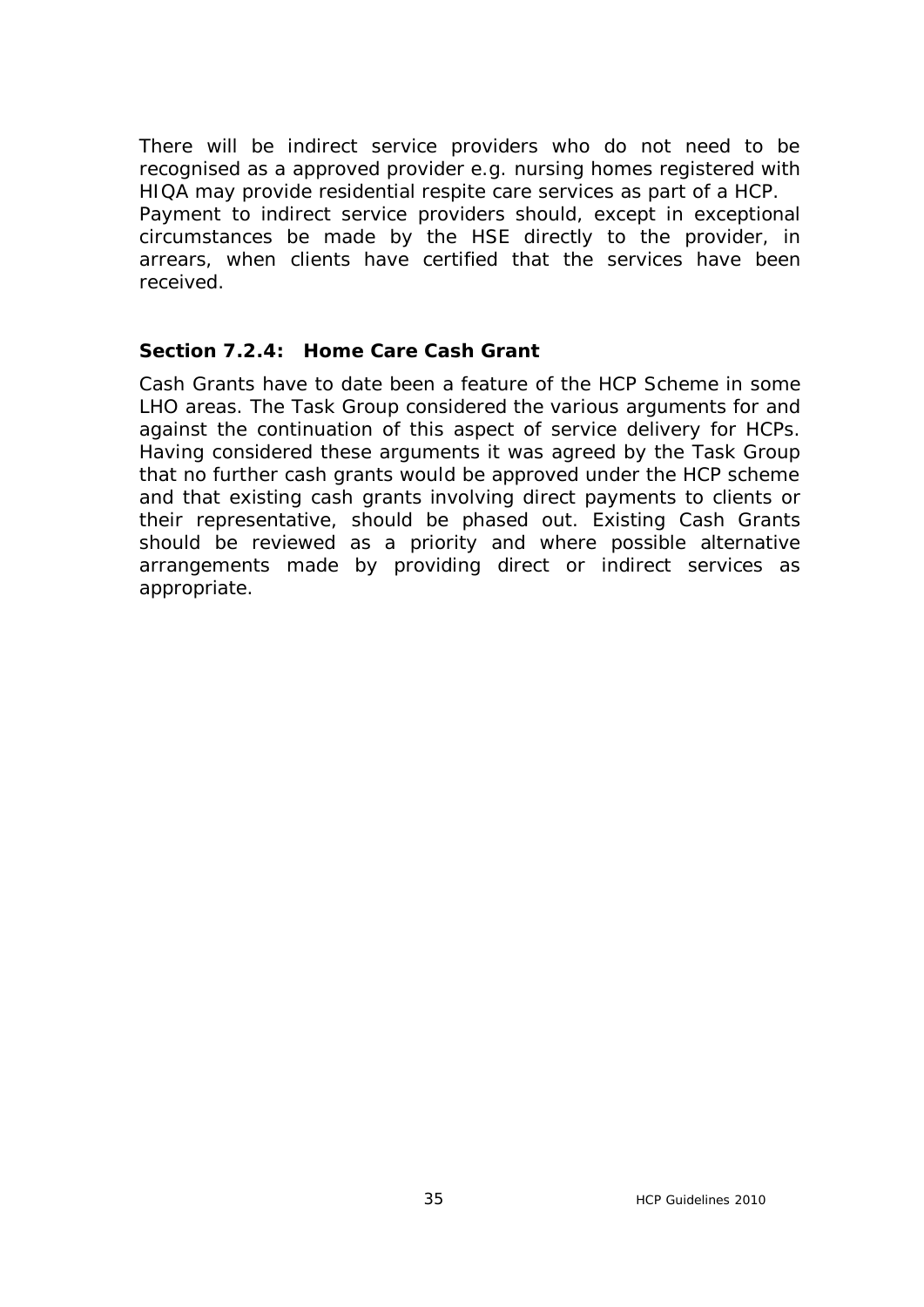#### **Table 3 – Consideration by HCP Manager**

**1.** HCP manager **considers** applications/referrals in line with the Guidelines **2.** HCP manager may **discuss** case with relevant professionals, MDT to clarify issues

**3.** HCP Manager to **finalise** determination within 7 working days of receipt of completed recommendation.

 **3a.** HCP manager sets out in detail the particular services/supports under HCP being **approved** if any and sign approval section of CSAR. **or**

 **3b.** Set out reasons for **refusal** and signs refusal.

**4.** HCP exceeding €525 per week or if applicant is aged <65 years, set out recommendations, sign & seek GM's approval. If value exceeds €850pw particular detailed case to be set out for GM consideration & determination.

**5.** Insert **review** date & review intervals.

**6.** Arrange for letter of approval/refusal to issue to applicant within 5 working days of decision being made, & copy to relevant personnel (Standard Letter Appendix IV)

**7.** Record information on database & update individual HCP file.

**8.** If resources are not available to provide the recommended levels of

service/support, add to waiting list (See 7.2.5) noting Priority Ranking Score; issue letter to client/referrer (Standard letter)

**9.** HCP Manager will make a verbal offer of a HCP which can be confirmed thereafter in writing (Standard letter) - Offer is time limited to 5 working days and indicate the actions required on the part of the applicant, if any, with specific time frames

**10.** HCP Manager may extend an offer but must document reasons for extension. **11.** Refusal of a HCP will be noted on the applicant's file, confirmed in writing to applicant/referrer & no further offers will be made unless a new application is received and processed.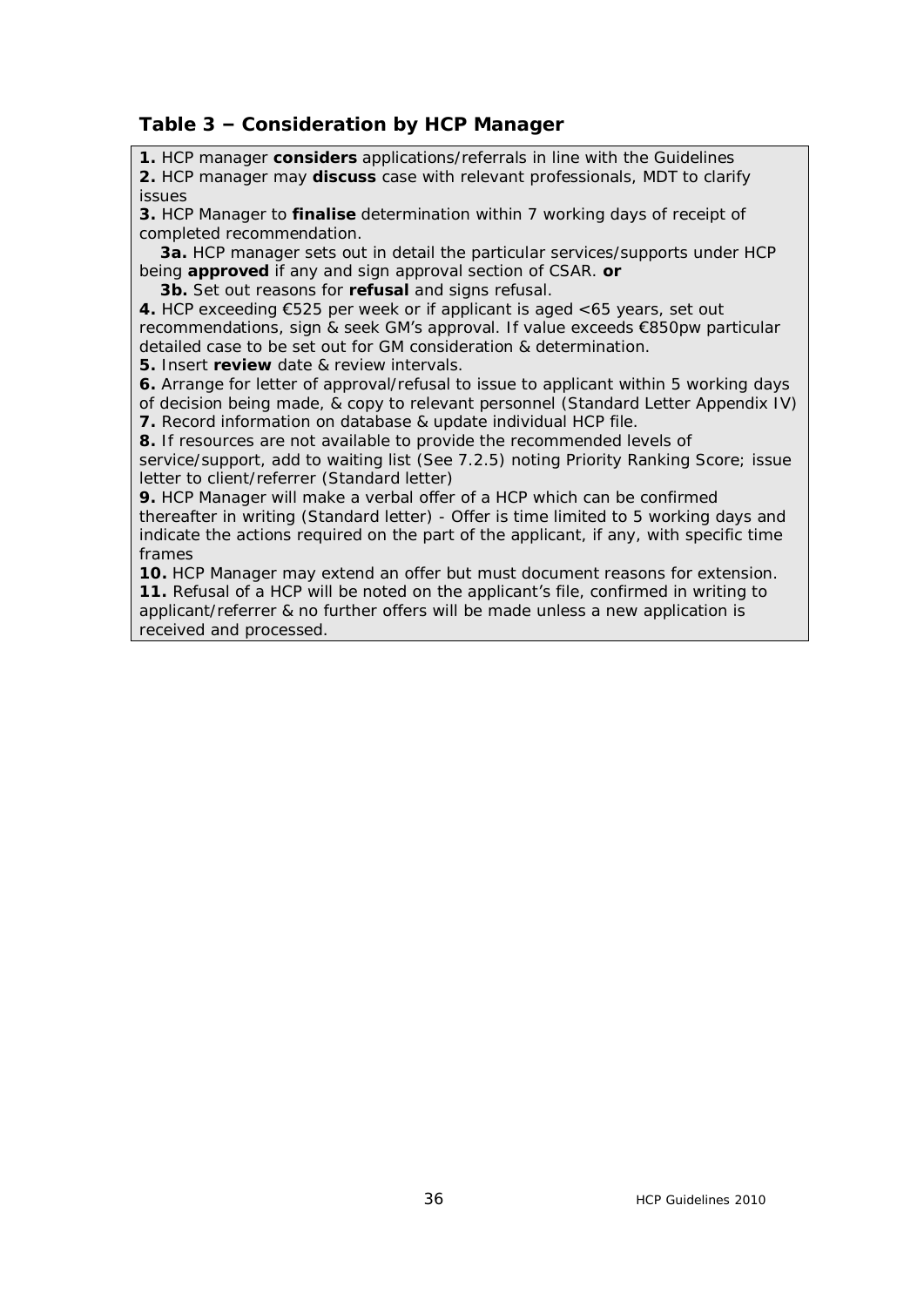# **7.2.5 Management of Resources & Waiting List for HCP Scheme**

Finance Guidelines outlining the approach to recording budget allocations, direct HCP pay and non-pay expenditure, assignment of related costs, ensuring value for money, financial reporting requirements, etc are attached at Appendix VII.

When an applicant for the Home Care Package Scheme has been determined as needing enhanced levels of community supports and the resources for the scheme are fully committed and no services/supports can be allocated, the applicant's details will be placed on a **waiting list for resources by reference to the date the application was received by the HSE**. One waiting list per LHO will exist.

Applicants must only be added to the waiting list when the following conditions apply:

- Care needs have been determined.
- Application for a HCP has been approved
- · Risk Assessment has been undertaken leading to **Priority Ranking Score** (See Section below – Priority for HCP applications on waiting lists)

Each application being placed on the Waiting List will therefore have received consideration for Prioritisation. Applications/referrals must be processed even if it appears that resources are not immediately available.

Applicants will remain on the waiting list until:

- Service/support approved by the HCP Manager through the HCP have been supplied either through mainstream services or through HCP scheme (subject to review of the case if there is a significant delay in allocating services) or
- · It is confirmed in writing by applicant, their representative or the referrer, that they no longer require a HCP or
- · An offer of a HCP is refused by the applicant or
- · Review of priority ranking undertaken to confirm or amend score
- · Other relevant event e.g. applicant deceased or admitted to residential care etc.

Regular reviews of Prioritisation will be conducted at intervals as determined by the health professional conducting assessment and/or HCP manager.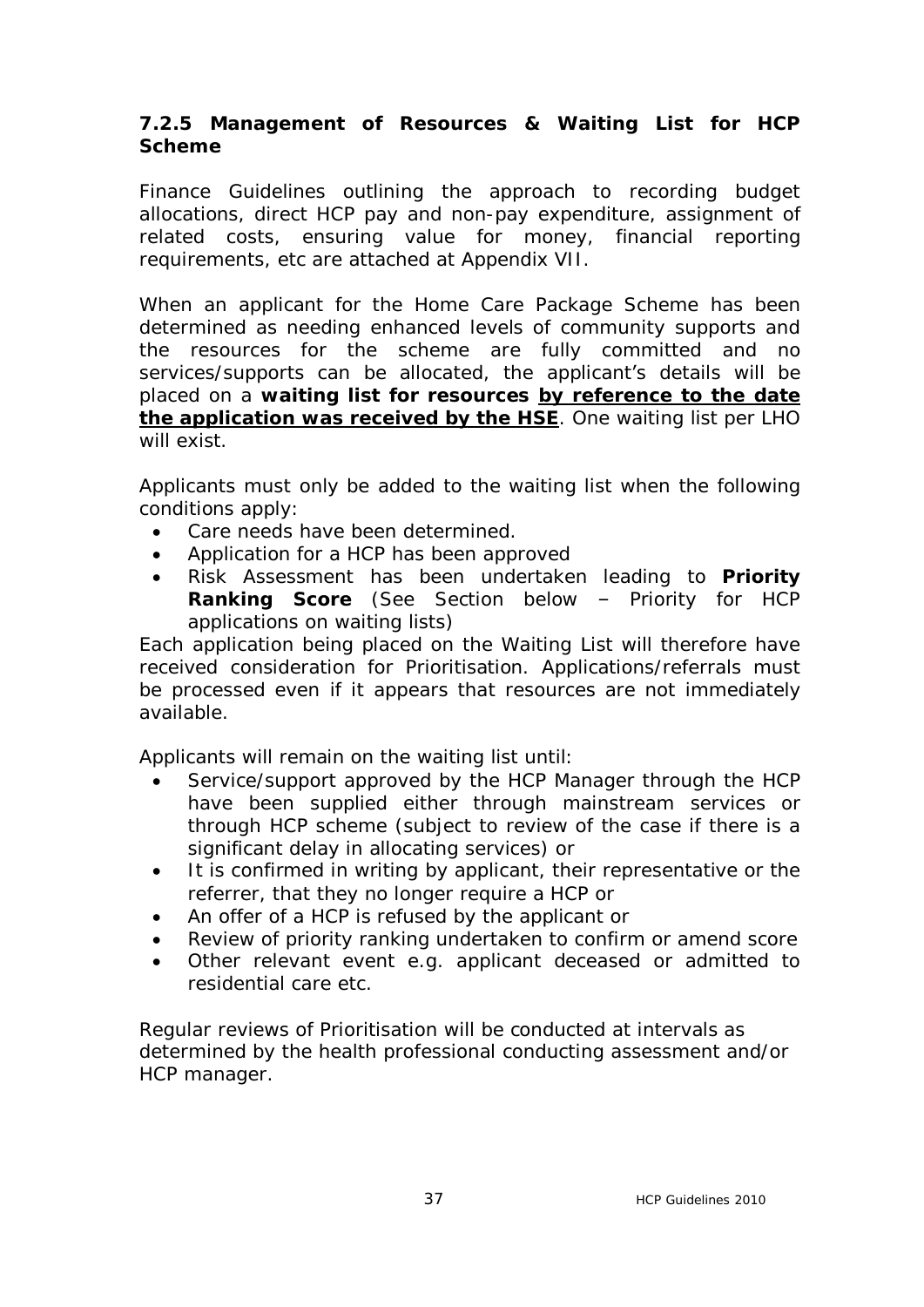# Priority & Offers of HCPs to applicants on waiting lists

As the scheme was established to be as flexible as possible to support older people, and the health system, it is acknowledged that from time to time particular individual cases of exceptional or urgent needs will arise. In order to deal with the most urgent cases in the first instance all applications will need to be prioritised.

# 7.2.5.1 Priority Ranking System

In order to assess the degree of priority involved, a Risk assessment against 5 identified factors will be undertaken. Risk is to be measured in terms of likelihood and impact i.e. the likelihood of an event occurring combined with its impact (consequence). This approach is adopted from the HSE Risk Assessment Tool<sup>3</sup>

The methodology for measuring risk in this way plots a single ascribed value of likelihood against a single ascribed value of impact and therefore reduces risk to a single, easily comparable value. This process uses informed but subjective judgement in assigning the values for likelihood and impact.

Likelihood scoring is based on the expertise, knowledge and actual experience of the health professional scoring the likelihood. In assessing likelihood, it is important to consider the nature of the risk. The assessment of likelihood of a risk occurring is assigned a number from 1-5, with 1 indicating that there is a remote possibility of its occurring and 5 indicating that it is almost certain to occur.

| Rare/Remote (1)                                                           |             | Unlikely (2)                                                           |             |                                                                                                                 | Possible (3) |                                                                                                     | Likely (4)  |                                                                                                                                        | <b>Almost Certain (5)</b> |
|---------------------------------------------------------------------------|-------------|------------------------------------------------------------------------|-------------|-----------------------------------------------------------------------------------------------------------------|--------------|-----------------------------------------------------------------------------------------------------|-------------|----------------------------------------------------------------------------------------------------------------------------------------|---------------------------|
| Actual<br>Frequency                                                       | Probability | Actual<br>Frequency                                                    | Probability | Actual<br>Frequency                                                                                             | Probability  | Actual<br>Frequency                                                                                 | Probability | Actual<br>Frequency <sup>1</sup>                                                                                                       | Probability               |
| Not currently<br>a factor and<br>not likely to<br>occur in next<br>7 days | 1%          | Not<br>currently a<br>factor but<br>may occur<br>within next 7<br>days | 10%         | Currently<br>a factor<br>but not<br>likely to<br>require<br>increased<br>interventio<br>n in next<br>$3-4$ days | 50%          | Currently<br>a factor<br>and will<br>require<br>increased<br>interventio<br>n in next<br>$3-4$ days | 75%         | Currently<br>a factor<br>and<br>requires<br>immediate<br>increased<br>interventio<br>n or<br>interventio<br>n within<br>24/48<br>hours | 99%                       |

### **1. LIKELIHOOD SCORING**

 $\overline{a}$ 

<sup>&</sup>lt;sup>3</sup> Developing and Populating a Risk Register Best Practice Guidance, HSE 2009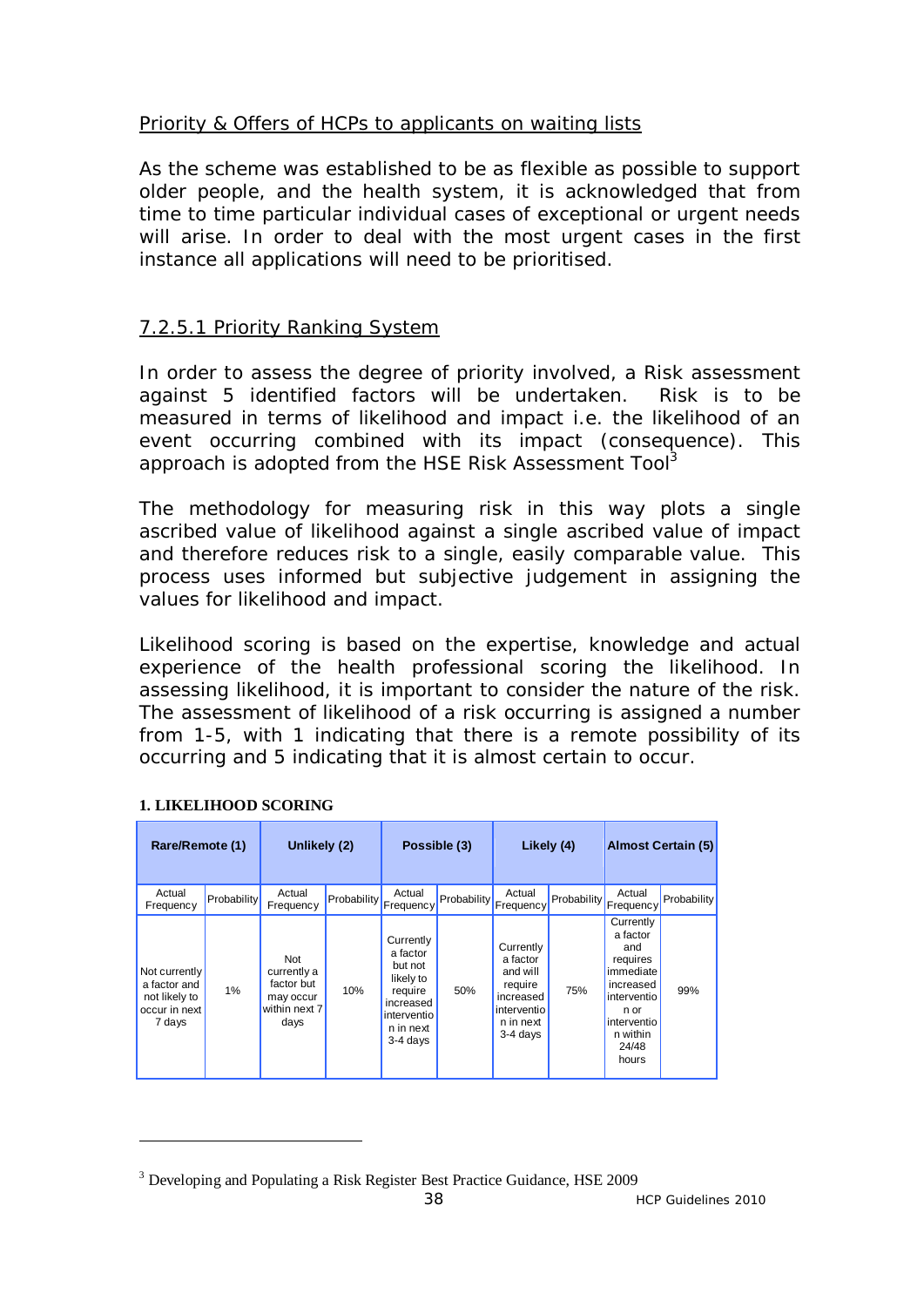To determine the impact of any harm should it occur, each risk factor has been assigned descriptors over 5 levels ranging from negligible to extreme harm. In scoring impact, the anticipated outcome of the risk is grade from 1-5, with 1 indicating a Negligible Impact and 5 indicating the most Extreme/serious Impact.

The ranking system of prioritisation factors is therefore developed, with each factor having a 0-25 risk rating, thereby producing an overall priority ranking to a score of between 0-100 (Risk Rating score for 4 factors combined – Factors 3 and 4 are mutually exclusive). Therefore all applicants on the Waiting list will be prioritised with an individual score ranging from those with least priority (0) to maximum Priority (100).

# **Risk Assessment leading to Priority Ranking Score**

5 factors have been identified in terms of identifying the degree of priority an individual applicant may have on a waiting list. The degree of risk should be assessed for each client across the factors and scored taking both the "Likelihood" and "Potential Harm" into account, producing an individual factor score and then leading to an overall Priority ranking Score.

The Priority Ranking Score sheet is displayed below. This table will need to be completed as part of the assessment of need and is included with the supplementary pages attached to CSAR.

# **PRIORITY RANKING SCORE SHEET**

# **Circle the relevant score in each table**

**1. Assessment of Risks within in the home environment and carer support.** This includes risks relating to the home environment such as the quality of housing, accessibility, heating, housing adaptations or capacity to adapt, availability of carer supports, capacity of individual to support themselves through formal or informal care arrangements, etc

| <b>RISK MATRIX</b>        |    | <b>Negligible (1)</b> Minor (2) Moderate (3) Major (4) Extreme (5) |    |    |
|---------------------------|----|--------------------------------------------------------------------|----|----|
| <b>Almost Certain (5)</b> | 10 | 15                                                                 | 20 | 25 |
| Likely (4)                |    | 12                                                                 | 16 | 20 |
| Possible (3)              | h  | g                                                                  | 12 | 15 |
| Unlikely (2)              |    | 6                                                                  | 8  | 10 |
| <b>Rare/Remote (1)</b>    |    |                                                                    |    |    |

Risk Matrix Score =

**Score Zero if factor is not applicable 0**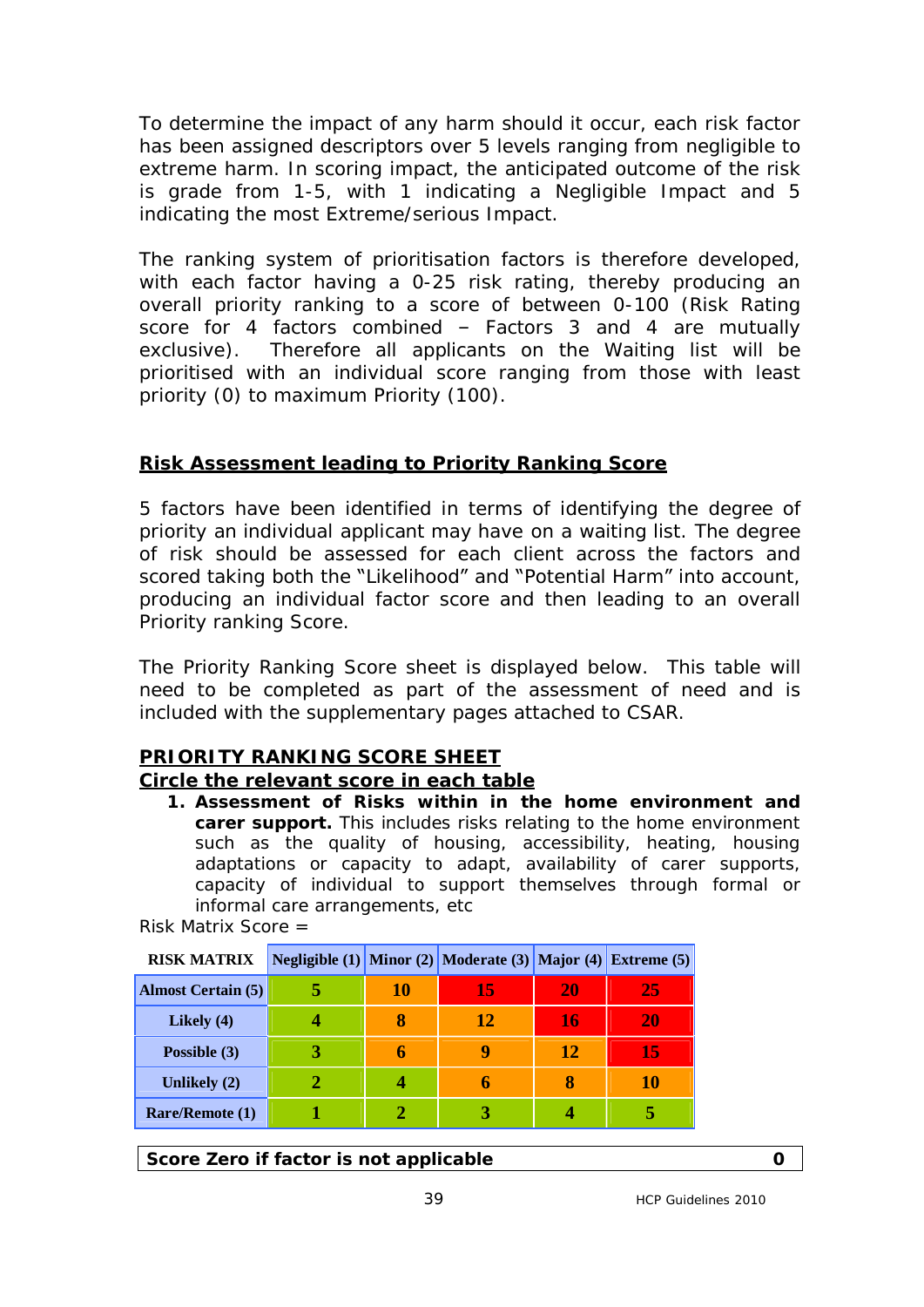**2. Assessment of Risks to the Client.** This includes risks relating to the personal care of the client, medical and nursing care needs, mobility, hygiene, toileting, feeding, etc.

| <b>RISK MATRIX</b>        |    | Negligible (1) Minor (2) Moderate (3) Major (4) Extreme (5) |    |    |
|---------------------------|----|-------------------------------------------------------------|----|----|
| <b>Almost Certain (5)</b> | 10 | 15                                                          | 20 | 25 |
| Likely $(4)$              |    | 12                                                          | 16 | 20 |
| Possible (3)              | h  | Q                                                           | 12 | 15 |
| Unlikely (2)              |    | 6                                                           | X  | 10 |
| Rare/Remote (1)           |    |                                                             |    |    |

Risk Matrix Score =

**Score Zero if factor is not applicable 0 0** 

# **3. (or Factor 4. below) Assessment of Risk to client of entering A&E/ hospital admission**

Risk Matrix Score =

| <b>RISK MATRIX</b>        |    | Negligible (1) Minor (2) Moderate (3) Major (4) Extreme (5) |    |    |
|---------------------------|----|-------------------------------------------------------------|----|----|
| <b>Almost Certain (5)</b> | 10 | 15                                                          | 20 | 25 |
| Likely $(4)$              |    | 12                                                          | 16 | 20 |
| Possible (3)              | h  | q                                                           | 12 | 15 |
| Unlikely (2)              |    | h                                                           |    | 10 |
| Rare/Remote (1)           |    |                                                             |    |    |

**Score Zero if factor is not applicable 0 0** 

**4. (or Factor 3. above) Assessment of Risk remaining in hospital without additional support to return home**  Risk Matrix Score =

| <b>RISK MATRIX</b>        |    | <b>Negligible (1)</b> Minor (2) Moderate (3) Major (4) Extreme (5) |    |    |
|---------------------------|----|--------------------------------------------------------------------|----|----|
| <b>Almost Certain (5)</b> | 10 | 15                                                                 | 20 | 25 |
| Likely $(4)$              |    | 12                                                                 | 16 | 20 |
| Possible (3)              |    |                                                                    | 12 | 15 |
| <b>Unlikely (2)</b>       |    | n                                                                  |    | 10 |
| <b>Rare/Remote (1)</b>    |    |                                                                    |    |    |

**Score Zero if factor is not applicable 0 0**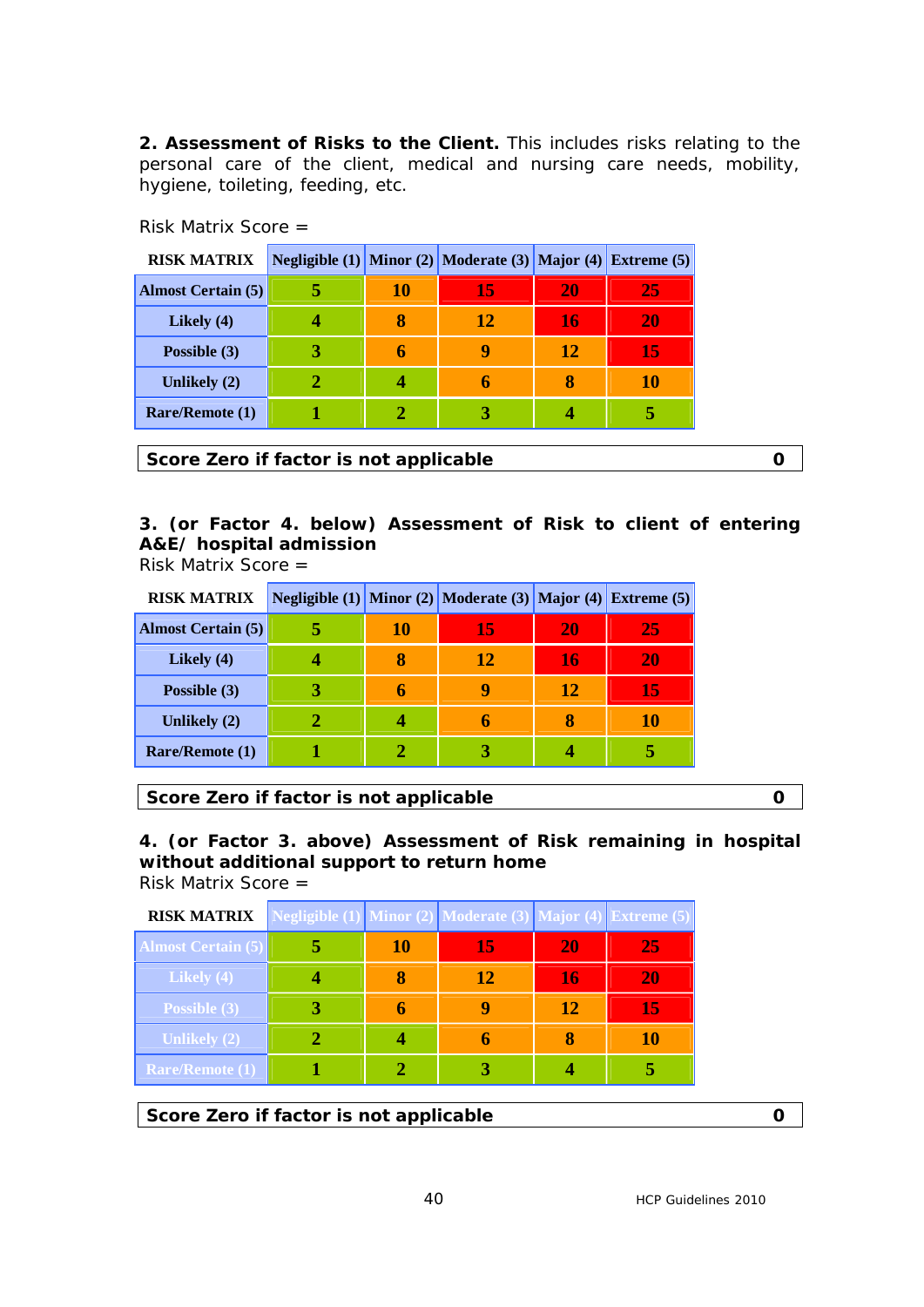# **5. Assessment of Palliative Care Needs**

Risk Matrix Score =

| <b>RISK MATRIX</b>        |    | Negligible (1) Minor (2) Moderate (3) Major (4) Extreme (5) |    |    |
|---------------------------|----|-------------------------------------------------------------|----|----|
| <b>Almost Certain (5)</b> | 10 | 15                                                          | 20 | 25 |
| Likely $(4)$              |    | 12                                                          | 16 | 20 |
| Possible (3)              |    |                                                             | 12 | 15 |
| <b>Unlikely (2)</b>       |    |                                                             |    | 10 |
| <b>Rare/Remote (1)</b>    |    |                                                             |    |    |

### **TOTAL PRIORITY RANKING SCORE = \_\_\_\_\_\_\_\_\_ (0-100) (Total Priority Ranking Score is obtained by addition of 5 separate risk factor score as recorded above)**

The particular risks taken into account in scoring the priority ranking should be recorded in the appropriate section of the CSAR (Section 9)

When resources are fully committed, one waiting list per LHO will be established. In order to be placed on waiting list an assessment of prioritisation must be completed so that each person on the waiting list should have a priority ranking score (0-100).

Applicants on the Waiting List will generally be offered a HCP by reference to their chronological date on the waiting list. However, where applicants who are at risk are on the waiting list and in order that those applicants at greatest risk receive supports, HCPs will be offered on the basis of Priority Ranking Score – those who score highest will be taken from the waiting list ahead of persons who have scored lower.

Where two or more patients are marked as equal priority i.e. with same ranking score, the next available HCP will be allocated to the person with the longest waiting time, and chronological order will apply i.e. chronological order will apply to the group of equal priority applicants.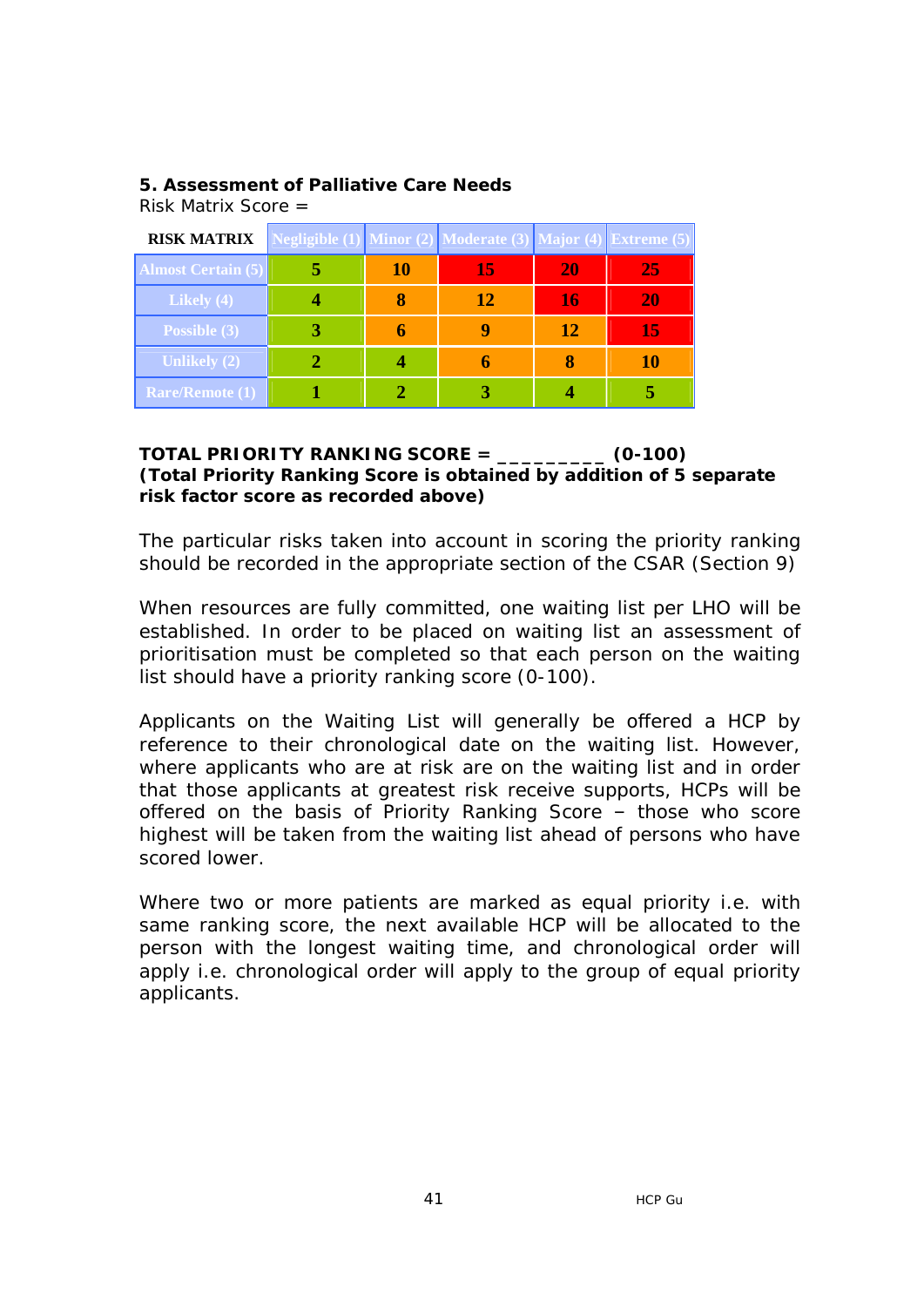# **Table 4 Procedures for Managing Waiting List for HCPs**

**1**. HCP Manager will manage waiting list - there will be a single HCP Waiting List per LHO area. This list will

- · record applicants in order of the date the completed application was received by HSE (as per date stamp) and
- identify most urgent cases as per their priority ranking score.

**2**. If no priority applicants are waiting for a HCP the applicant next on the waiting list chronologically will be offered the next available HCP

**3**. If priority applicants are on the waiting list the applicant with the highest priority score will be offered the next available HCP.

**4.** Where a number of applicants have equal priority status, chronological order will apply to determine which of that group of applicants is to be offered the next available HCP.

**5.** HCP Manager will make a verbal offer of a HCP - confirmed after in writing. Offer will be time limited to 5 working days - indicate the actions required by the applicant

**6.** If applicant deemed unsuitable for HCP, the reasons must be considered and future status on the waiting list must be reviewed.

**7.** HCP Manager to ensure that ceased HCPs are notified in a timely manner. All service providers and client representatives must notify HCP Manager not later than one working day after HCP no longer required/ceased (up to 5 working days will be allowed where client is deceased).

**8.** Where an applicant is deemed unsuitable for a temporary reason e.g. acute illness, HCP Manager may extend offer or may, if the HCP cannot be taken up in a reasonable timeframe, allocate the HCP to the next person. The original applicant will then remain on the waiting list and may be offered a HCP on another occasion. If offer is again refused name is removed from waiting list and applicant must reapply.

**9.** If applicant refuses offer of HCP, the refusal will be noted on the applicant's file, confirmed in writing to applicant/referrer, details removed from waiting list, no further offers will be made unless a new application is received and a care needs assessment completed.

# **7.2.6 Cessation of Home Care Package**

A HCP will **cease** if

- the client is undergoing treatment in an acute hospital or
- the client is receiving residential respite care or
- the required monitoring arrangements are not being adhered to or
- the services/supports are no longer required by the client (as determined by HSE staff) or
- **following review the enhanced levels of services/supports are** no longer required by the client (as determined by HSE staff) and her/his care needs can be met by mainstream services
- the client is deceased

The client or his/her representative should advise the HCP Manager or their key contact within the HSE e.g. PHN, promptly of any such circumstances arising.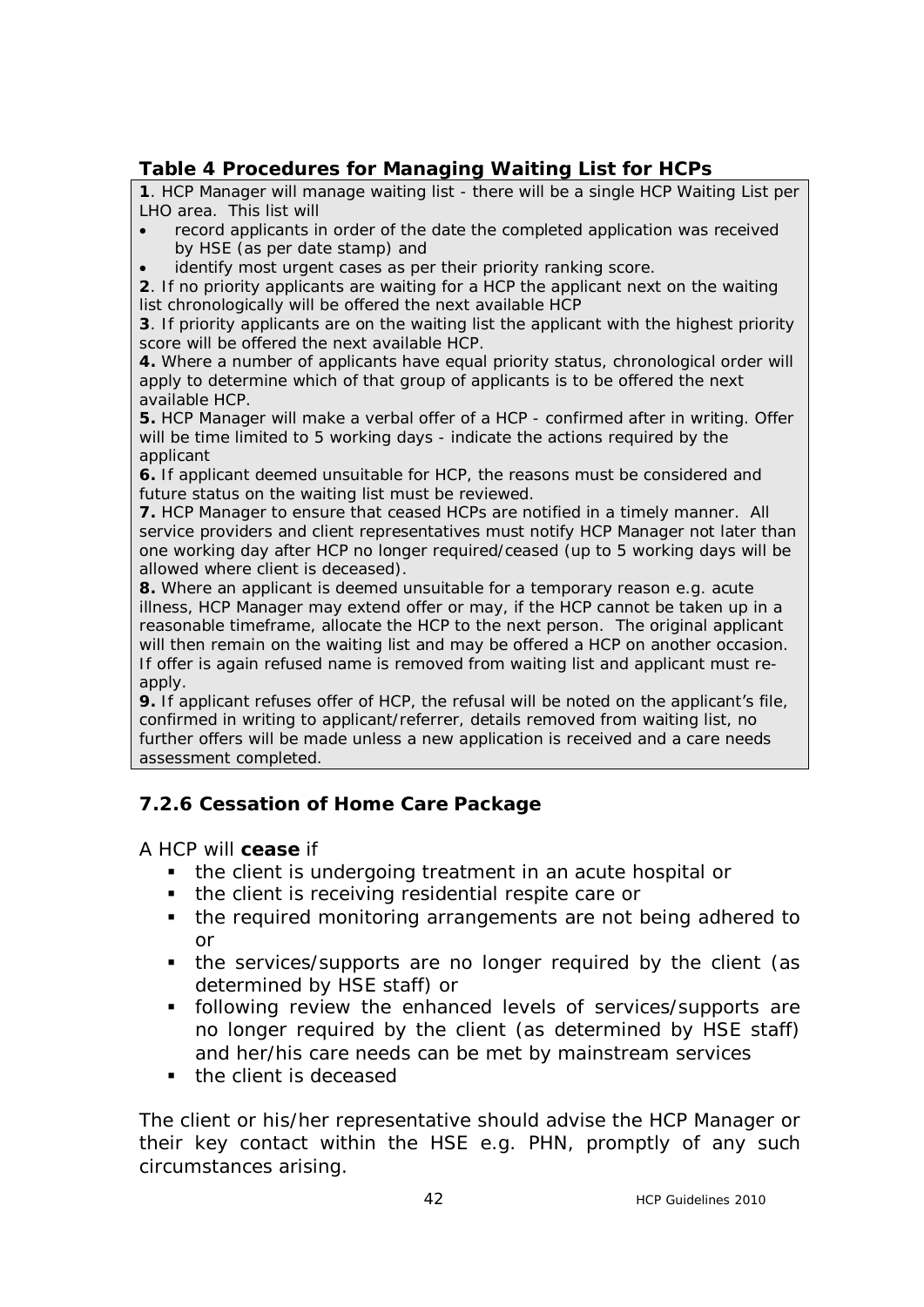If a HCP is temporarily ceased while a client is hospitalised etc. it should be re-commenced, with HCP manager approval, without the necessity to re-apply. The actual re-commencement date will need to be determined by the HCP Manager. If care needs have altered a review may be scheduled.

Other than where applicant is deceased, a letter will issue to the applicant/referrer to confirm cessation of a HCP and the reasons for ceasing (Standard Letter Appendix IV). The cessation date and reason for cessation should be recorded on the ICT system and on the clients file.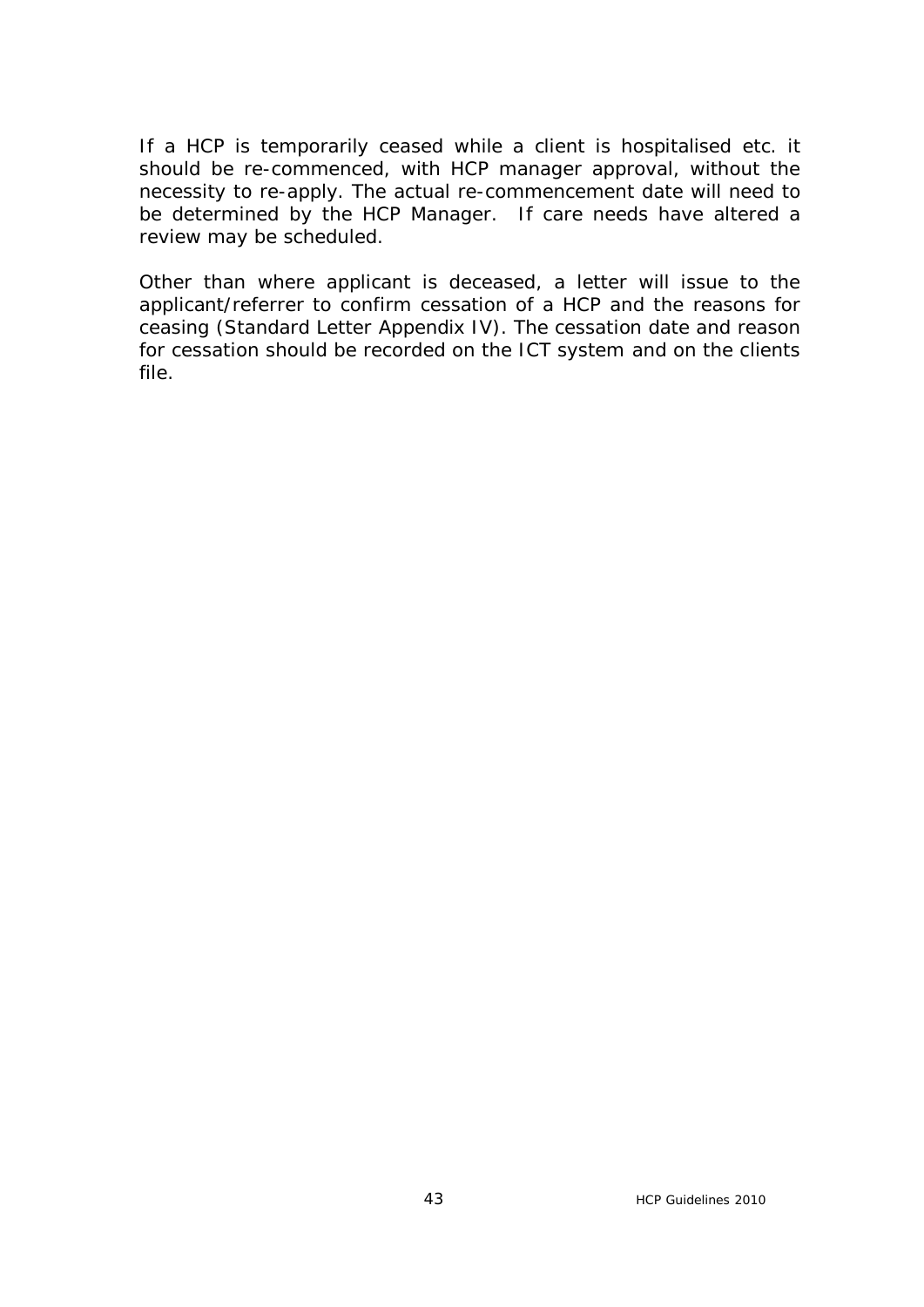# **7.3 Monitoring and Review**

Monitoring of the HCP Scheme is required at a number of different levels.

# **7.3.1 Client level**

HCPs will be subject to **regular review** by the relevant HSE staff e.g. public health nurse and/or other relevant health care professional(s). The appropriate interval for reviews will be determined by HCP manager on approval of the HCP and following each completed review. In any case each HCP will be formally reviewed at a minimum every 3 months but it is expected that the majority will be formally reviewed at much shorter intervals as determined by the HCP Manager and the health professional(s) involved in the case.

In addition to scheduled reviews any health professional or any care provider or the client or his representative can request a review if the clients needs change. A review request can be made by the client/representative by contacting the local PHN, other health professional involved in the care of the older person or by contacting the HCP manager (Contact details included in Public Information Leaflet).

The purpose of the review is to **reassess the older person's care needs** and to ensure that the HCP continues to support those needs. The review may lead to an increase, decrease, continuation or discontinuation of the HCP or referral to another service. The outcome of the review will be advised to the client and his/her representative in writing within 5 working days of determination (Standard Letter Appendix IV). Where a long term HCP is to be reduced or discontinued, the client and his/her representative should be given adequate notice of the withdrawal or reduction (10 working days), the reasons for same and the opportunity to appeal the decision.

Reviews are to be documented into the relevant sections of CSAR and signed off by the person(s) undertaking the review and copied to the HCP Manager. The review will follow the process as applies to new applicants set out in the Guidelines. Any recommendation for an alteration to the HCP must be clearly set out in Section 13 of the CSAR supplement page by the professional(s) undertaking the review and considered by the HCP Manager. No changes in the HCP can be implemented until approved by the HCP Manager.

The schedule of services & care plan must be updated to reflect the altered needs and any approved changes to services/supports.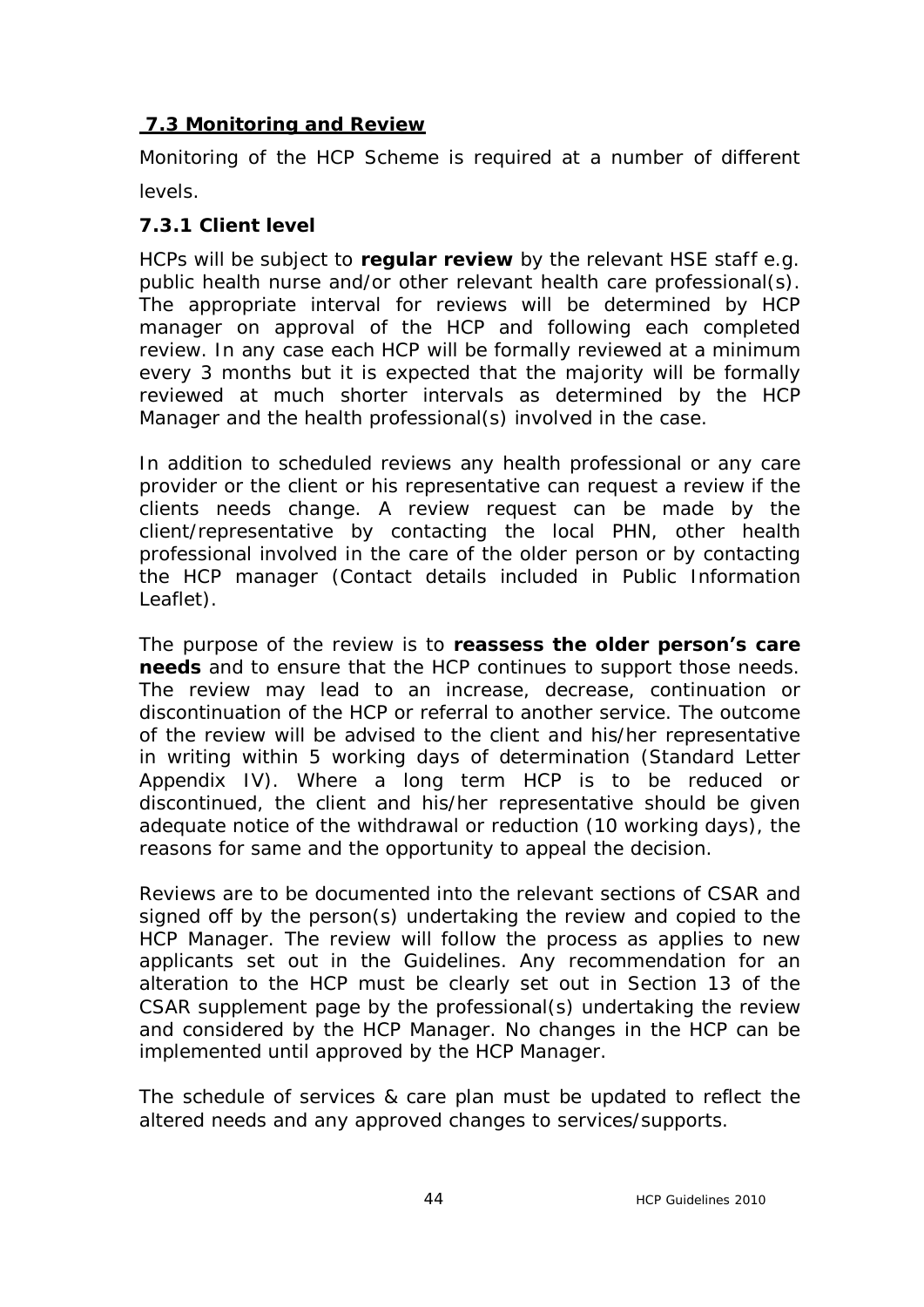As part of the review the client/family/carer will be asked to complete a questionnaire (standard format – to be finalised by Best Practice Group) which will provide feedback to the HCP manager in relation to the benefits/outcomes and any problems encountered with the individual package. This will assist in the development of the HCP for the individual and overall feedback is to be advised to the Best Practice Group for consideration in terms of proposed amendments or clarifications required to the National Guidelines.

# **7.3.2 Area, Region and National Level**

The HSE must be in a position to provide on comprehensive data/ information on the range, distribution and cost of caring for older people in the community. In addition qualitative measures will need to be in place to ensure the best outcomes for the older people availing of HCPs.

An ICT–based solution to managing the detailed HCP Scheme information, and capturing and reporting management and performance information, is required. Work on this is requirement is being progressed during 2010 by the National Task Group on HCPs and Home Help Services. Any recommended solution will require approval through the nationally agreed processes.

When such a system is implemented it is intended that data collection & reporting will have the capacity to incorporate a comprehensive list of data by local area, by region and nationally (Appendix VII). Details of the exact structure and layout of reports will be agreed at a later stage. In the interim a significantly more limited range of information will be available on a quarterly basis - details set out in Appendix IX)

Questionnaires completed by clients/carers, complaints and appeals upheld will be examined and collated anonymously to provide feedback for the purposes of identifying outcomes, benefits to clients, and updating the Guidelines.

The DoHC Evaluation Report 2009 recommended that a Value for Money Review of the HCP Scheme would be undertaken in 2011. The above data, the implementation of the national guidelines, improved recording of financial information and the procurement of an ICT solution, will support the preparations for such an evaluation. It is intended that the VFM review would be undertaken after the Guidelines have been in operation for at least 12 months. On this basis the VFM review would be undertaken in 2012 at the earliest.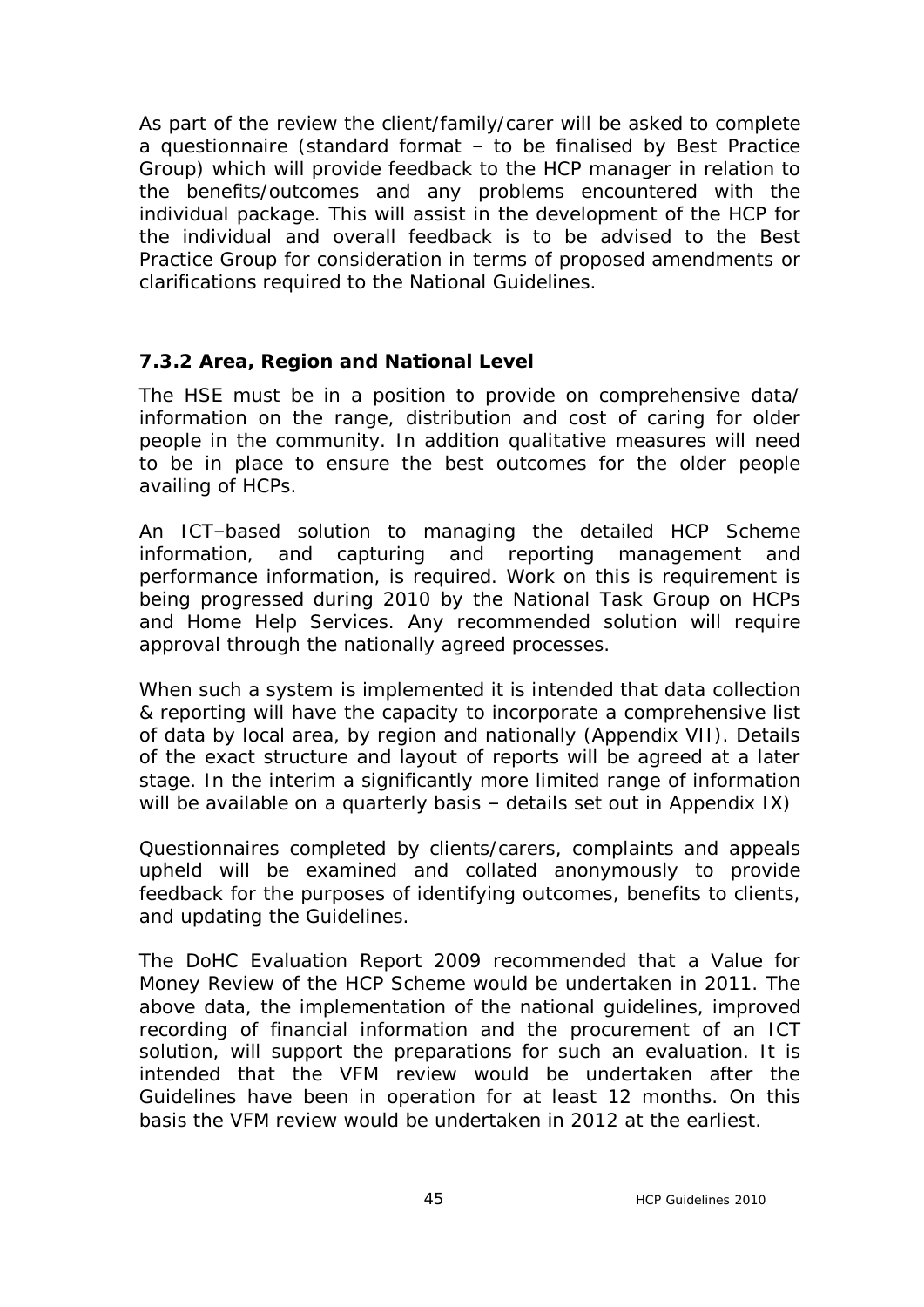# **7.4 Complaints and Appeals**

It is the right of Service Users to make a complaint where standards of care, treatment and practice are perceived to fall short of what is acceptable. In these circumstances, the complainant should have ease of access to an effective and fair system to deal with their complaint. The HSE, in accordance with Part 9 of the Health Act 2004 is committed to providing a system for the management of complaints that facilitates effective feedback from and communication to all service users.

### Management of Complaints in the HSE

Part 9 of the Health Act 2004 outlines legislative requirements to be met by the HSE and relevant service providers in the management of complaints. The provisions of the Act were implemented with effect from  $1<sup>st</sup>$  January 2007. The policy and procedures for the management of complaints in the HSE were finalised in line with the regulations. Over 800 Complaints Officers have been nominated throughout the HSE to handle complaints.

The approach to complaints management is set out in the process entitled "Your Service Your Say". Public information leaflets on "Your Service Your Say" are widely available from HSE facilities. Each staff member involved with Home Care Packages should ensure the availability of these leaflets to individual clients and their carers.

Persons in receipt of services from private providers funded by the HCP scheme - "approved providers" - will have access to the complaints procedure established by the individual provider. If this process does not yield a satisfactory conclusion an applicant may refer their complaint to the HSE to be dealt with under the HSE processes outlined above.

### Appeals

In the event of an unfavourable decision in relation to HCP application or review, formal notification should be issued advising the applicant of his/her right of appeal and indicating where he/she should send the appeal. The formal notification is incorporated into the relevant standard letter in Appendix IV.

An appeal should set out the reasons why the applicant is not satisfied with the decision made in relation to the application for a HCP. An appeal must be submitted to the Appeals Officer within 20 days of receipt of the decision letter.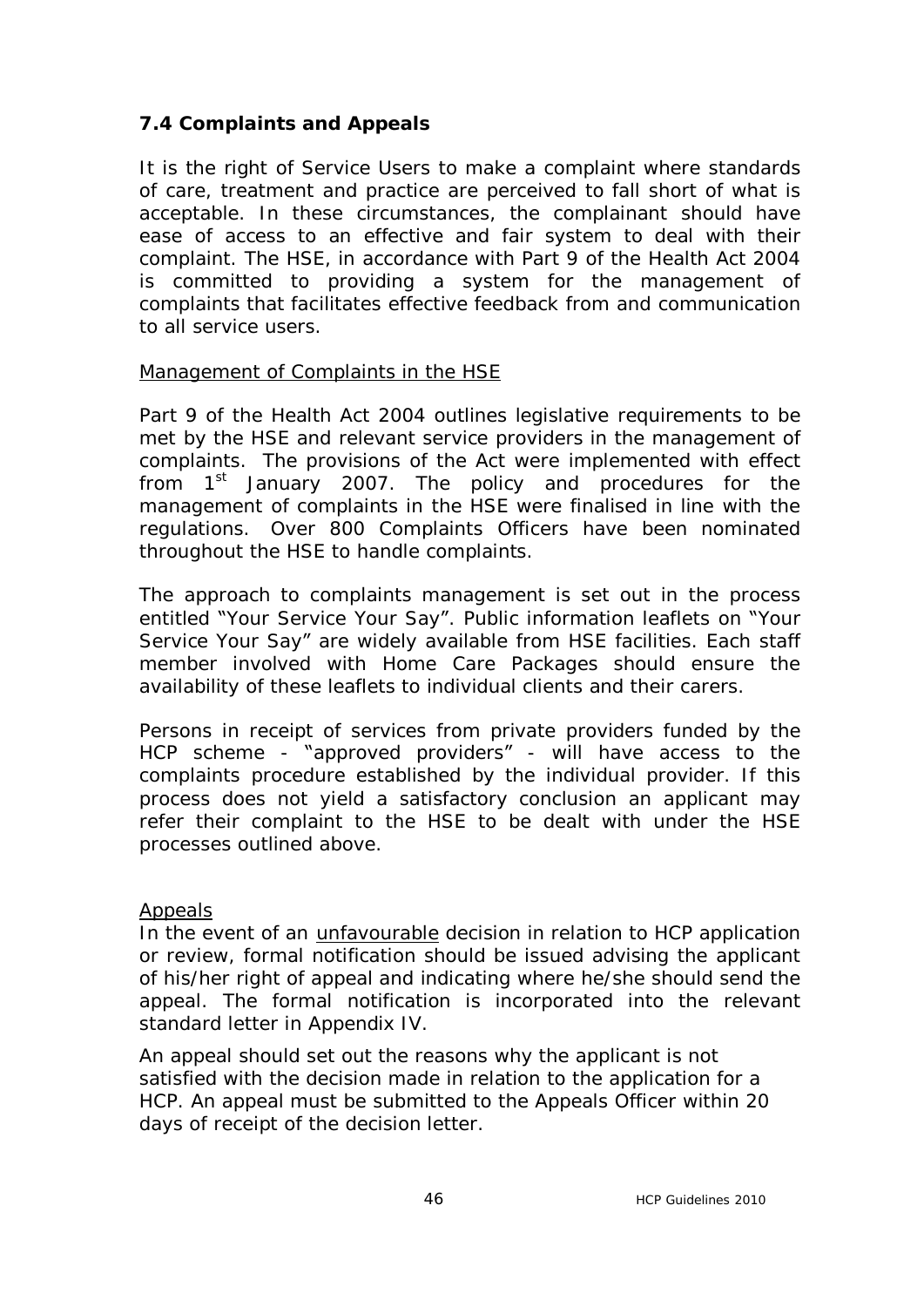# **8.0 Implementation Plan**

The Guidelines will be disseminated and implemented across the 4 regions following approval by Senior HSE Management and by the DoHC. The implementation of the approved Guidelines will be the responsibility of the RDOs and LHO managers within the Region supported by Area Specialists, HCP managers and the regions representatives on the National Task Group.

An implementation plan, including estimated resource implications, will be submitted with the National Guidelines to senior HSE management for approval. The following summarises the implementation plan – dates are subject to Guidelines being approved in September 2010:

### National Task Group

- · Completes draft Guidelines & submit for approval to senior HSE Management & DOHC – June 2010
- Following approval the members of the National Task Group will support the implementation of the Guidelines through preparation of training materials & presentations participation September/October 2010
- Guidelines to be in operation from  $1<sup>st</sup>$  December 2010 for new applications.
- Reviews of existing HCPs to be undertaken and substantially completed by 31<sup>st</sup> December.

Briefing of Senior Managers – by end October 2010

- · Guidelines and documentation circulated
- · Regional Briefings for Senior Managers October 2010
- · HCP Managers assigned & trained

National Best Practice Group will be established to deal with queries, provide clarifications to HCP managers in regions and consider & recommend amendments to achieve best practice – November 2010

### General Staff Training/Briefing

Briefing/training sessions will be conducted across the Region incorporating all appropriate staff in the PCCC and Hospitals services. Additional detailed training of specific staff will be required in relation to the ICT system in advance of ICT implementation.

### Discharge Planning and HCPs

Briefings with Hospital Staff will form an important element of implementation of the National Guidelines. These briefings will also provide an opportunity to discuss arrangements for integrated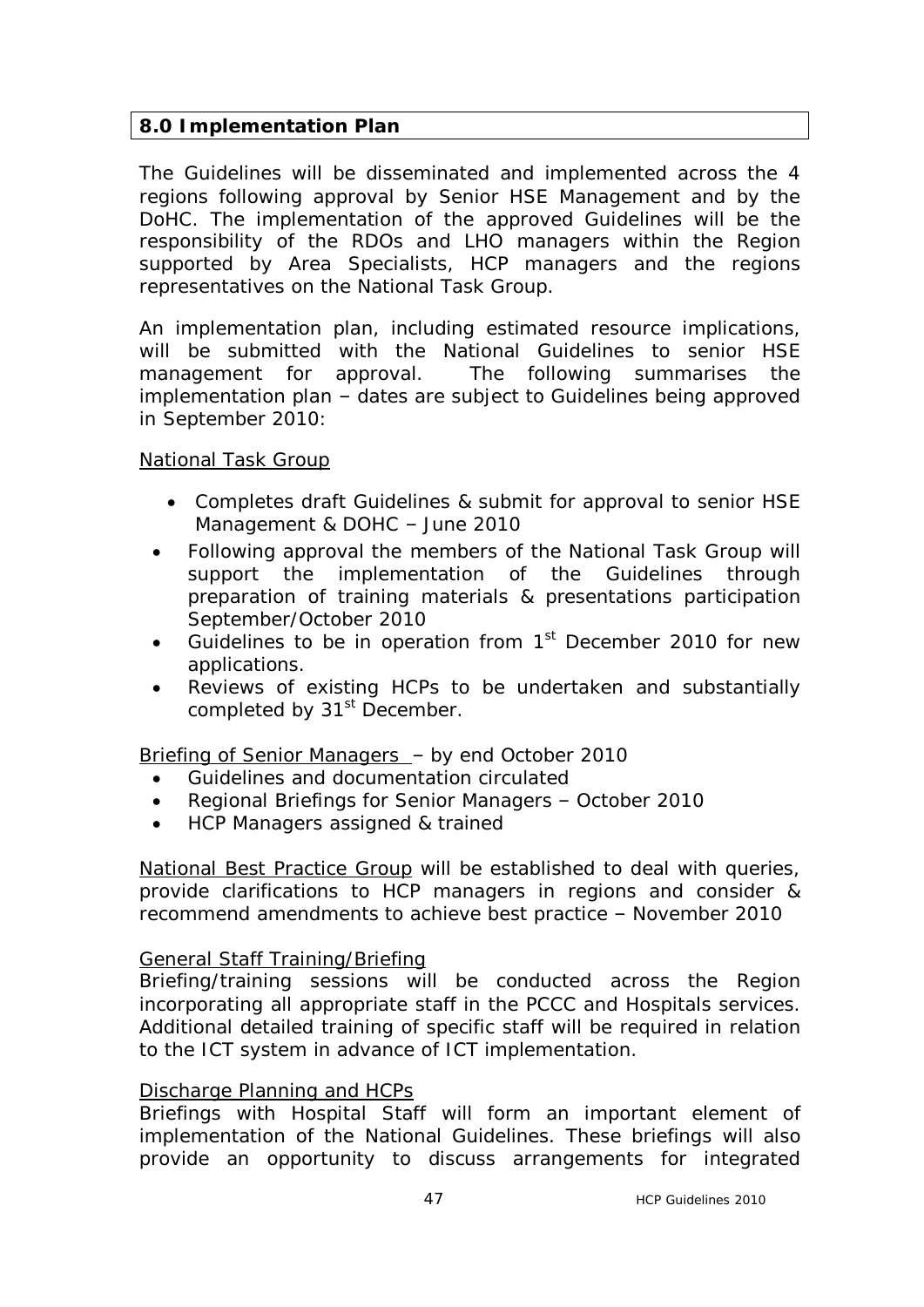discharge planning. Timely communication between hospital staff and the community services staff is a key success factor in the Home Care Packages scheme and it will ultimately ensure appropriate care is provided in the most appropriate setting and in the most efficient manner – November 2010.

### ICT System

The implementation of the Home Care ICT System will follow the ICT Project Management Methodology. The first and current phase of the project is the approval phase where approval for the project will be sought from within the HSE and then from the Department of Finance. Given the costs involved, the Dept. of Finance may carry out a Peer Review of the proposal, a process that may take several months.

Following approval, the second Initiation phase involves detailed project definition and sign-off, project planning and procurement. Having agreed contract with a supplier, the Implementation phase begins and this is where an ICT system is delivered to meet the project objectives. The main stages are system set-up, testing, training, go-live and rollout. In the final Close-Out phase the project transitions into operational mode and there are reviews the whole undertaking. The key stages are system support, project handover and post project review.

Following approval by the HSE and Dept. of Finance, the estimated duration of the project is 12-18 months.

### Resource Requirements

Full implementation of the Guidelines will require the allocation of additional staffing and non-pay resources in order to fully support the consistent implementation of the guidelines across the system.

Pay:

Staff, over and above existing levels, will need to be assigned to support the scheme in terms of day to day management; rollout of and training on ICT system; ongoing administration of the ICT system; input of data, updating of individual client files etc. The additional requirements are currently being estimated. In advance of the ICT system being implemented there may be a need for additional staff to be assigned to the HCP scheme to facilitate the operation of the applications process and the issuing of formal acknowledgements, approvals etc. This requirement is being assessed.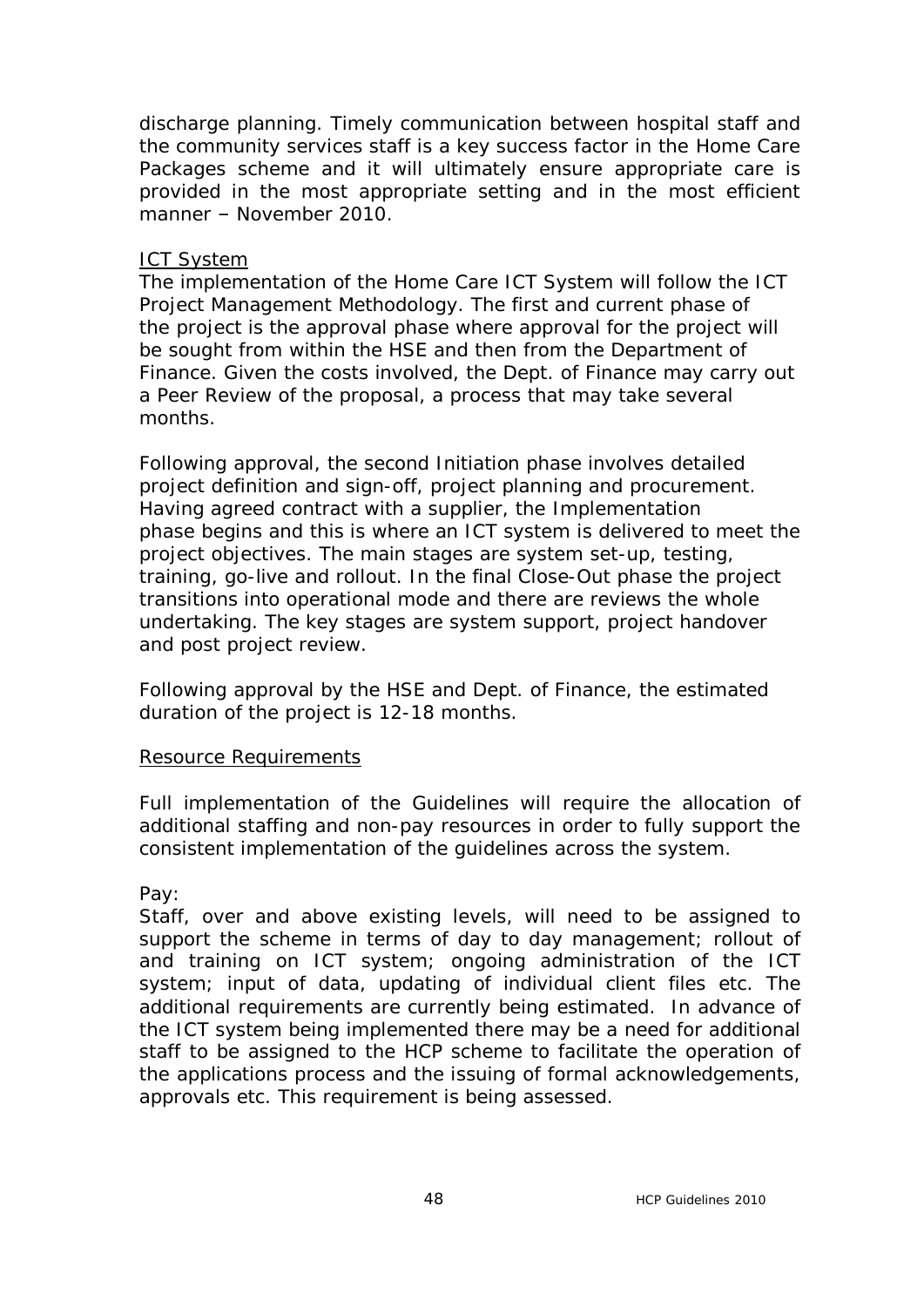Non-Pay:

The most significant resource requirement under this heading relates to the procurement of the ICT system. The final scope of the system will determine the extent of the requirement.

It is expected that no additional WTE or resources will be provided for in 2011 and therefore these must be prioritized within existing HSE resources.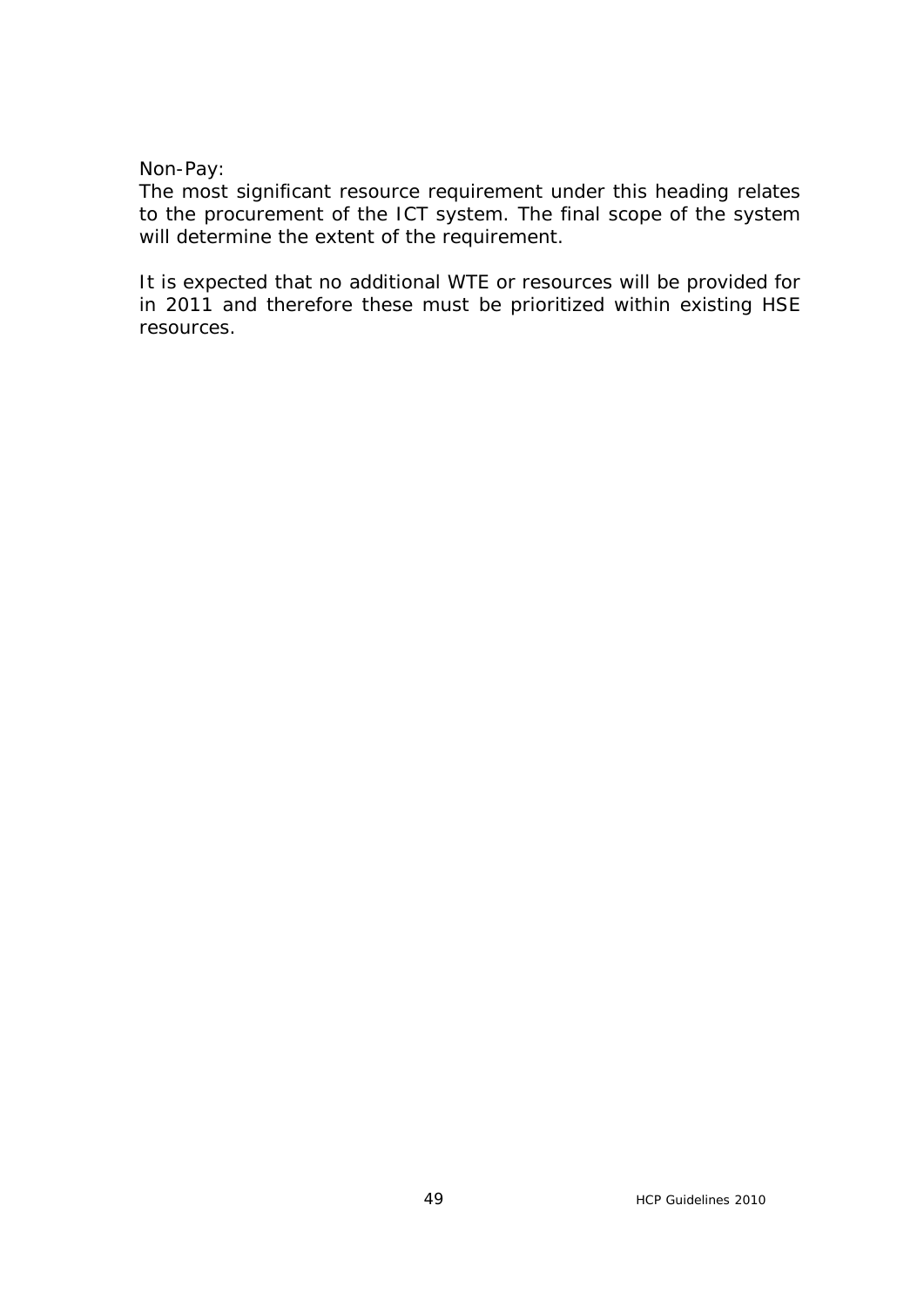# **9.0 Revision and Audit**

The DOHC recommends that a Value for Money audit of the HCP Scheme is to be undertaken in 2012. The Guidelines will be reviewed following the audit to take account of any recommendations emerging.

Revision of the approved version of the Guidelines will be the responsibility of the Office of the Assistant National Director Services for Older People. Recommendations for amendments will be accepted from all stakeholders and the Best Practice Group established to support implementation of the Guidelines. Procedural amendments, clarifications and updates that do not require senior management / DoHC approval will be undertaken routinely and an updated version circulated as required.

If significant amendments, involving resource implications or policy changes, are being proposed, such changes will require senior HSE management approval and DoHC approval as appropriate.

In addition, the Guidelines will be fully reviewed after two years of operation.

Furthermore the Guidelines will be revised to take account of the development of PCTs as they are progressed.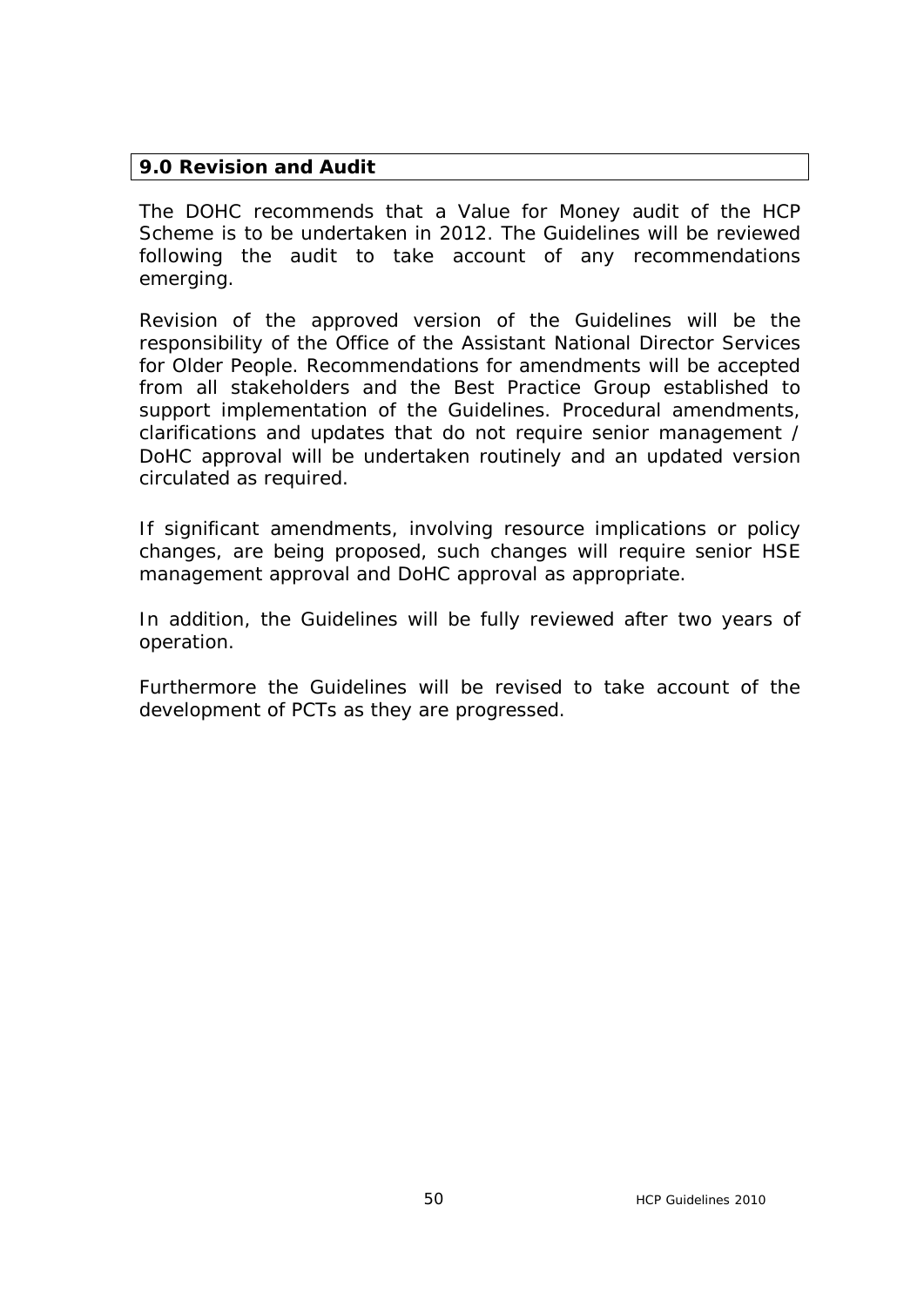# **10. References/bibliography**

National Economic & Social Forum(2009). *Implementation of the Home Care Package Scheme Report 38* Dublin

Department of Health and Children (2009) *Evaluation of Home Care Packages* Dublin: Government Publications.

Cullen, K., Delaney, S. and Duff, P (2004) *Caring, Working and*  **Public Policy** Dublin, The Equality Authority

HSE (2009), *Developing and Populating a Risk Register Best Practice Guidance*, HSE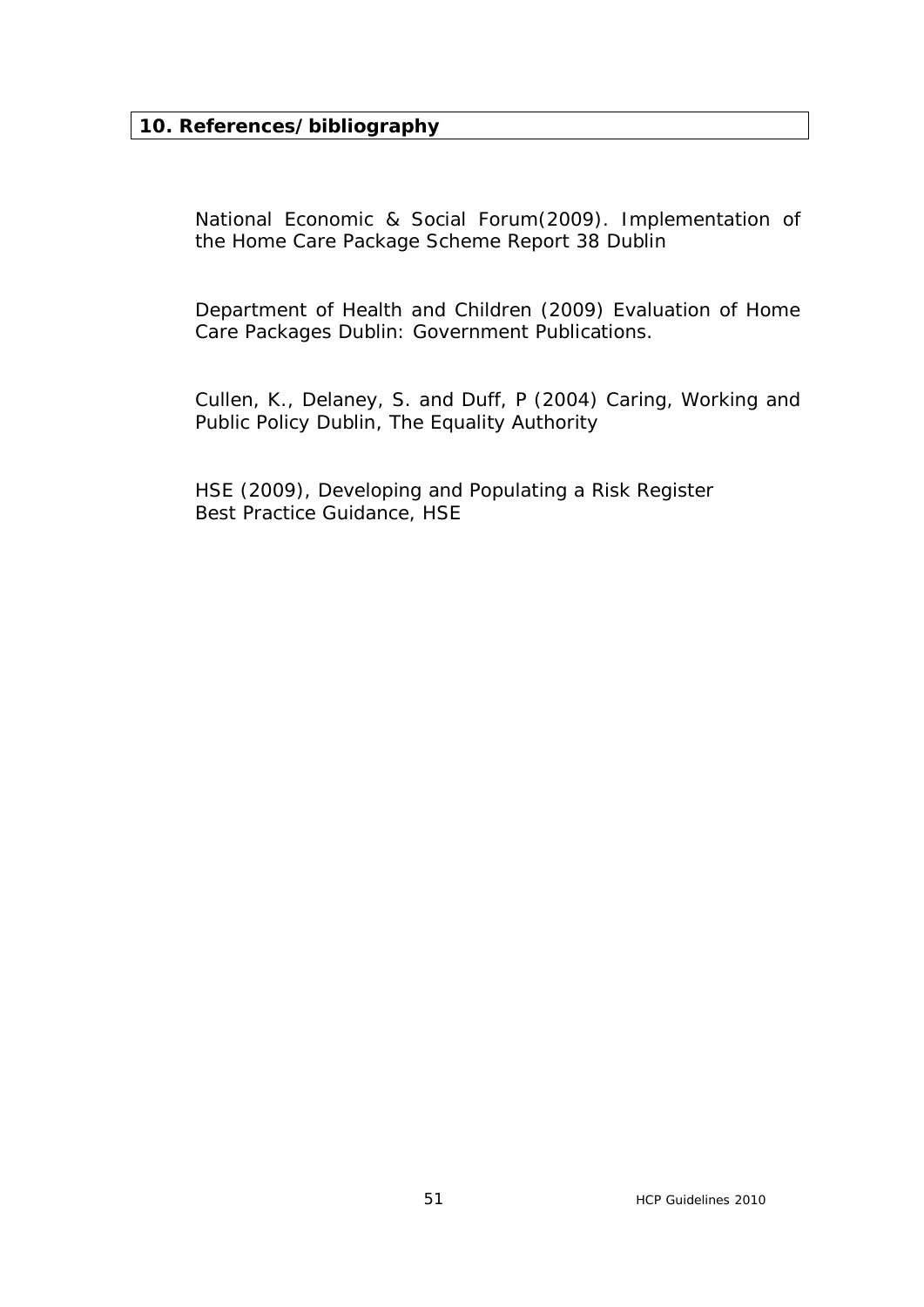**Section 11.0 Appendices**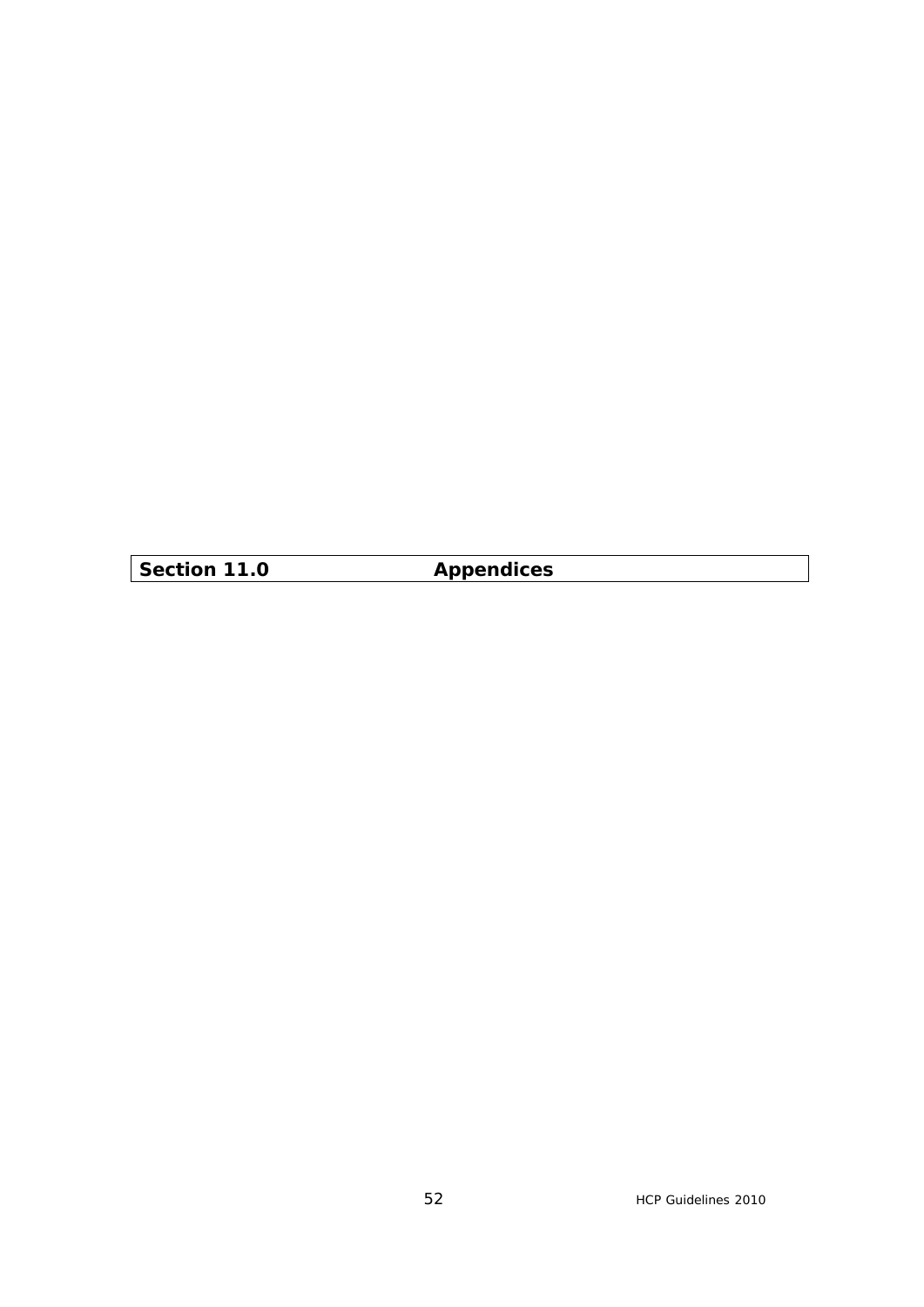# **Appendix I**

**Recommendations of NESF Implementation of the Home Care Package Scheme Report 38 2009** (More detail on each recommendation is available in the Report which is available on the NESF website - http://www.nesf.ie)

#### **Strategy with agreed outcomes**

- · Agree the number of HCPs to be supplied
- · Agree standard eligibility criteria

#### **Accountability**

Clarify the responsibility of different organisations and individuals, and incentivise it

#### **A focus on delivery**

- Devise detailed delivery plans
- · Co-ordinate delivery more effectively
- Set standards for delivery, and monitor them
- · Innovate in delivery use IT, non-traditional providers, etc

#### **Links between outcomes and budget**

· Link budget and staff for HCPs to the needs of older people

#### **Understanding of organisational culture**

Take organisational culture into account, so that there is a coherent link between policy design and policy implementation

#### **Measurement**

- Collect data on the likely need for HCPs
- Collect data on the inputs, outputs and outcomes of the HCP scheme
- · Use this data to manage the scheme's performance

#### **End Appendix I**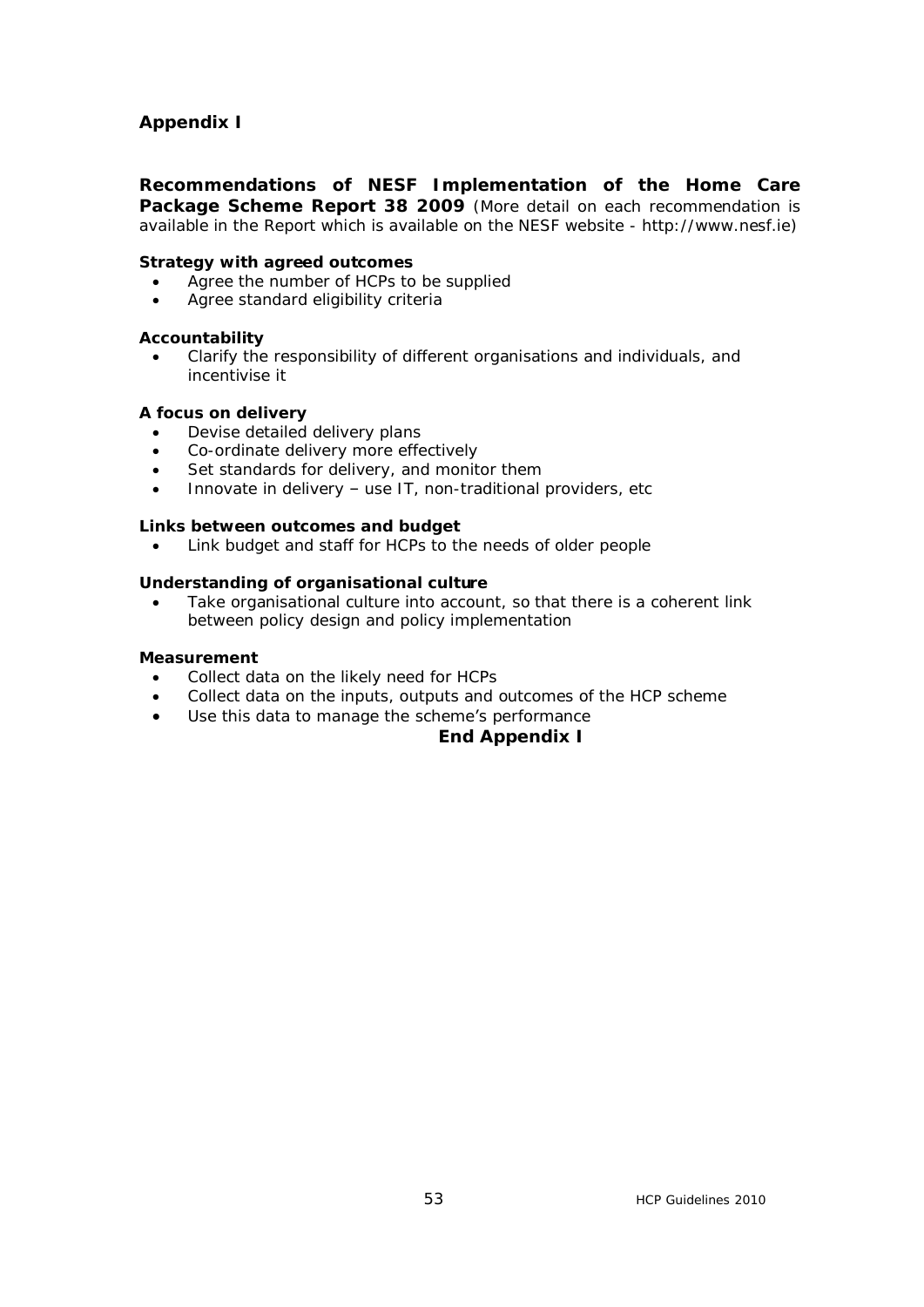### **Appendix II**

#### **Recommendations of DoHC Evaluation Report 2009 Governance Arrangements**

**1:** Strengthen the linkage with the acute sector at national HSE and LHO level in the governance arrangements for Home Care Packages.

**2.** Establish an operational delivery forum to share good practice and support the implementation of a standardised approach to Home Care Package delivery (see Recommendation 4 below).

**3.** Develop a national HSE approach to procurement of all services related to Home Care Packages.

#### **Operational Delivery**

**4.** Implement a standardised approach to Home Care Package delivery through the immediate roll-out of the national guidelines, to encompass:

- · A national definition of 'mainstream' and 'enhanced' services
- · Guidance on classification of short-term and long-term HCPs
- · A national HSE approach to the deployment of cash grants
- · Standard literature and awareness information on the scheme for the general public
- · Standard literature and awareness information on the scheme for HCP recipients
- · Standardised approach to means assessment
- · Principles for joint working with the acute sector, other parts of PCCC & alternative providers
- · Standardised care needs assessment tool, including the informal care profile
- · Standard Home Care Package file/record of recipient profile, services and events
- · Standardised approach to budgeting for each Home Care Package
- · Standardised care plan and schedule of services
- · Standardised approach to review
- · Standardised approach to capturing outcomes and benefits
- · Standardised monitoring and supervisory system
- · Standardised complaints process

 · Standardised set of governance principles for decision-making and accountability at LHO level with regard to Home Care Package delivery

 · Standardised guidelines to support acute and PCCC decision-makers in allocating Home Care Packages based on local health system and population need.

**5.** Undertake a value for money assessment of Home Care Package delivery in 2011.

**6.** Develop and implement a standard ICT-based approach to managing Home Care Package information. This may require an interim solution in anticipation of enhanced national HSE ICT systems.

**7.** Develop and implement (based on existing LHO good practice) standard tools for capturing and reporting Home Care Package management information (in particular financial data). This may require an interim solution in anticipation of enhanced national HSE PCCC management information systems.

#### **Performance Management**

**8**. Develop comprehensive monthly management information on Home Care Packages. As a minimum this should meet the data requirements set out by the Department of Health and Children.

**9**. Develop and implement standardised guidelines on the monitoring and review of the quality and delivery of Home Care Packages at a recipient, LHO and HSE level.

#### **Funding**

**10.** Develop comprehensive monthly *financial* management information on Home Care Packages as part of Recommendation 7 above.

- · Implement immediate monitoring of the average weekly value of Home Care Packages. As classifications of Home Care Package are developed, these should be reflected in financial monitoring and used to develop indicative weekly values for Home Care Packages.
- Develop and implement guidelines to ensure consistent attribution of cost to budget.

**- End Appendix II –**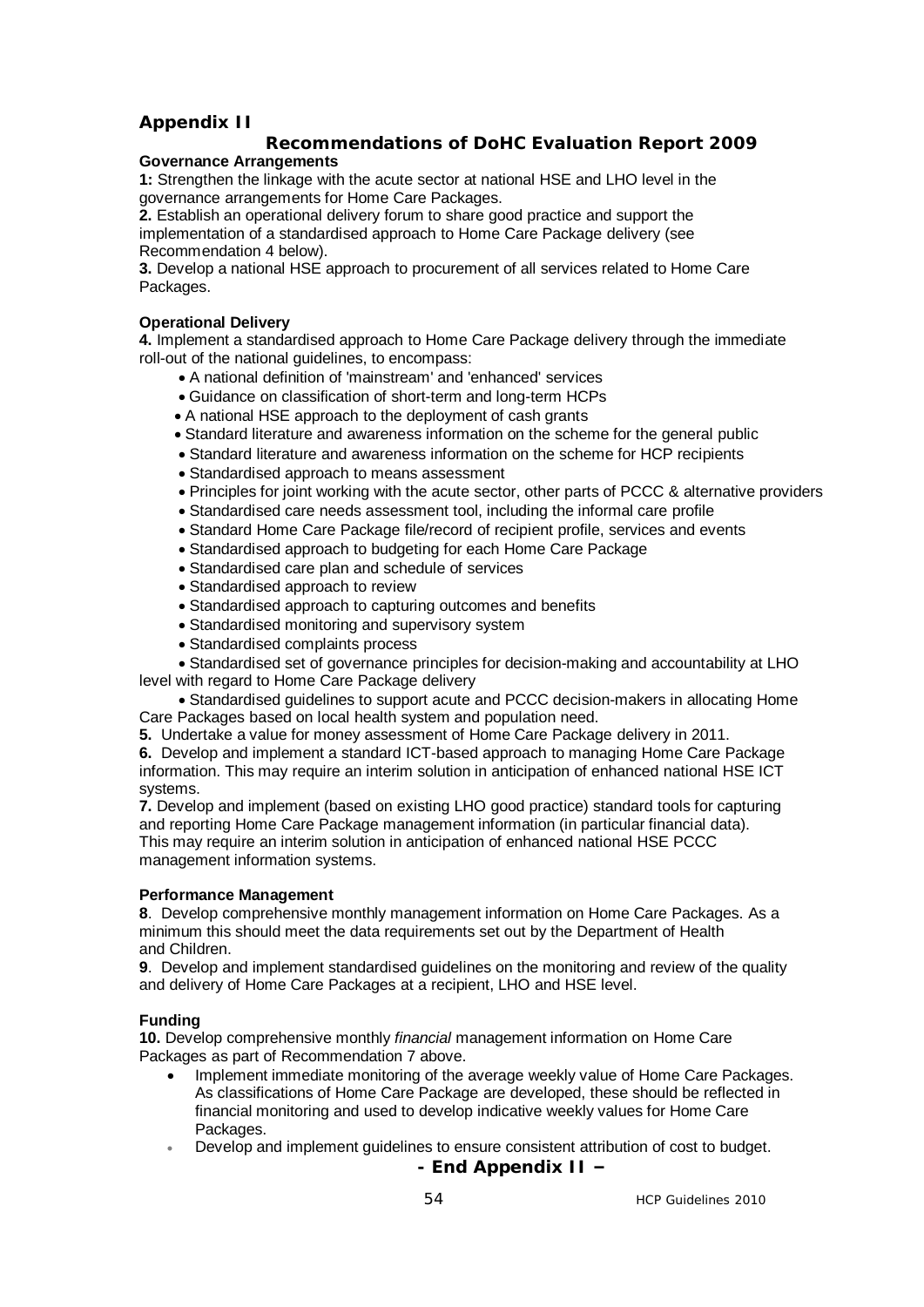### **Appendix III**

### **Application/Referral Form for Home Care Package Scheme**

**This application and an information leaflet are to be finalised with the Communications Directorate as is not for public use in its current format** 

### *Health Service Executive Form HCP 01*

### *Home Care Packages Scheme*

### *Information and Application/Referral Form – Sample Only – Not For Use*

*Use this form to apply for a Home Care Package. Completed forms should be returned to your HSE Home Care Packages office. Staff in that office can also help you to complete your application. Contact details for HSE Home Care Packages Scheme Offices are provided on the back page. Before completing this form you can read more detailed information on the scheme in the Home Care Packages Scheme Information Booklet.*

#### *Frequently Asked Questions*

#### v *What is the Home Care Packages Scheme?*

*A Home Care Package is a range of community services and supports, over and above what is ordinarily available from the HSE, which may be provided to assist a dependent older person to return to home from an acute hospital or from residential care, or to remain at home for longer. A Home Care Package refers to the enhanced/additional services and supports above the normal levels available from mainstream community services*

#### v *Who can apply for the scheme?*

*Any person who believes he/she requires additional services/supports to assist them to live at home may apply to be considered for a Home Care Package. As the scheme was established to support older people, applicants will generally be aged over 65 years and will usually be in receipt of community based services/ supports. In some limited exceptions persons aged less than 65 years may be considered for a Home Care Package. If the person requiring the supports is unable to apply an application may be made on his/her behalf.*

#### v *How does the application process work?*

*The application form should be completed and submitted to the relevant local office. A Care Needs Assessment will be undertaken which will identify what, if any, of your care needs are not being addressed, and how these might be best*  met. The HSE will consider the application and the needs assessment and will *notify the applicant of the outcome of the application. It is recommended that before you apply for a HCP that you would discuss your needs with your local PHN who may be able to assist you.* 

#### v *How does the application process work if I am in hospital or residential care?*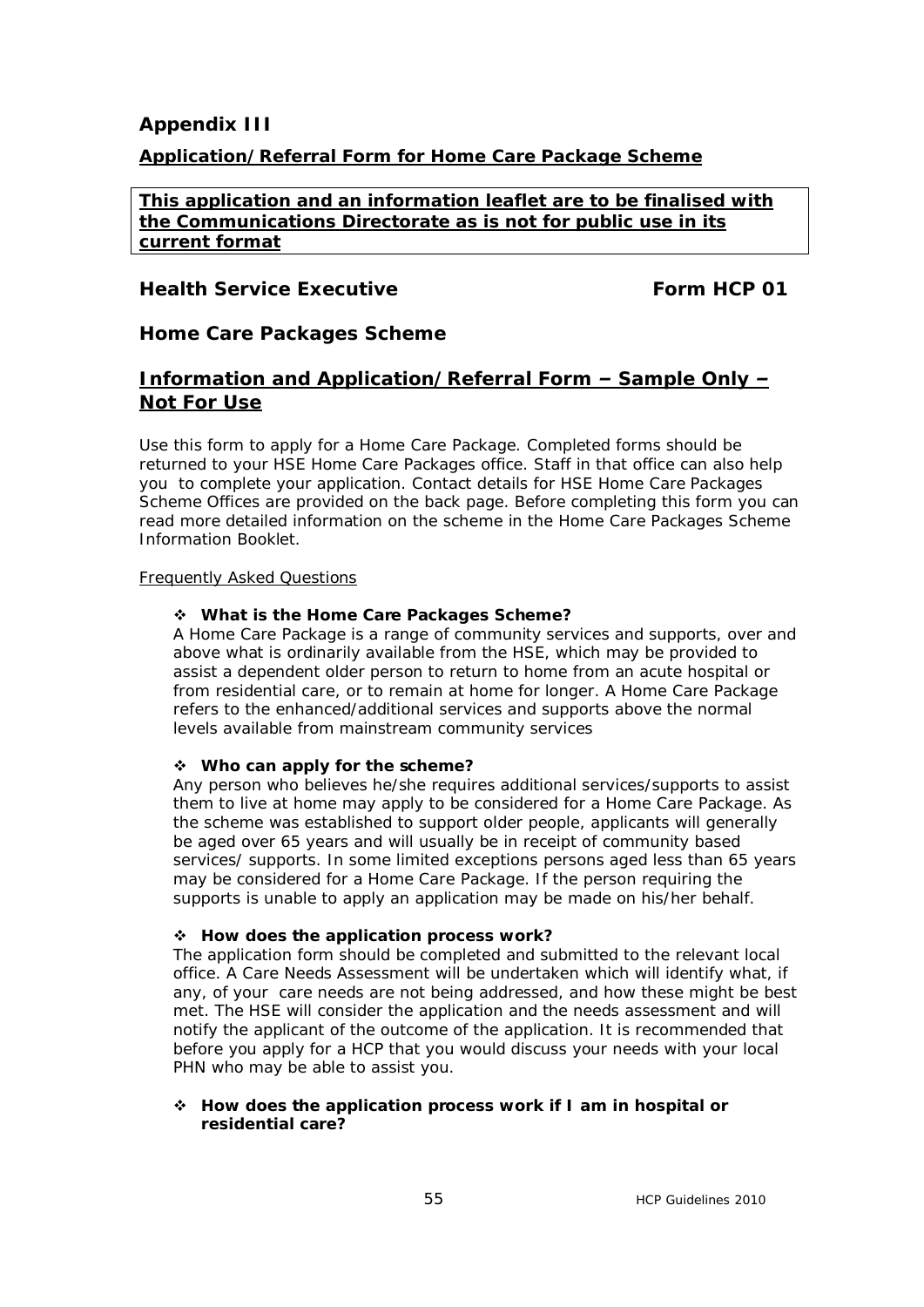*If you are in hospital you should ask the person dealing with the plan for your discharge (this might be a nurse or a social worker) for an application form. This should be completed and returned to the relevant local office.* 

#### v *What supports does the HSE offer through the Scheme?*

*Because the HSE is eager to support older people to remain at home for as long as possible when this is appropriate to your needs, Home Care Packages are flexible and provide a range of services and/or supports to support the assessed needs of the person. Services might include additional home help hours, nursing care, physiotherapy, respite care etc. Services may be provided directly by the HSE, by voluntary providers operating on behalf of the HSE or by private providers*

#### v *Is there an assessment of income?*

*No. Your application for the Home Care Package Scheme is assessed on your care needs as identified by health professionals*

v *Are there any charges for the services provide through a Home Care Package?*

*No, there are no charges for services and supports provided through the Home Care Package Scheme. However, if an applicant arranges services/supports above the levels provided by the HSE he/she will be liable for the cost of such services/supports.*

#### v *Who should fill in the form?*

*Where possible the person requiring the additional supports should complete the form him/herself. If this is not possible a spouse, relative, friend or health care professional can complete the form for you. He/She will need to explain on the appropriate section of the application form why they are applying and they will need to explain to you why they are applying for a HCP on your behalf.* 

#### v *What do I need to include with my application form? No documents are required with your application form.*

#### v *What happens if my circumstances change?*

*If your circumstances change in any way that affects your need for a Home Care Package you must notify the local office. A review of the Home Care Package may be undertaken including re-assessment of your care needs.*

#### v *I want to appeal a decision made in relation to my HCP application what must I do?*

*The Appeals Service provides an internal, independent and impartial review of decisions taken by personnel of the HSE relating to applications by members of the public for specified services and entitlements, where applicants are dissatisfied with the outcome of their application. If you wish to appeal a decision you should write to the Appeals Officer for your area outlining the reasons for your appeal. Contact details of the appeals officer will be provided if the outcome of a decision is unfavourable or can be obtained from your local office or from the HSE website – [www.HSE.ie](http://www.hse.ie/)*

#### v *If I want to make a comment or complaint about the service what must I do?*

*We want to give you the best possible care and treatment. There may be times, however, when you think we could do better. And sometimes you may even want to tell us about something we have done well. You have rights when it comes to your health including:*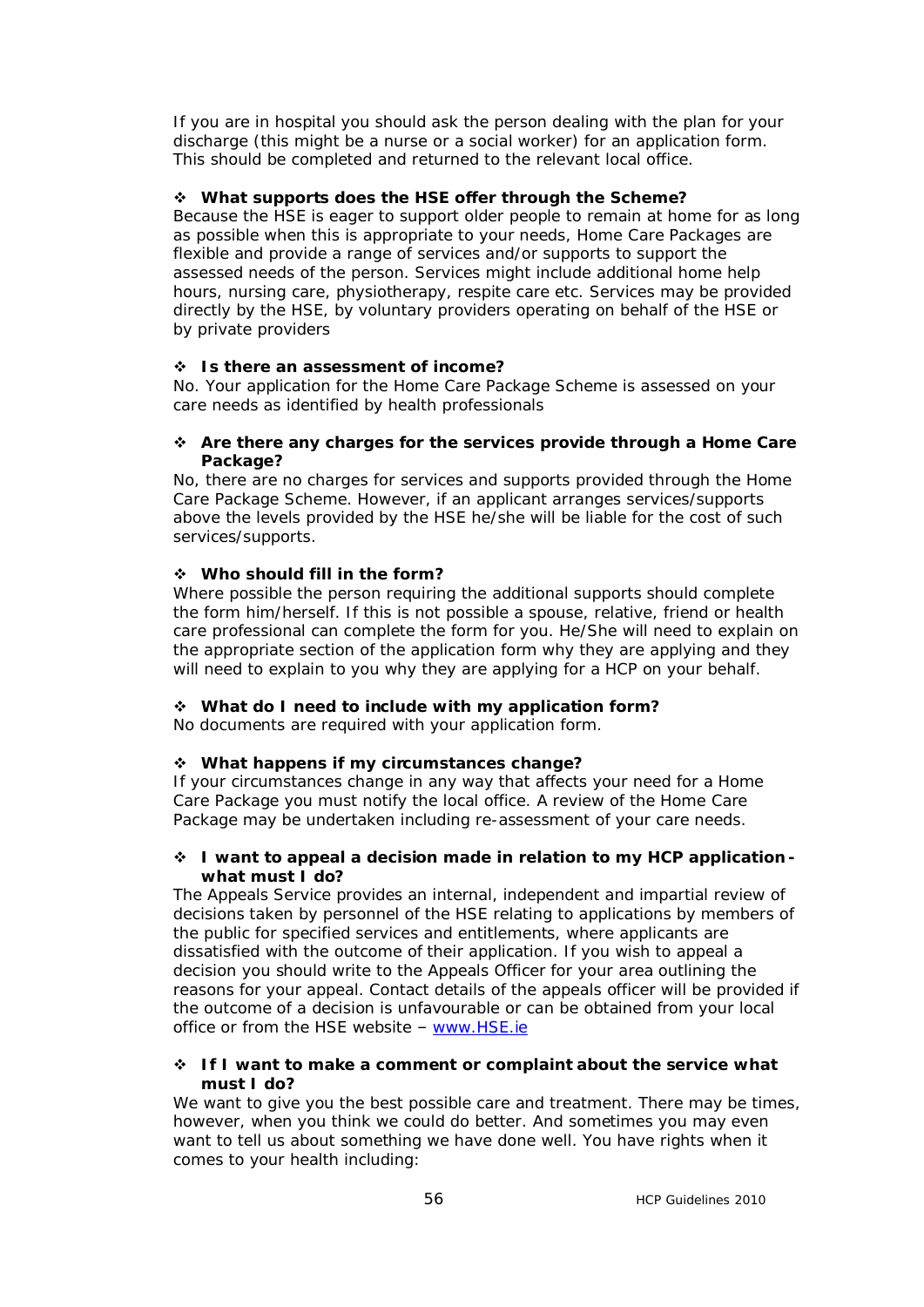- · *the right to have your say and be listened to*
- · *the right to complain if you are not happy about something we have done.*

*We want you to tell us if you have a comment, compliment or complaint about your health care. In order to help you to do so the following options are available to you:* 

- *Talk to any member of HSE staff, service manager or complaints officer by contacting your local health office*
- *Complete and submit the HSE's '[Your Service, Your Say'](http://www.hse.ie/eng/services/ysys/Complaint/Leaflets/Leaflets.html) comment card. Staff can help you put your complaint in writing, if you require assistance.*
- *E-mail [yoursay@hse.ie](mailto:yoursay@hse.ie) with your feedback.*
- *Send a letter or fax to any HSE location. Staff can help you put your complaint in writing, if you require assistance.*
- *Ring us: LoCall 1890 424 555: Your call will be answered by a staff member from HSE Consumer Affairs*

*If some, or all, of your Home Care Package services are being provided by a private service provider and you are unhappy with the service they are providing you should make your complaint to the service provider in the first instance. If you wish you may then refer your complaint to the HSE using any one of the approaches outlined above.*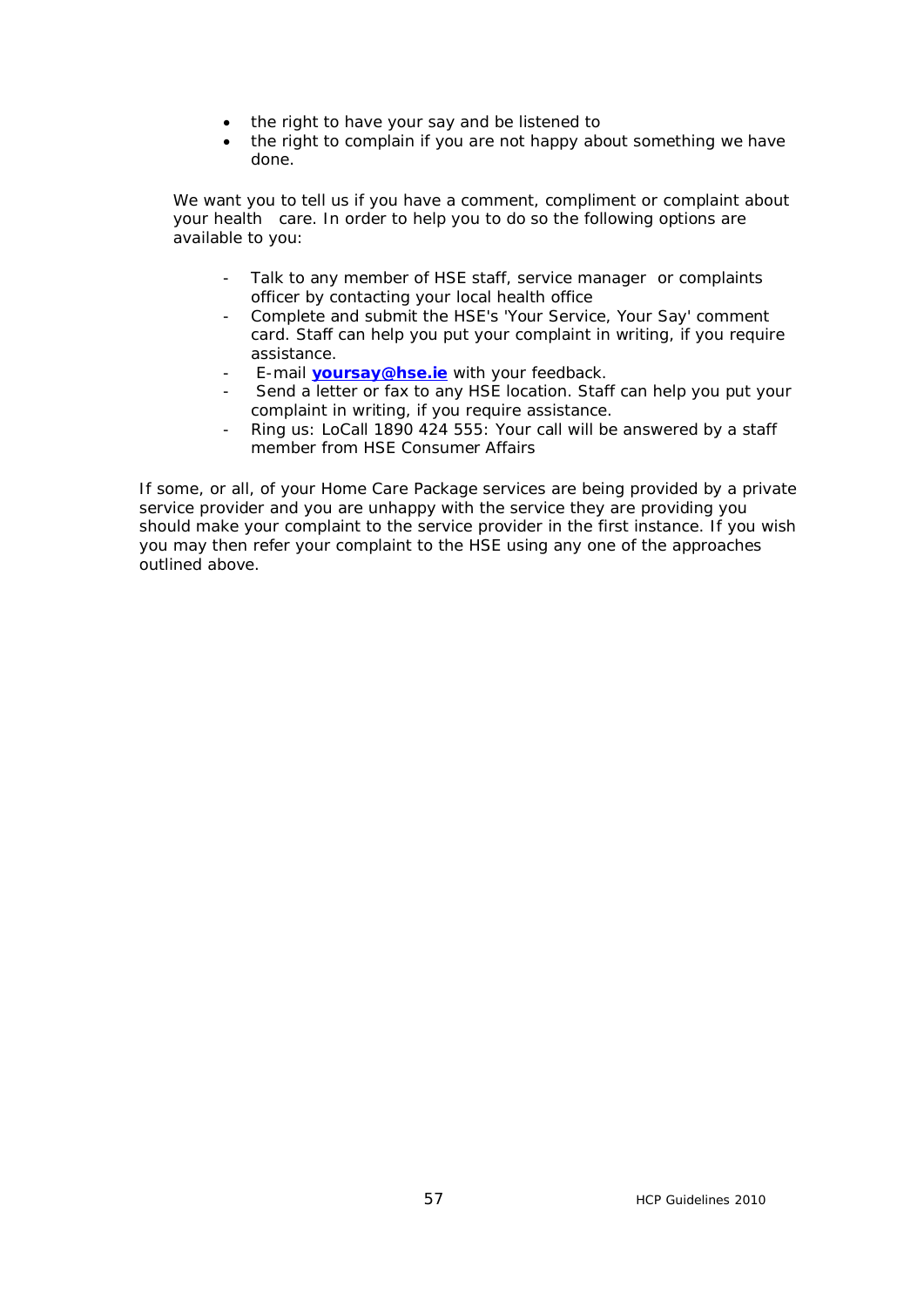| <b>Office Use Only</b> |          |
|------------------------|----------|
| Date Received          | -Ref No_ |

# *Home Care Packages Scheme Application Form*

**This application and an information leaflet are to be finalised with the Communications Directorate as is not for public use in its current format** 

### *Part 1 Applicant Details – Please use BLOCK CAPITALS*

| <b>Personal Details</b>     |                                                                             |
|-----------------------------|-----------------------------------------------------------------------------|
| <b>Name of Applicant</b>    |                                                                             |
| <b>Home Address</b>         |                                                                             |
|                             | Current Address (if different from above e.g living with relative, in a     |
| Hospital/nursing home)      |                                                                             |
|                             | If in hospital/nursing home please state date of admission & Medical Record |
| <b>Number if known:</b>     |                                                                             |
| <b>Date of Birth</b>        |                                                                             |
| <b>Daytime Phone Number</b> | Mobile or alternative phone no.                                             |
| Gender                      |                                                                             |
| <b>Email address</b>        |                                                                             |
| Do you hold a medical card? | <b>Please supply the number:</b>                                            |

#### **Relevant Contacts**

| <b>GP Name, Address, Phone Number</b>                                 |  |
|-----------------------------------------------------------------------|--|
| PHN Name, Address, Phone Number                                       |  |
| <i>Family Contact Name &amp; telephone Number _________________</i> _ |  |
|                                                                       |  |
| Who will assist you with arrangements for your Home Care Package?     |  |
| <i><b>Name &amp; telephone Number ______</b>_</i>                     |  |
| <b>Relationship to applicant</b>                                      |  |

#### Department of Social Welfare supports:

| Is Carers Allowance/ Carers Benefit/Respite Care Grant being paid to someone to care for |
|------------------------------------------------------------------------------------------|
| you? Yes No                                                                              |
|                                                                                          |
|                                                                                          |
|                                                                                          |
|                                                                                          |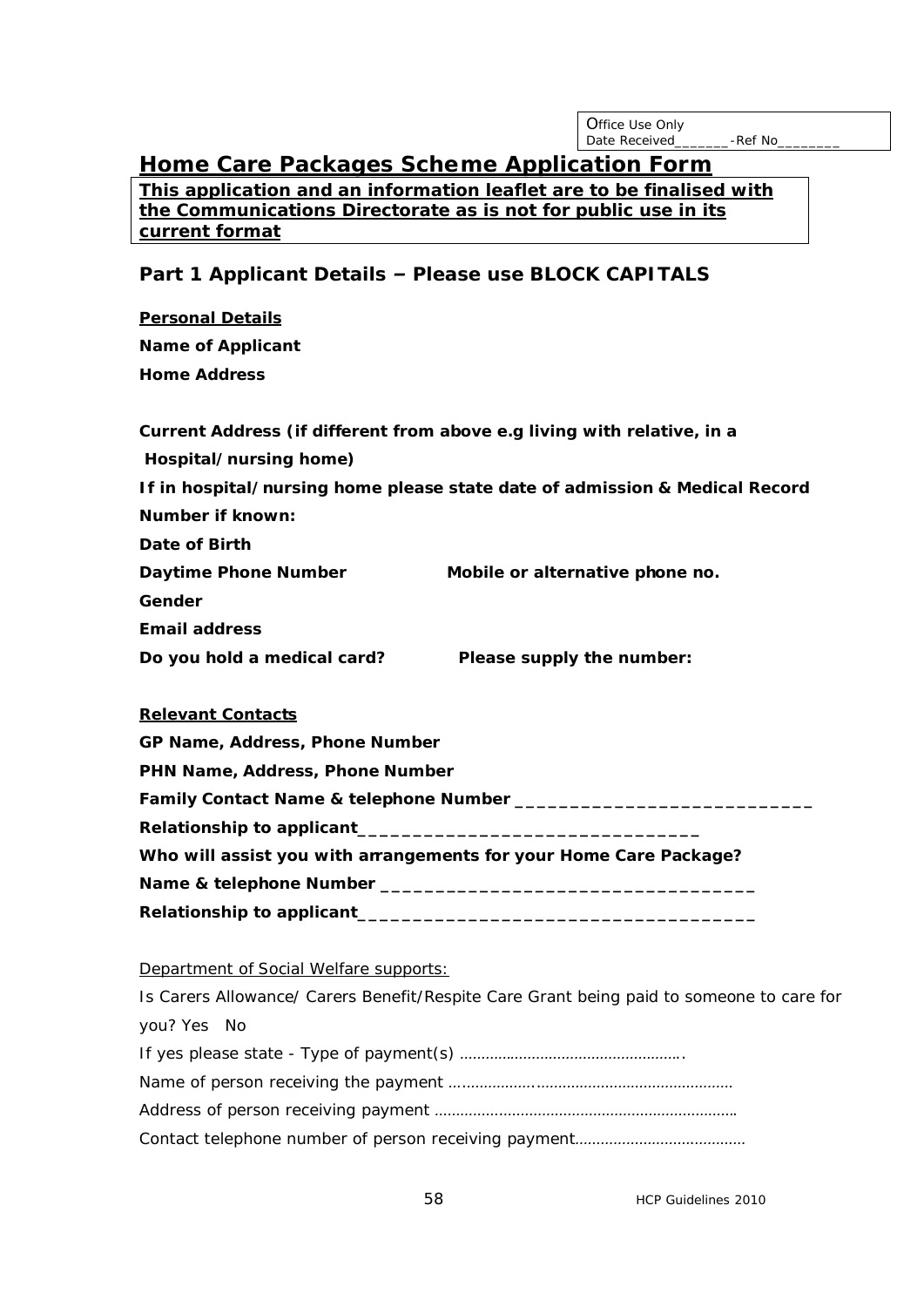*If not it may be that your carer should apply for one of these supports. More* 

*information is available from the Department of Social & Family Affairs.*

*Part 2 – Application for Home Care Package*

*As part of this application I understand that the HSE will make arrangements for a Care Needs Assessment to be undertaken. Any organisation with information relevant to the applicants care needs may provide the HSE with this information. The content of the Care Needs Assessment report may be provided to, or shared with, relevant health professionals, if required. The signature below indicates consent to this access.* 

*The HSE will treat all information and personal data provided to them as confidential. The HSE will only disclose information or personal data to other people or bodies according to the law.*

*I am aware that I must report to the HSE, within 10 working days, any changes in my circumstances which may affect my entitlement to a Home Care Package. I hereby confirm that I have read and understood the foregoing. I wish to*

*apply for Home Care Package under the Home Care Package Scheme. I* 

*understand that if my care needs can be met from mainstream services* 

*without the need for a HCP then this application will be taken as an* 

*application for appropriate mainstream services.*

*I have read the statement above and I say that the information given by* 

*me on this form is correct to the best of my knowledge and belief.*

*Signed: \_\_\_\_\_\_\_\_\_\_\_\_\_\_\_\_\_\_\_\_\_\_\_\_\_\_\_\_\_\_\_* 

*Date: \_\_\_\_\_\_\_\_\_\_\_\_\_\_\_\_\_\_\_\_\_\_\_\_\_\_\_\_\_\_\_\_*

*Part 3: To be completed only where the person who may need a Home Care Package is unable to sign this application.*

*I, \_\_\_\_\_\_\_\_\_\_\_\_\_\_\_\_\_\_\_\_\_\_ hereby wish to apply for/refer for a Home Care* 

*Package for \_\_\_\_\_\_\_\_\_\_\_\_\_\_\_\_\_\_\_\_\_\_\_\_\_\_\_\_\_\_ who it appears may need a* 

*Home Care Package and is unable to make the application on his/her own behalf. I* 

*have informed him/her that this application is being made.*

*Signed: Name in Block Letters:* 

*Date: Contact Details: Phone Number*

*If this application/referral is being made by anyone other than the client or his/her representative please tick the appropriate box below*

| 1. SOURCE OF REFERRAL (PLEASE TICK): |                |              |  |  |  |  |
|--------------------------------------|----------------|--------------|--|--|--|--|
| Community<br>Hospital                | Acute Hospital | GP           |  |  |  |  |
| Mental Health                        | Community      | Nursing Home |  |  |  |  |
| Name of Location                     |                |              |  |  |  |  |
| Date of Referral                     |                |              |  |  |  |  |

**To comply with data protection legislation the HSE wishes to advise that information supplied in this form will be recorded on a computer system**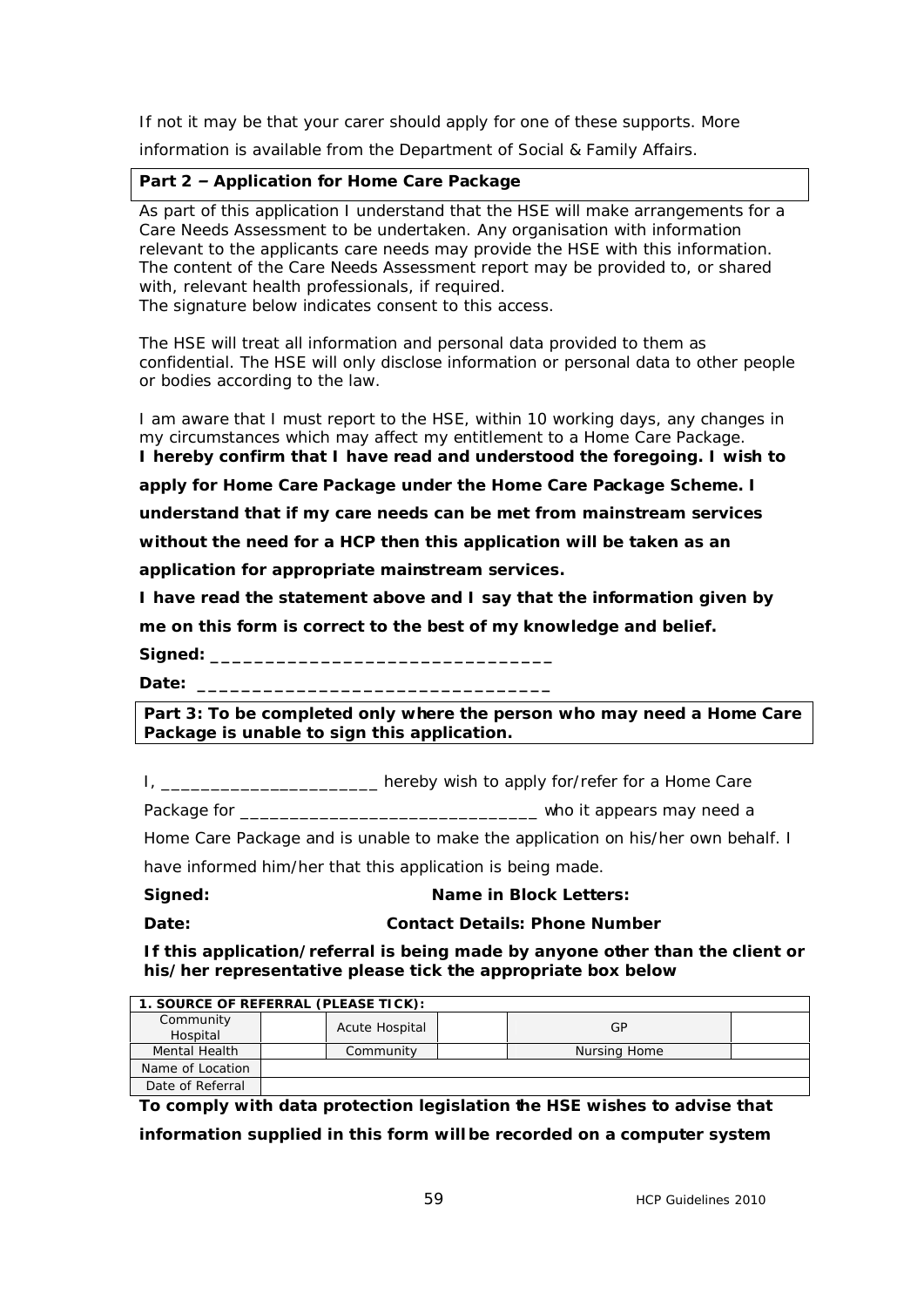| When you have completed application please submit it to the office in your area: |                     |                        |                          |  |  |  |
|----------------------------------------------------------------------------------|---------------------|------------------------|--------------------------|--|--|--|
| <b>Local Health Office</b>                                                       | <b>Contact Name</b> | <b>Contact Address</b> | <b>Contact Telephone</b> |  |  |  |
|                                                                                  |                     |                        | and Email                |  |  |  |
| <b>Carlow/Kilkenny</b>                                                           |                     |                        |                          |  |  |  |
| Cavan/Monaghan                                                                   |                     |                        |                          |  |  |  |
| <b>Clare</b>                                                                     |                     |                        |                          |  |  |  |
| <b>Cork - South Lee</b>                                                          |                     |                        |                          |  |  |  |
| <b>Cork - North Lee</b>                                                          |                     |                        |                          |  |  |  |
| <b>Cork - North Cork</b>                                                         |                     |                        |                          |  |  |  |
| <b>Cork - West Cork</b>                                                          |                     |                        |                          |  |  |  |
| <b>Donegal</b>                                                                   |                     |                        |                          |  |  |  |
| <b>Dublin North Central</b>                                                      |                     |                        |                          |  |  |  |
| <b>Dublin North</b>                                                              |                     |                        |                          |  |  |  |
| <b>Dublin North West</b>                                                         |                     |                        |                          |  |  |  |
| <b>Dublin South East</b>                                                         |                     |                        |                          |  |  |  |
| <b>Dublin South City</b>                                                         |                     |                        |                          |  |  |  |
| <b>Dublin South West</b>                                                         |                     |                        |                          |  |  |  |
| <b>Dublin West</b>                                                               |                     |                        |                          |  |  |  |
| <b>Dun Laoghaire</b>                                                             |                     |                        |                          |  |  |  |
| Galway                                                                           |                     |                        |                          |  |  |  |
| <b>Kerry</b>                                                                     |                     |                        |                          |  |  |  |
| <b>Kildare/West Wicklow</b>                                                      |                     |                        |                          |  |  |  |
| Laois/Offaly                                                                     |                     |                        |                          |  |  |  |
| <b>Limerick</b>                                                                  |                     |                        |                          |  |  |  |
| Longford/Westmeath                                                               |                     |                        |                          |  |  |  |
| Louth                                                                            |                     |                        |                          |  |  |  |
| <b>Mayo</b>                                                                      |                     |                        |                          |  |  |  |
| <b>Meath</b>                                                                     |                     |                        |                          |  |  |  |
| <b>Roscommon</b>                                                                 |                     |                        |                          |  |  |  |
| <b>Sligo/Leitrim</b>                                                             |                     |                        |                          |  |  |  |
| <b>Tipperary North &amp;</b>                                                     |                     |                        |                          |  |  |  |
| <b>East Limerick</b>                                                             |                     |                        |                          |  |  |  |
| <b>Tipperary - South</b>                                                         |                     |                        |                          |  |  |  |
| <b>Waterford</b>                                                                 |                     |                        |                          |  |  |  |
| <b>Wexford</b>                                                                   |                     |                        |                          |  |  |  |
| <b>Wicklow</b>                                                                   |                     |                        |                          |  |  |  |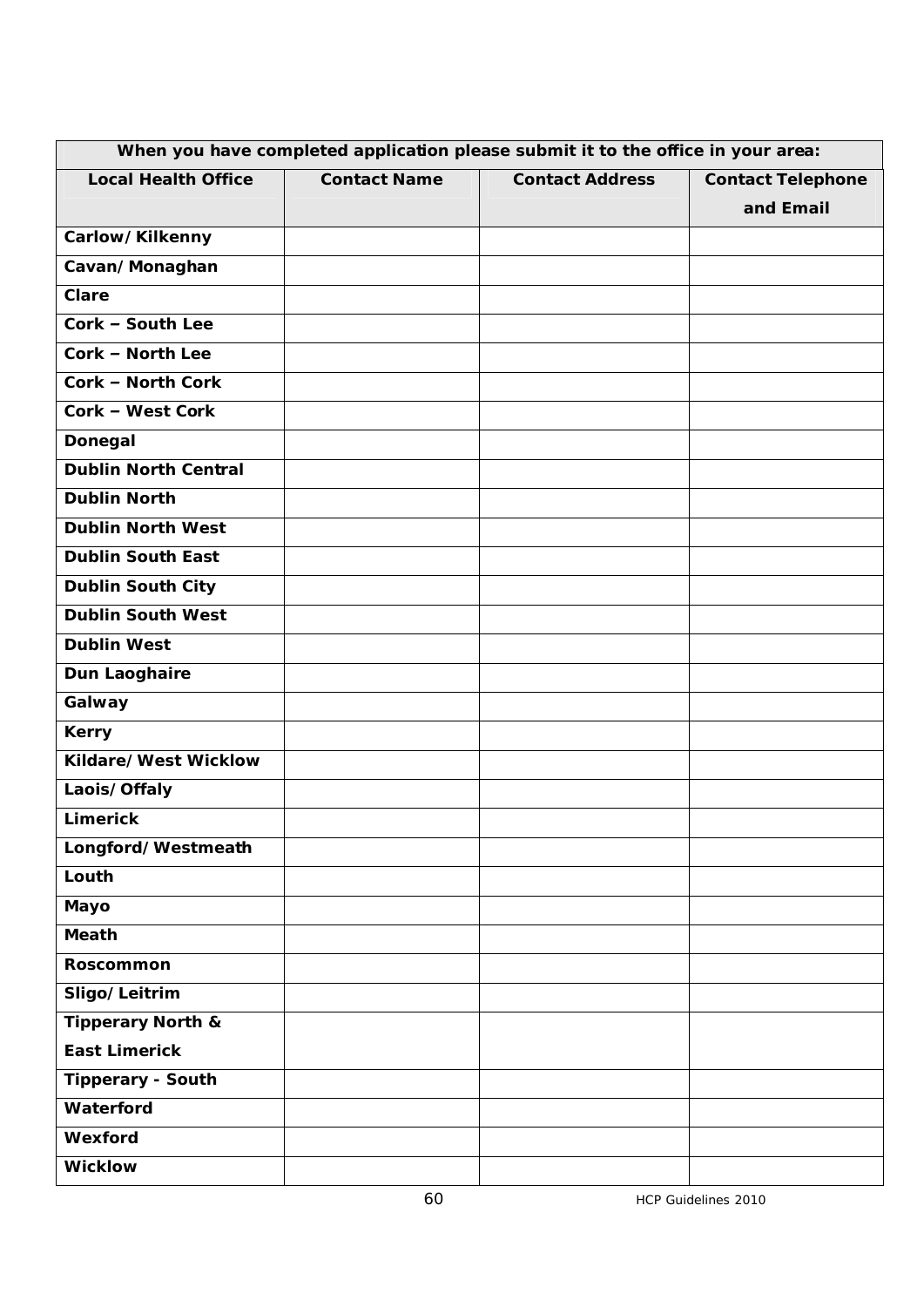# **Appendix IV – Standard Letters**

# **Subject to adjustment as Scheme is implemented**

# **Ref: HCP Request For Care Needs Assessment**

**HCP Office details**

**HCP Ref:**

**Date**

**Contact for Needs Assessment**

**Address** 

**Re: Name,** 

**Application for Home Care Package Scheme or Review of a Home Care Package**

Dear Name,

**(Office use- Select relevant text & Delete any items that do not apply)**

# **The above named has applied for a Home Care Package. A copy of the completed application is attached herewith.**

Or The above named has applied for a review of their Home Care Package. A copy of the request is attached herewith

Or A review of the Home Care Package allocated to the above named/ clients named on the attached listing is due on ………..(insert date)/ dates set out.

I should appreciate if you would arrange to have a care needs assessment undertaken and a CSAR completed, in respect of the above named applicant. The completed CSAR form should be returned to me no later than 7 days from the above date in order that the application/review may be processed speedily.

Should you have any queries, please contact this office.

Yours sincerely,

**Name HCP Manager**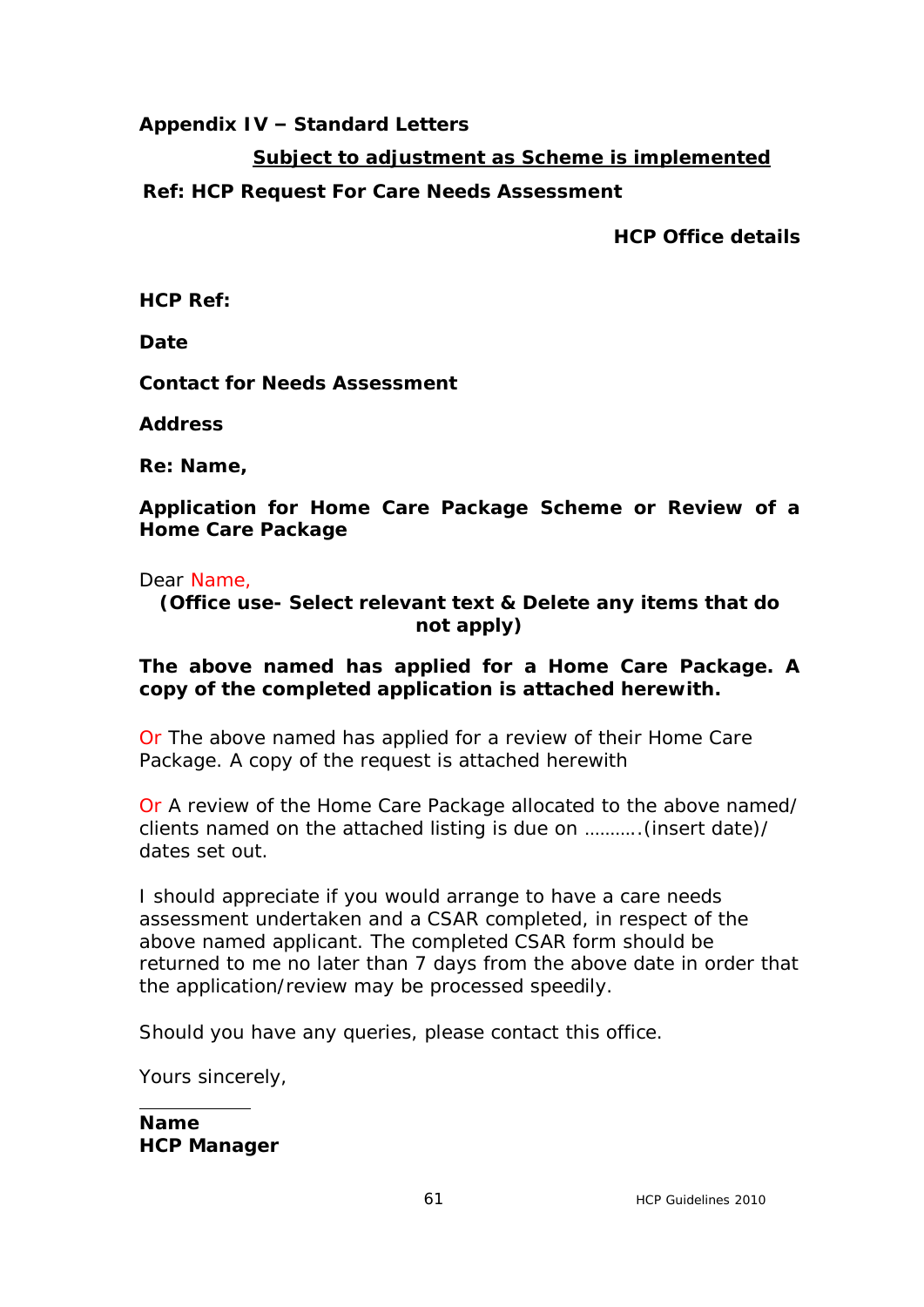**Ref: HCP Acknowledgement of application or request for review**

**HCP Office details**

**HCP Ref:**

**Date**

**Applicant Name**

**Address** 

**Re: Name,** 

**Application for Home Care Package Scheme or Review of a Home Care Package**

# **Dear Name,**

**(Office use- Select relevant text & Delete any items that do not apply)**

**I wish to acknowledge receipt of your application for the Home Care Package Scheme, completed on your behalf by………… (delete if not appropriate). Your application is being processed and further correspondence will issue to you in due course.**

**or**

**I wish to acknowledge receipt of request for a review of your Home Care Package. Your request is being processed and further correspondence will issue to you in due course. I should appreciate if you would arrange to complete the attached questionnaire which is part of the review and return it to me by……..Your answers will help us to understand what parts of the Home Care Package Scheme work well, or not so well.**

Should you have any queries, please contact this office. Yours sincerely,

# **Name**

**HCP Manager**  C.c. Referrer & PHN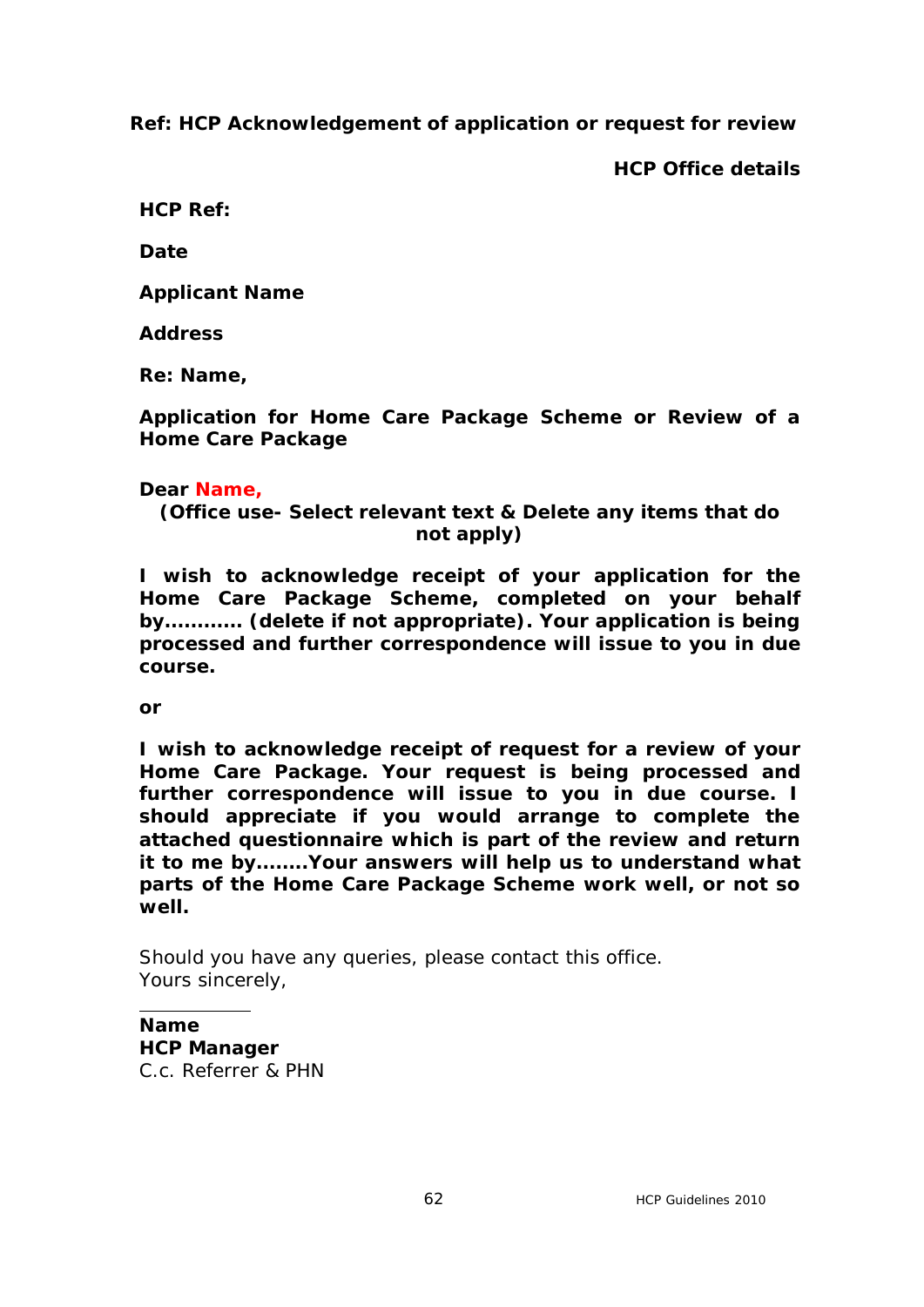# **Ref: HCP Decision Letter - Approval**

**HCP Office details**

**HCP Ref:**

**Date**

**Applicant Name**

**Address** 

**Re: Name,** 

# **Application for a Home Care Package**

### **Dear Name,**

# **(Office use- Select relevant text & Delete any items that do not apply)**

I refer to your recent application a Home Care Package. Following assessment of your care needs, I wish to inform you that you have been approved for a Home Care Package. A copy of the Care Needs Assessment Summary Report (CSAR) is attached for your information.

The services and supports that you will receive from the HCP Scheme are:

1.

2.

3.

These services are in addition to the services you are already receiving.

Attached to this letter you will find a document called "Schedule of Services". This sets out all the services and supports which you will receive to support you to remain at home including those provided through the Home Care Package Scheme. It also sets out who will provide the services e.g HSE, voluntary provider, private service provider.

**(Delete if not applicable)** As you have been approved for residential respite care in a registered nursing home you will need to sign the form below after you have availed of the respite care. You can give this form to the nursing home proprietor who will sent it to us when he requests payment and we can arrange the payment to the nursing home on your behalf. You can avail of this respite care in any registered nursing home of your choice. The maximum weekly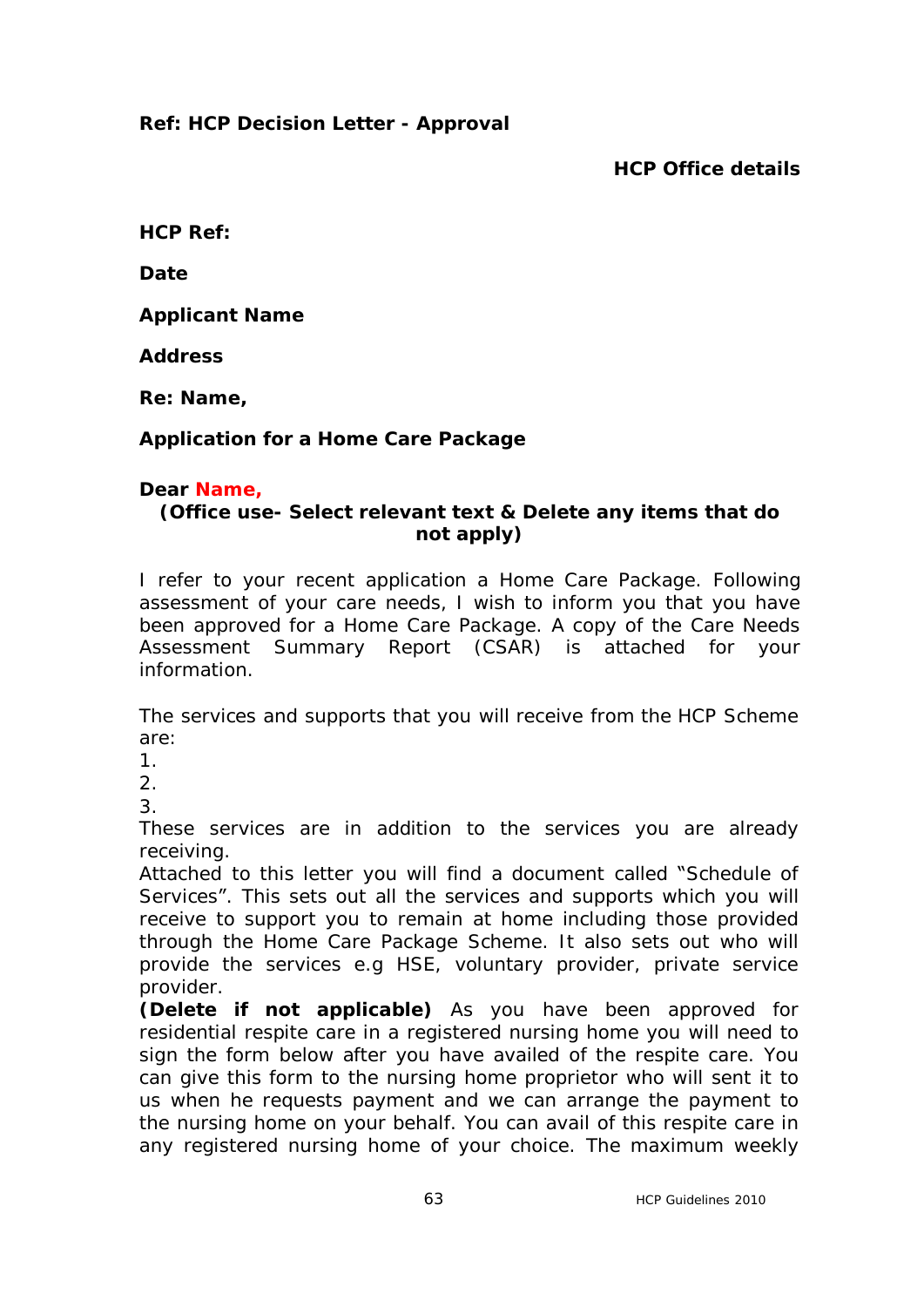rate that the HSE will pay for this care is set out in the cost of care document attached (also available on the HSE website [www.hse.ie\)](http://www.hse.ie/)

A copy of your care plan will also be provided to you. Your care plan sets out in detail the assistance we have assessed that you need and how we expect this to benefit you. You will need to retain the schedule of services and care plan in your own home so that you and all those providing care and/or support will know what is agreed and what ways they are to assist you.

### **Review**

Your home care package is subject to review by relevant professionals from time to time. This review will help to ensure that your care needs continue to be supported and that care at home remains appropriate. The review will also take account of your views on how you think the home care package is supporting you and how you think it could be improved. A review may result in an increase, decrease or no change in the level and range of services/supports provided or to a discontinuation of individual services/supports or the entire home care package. Your home care package will be reviewed on or before\_\_\_\_\_\_\_\_\_\_\_\_\_\_\_\_\_\_\_\_\_\_\_(Insert date) If your needs change before this date you may request a review by contacting your local Public Health Nurse or by contacting this office.

If you have any queries in relation to your Home Care Package, please do not hesitate to contact me. If at some stage the HCP is no longer required contact should be made with this office so that the package can be ceased.

Yours sincerely,

### **Name HCP Manager**

C.c. Referrer (exclude completed CSAR) & to PHN

**-------------------------------Detach Here---------------------------- Ref. Number**

**Name Address**

**I confirm that I have received \_\_ week(s) respite care in \_\_\_\_\_\_\_\_\_\_\_\_\_\_\_\_\_\_\_\_\_\_\_\_\_\_\_\_Nursing Home.**

Signed:

**Nursing home proprietor to attach this signed section when requesting payment from the HSE.**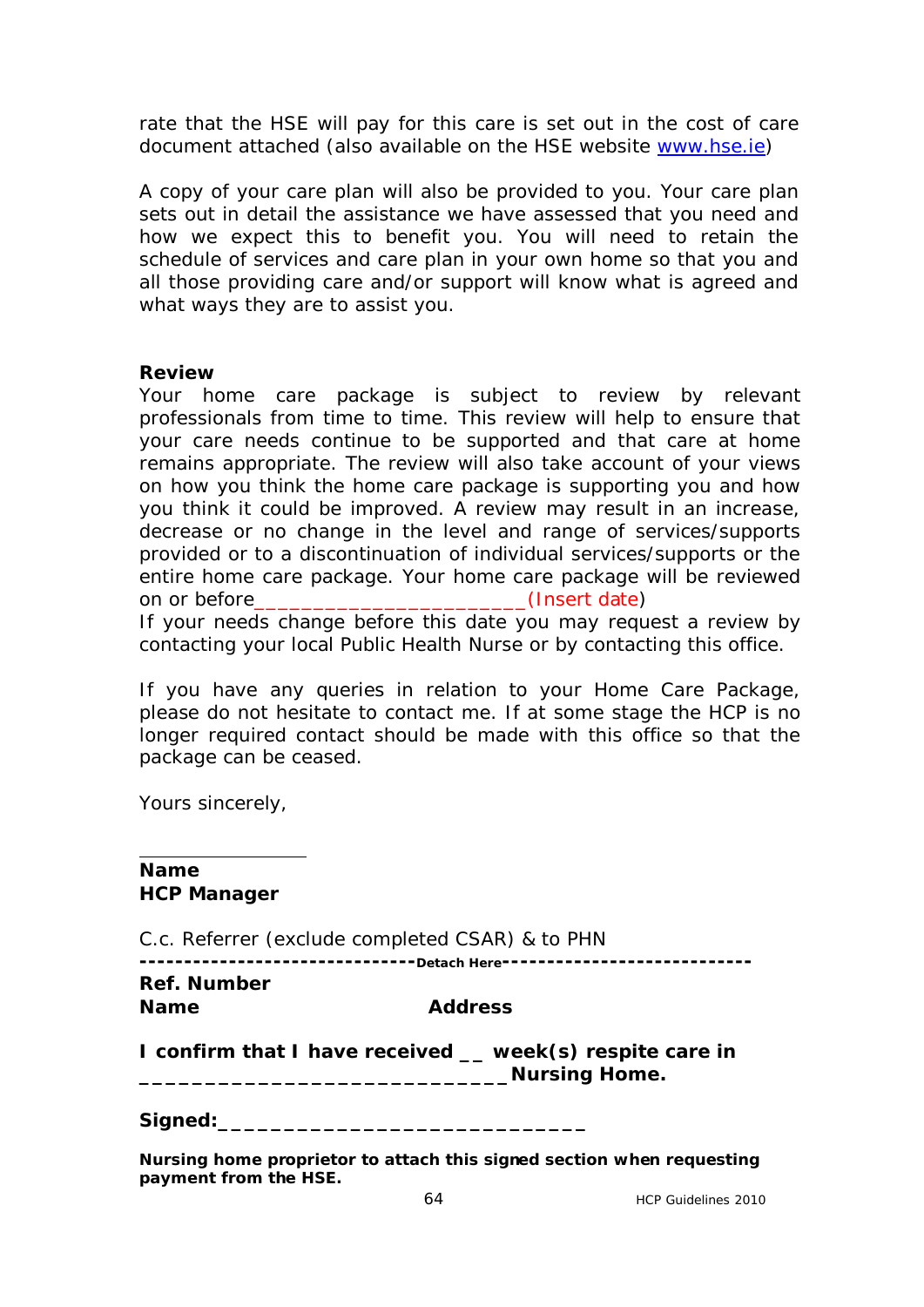# **Ref: HCP Decision Letter – Outcome of review**

**HCP Office details**

**HCP Ref:**

**Date**

**Applicant Name**

**Address** 

**Re: Name,** 

### **Review of Home Care Package**

### Dear Name,

# **(Office use- Select relevant text & Delete any items that do not apply)**

I refer to the recent review of your Home Care Package.

### A- No Change

Following a review of your care needs, I wish to inform you that you continue to be approved for a Home Care Package. A copy of the reviewed Care Needs Assessment Summary Report (CSAR) is attached for your information. There is no change in the services/ supports that you will receive through the Home Care Package Scheme as your current arrangements continue to support your assessed needs. (proceed to section D&F)

### B-HCP Ceased

Following a review of your care needs, I wish to inform you that you are no longer approved for a Home Care Package as the case needs assessment indicates that you no longer require the services provided through the Home Care Package Scheme. A copy of the reviewed Care Needs Assessment Summary Report (CSAR) is attached for your information. It is proposed to withdraw the services provided through the Home Care Package Scheme with effect from ………………(insert date). The services being withdrawn are as follows:

1.  $\mathcal{P}$ 3.

If you wish to appeal this decision you should contact this office immediately. If you do not contact me I will assume you are satisfied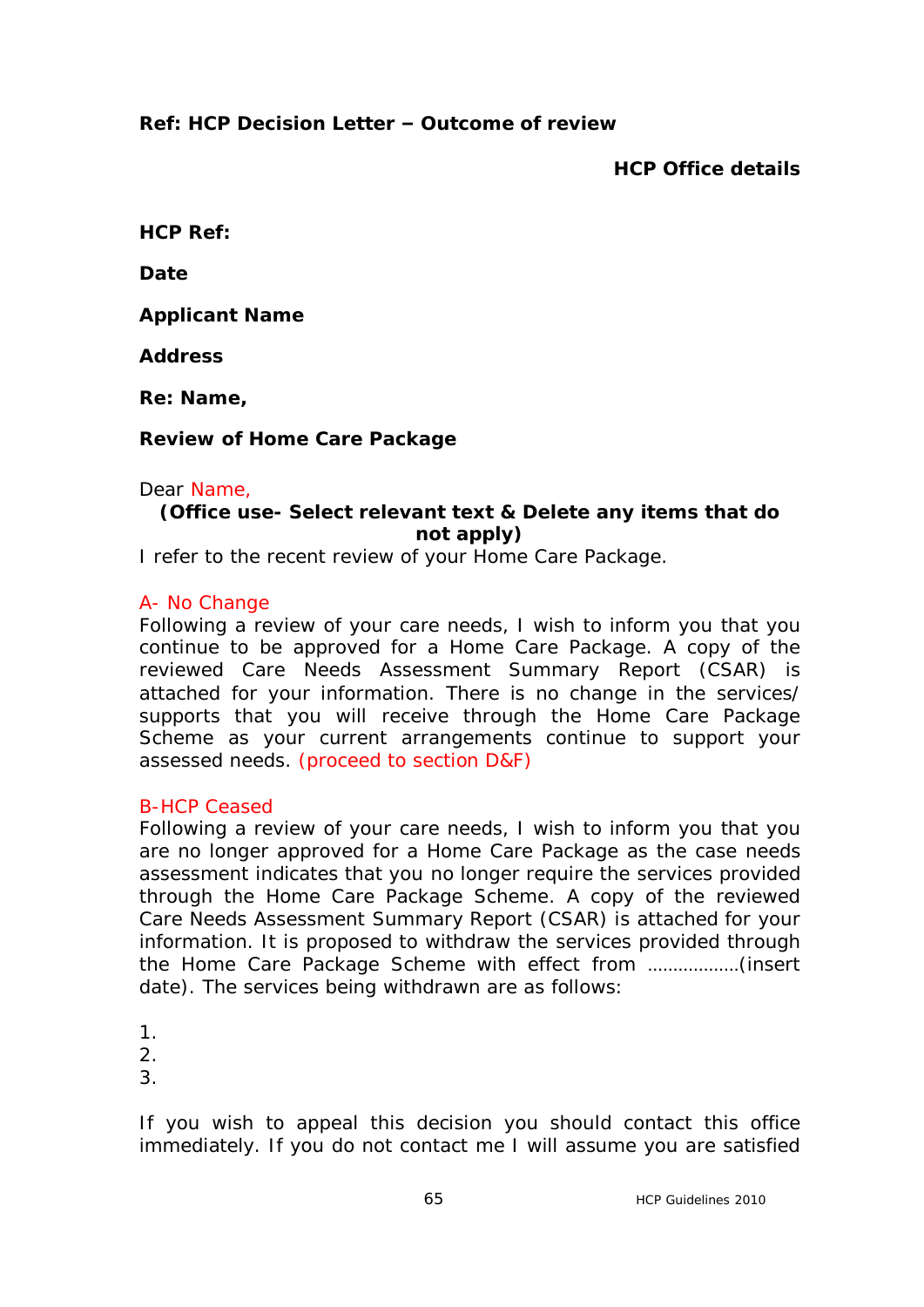with this decision and arrangements will be made to cease the Home Care Package from the above date. (Proceed to section E & F)

# C-HCP Increased/Decreased

Following a review of your care needs, I wish to inform you that you continue to be approved for services through the Home Care Package Scheme. A copy of the reviewed Care Needs Assessment Summary Report (CSAR) is attached for your information. As your needs have increased/decreased the services/ supports that you will receive through the Home Care Package have been increased/decreased to ensure that the Home Care Package continues to support your assessed needs. Arrangements are now being put in place to provide the following levels of service from the Home Care Package Scheme 1.

2.

3. (Proceed to section D,E (if relevant) & F)

D-

Attached to this letter you will find a "Schedule of Services". This sets out all the services and supports which you will receive to support you to remain at home including those provided through the Home Care Package Scheme. It also sets out who will provide the services e.g HSE, voluntary provider, private service provider.

A copy of your care plan will also be provided to you. Your care plan sets out in detail the assistance we have assessed that you need and how we expect this to benefit you.

You will need to retain the schedule of services and care plan in your own home so that you and all those providing care and/or support will know what is agreed and what ways they are to assist you.

### E- Where service levels are ceased or reduced post review

You may appeal this decision and can do so by writing to: **Insert Appeals Officer name and contact details**

Your appeal should set out the reasons why you are not satisfied with the decision made in relation to your application for Home Care Package. If you wish to submit an appeal you should do so within 20 days of receipt of this letter.

### $F =$

### **Next Review**

Your home care package will be reviewed again on or before \_\_\_\_\_\_\_\_\_\_ (Insert date). If your needs change before this date you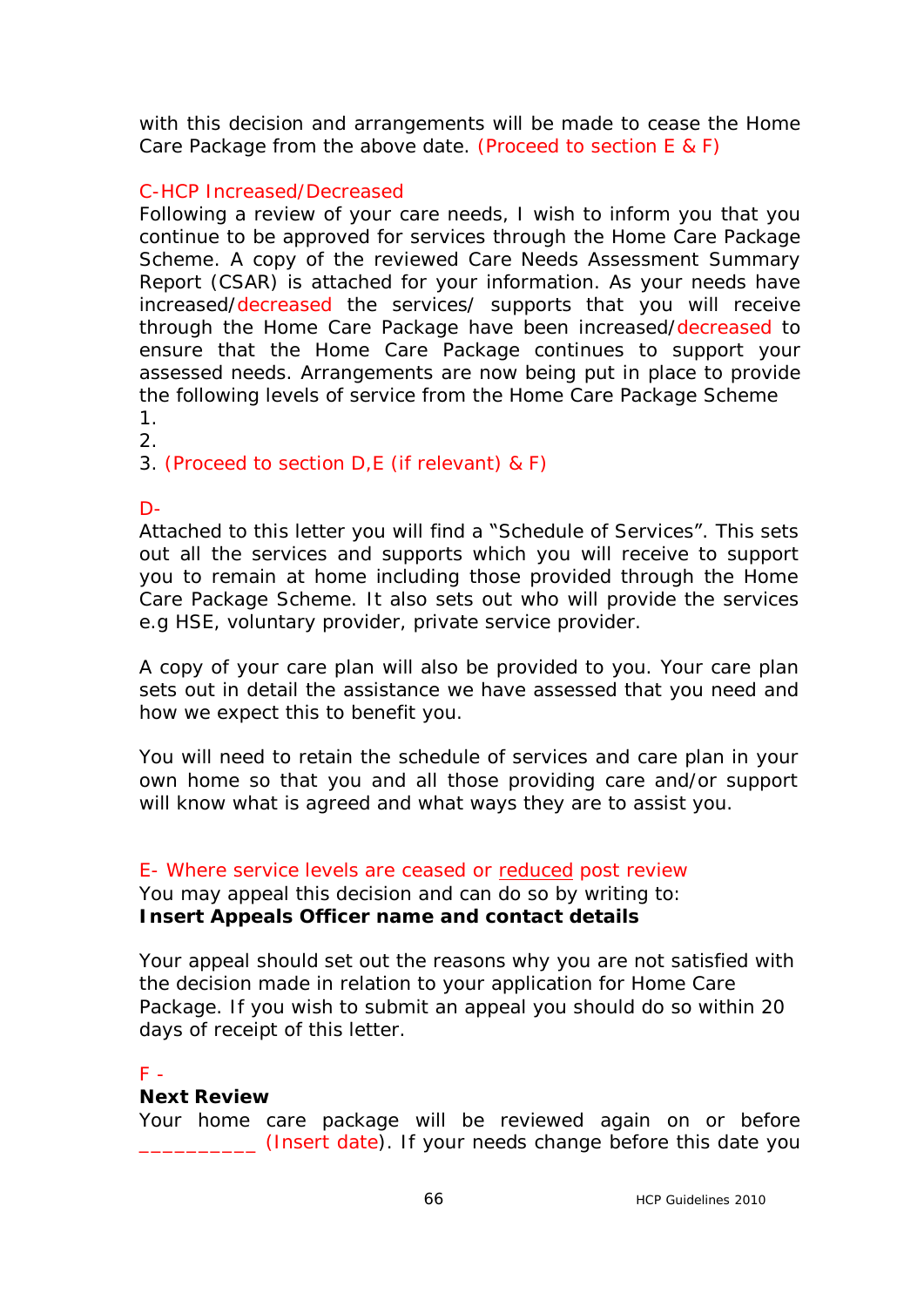may request a review by contacting your local Public Health Nurse or by contacting this office.

If you have any queries in relation to your Home Care Package please do not hesitate to contact me.

Yours sincerely,

**Name HCP Manager**

**C.c. Referrer & PHN**

 $\overline{a}$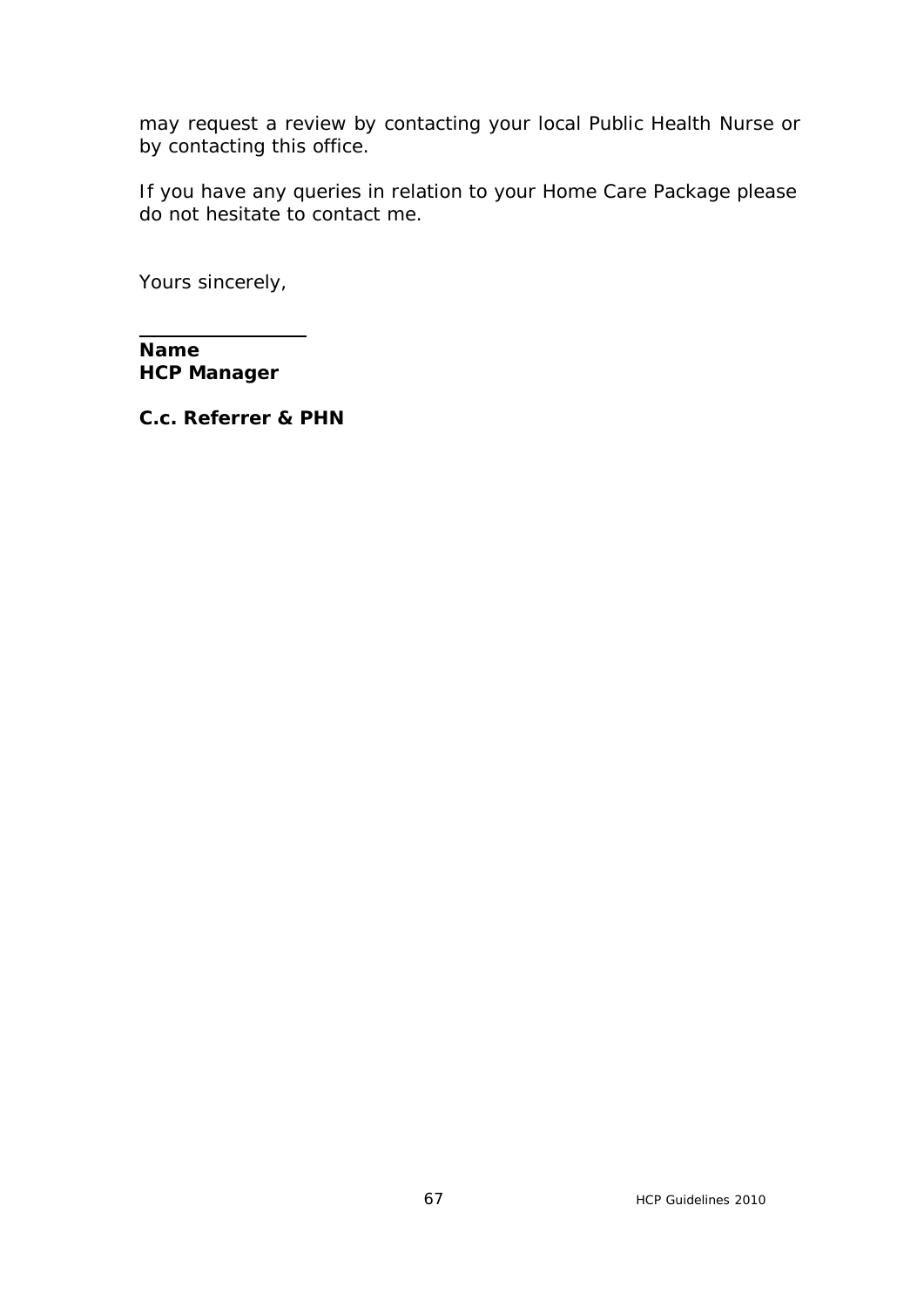# **Ref: HCP Decision Letter- No funding available**

**HCP Office details**

**HCP Ref:**

**Date**

**Applicant Name**

**Address** 

**Re: Name,** 

### **Application for Home Care Package Scheme**

Dear Name,

Thank you for your recent application for a Home Care Package. Following assessment of your care needs, it has been determined that you meet the criteria and have been approved for a Home Care Package. A copy of the Care Needs Assessment Summary Report (CSAR) is attached for your information.

However, as there is a set amount of funding available to provide a specific number of Home Care Packages in **EXECUTE:** LHO Area and as that resource is fully allocated to other applicants we are not in a position to provide the additional services/supports at this time. We have placed your name on the waiting list and we will contact you again when funding becomes available.

Yours sincerely,

**Name HCP Manager**

**C.c. Referrer & PHN**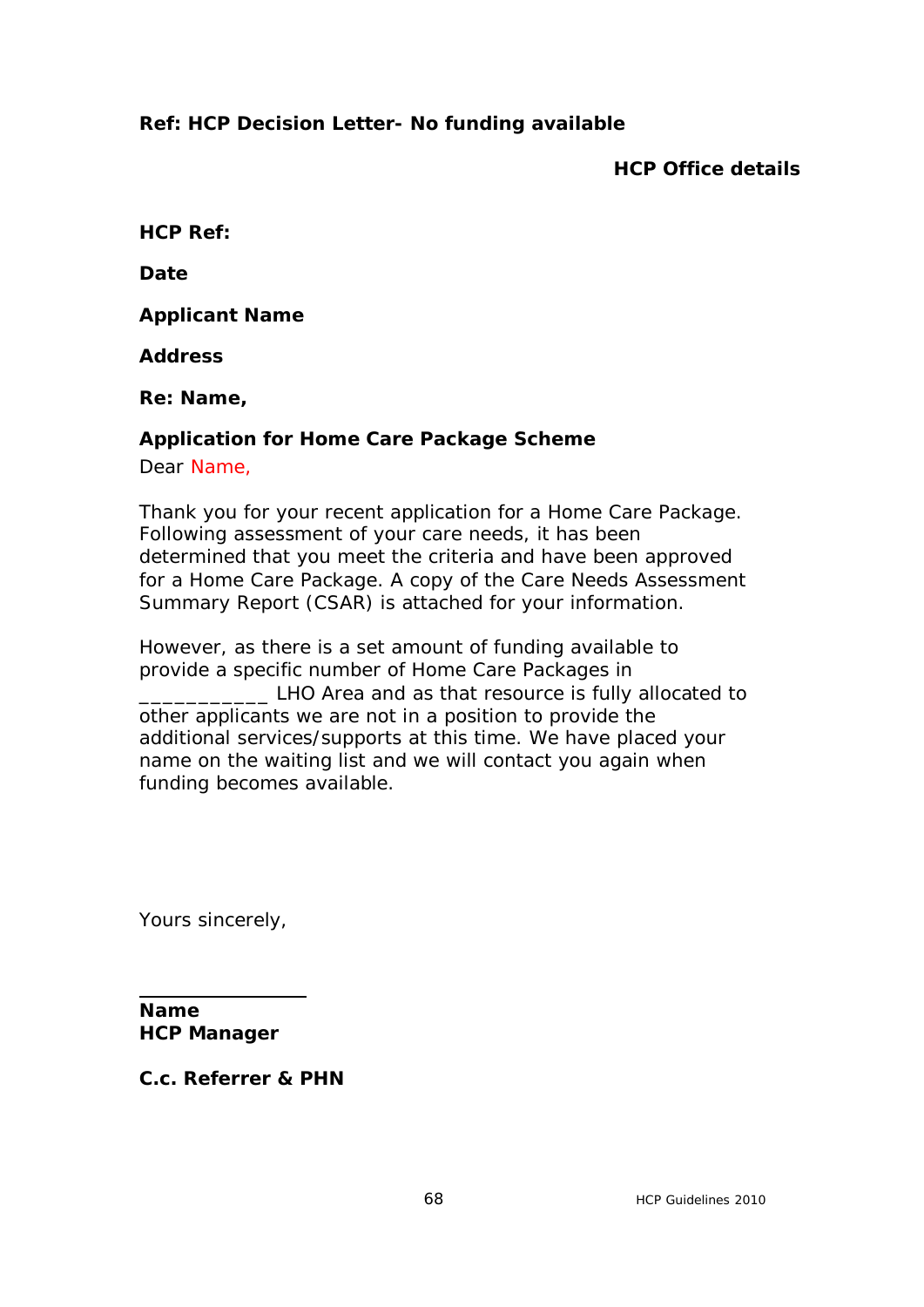# **Ref: HCP Decision Letter - Approval with conditions (high risk)**

**HCP Office details**

**HCP Ref:**

**Date**

**Applicant Name**

**Address** 

**Re: Name,** 

# **Application for Home Care Package Scheme**

### Dear Name,

I refer to your recent application a Home Care Package. Following assessment of your care needs, I wish to inform you that you have been approved for a Home Care Package. A copy of the Care Needs Assessment Summary Report (CSAR) is attached for your information. You will be aware, from your assessment, that there are a number of care needs in your case, which indicate that you are in a high risk category in remaining in your home.

While options regarding possible alternative care arrangements have been fully discussed with you, you have decided to avail of the Home Care Package to support you to continue living at home. You must be aware however, that your needs cannot be fully met, and the risks cannot be fully eliminated by the provision of this Home Care Package. **You will need to sign the form below and return to your local office to indicate you understand and accept this.** 

While the Home Care Package is being allocated to you there is a limit to the resources available. You should note that the continuing provision of a Home Care Package depends on you continuing to meet the criteria and it is also dependent on the resources available to the HSE. The HSE may not be able to continue to provide a Home Care Package if there is a change in your condition, if the assessment criteria change, or if the HSE does not have sufficient available funding in the future.

A Home Care Package cannot provide 24 hour care, and is not an appropriate alternative to residential care in all cases. The existing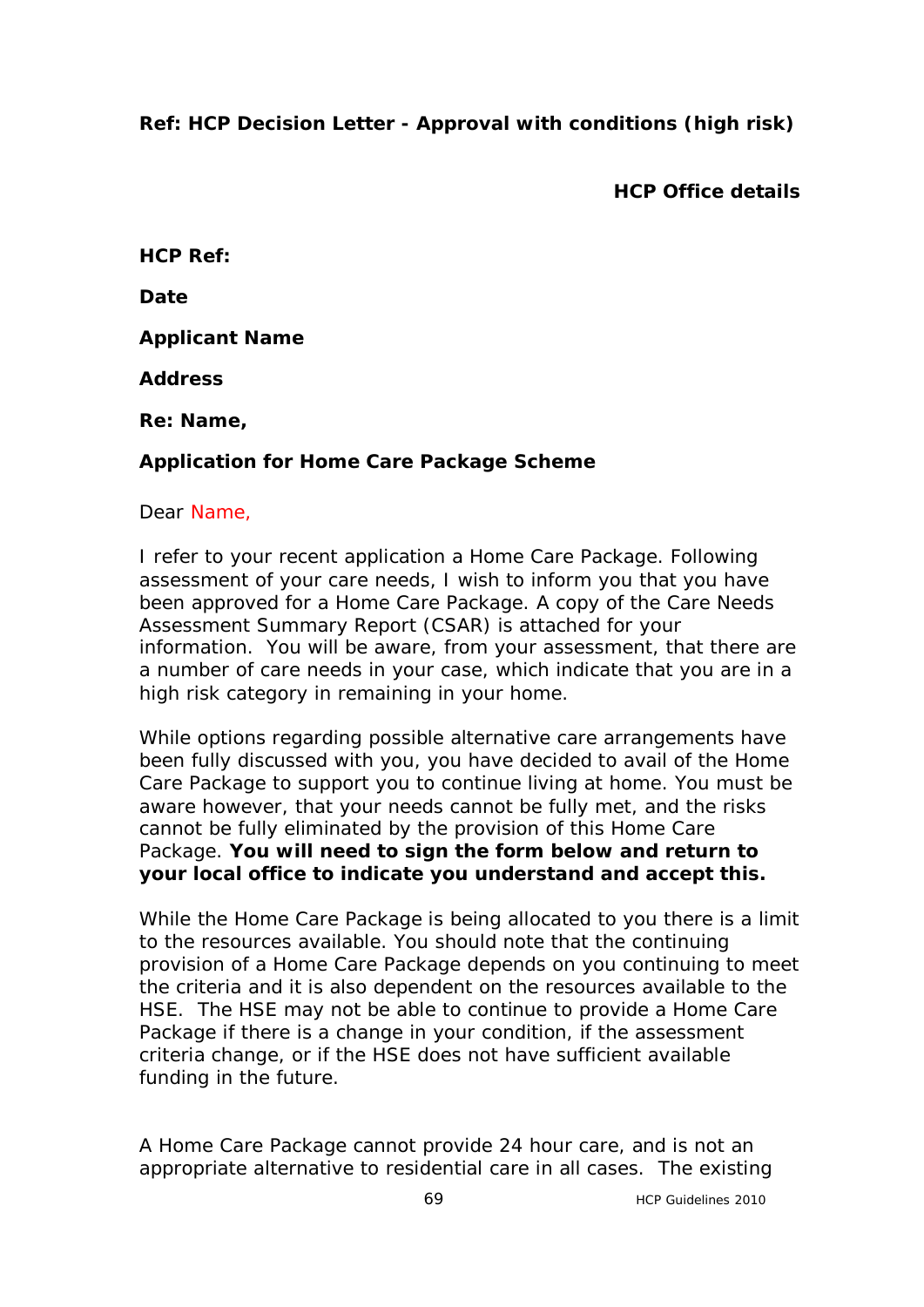Home Care Package allocation may be unable to sustain you living in the community and you may have to consider alternative care arrangements. We will be available to assist you as you consider these options in due course.

Attached to this letter you will find a document called "Schedule of Services". This sets out the services and supports which you will receive as part of your Home Care Package and who will provide the services e.g HSE, voluntary provider, private service provider. A copy of your care plan will also be provided to you. Your care plan sets out in detail the assistance that we can provide to support your needs and how we expect this to benefit you. You will need to retain the schedule of services and care plan in your own home so that you and all those providing care and/or support will know what is agreed and what ways they are to assist you.

### **Review**

Your home care package is subject to review by relevant professionals from time to time. This review will help to ensure that your care needs continue to be met and that care at home remains appropriate. The review will also take account of your views on how you think the home care package is supporting you and how you think it could be improved. A review may result in an increase, decrease or no change in the level and range of services/supports provided or to a discontinuation of individual services/supports or the entire home care package. Your home care package will be reviewed by **Example 20** (Insert date)

If you have any queries in relation to your Home Care Package allocation, please do not hesitate to contact me.

Yours sincerely,

**Name HCP Manager**

**C.c. Referrer & PHN**

|                    | ------------------------------Detach Here----------------------------- |  |
|--------------------|------------------------------------------------------------------------|--|
|                    |                                                                        |  |
| <b>Ref. Number</b> |                                                                        |  |
| <b>Name</b>        | <b>Address</b>                                                         |  |

**I confirm that have read and accept the contents of the letter of ………………………concerning my Home Care Package.**

Signed: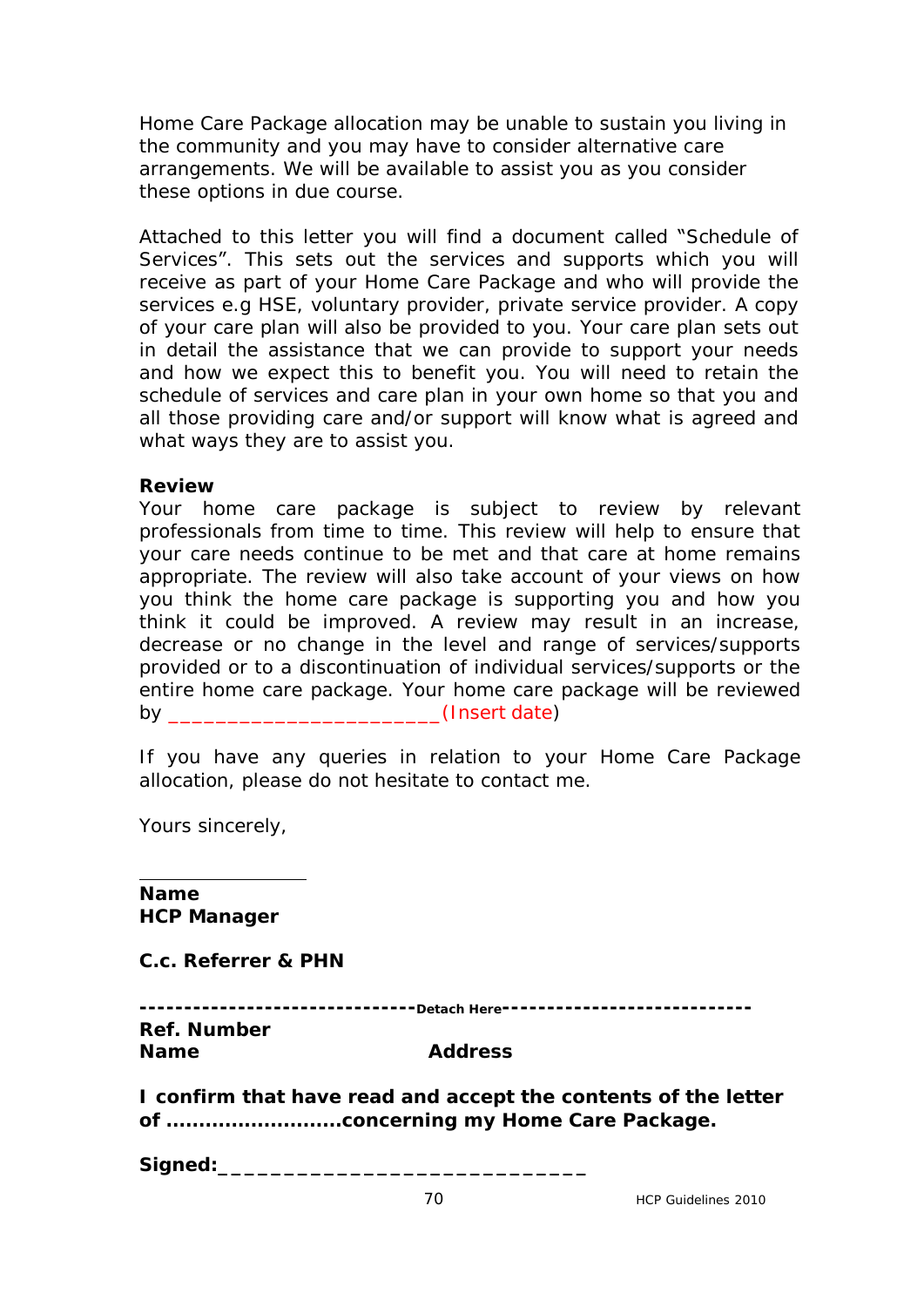# **Ref: HCP Decision Letter - Refusal & Appeal**

**HCP Office details**

**HCP Ref:**

**Date**

**Applicant Name**

**Address** 

**Re: Name,** 

### **Application for Home Care Package Scheme**

Dear Name,

I refer to your recent application for a Home Care Package. I regret to inform you that on the basis of the information available to the HSE your application for a Home Care Package is refused at this time.

Your application was refused because.................

*Your needs assessment indicated …………………*

A copy of the Care Needs Assessment Summary Report (CSAR) is attached for your information.

You may appeal this decision and can do so by writing to:

### **Appeals Officer**

Your appeal should set out the reasons why you are not satisfied with the decision made in relation to your application for Home Care Package. If you wish to submit an appeal you should do so within 20 days of receipt of this letter.

If you have any queries in relation to your Home Care Package application, please do not hesitate to contact me.

Yours sincerely,

**Name HCP Manager**

**C.c. Referrer (& PHN)**

**- End Appendix IV -**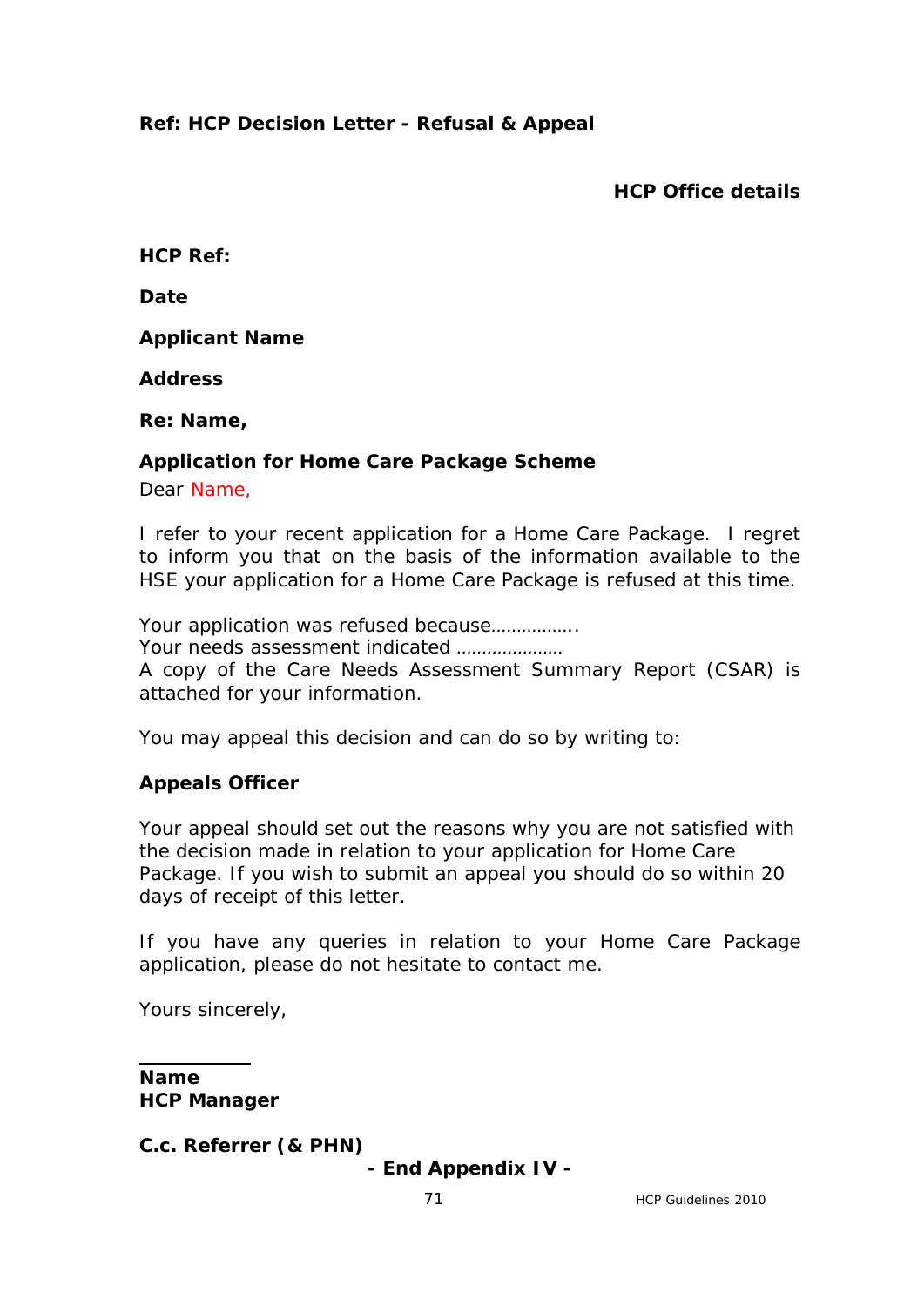# **Appendix V – Refer to Intranet for Current Version** COMMON SUMMARY ASSESSMENT REPORT

Please complete all sections clearly in block capitals. Read guidance notes before completing

| Assessment process and purpose has been explained to applicant and consent obtained: |  |                |              |  |  |  |  |  |  |  |
|--------------------------------------------------------------------------------------|--|----------------|--------------|--|--|--|--|--|--|--|
| 1. SOURCE OF REFERRAL (PLEASE TICK):                                                 |  |                |              |  |  |  |  |  |  |  |
| <b>Community Hospital</b>                                                            |  | Acute Hospital | GP           |  |  |  |  |  |  |  |
| Mental Health                                                                        |  | Community      | Nursing Home |  |  |  |  |  |  |  |
| Name of Location                                                                     |  |                |              |  |  |  |  |  |  |  |
| Date of Referral                                                                     |  |                |              |  |  |  |  |  |  |  |

|                                                                                                       | 2. PERSONAL DETAILS:<br>PPS no. of person who may need |  |                     |                             |                                           |                  | No: |                         |                |                               |               |                     |  |               |  |
|-------------------------------------------------------------------------------------------------------|--------------------------------------------------------|--|---------------------|-----------------------------|-------------------------------------------|------------------|-----|-------------------------|----------------|-------------------------------|---------------|---------------------|--|---------------|--|
| First Name:                                                                                           |                                                        |  |                     |                             | care<br>Surname(s):                       |                  |     | Preferred Name:         |                |                               |               |                     |  |               |  |
| <b>Current Address:</b>                                                                               |                                                        |  |                     | Past Address (if relevant): |                                           |                  |     | Tel $No(s)$ .           |                |                               |               |                     |  |               |  |
|                                                                                                       |                                                        |  |                     |                             |                                           |                  |     |                         |                | Date of Birth (DD/MM/YYYY)    |               |                     |  |               |  |
|                                                                                                       |                                                        |  |                     |                             |                                           |                  |     |                         |                |                               |               |                     |  |               |  |
| <b>Medical Card</b><br>No:                                                                            |                                                        |  |                     |                             |                                           | Hospital Number: |     |                         |                |                               |               |                     |  |               |  |
| 3. PERSONAL CIRCUMSTANCES:                                                                            |                                                        |  |                     |                             |                                           |                  |     |                         |                |                               |               |                     |  |               |  |
| Marital<br>Status:                                                                                    | Single                                                 |  | Married             |                             | Widowed                                   |                  |     |                         | Separated      |                               |               | <b>Divorced</b>     |  | Other         |  |
| Living:                                                                                               | Alone                                                  |  | With Spouse         |                             | With<br>partner                           |                  |     |                         | With<br>family |                               | With<br>carer |                     |  | With<br>Other |  |
| Housing situation (see guidance document):                                                            |                                                        |  |                     |                             |                                           |                  |     |                         |                |                               |               |                     |  |               |  |
| Who is principal carer and what level of support do they provide? (Please include contact details):   |                                                        |  |                     |                             |                                           |                  |     |                         |                |                               |               |                     |  |               |  |
|                                                                                                       |                                                        |  |                     |                             |                                           |                  |     |                         |                |                               |               |                     |  |               |  |
| completed?                                                                                            | Assessment of Carer's needs<br>Yes                     |  |                     |                             | (Please attach if available)<br><b>No</b> |                  |     |                         |                |                               |               |                     |  |               |  |
| Identify any family members, neighbours, friends who provide support:                                 |                                                        |  |                     |                             |                                           |                  |     |                         |                |                               |               |                     |  |               |  |
| <b>Contact Person/Specified</b><br>Person(contact details<br>address/phone/mobile):                   |                                                        |  |                     |                             |                                           |                  |     |                         |                | Relationship to<br>applicant? |               |                     |  |               |  |
| GP:                                                                                                   |                                                        |  | Contact<br>Details: |                             |                                           |                  |     | <b>PHN</b><br>&/or CMHN |                |                               |               | Contact<br>Details: |  |               |  |
| 4. WHAT OPTIONS OF CARE HAVE BEEN DISCUSSED WITH THIS PERSON AND WHAT IS HIS/HER<br>PREFERRED OPTION? |                                                        |  |                     |                             |                                           |                  |     |                         |                |                               |               |                     |  |               |  |
|                                                                                                       |                                                        |  |                     |                             |                                           |                  |     |                         |                |                               |               |                     |  |               |  |
| Completed<br>by:                                                                                      | <b>NAME</b><br>(PRINT)                                 |  |                     |                             | Role                                      |                  |     |                         |                |                               | Date          |                     |  | Signature     |  |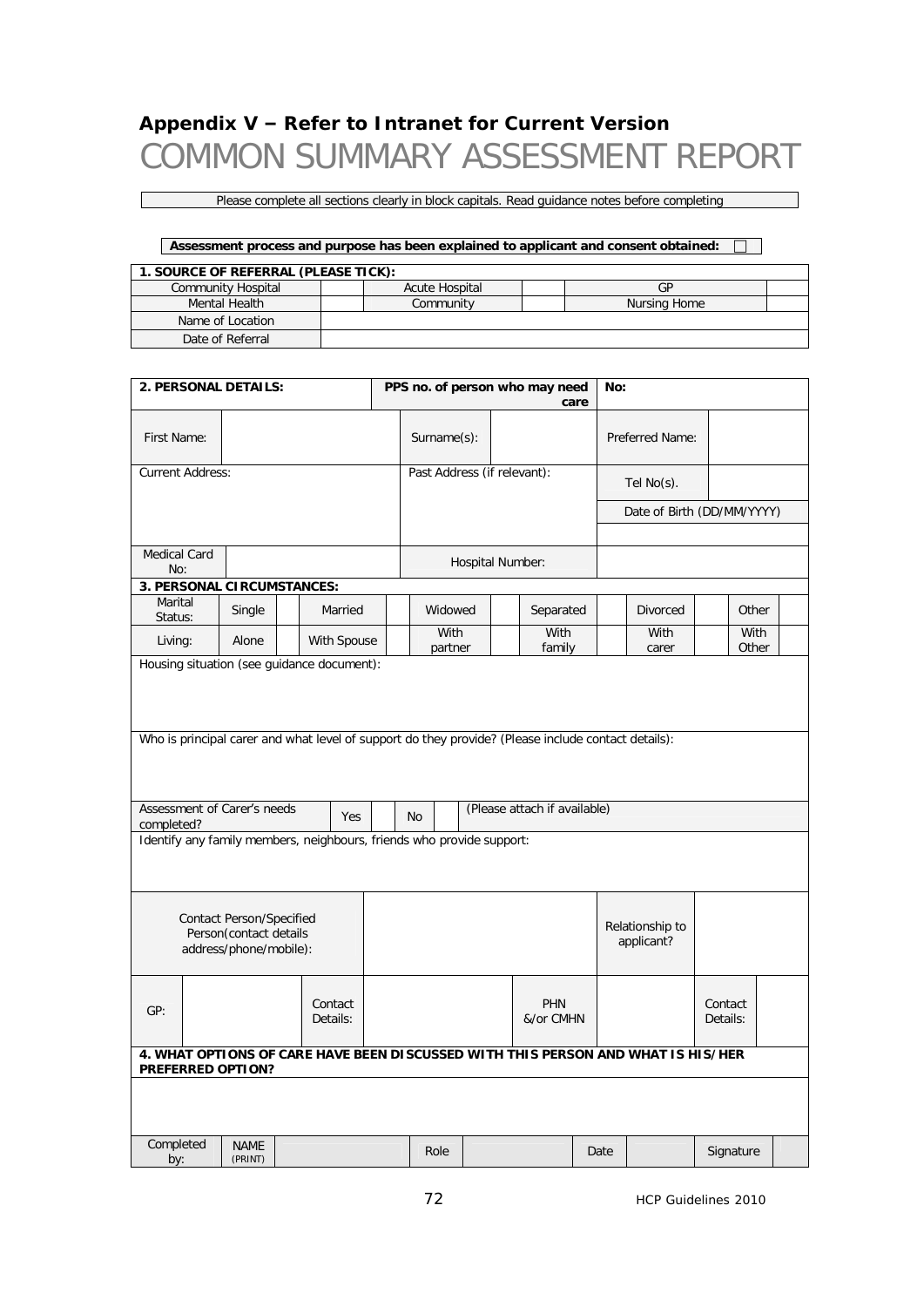| 5. RECORD OF CURRENT COMMUNITY/HOME SUPPORT SERVICES (SEE GUIDANCE DOCUMENT BEFORE<br><b>COMPLETING):</b> |                                                                                |                                                             |  |           |        |                                             |              |                     |              |          |              |                   |              |
|-----------------------------------------------------------------------------------------------------------|--------------------------------------------------------------------------------|-------------------------------------------------------------|--|-----------|--------|---------------------------------------------|--------------|---------------------|--------------|----------|--------------|-------------------|--------------|
| <b>SERVICE</b>                                                                                            |                                                                                | Home                                                        |  | Day       |        | Respite                                     |              | Meals               |              | Laundry  |              | Aids and          |              |
| (Tick)                                                                                                    |                                                                                | Help/Support                                                |  | Care      |        |                                             |              | Supply              |              |          |              | <b>Appliances</b> |              |
| Hours/Times p/w<br>or relevant time or<br>if refused services                                             |                                                                                |                                                             |  |           |        |                                             |              |                     |              |          |              |                   |              |
| <b>SERVICE</b>                                                                                            |                                                                                | PHN/CMHN                                                    |  |           | Family |                                             |              | Therapy or          |              | Day      |              | <b>Services</b>   |              |
| (Tick)                                                                                                    |                                                                                |                                                             |  |           | Carer  | support/Private                             |              | other<br>discipline |              | Hospital |              | Refused           |              |
| Hours/Times p/w<br>or relevant time or<br>if refused services                                             |                                                                                |                                                             |  |           |        |                                             |              |                     |              |          |              |                   |              |
| Completed<br>by:                                                                                          | <b>NAME</b><br>(PRINT)                                                         |                                                             |  |           |        | Role                                        |              |                     | Date         |          | Signature    |                   |              |
| 6. CURRENT DIAGNOSIS AND MEDICAL/MENTAL HEALTH SUMMARY: (please include only relevant                     |                                                                                |                                                             |  |           |        |                                             |              |                     |              |          |              |                   |              |
|                                                                                                           |                                                                                |                                                             |  |           |        |                                             |              |                     |              |          |              |                   |              |
| Completed<br>by:                                                                                          | <b>NAME</b>                                                                    |                                                             |  |           | Role   |                                             |              |                     | Date         |          | Signature    |                   |              |
| 7. CURRENT MEDICATIONS                                                                                    |                                                                                |                                                             |  |           |        | (NOT FOR PURPOSE OF DISPENSING)             |              |                     |              |          |              |                   |              |
| Name of Drug                                                                                              |                                                                                | Dosage                                                      |  | Frequency |        |                                             | Name of Drug |                     |              | Dosage   |              | Frequency         |              |
|                                                                                                           |                                                                                |                                                             |  |           |        |                                             |              |                     |              |          |              |                   |              |
|                                                                                                           |                                                                                |                                                             |  |           |        |                                             |              |                     |              |          |              |                   |              |
|                                                                                                           |                                                                                |                                                             |  |           |        |                                             |              |                     |              |          |              |                   |              |
|                                                                                                           |                                                                                |                                                             |  |           |        |                                             |              |                     |              |          |              |                   |              |
|                                                                                                           |                                                                                |                                                             |  |           |        |                                             |              |                     |              |          |              |                   |              |
|                                                                                                           |                                                                                |                                                             |  |           |        |                                             |              |                     |              |          |              |                   |              |
|                                                                                                           |                                                                                |                                                             |  |           |        |                                             |              |                     |              |          |              |                   |              |
| Completed<br>by:                                                                                          | <b>NAME</b><br>(PRINT)                                                         |                                                             |  | Role      |        |                                             |              | Date                |              |          | Signature    |                   |              |
| <b>8. ASSESSMENTS</b>                                                                                     |                                                                                |                                                             |  |           |        |                                             |              |                     |              |          |              |                   |              |
| 8(A)<br><b>BARTHEL</b><br><b>INDEX</b>                                                                    | <b>DATE</b>                                                                    |                                                             |  |           |        |                                             |              |                     | <b>SCORE</b> |          | <b>SCORE</b> |                   | <b>SCORE</b> |
| Mobility                                                                                                  | Immobile (0) Wheelchair independent (1) Walks<br>with help (2) Independent (3) |                                                             |  |           |        |                                             |              |                     |              |          |              |                   |              |
| Transfer                                                                                                  |                                                                                | Unable (0) Major Help (1) Minor Help (2)<br>Independent (3) |  |           |        |                                             |              |                     |              |          |              |                   |              |
| <b>Stairs</b>                                                                                             | down $(2)$                                                                     |                                                             |  |           |        | Unable(0) Needs Help (1) Independent up and |              |                     |              |          |              |                   |              |
| <b>Bowels</b>                                                                                             | Incontinent(0) Occasional accident (1) Continent<br>(2)                        |                                                             |  |           |        |                                             |              |                     |              |          |              |                   |              |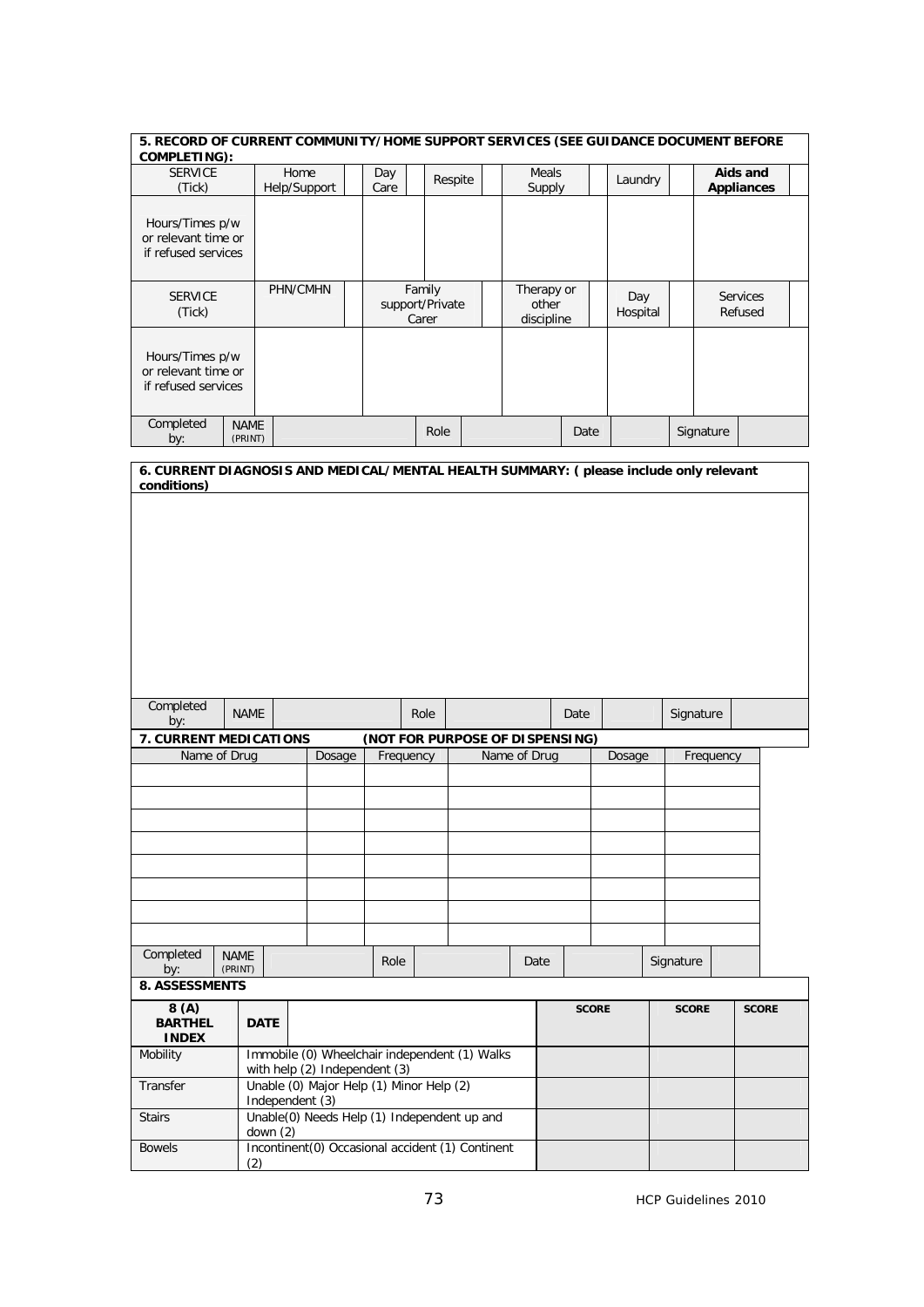| <b>Bladder</b>            | Incontinent (0) Occasional accident (1) Continent<br>(2)                 |  |  |
|---------------------------|--------------------------------------------------------------------------|--|--|
| Toilet use                | Dependent (0) Needs some help (1) Independent<br>(2)                     |  |  |
| Bathing                   | Dependent (0) Independent (1)                                            |  |  |
| Grooming                  | Needs help (0) Independent (1)                                           |  |  |
| Dressing                  | Unable to help (0) Needs help (1) Independent (2)                        |  |  |
| Feeding                   | Unable to feed themselves (0) Needs some help<br>$(1)$ Independent $(2)$ |  |  |
|                           | Independent (20) Low Dependency (16-19)                                  |  |  |
| Medium Dependency (11-15) |                                                                          |  |  |
| <b>Total</b>              |                                                                          |  |  |
|                           | High Dependency (6-10) Maximum Dependency (0-5)                          |  |  |

| 8 (B) COMMUNICATION                                                     |                                     |                                                                              |  |  |  |  |  | <b>Tick</b> |
|-------------------------------------------------------------------------|-------------------------------------|------------------------------------------------------------------------------|--|--|--|--|--|-------------|
| No problems                                                             |                                     |                                                                              |  |  |  |  |  |             |
| Retains most information and can indicate needs verbally                |                                     |                                                                              |  |  |  |  |  |             |
|                                                                         |                                     | Difficulty speaking but retains information and indicates needs non-verbally |  |  |  |  |  |             |
|                                                                         |                                     | Can speak but cannot indicate needs or retain information                    |  |  |  |  |  |             |
|                                                                         | No effective means of communication |                                                                              |  |  |  |  |  |             |
| Completed<br><b>NAME</b><br>Role<br>Signature<br>Date<br>by:<br>(PRINT) |                                     |                                                                              |  |  |  |  |  |             |

| 8 (C) OTHER ASSESSMENTS           |                        |       |  |          |                                                                    |      |  |           |  |  |  |
|-----------------------------------|------------------------|-------|--|----------|--------------------------------------------------------------------|------|--|-----------|--|--|--|
| <b>TYPE</b>                       |                        |       |  |          | SUMMARY (PRINT NAME, ROLE, DATE AND SIGN, OR APPEND SIGNED REPORT) |      |  |           |  |  |  |
| Cognitive assessment<br>(Specify) |                        | Date: |  | Outcome: |                                                                    |      |  |           |  |  |  |
| Pressure sore risk<br>assessment  |                        |       |  |          |                                                                    |      |  |           |  |  |  |
| Falls risk assessment             |                        |       |  |          |                                                                    |      |  |           |  |  |  |
| Nutritional                       |                        |       |  |          |                                                                    |      |  |           |  |  |  |
| Other (specify)                   |                        |       |  |          |                                                                    |      |  |           |  |  |  |
| Completed<br>by:                  | <b>NAME</b><br>(PRINT) |       |  | Role     |                                                                    | Date |  | Signature |  |  |  |

|                  | 8 (D) Please include details of the person's mental health status (please attach any supporting<br>documentation if available): |  |      |  |      |  |           |  |  |  |  |
|------------------|---------------------------------------------------------------------------------------------------------------------------------|--|------|--|------|--|-----------|--|--|--|--|
|                  |                                                                                                                                 |  |      |  |      |  |           |  |  |  |  |
|                  |                                                                                                                                 |  |      |  |      |  |           |  |  |  |  |
|                  |                                                                                                                                 |  |      |  |      |  |           |  |  |  |  |
|                  |                                                                                                                                 |  |      |  |      |  |           |  |  |  |  |
| documentation):  | 8 (E) Additional comments e.g. Employment, Recreational or Social Needs (attach supporting                                      |  |      |  |      |  |           |  |  |  |  |
|                  |                                                                                                                                 |  |      |  |      |  |           |  |  |  |  |
|                  |                                                                                                                                 |  |      |  |      |  |           |  |  |  |  |
|                  |                                                                                                                                 |  |      |  |      |  |           |  |  |  |  |
|                  |                                                                                                                                 |  |      |  |      |  |           |  |  |  |  |
|                  |                                                                                                                                 |  |      |  |      |  |           |  |  |  |  |
| Completed<br>by: | <b>NAME</b><br>(PRINT)                                                                                                          |  | Role |  | Date |  | Signature |  |  |  |  |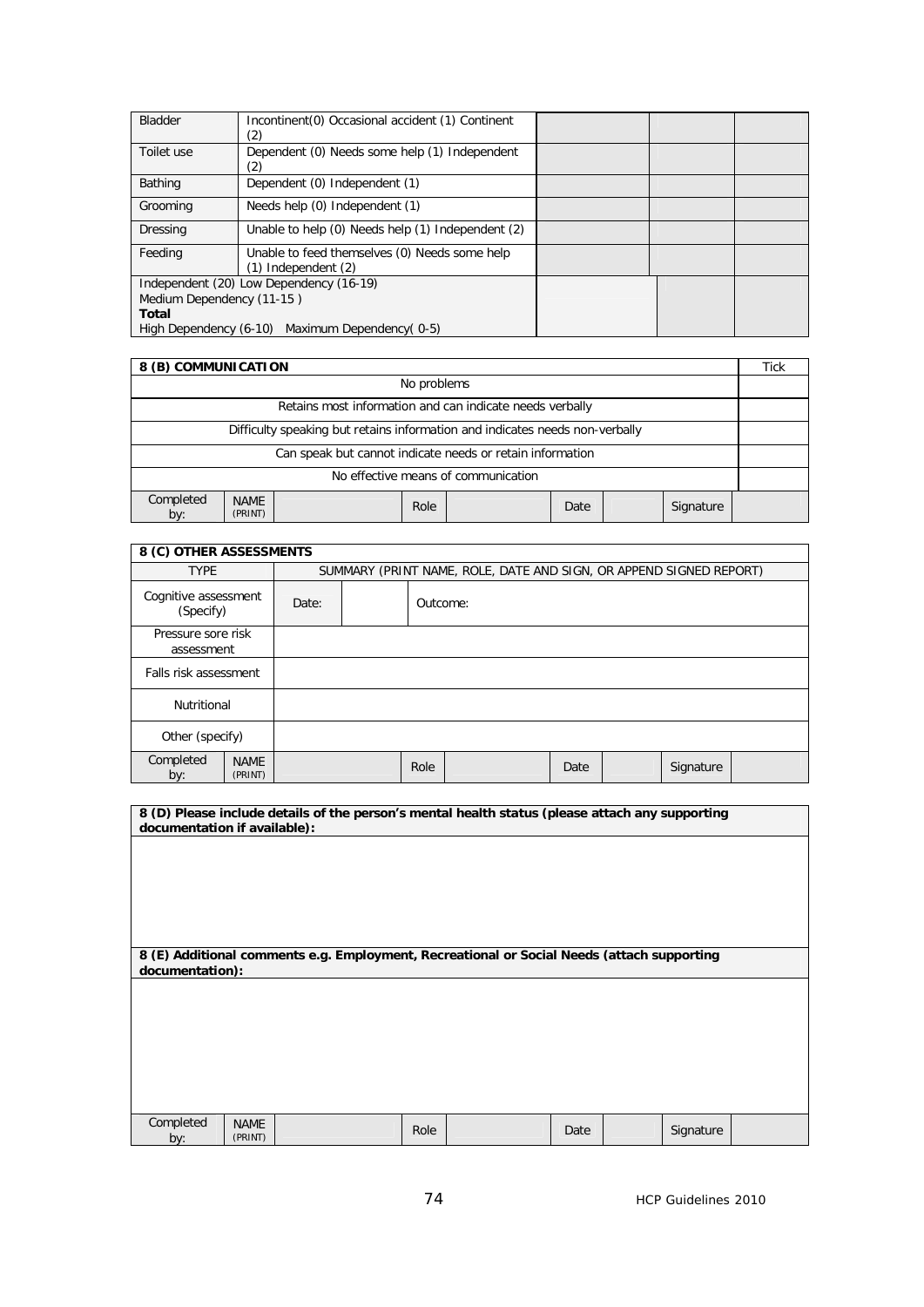|                  | 9. PLEASE IDENTIFY ANY OTHER SIGNIFICANT MEDICAL/SOCIAL/RISK FACTORS THAT SHOULD BE<br><b>CONSIDERED AS PART OF THE CARE NEEDS ASSESSEMENT :</b> |  |      |  |      |  |           |  |  |  |  |
|------------------|--------------------------------------------------------------------------------------------------------------------------------------------------|--|------|--|------|--|-----------|--|--|--|--|
|                  |                                                                                                                                                  |  |      |  |      |  |           |  |  |  |  |
|                  |                                                                                                                                                  |  |      |  |      |  |           |  |  |  |  |
|                  |                                                                                                                                                  |  |      |  |      |  |           |  |  |  |  |
|                  |                                                                                                                                                  |  |      |  |      |  |           |  |  |  |  |
|                  |                                                                                                                                                  |  |      |  |      |  |           |  |  |  |  |
|                  |                                                                                                                                                  |  |      |  |      |  |           |  |  |  |  |
| Completed<br>by: | <b>NAME</b><br>(PRINT)                                                                                                                           |  | Role |  | Date |  | Signature |  |  |  |  |

**10. HEALTH PROFESSIONAL REPORTS**. (Please attach if relevant. Tick to indicate a report is appended)

| Nursing       | <b>Dietician</b> |  | Occupational<br>Therapy |  | Speech and<br>Language | Other |  |
|---------------|------------------|--|-------------------------|--|------------------------|-------|--|
| Physiotherapy | Psychology       |  | Podiatry                |  | Social Work            |       |  |

|                                                  | Section 11. Specialist Assessment: Best practice recommends that all older people should have either a<br>consultant geriatrician assessment or consultant old age psychiatry assessment prior to a decision being<br>made about their future care needs |           |      |       |       |      |  |           |  |  |  |  |
|--------------------------------------------------|----------------------------------------------------------------------------------------------------------------------------------------------------------------------------------------------------------------------------------------------------------|-----------|------|-------|-------|------|--|-----------|--|--|--|--|
| Geriatric Medicine                               |                                                                                                                                                                                                                                                          | Completed |      |       | Date: |      |  |           |  |  |  |  |
| Old Age Psychiatry                               |                                                                                                                                                                                                                                                          | Completed |      | Date: |       |      |  |           |  |  |  |  |
| <b>Rehabilitation Consultant</b>                 |                                                                                                                                                                                                                                                          | Completed |      | Date: |       |      |  |           |  |  |  |  |
| Neurologist                                      |                                                                                                                                                                                                                                                          | Completed |      |       | Date: |      |  |           |  |  |  |  |
| Other(Specify)                                   |                                                                                                                                                                                                                                                          | Completed |      |       | Date: |      |  |           |  |  |  |  |
| <b>Specialist Comment:</b><br>(or append report) |                                                                                                                                                                                                                                                          |           |      |       |       |      |  |           |  |  |  |  |
| Completed<br>by:                                 | <b>NAME</b><br>(PRINT)                                                                                                                                                                                                                                   |           | Role |       |       | Date |  | Signature |  |  |  |  |

| This section should be completed by the person co-ordinating the completion of the CSAR |             |  |      |  |      |  |           |  |  |  |
|-----------------------------------------------------------------------------------------|-------------|--|------|--|------|--|-----------|--|--|--|
| Completed                                                                               | <b>NAME</b> |  | Role |  | Date |  | Signature |  |  |  |
| bv:                                                                                     | (PRINT)     |  |      |  |      |  |           |  |  |  |

| 12. This section should be completed by the multidisciplinary decision making team (MDT)                                                           |                     |                       |  |                     |  |  |  |  |  |
|----------------------------------------------------------------------------------------------------------------------------------------------------|---------------------|-----------------------|--|---------------------|--|--|--|--|--|
| It is the recommendation of this multidisciplinary decision making team that this person's overall needs are currently<br>best met: (Please tick): |                     |                       |  |                     |  |  |  |  |  |
| Within a Long Term Residential Care Setting                                                                                                        |                     |                       |  |                     |  |  |  |  |  |
| Sheltered Housing                                                                                                                                  |                     |                       |  |                     |  |  |  |  |  |
| Other (Specify)                                                                                                                                    |                     |                       |  |                     |  |  |  |  |  |
| At Home with Community Supports<br>(please complete SERVICES RECOMMMENDED below, and HCP<br>recommendation if applicable)                          |                     |                       |  |                     |  |  |  |  |  |
| Likelihood of change in personal circumstances                                                                                                     | l ow<br><b>Risk</b> | Medium<br><b>Risk</b> |  | High<br><b>Risk</b> |  |  |  |  |  |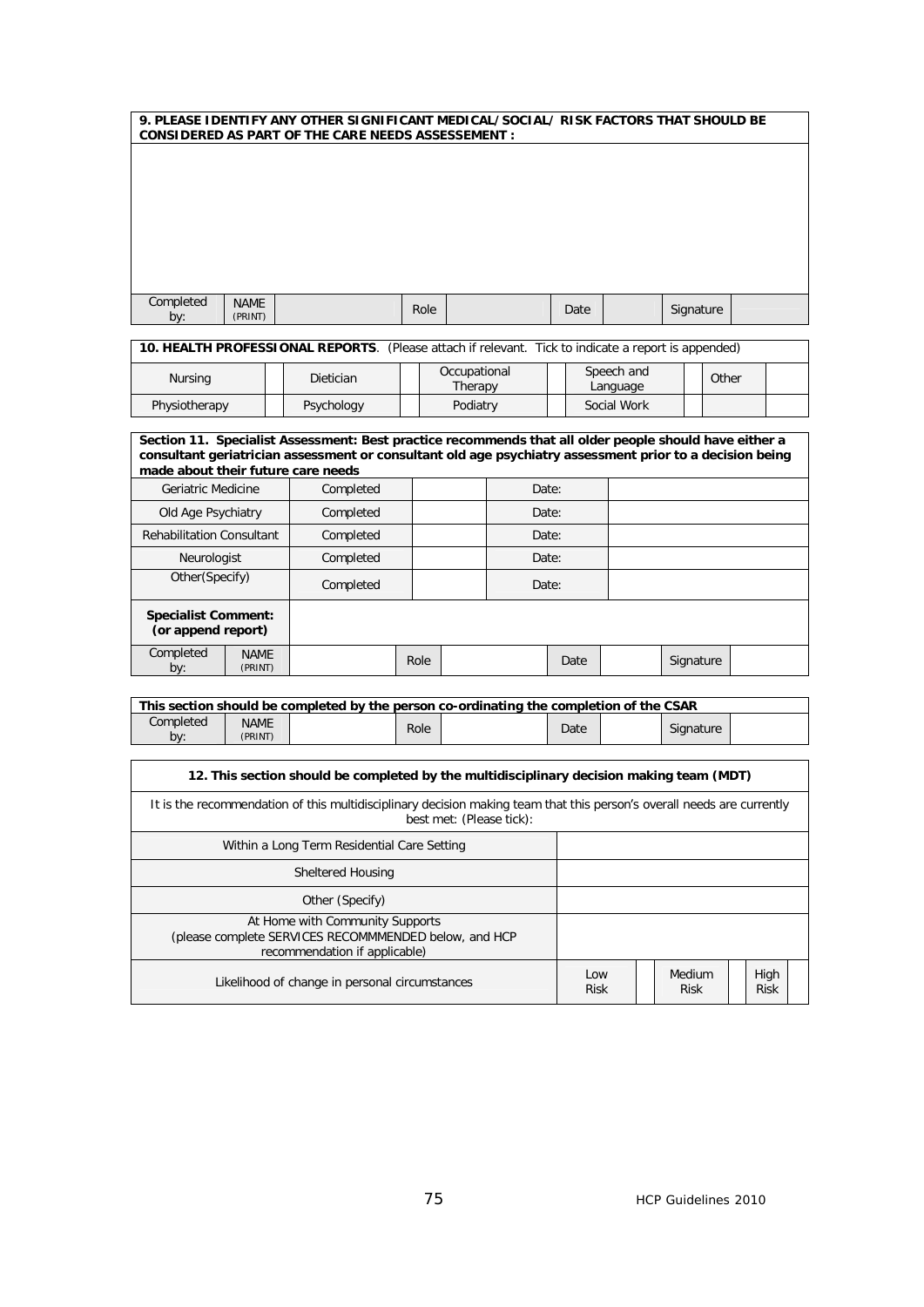|                                                                                                                                       |                        |                      |             | PLEASE INCLUDE THE RECOMMENDED SERVICE |              |      |         |                    |                 |           |                    |  |
|---------------------------------------------------------------------------------------------------------------------------------------|------------------------|----------------------|-------------|----------------------------------------|--------------|------|---------|--------------------|-----------------|-----------|--------------------|--|
| Please tick if<br>referral has<br>been sent                                                                                           |                        | Home<br>Help/Support | Day<br>Care | Respite                                | Meals Supply |      | Laundry |                    | Aids/Appliances |           |                    |  |
| Comment(s)                                                                                                                            |                        |                      |             |                                        |              |      |         |                    |                 |           |                    |  |
| <b>SERVICE</b><br>(Tick)                                                                                                              |                        | PHN/CMHN             |             | Therapy or other<br>discipline         | Day Hospital |      |         | Other<br>(Specify) |                 |           | Other<br>(Specify) |  |
| Comment(s)                                                                                                                            |                        |                      |             |                                        |              |      |         |                    |                 |           |                    |  |
| Section 12: Confirmation of Decision regarding Long Term Residential Care/ Recommendation regarding alternative<br>approaches to care |                        |                      |             |                                        |              |      |         |                    |                 |           |                    |  |
| Completed<br>by:                                                                                                                      | <b>NAME</b><br>(PRINT) |                      |             | Role                                   |              | Date |         |                    |                 | Signature |                    |  |
| Completed<br>by:                                                                                                                      | <b>NAME</b><br>(PRINT) |                      |             | Role                                   |              | Date |         |                    |                 | Signature |                    |  |
| Completed<br>by:                                                                                                                      | <b>NAME</b><br>(PRINT) |                      |             | Role                                   |              | Date |         | Signature          |                 |           |                    |  |
|                                                                                                                                       |                        |                      |             |                                        |              |      |         |                    |                 |           |                    |  |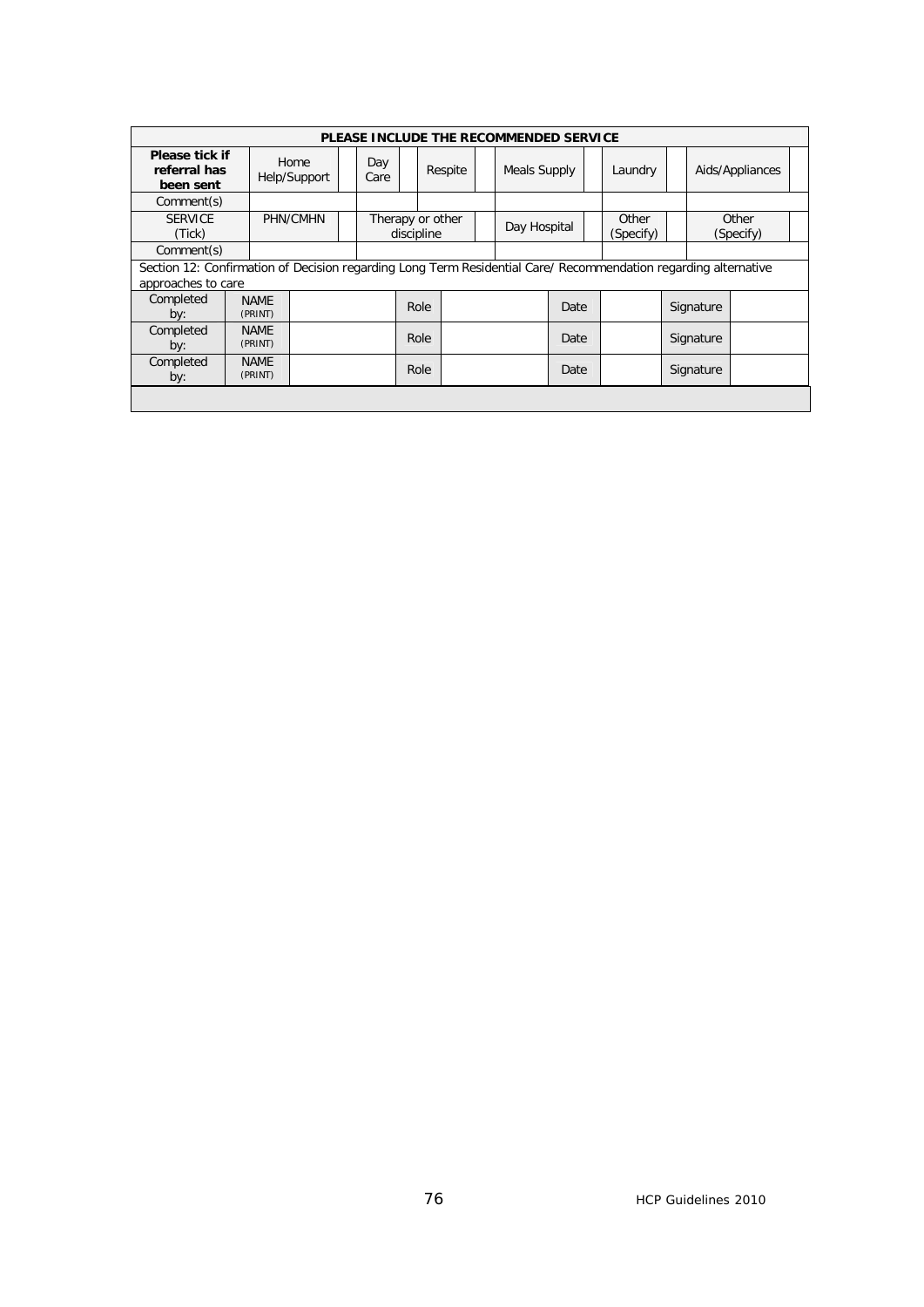# **Home Care Packages Scheme – CSAR Supplementary Sections**

**The following Sections 13, 14 & 15 must be completed where the CSAR is being used as part of the determination of an application or referral for a Home Care Package**

### **Section 13. Recommended Community Supports and Services funded from HCP Scheme**

**to be completed by the persons undertaking the care needs assessment/key worker.**

**(Days/times of service delivery - set out in Schedule of Services/Care Plan)**

| Service/<br><b>Support</b>                          | <b>Recommended</b><br><b>Service Levels</b><br>per week | <b>Mainstream</b><br><b>Services</b><br>(insert<br>total of<br>current &<br>additional<br>available) | Recommended<br>from HCP<br><b>Scheme</b> | Signature of<br>person<br>recommending<br><b>HCP subject to</b><br>resource<br>approval by<br><b>HCP Manager</b> |
|-----------------------------------------------------|---------------------------------------------------------|------------------------------------------------------------------------------------------------------|------------------------------------------|------------------------------------------------------------------------------------------------------------------|
| <b>Home Help</b><br>(In line with HH<br>Guidelines) |                                                         |                                                                                                      |                                          | A N OTHER                                                                                                        |
| Physiotherapy                                       |                                                         |                                                                                                      |                                          |                                                                                                                  |
| Occupational<br><b>Therapy</b>                      |                                                         |                                                                                                      |                                          |                                                                                                                  |
| Speech &<br>Language<br><b>Therapy</b>              |                                                         |                                                                                                      |                                          |                                                                                                                  |
| <b>Nursing</b>                                      |                                                         |                                                                                                      |                                          | A N OTHER                                                                                                        |
| Day Care                                            |                                                         |                                                                                                      |                                          |                                                                                                                  |
| <b>Respite Care</b>                                 |                                                         |                                                                                                      |                                          | A N OTHER                                                                                                        |
| Aids &<br><b>Appliances</b>                         |                                                         |                                                                                                      |                                          |                                                                                                                  |
| <b>Other: Specify</b>                               |                                                         |                                                                                                      |                                          |                                                                                                                  |
|                                                     |                                                         |                                                                                                      |                                          |                                                                                                                  |
|                                                     |                                                         |                                                                                                      |                                          |                                                                                                                  |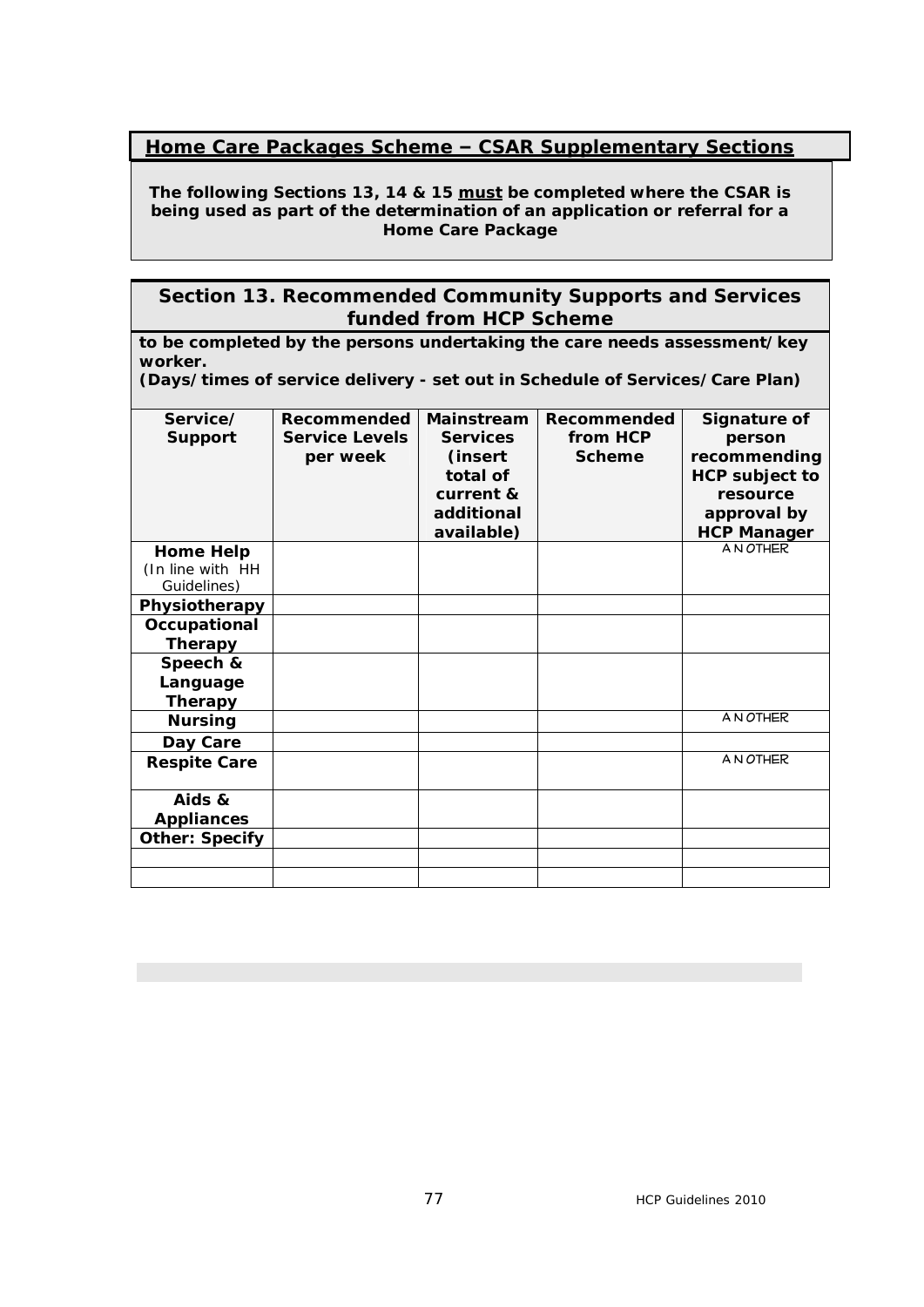#### **Section 14 - PRIORITY RANKING SCORE SHEET – Circle the relevant score in each table**

#### **1. Assessment of Risks within in the home environment**

- includes risks relating to home environment e.g. quality of housing, accessibility, heating, housing adaptations/capacity to adapt, availability of carer supports, capacity of individual to support themselves through formal or informal care arrangements etc.

Risk Matrix Score =

| <b>RISK MATRIX</b>        |    | Negligible (1) Minor (2) Moderate (3) Major (4) Extreme (5) |    |           |
|---------------------------|----|-------------------------------------------------------------|----|-----------|
| <b>Almost Certain (5)</b> | 10 | 15                                                          | 20 | 25        |
| Likely $(4)$              |    | 12                                                          | 16 | <b>20</b> |
| Possible (3)              |    | g                                                           | 12 | 15        |
| Unlikely (2)              |    | h                                                           |    | 10        |
| Rare/Remote (1)           |    |                                                             |    |           |

**Score Zero if factor is not applicable 0 0** 

#### **2. Assessment of Risks to the Client**

- includes risks relating to personal care of the client, medical and nursing care needs, mobility, hygiene, toileting, feeding, etc.

Risk Matrix Score =

| <b>RISK MATRIX</b>        |    | Negligible (1) Minor (2) Moderate (3) Major (4) Extreme (5) |    |           |
|---------------------------|----|-------------------------------------------------------------|----|-----------|
| <b>Almost Certain (5)</b> | 10 | 15                                                          | 20 | 25        |
| Likely $(4)$              |    | 12                                                          | 16 | <b>20</b> |
| Possible (3)              | 6  | q                                                           | 12 | 15        |
| Unlikely (2)              |    | n                                                           |    | 10        |
| <b>Rare/Remote (1)</b>    |    |                                                             |    |           |

**Score Zero if factor is not applicable 0 0** 

 **3. (or Factor 4 below) Assessment of Risk to client of entering A&E/ hospital admission**

Risk Matrix Score =

| <b>RISK MATRIX</b>        |    | <b>Negligible (1)</b> Minor (2) Moderate (3) Major (4) Extreme (5) |    |           |
|---------------------------|----|--------------------------------------------------------------------|----|-----------|
| <b>Almost Certain (5)</b> | 10 | 15                                                                 | 20 | 25        |
| Likely $(4)$              |    | 12                                                                 | 16 | <b>20</b> |
| Possible (3)              |    | q                                                                  | 12 | 15        |
| Unlikely (2)              |    | 6                                                                  | 8  | 10        |
| Rare/Remote (1)           |    |                                                                    |    |           |

**Score Zero if factor is not applicable 0 0**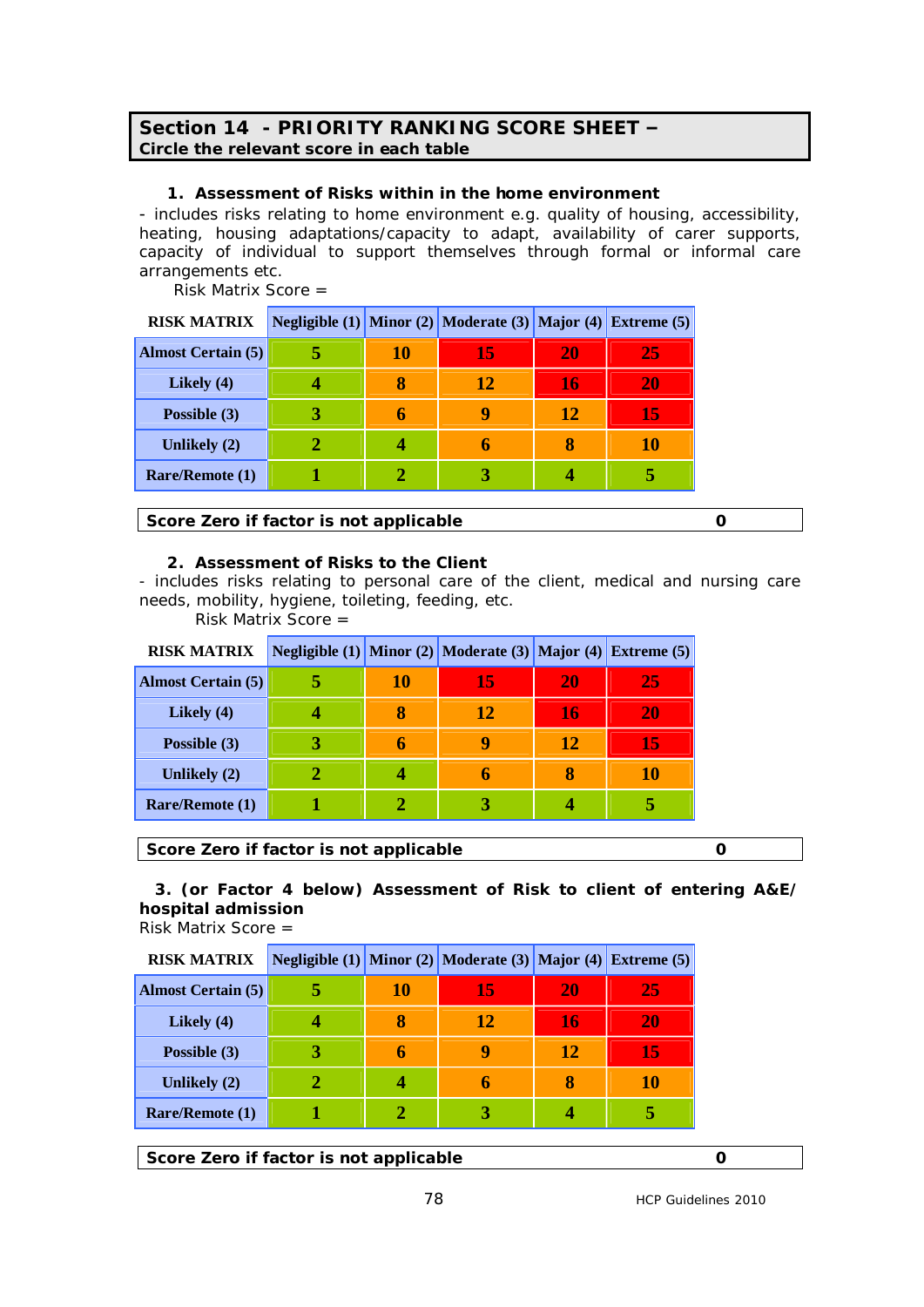# **4. (or Factor 3 above)Assessment of Risk remaining in hospital without additional support to return home**

Risk Matrix Score =

| <b>RISK MATRIX</b>        | Negligible (1) Minor (2) Moderate (3) Major (4) Extreme (5) |    |    |    |    |
|---------------------------|-------------------------------------------------------------|----|----|----|----|
| <b>Almost Certain (5)</b> |                                                             | 10 | 15 | 20 | 25 |
| Likely (4)                |                                                             |    | 12 | 16 | 20 |
| Possible (3)              |                                                             | h  |    | 12 | 15 |
| <b>Unlikely (2)</b>       |                                                             |    |    |    | 10 |
| <b>Rare/Remote (1)</b>    |                                                             |    |    |    |    |

**Score Zero if factor is not applicable 0 0** 

#### **5. Assessment of Palliative Care Needs**

Risk Matrix Score =

| <b>RISK MATRIX</b>        |    | Negligible (1) Minor (2) Moderate (3) Major (4) Extreme (5) |    |    |
|---------------------------|----|-------------------------------------------------------------|----|----|
| <b>Almost Certain (5)</b> | 10 | 15                                                          | 20 | 25 |
| Likely $(4)$              |    | 12                                                          | 16 | 20 |
| Possible (3)              |    |                                                             | 12 | 15 |
| <b>Unlikely (2)</b>       |    |                                                             |    | 10 |
| <b>Rare/Remote (1)</b>    |    |                                                             |    |    |

**TOTAL PRIORITY RANKING SCORE = \_\_\_\_\_\_\_\_\_ (0-100) (Total Priority Ranking Score is obtained by addition of 5 separate risk factor score as recorded above)**

**Actual Risks considered in the above prioritisation score are to be listed on Section 9 of CSAR.**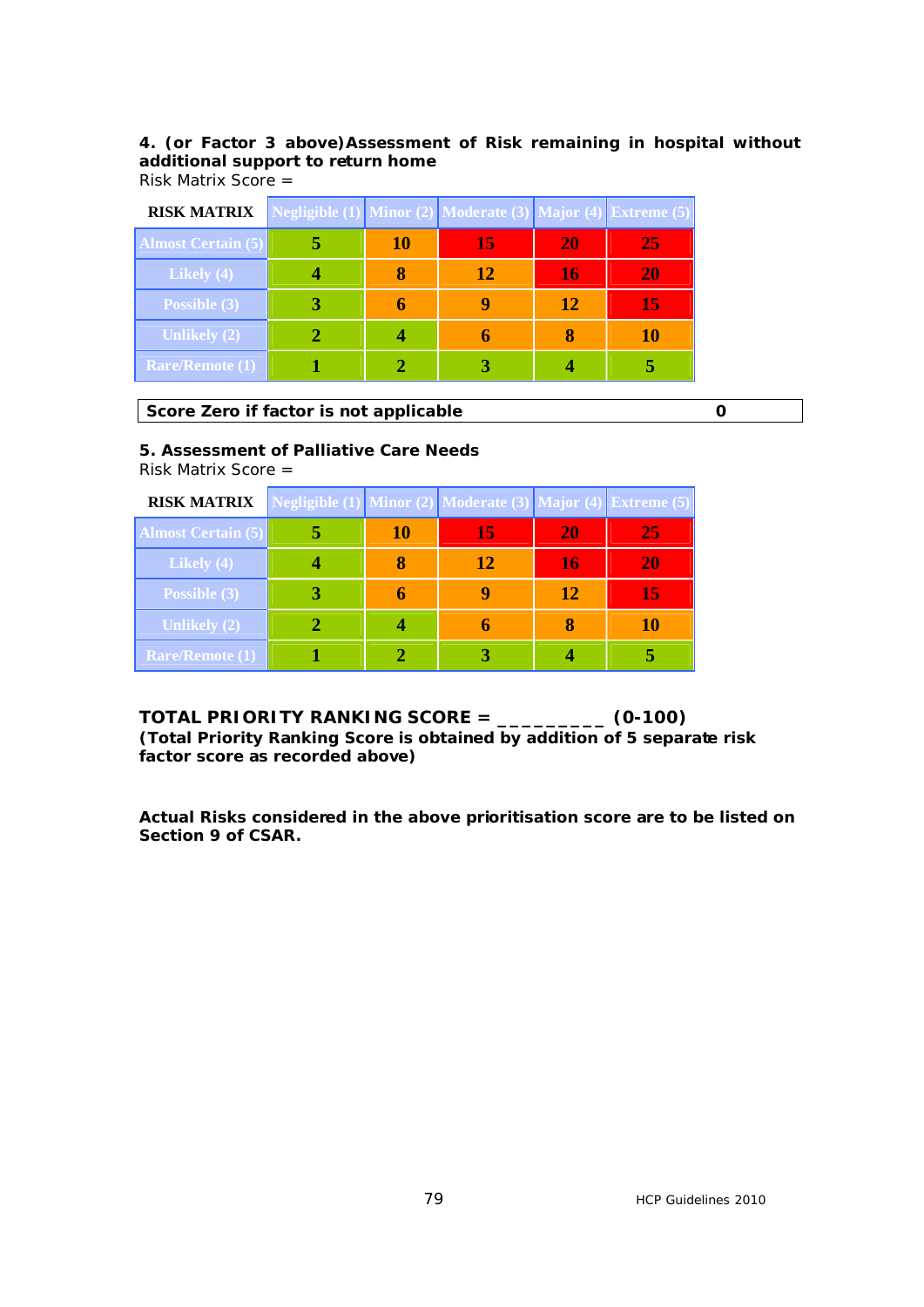| Section 15: Decision in relation to above application for a HCP - To be completed<br>by the HCP Manager                                                                                                                                                                                                                                                                                                                                                                                                                                                                                                                                                                                                                                                                                                                                                                                                                                                                                                                                                                                                                                                                        |
|--------------------------------------------------------------------------------------------------------------------------------------------------------------------------------------------------------------------------------------------------------------------------------------------------------------------------------------------------------------------------------------------------------------------------------------------------------------------------------------------------------------------------------------------------------------------------------------------------------------------------------------------------------------------------------------------------------------------------------------------------------------------------------------------------------------------------------------------------------------------------------------------------------------------------------------------------------------------------------------------------------------------------------------------------------------------------------------------------------------------------------------------------------------------------------|
| 1. Checklist/Factors Considered: Factors taken into account in determining outcome<br>of application - copies of relevant supporting documentation to be retained in individual<br>HCP file. Please tick all factors that have been considered<br>Client/Referrer completed form<br>Appropriate care in appropriate setting<br>Limit of Resources available for scheme<br>Estimated duration of proposed HCP<br>Appropriateness of Interim HCP<br>Estimated weekly cost of HCP & requirement for GM approval (If $> \epsilon$ 525 pw, GM<br>approval required; If >€650 alternative care to be fully explored) - insert estimated cost<br>of this package here $-\varepsilon$ _________(Use cost calculator and print copy for file)<br>Care Needs Assessment/Schedule of Services/Care Plan/Recommendations of<br>professionals/MDT/Priority Ranking Score<br>GP Letter - Copy on file - Yes No<br>Applicants expressed wishes as recorded on CSAR<br>Age of applicant (If <65 years General Manager approval required)<br>$\Box$ Alternative responses to application/referral - State most likely alternative response<br>if HCP not provided (required for VFM evaluation) |
| <b>Comments:</b>                                                                                                                                                                                                                                                                                                                                                                                                                                                                                                                                                                                                                                                                                                                                                                                                                                                                                                                                                                                                                                                                                                                                                               |
|                                                                                                                                                                                                                                                                                                                                                                                                                                                                                                                                                                                                                                                                                                                                                                                                                                                                                                                                                                                                                                                                                                                                                                                |
|                                                                                                                                                                                                                                                                                                                                                                                                                                                                                                                                                                                                                                                                                                                                                                                                                                                                                                                                                                                                                                                                                                                                                                                |
|                                                                                                                                                                                                                                                                                                                                                                                                                                                                                                                                                                                                                                                                                                                                                                                                                                                                                                                                                                                                                                                                                                                                                                                |
| $\bigsqcup$ Objective being met by HCP - Tick principal & secondary objective being met by<br>the HCP $-$ insert 1 & 2 respectively<br>Facilitate discharge of applicant from ______________hospital (insert name of<br>hospital)<br>Reduce inappropriate admissions of older person to acute or residential care<br>Reduce pressures on A&E departments<br>Support older person to continue to live, or return to live, at home                                                                                                                                                                                                                                                                                                                                                                                                                                                                                                                                                                                                                                                                                                                                               |
| Support carers to continue to provide care for older person<br>Other - Please specify _                                                                                                                                                                                                                                                                                                                                                                                                                                                                                                                                                                                                                                                                                                                                                                                                                                                                                                                                                                                                                                                                                        |
| <b>2. Decision</b> $\Box$ HCP Approved - allocate services/supports & set review date<br>Interim HCP Approved - allocate services/supports & set review date<br>HCP Approved but resources not available - add to waiting list (date<br>application received)                                                                                                                                                                                                                                                                                                                                                                                                                                                                                                                                                                                                                                                                                                                                                                                                                                                                                                                  |
| HCP Refused - reasons set out below                                                                                                                                                                                                                                                                                                                                                                                                                                                                                                                                                                                                                                                                                                                                                                                                                                                                                                                                                                                                                                                                                                                                            |
| If approved set out below the specific services/supports approved from HCP<br>Scheme (do not reflect mainstream services in this section) and review date.<br>If not approved set out here reasons for refusal: (Use additional sheets if<br>necessary) - attach copy of HCP costing - use HCP cost calculator.                                                                                                                                                                                                                                                                                                                                                                                                                                                                                                                                                                                                                                                                                                                                                                                                                                                                |
| 1. Home Help Service: Hours approved from HCP (if any) __________ per pw -<br>Home Help Hours to be provided as follows (include any specific additional details                                                                                                                                                                                                                                                                                                                                                                                                                                                                                                                                                                                                                                                                                                                                                                                                                                                                                                                                                                                                               |

Home Help Hours to be provided as follows (include any specific additional details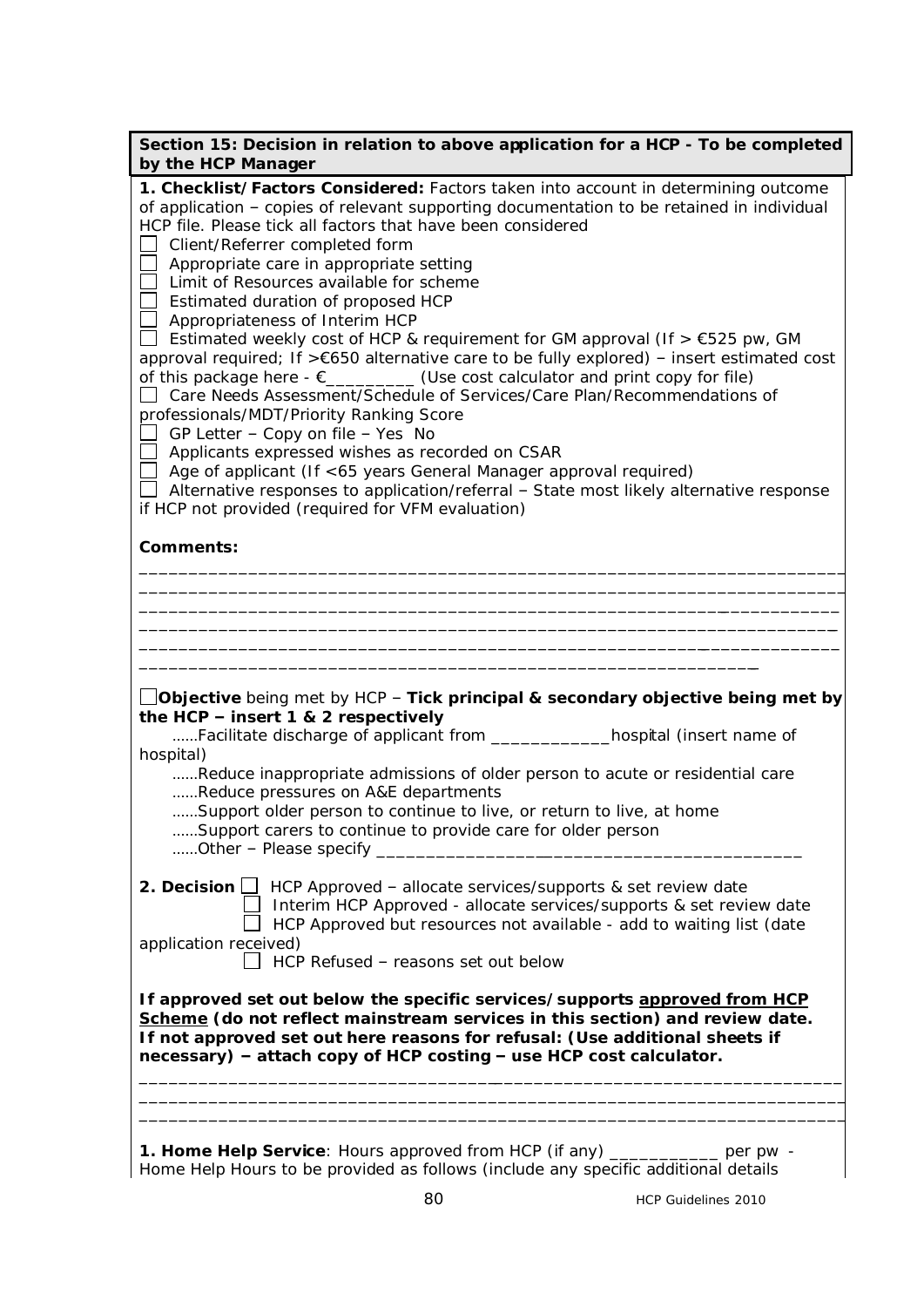| relating to this approval e.g. if the hours are provided at weekends, as twilight hours,<br>details of provider if known etc)                                                                                                                                     |
|-------------------------------------------------------------------------------------------------------------------------------------------------------------------------------------------------------------------------------------------------------------------|
|                                                                                                                                                                                                                                                                   |
| $\Box$ Indirect<br>Classification of HCP service approved:<br><b>Direct</b>                                                                                                                                                                                       |
| 2. Nursing Services: Hours approved from HCP (if any) __________ pw - Nursing<br>Hours to be provided as follows (include any specific additional details relating to this<br>approval e.g. if the hours are provided at weekends, as twilight hours etc)         |
|                                                                                                                                                                                                                                                                   |
| Classification of HCP service approved:<br><b>Direct</b><br>Indirect                                                                                                                                                                                              |
| <b>3. Therapy Services:</b> Hours approved from HCP (if any) ____________ pw - Therapy<br>Hours to be provided as follows (include any specific additional details relating to this<br>approval e.g. if the hours are provided at home, or in clinic setting etc) |
|                                                                                                                                                                                                                                                                   |
| Classification of HCP service approved:<br>Indirect<br><b>Direct</b>                                                                                                                                                                                              |
| 4. Other Services/Supports: Approved from HCP if any e.g day care, respite etc<br>to be provided as follows (include any specific additional details relating to<br>this approval)                                                                                |
|                                                                                                                                                                                                                                                                   |
| Classification of HCP service approved: $\Box$ Direct<br>5. Aids/Appliances: Aids/appliances approved from HCP (if any) (GM approval<br>required)                                                                                                                 |
|                                                                                                                                                                                                                                                                   |
| Overall classification of the HCP - based on whether direct or indirect is the greater cost<br>element.<br>Indirect<br>Overall Classification of HCP service approved: □<br><b>Direct</b>                                                                         |

| <b>Start Date:</b>                                                                   | <b>Review Date:</b>                    | <b>Finish Date if known:</b>                                                                                          |             |  |  |  |  |  |  |  |
|--------------------------------------------------------------------------------------|----------------------------------------|-----------------------------------------------------------------------------------------------------------------------|-------------|--|--|--|--|--|--|--|
| The review date for an interim HCP will be within 5 working days of<br>commencement. |                                        |                                                                                                                       |             |  |  |  |  |  |  |  |
|                                                                                      |                                        |                                                                                                                       |             |  |  |  |  |  |  |  |
|                                                                                      |                                        | <b>HCP Manager</b>                                                                                                    | Date        |  |  |  |  |  |  |  |
|                                                                                      | Where relevant - Approved/Refused by _ |                                                                                                                       |             |  |  |  |  |  |  |  |
|                                                                                      |                                        | <b>General Manager</b>                                                                                                | Date        |  |  |  |  |  |  |  |
|                                                                                      |                                        |                                                                                                                       |             |  |  |  |  |  |  |  |
| Letter re outcome issued to referrer                                                 |                                        | <u> 1980 - Johann Stein, mars and de Britain and de Britain and de Britain and de Britain and de Britain and de B</u> | Insert date |  |  |  |  |  |  |  |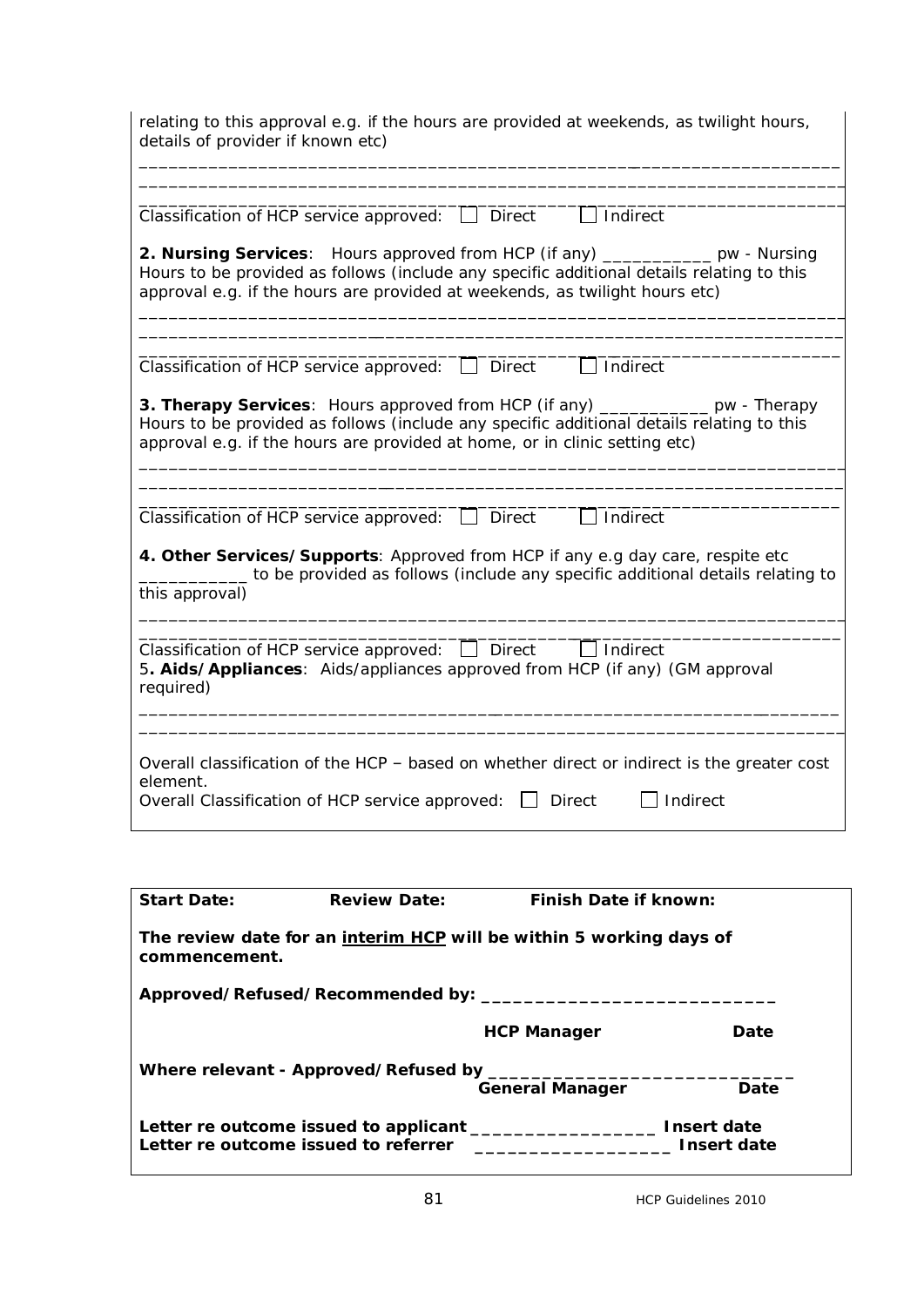**If resources are not available immediately** 

**Identify priority category for waiting list - See Section 7.2.5 in Guidelines Insert most up to date Priority Ranking Score \_\_\_\_\_\_\_\_\_\_\_** 

**Added to waiting list by date application received\_\_\_\_\_\_\_\_\_\_\_\_\_\_\_ (Insert date) and Priority Ranking Score attached.**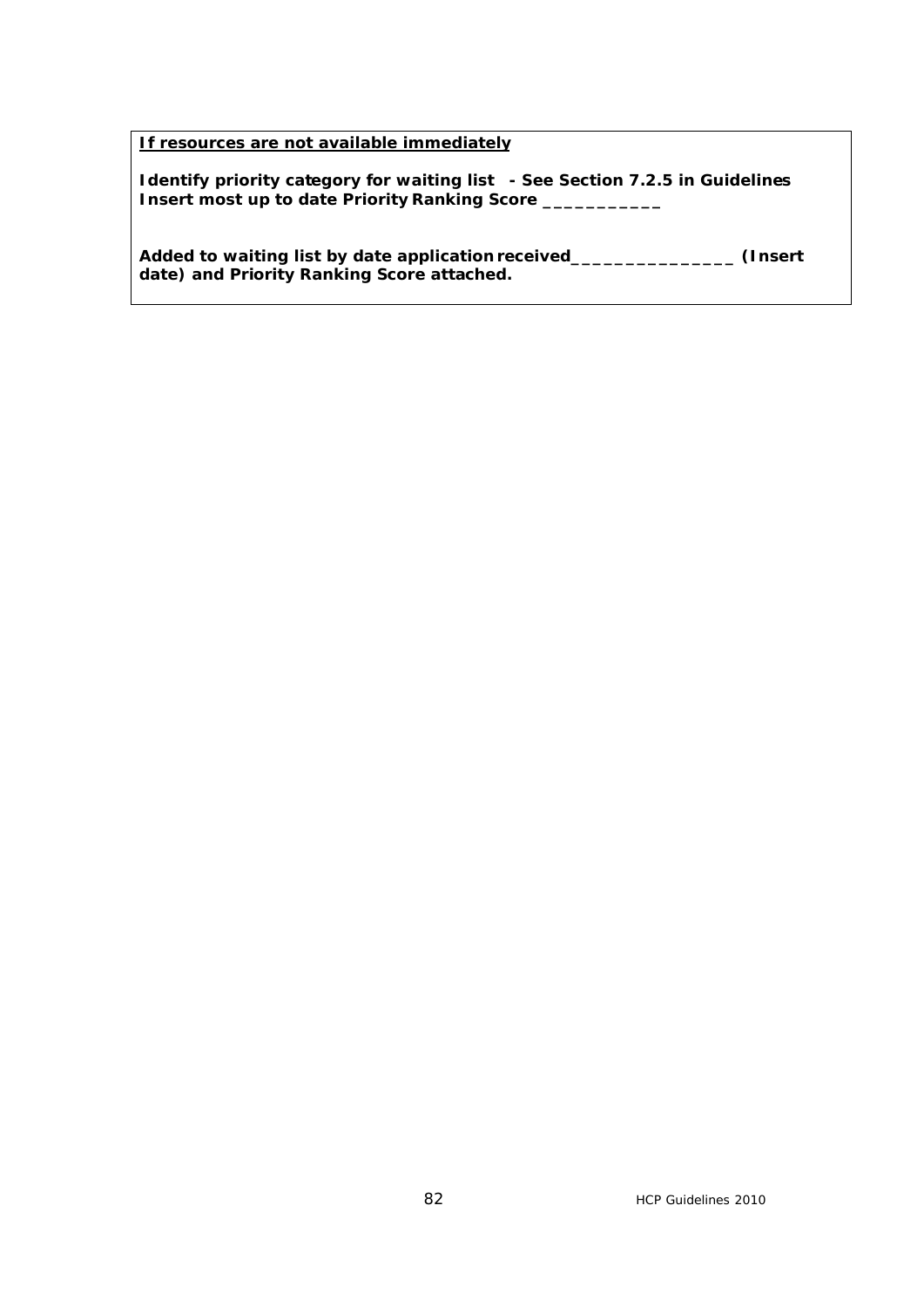# **COMMON SUMMARY ASSESSMENT REPORT (CSAR: Post Legislation)**

# **GUIDANCE DOCUMENT**

#### **This Guidance document was written for the Nursing Home Support Scheme but may be applied when the CSAR is being used to recommend home based care.**

**The Common Summary Assessment Report and this Guidance Document are part of a process of developing a national common assessment approach, primarily for older persons seeking access to long term residential care for in the public, voluntary or private sectors. An assessment of needs is a legislative requirement. This Guidance Document has been produced to assist practitioners in the completion of the Common Summary Assessment Report (CSAR).** 

**Admission into long term residential care is a significant life decision. It is best practice that older people should have an assessment specifically to determine whether: a) there are remedial factors which might avert admission to long term residential care; b) the older person is under inappropriate pressure to enter long term residential care; and c) to provide recommendations to maximise health, by a Consultant Geriatrician or Consultant in Psychiatry of Old Age. Where available, this assessment has a key role as part of the multidisciplinary team process in reaching a decision on the individual's need for long term residential care. Exceptionally, adults with chronic and significant disabilities may also apply for state support. A similar approach applies to this care group, although the professions involved may vary.** 

**Health and social care professionals have a duty of care to ensure that people have been given sufficient and appropriate information for them to make an informed choice about whether they wish to enter long term residential care; this includes discussing with that person the reasonably foreseeable pros and cons of long term residential care. The rights and wishes of the person will be paramount in the decision making process.**

**Whilst local arrangements will be made for the completion of the CSAR, it is generally envisaged that health professionals with the most comprehensive knowledge of the applicant will be central to the process.**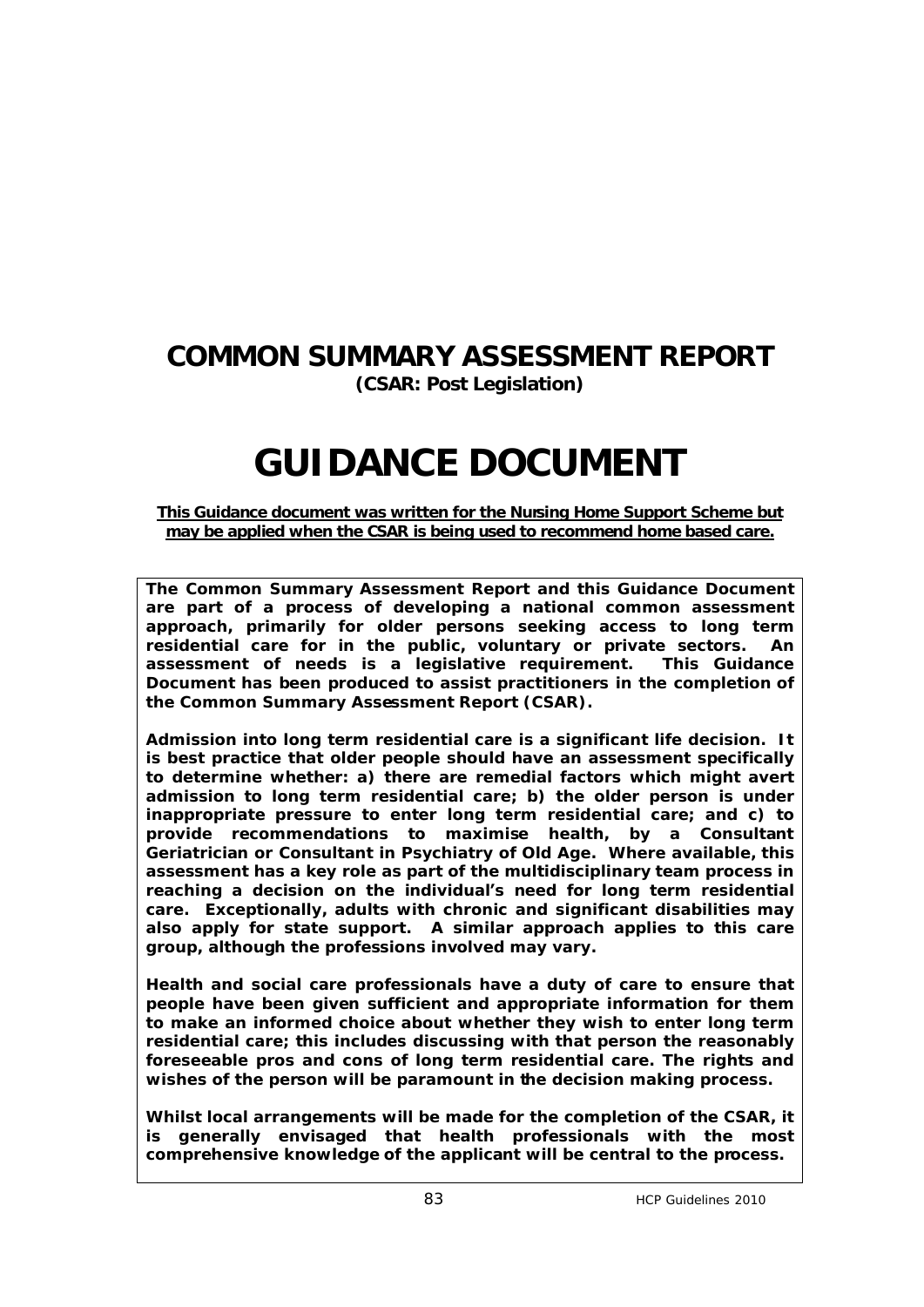# **Values and Principles**

- · Admission to Long Term Residential Care is a significant life decision
- · People should not be admitted to long term residential care against their wishes, irrespective of the views of carers and others or of the likely safety of remaining in the community
- · The decision-making process should include the older person to the fullest extent possible
- · The needs and preferences, if ascertainable, of the individual are the primary consideration when determining whether continuing care is appropriate
- The decision should only be taken when all other care options have been exhausted
- · Placement must be appropriate
- · To ensure appropriate placement, it is vital that each person has a comprehensive assessment
- · Arrangements for the provision of on-going care should be fair and seen to be fair
- · People have a right to sufficient and appropriate information on the range of services available to them with in order to make an informed choice about whether they wish to enter long term residential care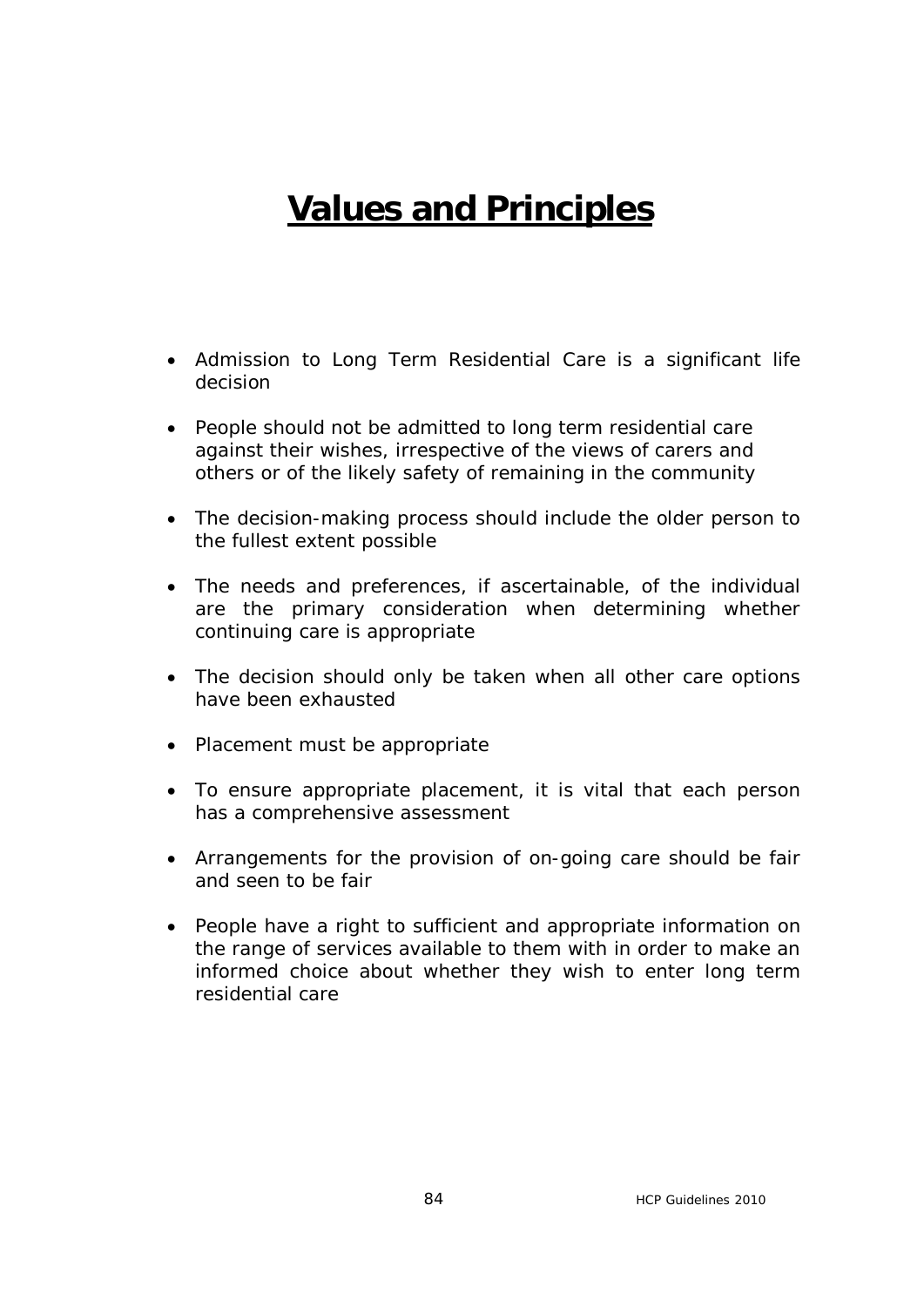#### **General Points of information:**

#### **Why have a "Common Summary Assessment Report" (CSAR)?**

- The Nursing Homes Support Scheme Legislation requires that
	- o Individuals seeking state support for continuing care must have a care needs assessment report
		- o Individuals must be provided with a copy of their care needs report
- · Expert opinion on Older Persons is that care needs are best determined by multi-disciplinary assessment, involving a consultant geriatrician or psychiatrist of old age, where available.
- · A CSAR will combine assessment information from various sources, thereby creating a single, permanent and transferable report of the information relevant to a decision on an individual's care needs at a given point in time.
- · An up-to-date CSAR may meet the requirements of the Integrated Discharge Planning code where a patient is being discharged to residential care.

A completed CSAR must clearly show why long term residential care is, or is not, required.

#### **Who should complete a CSAR?**

- The HSE supports the concept of multi-disciplinary (MDT) working. It also recognises that there is considerable variation nationally regarding the availability of staff. Therefore it is not possible to be prescriptive about who should complete a CSAR.
- · Each local area/ agency should therefore devise and document their processes for the completion of the report. The goal is to capture the best information available as efficiently as possible. The CSAR has been designed so that any single professional who knows the patient well can complete it, but where an MDT is available they should be involved in the completion. Apart from reports from named professions, the information sought on a CSAR form can be provided by a range of staff. For example, Barthel or cognitive assessments may be completed by a nurse, therapist or medical practitioner.
- · Where a Multi-disciplinary team exists, it is envisaged that one person will act as a coordinator for the completion of the form.

#### **Who should be the 'coordinator' and what is their role?**

This should be determined locally. It may vary from place to place, or even, where a 'key worker' system is in operation, from patient to patient. In general terms, it is envisaged that the coordinator will:

- · Ensure that the relevant MDT members have contributed to the completion of the form, as required by local policy
- Sign the form to confirm:
	- o that the relevant MDT members have been involved
	- o that any information on the form (apart from contributions signed by other professionals) is accurate
	- o that the CSAR presents an accurate profile of the care needs of the patient, as of the date of signing.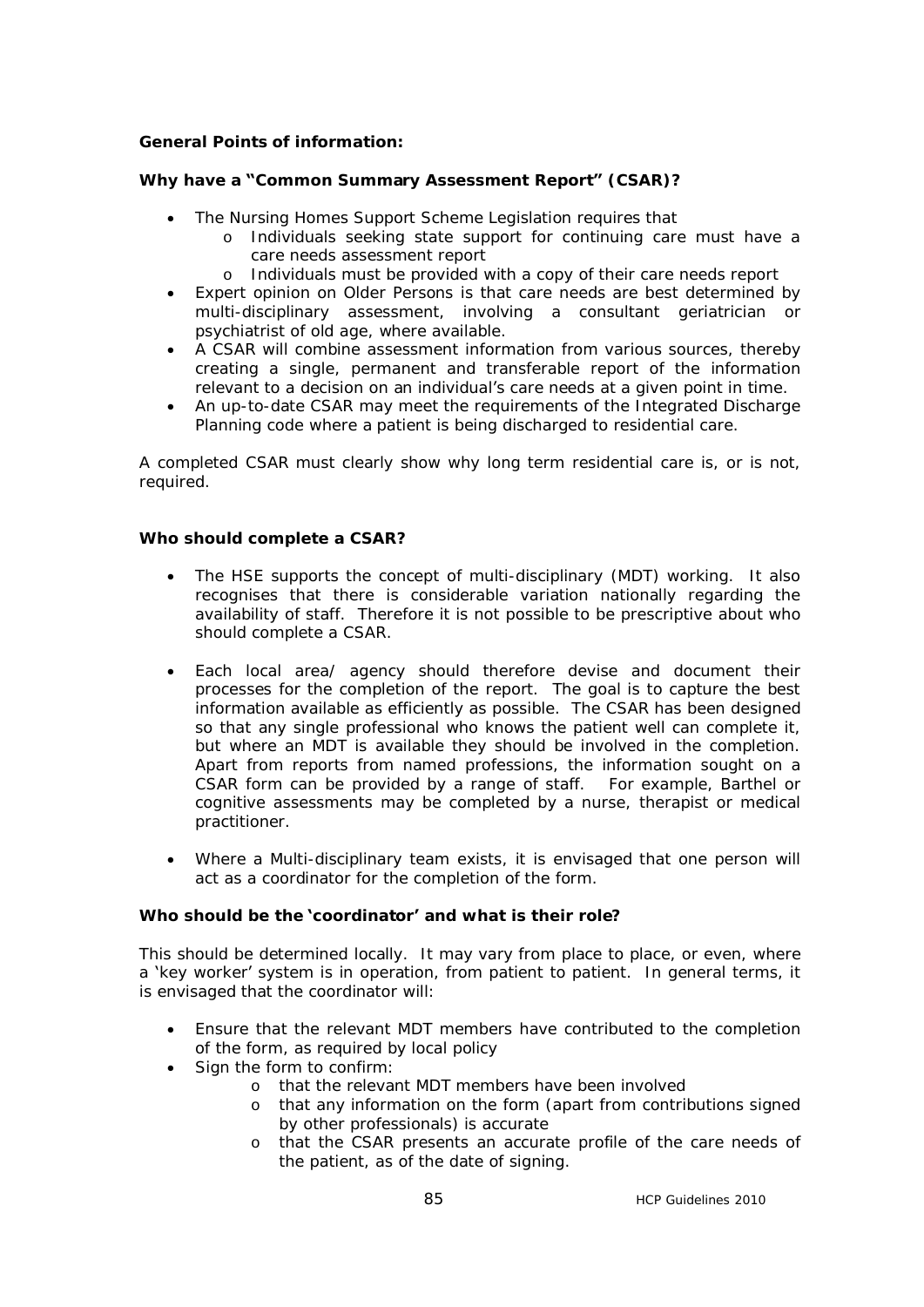#### **Professional contributions to the CSAR**

If a professional completes a particular sub-section of the form or appends a report, they should print their name, role and then sign and date that information in order to meet medico-legal requirements. The form has signature prompts for this purpose.

The coordinator is not responsible for information signed-off by another professional.

#### **Can the CSAR be modified to meet local needs?**

The CSAR is a national document. It cannot be modified or altered by an individual agency. The form will be evaluated and updated over time. Proposals for changes may be discussed with the HSE.

#### **Section 1: Source of referral**

- Please include the name of the location from which the referral is originating from or the name of the person who has made the referral.
- · It is useful for audit purposes to identify the location of the applicant e.g. name of acute hospital, name of community hospital name or community area

#### **Section 2: Personal Details**

- · If available please use the addressograph (personal details) to complete this section.
- · The hospital number may be known as the medical reports number or patient control numbers in some areas.
- · Preferred Name: the applicant may have a nickname or a pet name to differentiate them from other common names used in a geographical area.

#### **Section 3: Personal Circumstances**

**Marital status:** Please indicate if the person has any other type of arrangement under OTHER

#### **Contact Person, Specified Person and Care Representatives**

Where the applicant is able to manage their own application, they may choose to nominate a contact person. The HSE will still send confidential information to the applicant, but will address queries to the contact person. The applicant must personally sign any agreements with the HSE.

Where the applicant is not able to manage their application, a 'Specified Person' may act on their behalf. The HSE must be clear as to the identity of the Specified Person and their relationship to the applicant. In certain circumstances, the HSE may decline to deal with a person seeking to act as a Specified Person.

Where an applicant applies for Ancillary State Support but is not able to enter into a financial agreement, a Care Representative has to be appointed by the Circuit Court to deal with aspects related to the legal charge.

In some cases, the Specified Person and the Care Rep. may be separate individuals.

#### **Housing**

The purpose of this section is to obtain details of the person's current housing situation and to report any issues that may hinder the person from returning home:

- Does the person live in: town, village, or isolated rural area?
- · What distance is the applicant from the nearest neighbour etc?
- · House type e.g. bungalow, 2 storey etc, location of bedroom and bathroom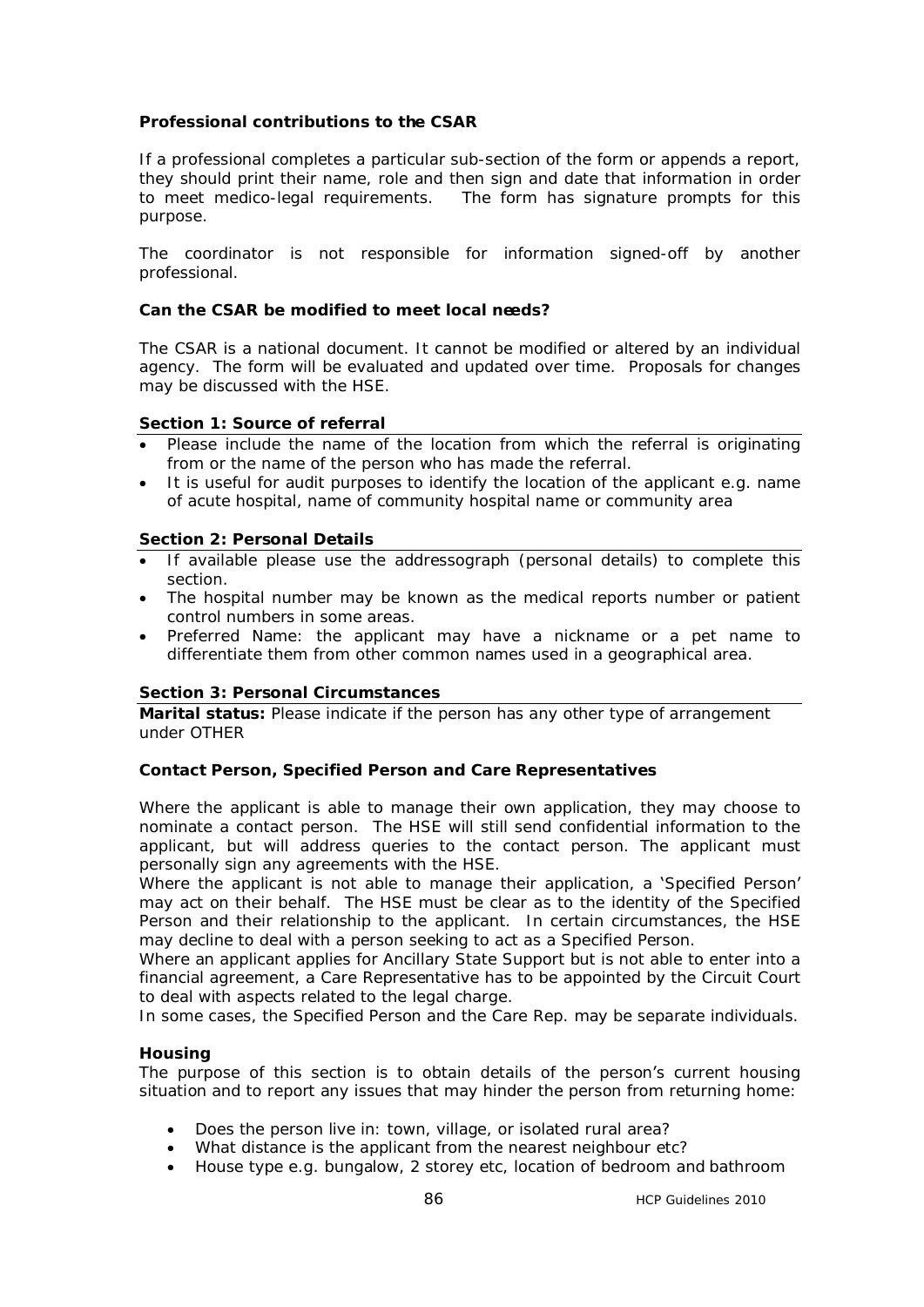- Home Condition: good/fair/poor (poor windows etc)
- Sanitary facilities to include indoor/outdoor toilet, shower/bath
- Is there heating in the house? An electricity supply?
- · Running water, hot or cold water available?
- · Outline any access issues that will influence mobility, ability of transport to access location
- Please identify the presence of any environmental hazards e.g. steps

#### **Prinicpal carer**

(The term 'carer' generally refers to 'unpaid' carers, such as a spouse, rather than a paid carer, such as a home-help)

- · This is the person who provides a significant amount of direct care for the person, e.g., calls daily, supplies meals etc
- · Please state the relationship of this person to the applicant.
- · Also include name and relationship of anyone who may stay overnight e.g. grandchild, son/daughter who stays the night or family rota in place to stay overnight.
- Please indicate of an assessment of the carer's needs have been completed. Please attach if available.

#### **Section 4: What options of care have been discussed and what is the person's preferred option**

The purpose of this section is to capture all the care options discussed with the applicant.

- · The needs and preferences, if ascertainable, of the individual are the primary consideration when determining whether continuing care is appropriate. The needs and preferences of the carer will also be taken into account.
- · People should not be admitted to long term residential care against their wishes, irrespective of the views of carers and others or of the likely safety of remaining in the community
- · For the person with a cognitive impairment or communication difficulties, care options should be discussed and information should be provided at a level that is appropriate to that person.
- · Examples of Care Options may include residential care in the public and private sector, sheltered housing, home with a home care package and planned respite care and day care. It is also important to identify if the applicant has refused any or all alternative care options offered.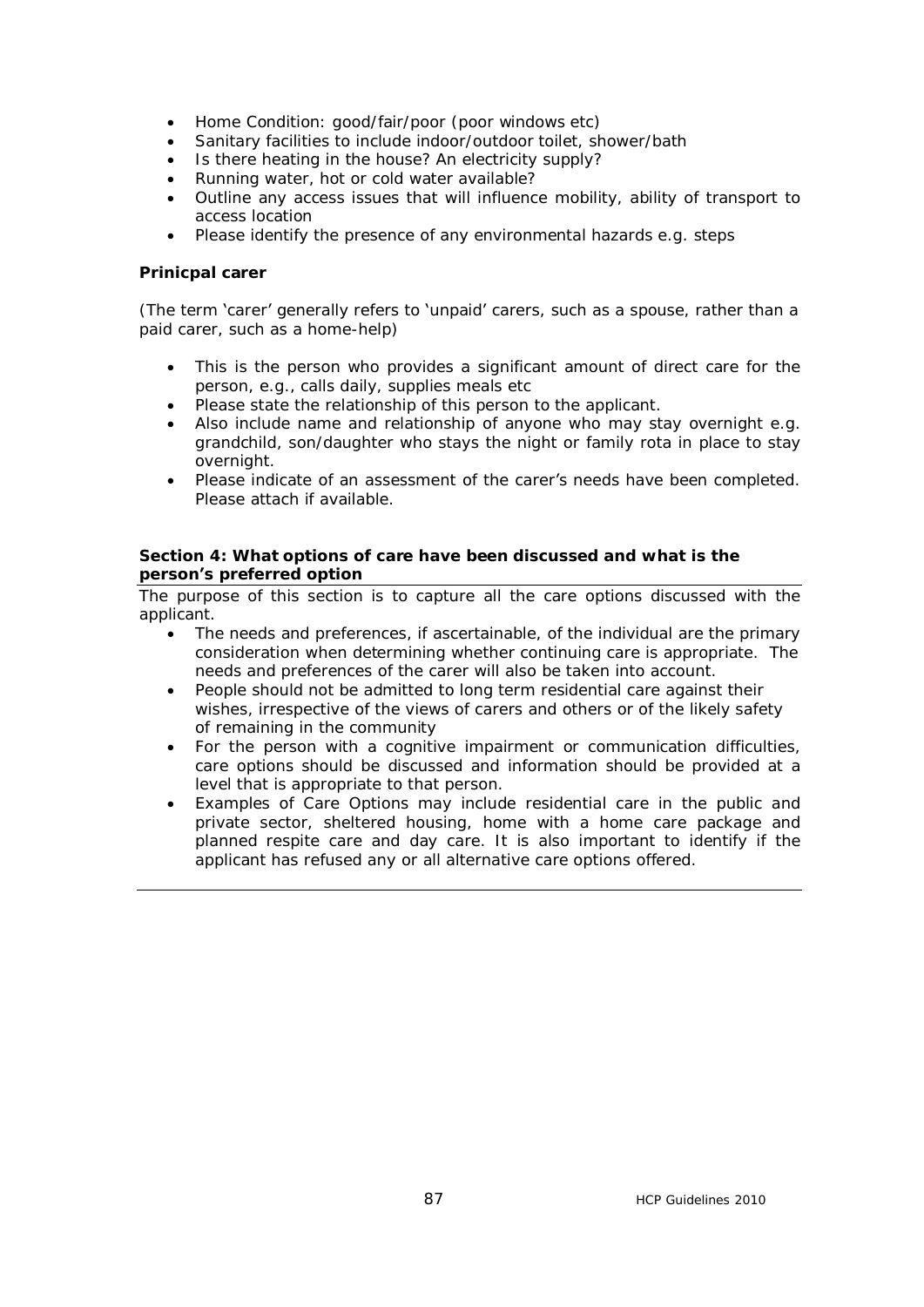#### **Section 5 Report of current community/home support services**

The purpose of this section is to report the type and level of community supports (either statutory or voluntary) that the person is currently receiving.

Please indicate the levels of support the applicant avails of from community supports listed, in as illustrated ( $p/w = per$  week,  $3/7 = 3$  days each week. Detail relevant information e.g. which days and explain any other abbreviations used).

#### **5. REPORT OF CURRENT COMMUNITY/HOME SUPPORT SERVICES (SEE GUIDANCE NOTE BEFORE COMPLETING)**

| <u>DLI ONL COMFILLINO)</u>                                          |                          |   |                                        |  |             |                                   |                 |                  |                           |                            |                     |   |
|---------------------------------------------------------------------|--------------------------|---|----------------------------------------|--|-------------|-----------------------------------|-----------------|------------------|---------------------------|----------------------------|---------------------|---|
| <b>SERVICE</b><br>(Tick)                                            | Home<br>Help/Suppo<br>rt |   | Day<br>Care                            |  | Respite     | $\sqrt{ }$                        | Meals<br>Supply | $\checkmark$     | Laundr<br>У               | $\boldsymbol{\mathsf{x}}$  | Day Hospital        | X |
| Hours/Times<br>p/w or<br>relevant time<br>or if refused<br>services | 15 hrs p.w.              |   | Every 6<br>3/7<br>weeks for<br>2 weeks |  | 5/7         |                                   | N/A             |                  | N/A                       |                            |                     |   |
| <b>SERVICE</b><br>(Tick)                                            | PHN/CMHN                 | v | Family<br>support/Private<br>Carer     |  | X           | Therapy or<br>other<br>discipline | X               | Other<br>(Spec.) | $\boldsymbol{\mathsf{X}}$ | <b>Services</b><br>Refused | $\sqrt{ }$          |   |
| Hours/Times<br>p/w or<br>relevant time<br>or if refused<br>services | <b>PHN visits</b><br>3/7 |   |                                        |  | <b>None</b> |                                   | N/A             |                  |                           |                            | <b>Boarding Out</b> |   |

#### **N/A: Not applicable**

Please indicate if the person has refused community supports and specify those refused.

#### **Section 6 Current diagnosis and Medical/Mental Health summary**

Please include details of the person's diagnosis, medical history and/or mental health history.

- This section may be completed by the relevant medical staff or by the person completing the CSAR by obtaining information from the medical notes or other relevant sources.
- · It should be noted that legislation indicates that a copy of the CSAR report be made available to the applicant. In certain rare circumstances, a medical decision may have been made that information on diagnosis should not be made available to a patient. The person(s) completing the CSAR should be alert to any such issues.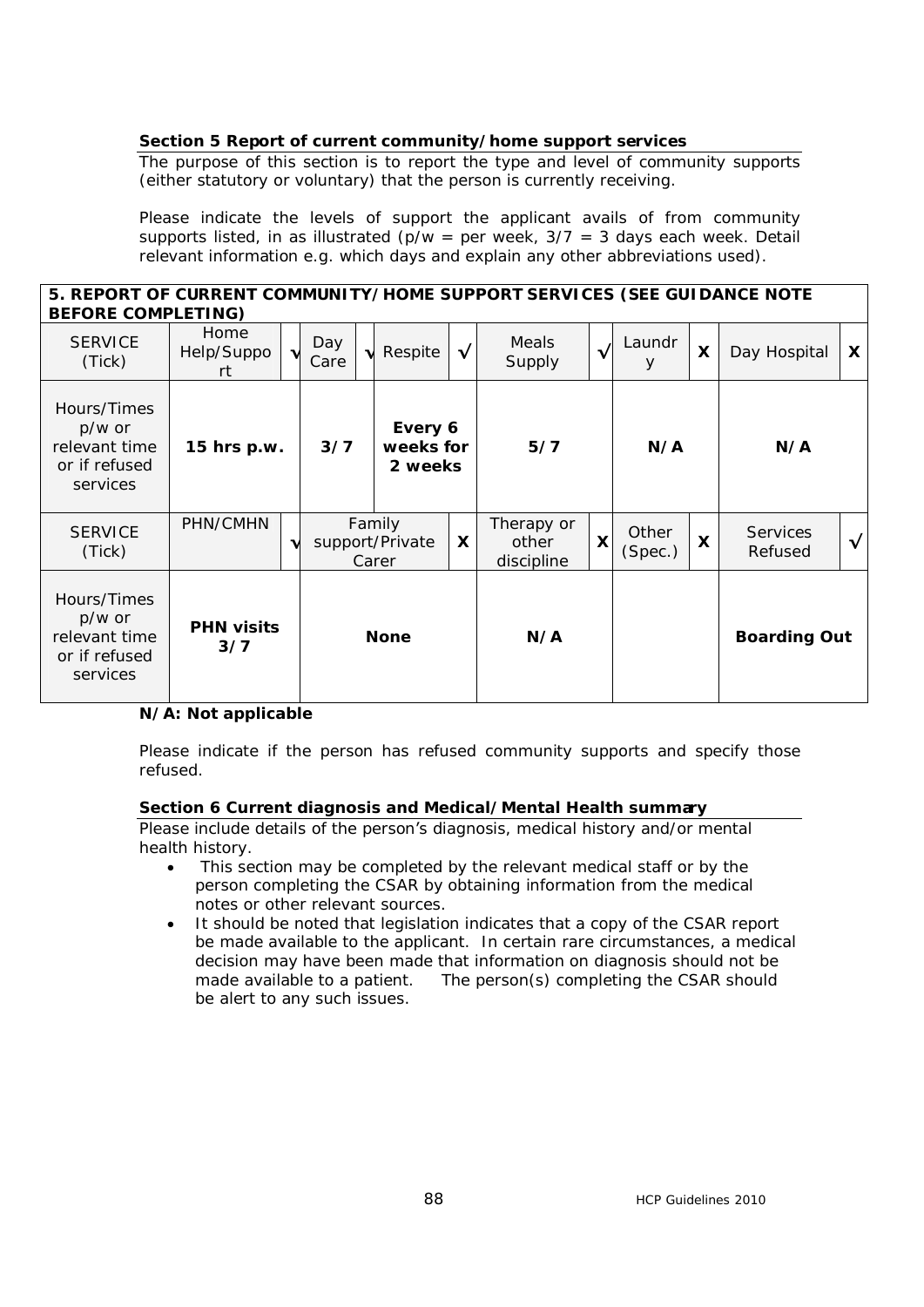#### **Section 7 Current medication**

The information documented in this section is to be used as part of the assessment process and not for the administration of medication. For patients in hospital, this section may be completed once key medication has been prescribed as medication frequently changes with the patient's condition. Alternatively, a list of medications on discharge may be appended to the CSAR.

Please list the name of the drug, the dose and the frequency that the drug is administered, for example:

|                | <b>Dosage</b> | Frequency |
|----------------|---------------|-----------|
| <b>NAME OF</b> |               |           |
| <b>DRUG</b>    |               |           |
| Drug W         | 500mgs        | T.D.S     |
| Drug M         | 375mgs        | Q.I.D.    |

Use additional blank A4 page to report additional information if required. Please clearly use relevant headings e.g. Section 7 current medications (continued)

#### **Section 8: Assessments**

The primary purpose of this section is to profile the person's individual characteristics in terms of the physical ability, mental health, cognitive status and any other aspect relevant to their individual health needs, using (where available) valid and reliable assessment tools appropriate to the applicants age and medical status.

It is important that the practitioner undertaking the Modified Barthel and the cognitive assessment have knowledge and experience on the use of tools used. The Barthel is sought as an assessment of personal activities of daily living. Cognitive function should also be assessed using a valid and reliable assessment tool. The tool used and the outcome should be clearly identifiable. Results from such assessments may be transcribed to the CSAR, or the completed assessment tools may be appended to the document. Where applicable, practitioners should be compliant with copyright.

It should also be noted that neither the Barthel nor cognitive assessments alone predict the need for long term residential care.

- 8A Guidelines for the use of Barthel
	- · The index should be used as a report of what the patient does, not a report of what the patient could do.
	- · The main aim is to establish degree of independence from any help, physical or verbal, however minor and for whatever reason.
	- · The need for supervision renders the patient 'not independent'.
	- · A patient's performance should be established using the best available evidence. Asking the patient, friends/relatives and nurses will be the usual source, but direct observation and common sense are also important. However, direct testing is not needed.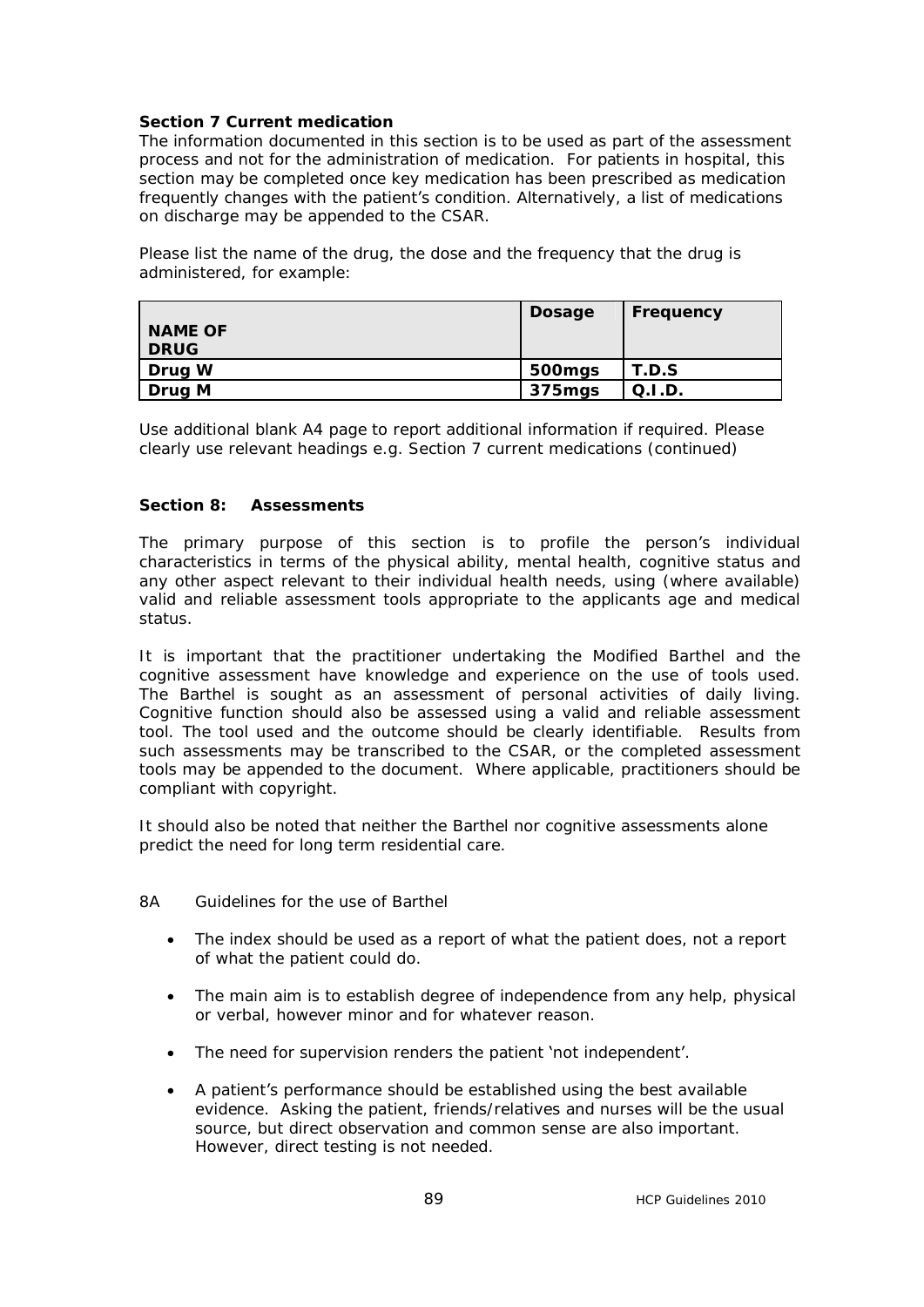- · Usually the performance over the preceding 24-48 hours is important, but occasionally longer periods will be relevant.
- Unconscious patients should score "0" throughout, even if not yet incontinent.
- · Middle categories imply that patient supplies over 50% of the effort.
- · Use of aids to be independent is allowed

Please summarise the physical dependency of the applicant by reporting the total score.

8(B) Please indicate the individual's ability to communicate and retain information.

- 8(C) A cognitive assessment, appropriate to the patient's age and medical status, is required. Please also report any other risk/assessments completed if relevant, e.g. pressure sore, falls, nutritional etc.
- 8(D) Mental Health Status: please include in free text relevant details and attach any supporting assessments or documentation which assists the application.
- 8(E) If the individual has specific employment, recreational or social needs, please enter these into section 8 or provide a separate report. It is envisaged that this aspects may particularly apply to adult applicants.

#### **Section 9. Medical/social/other risk factors**

The purpose of this section is to capture any significant medical or social factors that indicate that this person's needs would be best met within a long term residential care setting.

#### Examples:

- · Care Needs are required to be meet at greater intervals than can be meet within existing community supports (see below re need intervals)
- · Carer is no longer able to continue caring
- · The unavailability of a main carer

#### **There are 3 need intervals: long, short and critical:**

- 1. People with **critical interval needs** are the most dependent, requiring assistance on a frequent and unpredictable basis. People with critical interval needs are **unable** to carry out certain activities of daily living **unaided**, such as:
	- · Getting in and out of bed or a chair
	- · Getting to and using the toilet
	- · Controlling bladder or bowel movements
	- · Demonstrating inappropriate/anti-social/violent or risky behaviour due to severe mental impairment
	- · Being disoriented for time, person and place and being liable to wander if left unattended
	- Being acutely ill and needing constant nursing attention
- 2. People with **short interval needs** also need assistance several times a day but at longer, usually predictable intervals.
- 3. People with **long interval needs** are more independent, requiring assistance with several activities but usually less than once in twenty-four hours, and predictably.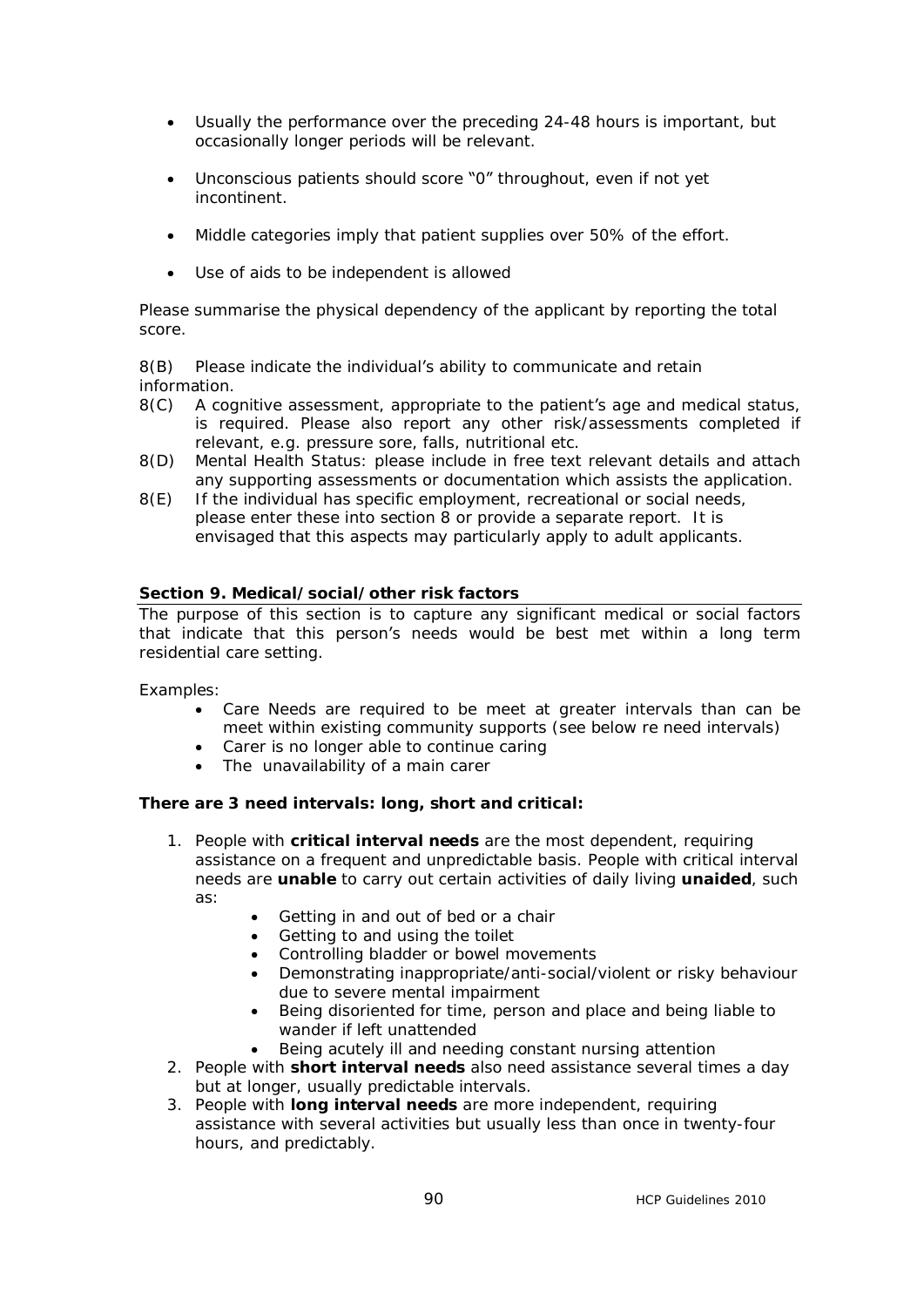#### **Section10. Health Professional Reports**

The purpose of this section is to include a summary of any nursing/therapy/social work summary. It may also indicate the need for ongoing support for the person.

Please include relevant reports in relation to nursing physiotherapy, occupational therapy, speech and language therapy, dietician, social work. Tick relevant boxes to indicate that a report has been appended.

#### **Section 11. Specialist Assessment**

The HSE is working towards best practice. All older people seeking HSE support for continuing care should have a clinical assessment by either a Consultant Geriatrician or a Consultant in Psychiatry of Old Age and associated members of the MDT prior to the decision being made. This assessment should be specifically to address the appropriateness of the proposed admission into long term residential care.

Adults seeking care may be assessed by other professions, including neurology or rehabilitation.

All those undertaking specialist assessment may a comment that long term residential care is or is not required, or may append a report

#### **Section 12. To be completed by Multi-disciplinary decision-making team**

The purpose of this section is to report the decision regarding the applicant's current care needs. Each individual should have all their physical, psychological, mental and social care needs assessed, including any significant risk factors, before a final decision is reached. A need for care is not based on one single aspect such as physical dependency, but on the totality of an individual's circumstances.

Note that it is current care needs that are being considered. An applicant may currently need a long term residential care setting, but may not require care at some point in the future e.g. because their home is undergoing adaptations.

#### **Material Alteration in Personal Circumstances**

Legislation requires that HSE makes a judgement in relation to the likelihood of a material alteration in personal circumstances. An MDT may decide that care is or is not required. In either case, it should evaluate the likelihood of a material change. For example, an individual may not currently require residential care because of the input of a very elderly carer. There would be a high risk of a change in their circumstances.

#### **Services Recommended**

This section may be useful for strategic planning purposes in identifying future service developments. It should be completed whether or not residential care is recommended i.e. to identify the type of services that may negate the need for long term residential care

#### **Section 12 sign-off**

This should be signed by the chairperson of the multidisciplinary decision making team in your area, or all of the members of the team, depending on local practice. Signatories to this section are taking responsibility for verifying that, in their judgement and/or that of the professionals involved, the patient does or does not require residential care at the date of signing.

If care is required, the decision as to where that care should be provided is a completely separate decision process.

#### **- End Appendix V -**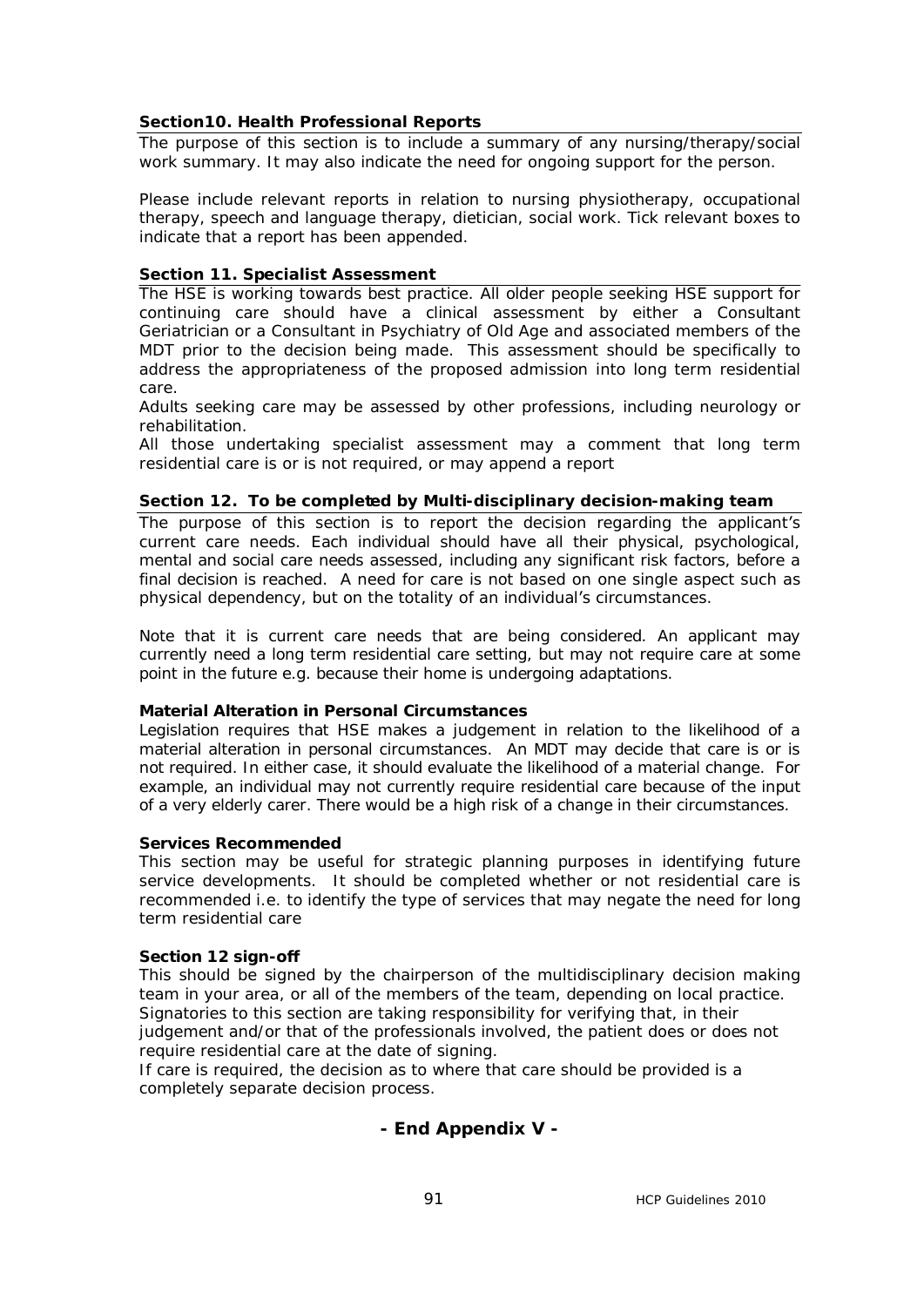## **Appendix VI**

# **Schedule of Services - SAMPLE**

| <b>Schedule of Home Care Services &amp; Supports</b>         |                      |                |           |          |        |                 |               |  |  |
|--------------------------------------------------------------|----------------------|----------------|-----------|----------|--------|-----------------|---------------|--|--|
| <b>Client Name</b>                                           | <b>Date of Birth</b> |                |           |          |        |                 |               |  |  |
| <b>Address</b>                                               |                      |                |           |          |        |                 |               |  |  |
| <b>PPSN</b>                                                  |                      |                |           |          |        |                 |               |  |  |
|                                                              | Monday               | <b>Tuesday</b> | Wednesday | Thursday | Friday | <b>Saturday</b> | <b>Sunday</b> |  |  |
| Midnight-<br>8.00am                                          |                      |                |           |          |        |                 |               |  |  |
| 8.00 - 9.00am                                                |                      |                |           |          |        |                 |               |  |  |
| $9.00 - 10.00am$                                             |                      |                |           |          |        |                 |               |  |  |
| $10.00 -$<br>11.00am                                         |                      |                |           |          |        |                 |               |  |  |
| $11.00 - 12.00$                                              |                      |                |           |          |        |                 |               |  |  |
| 12.00 -1.00 pm                                               |                      |                |           |          |        |                 |               |  |  |
| $1.00 - 2.00$ pm                                             |                      |                |           |          |        |                 |               |  |  |
| $2.00 - 3.00$ pm                                             |                      |                |           |          |        |                 |               |  |  |
| $3.00 - 4.00$ pm                                             |                      |                |           |          |        |                 |               |  |  |
| $4.00 - 5.00$ pm                                             |                      |                |           |          |        |                 |               |  |  |
| $5.00 - 6.00$ pm                                             |                      |                |           |          |        |                 |               |  |  |
| $6.00 - 7.00$ pm                                             |                      |                |           |          |        |                 |               |  |  |
| 7.00 - 8.00pm                                                |                      |                |           |          |        |                 |               |  |  |
| $8.00 - 9.00$ pm                                             |                      |                |           |          |        |                 |               |  |  |
| $9.00 - 10.00$ pm                                            |                      |                |           |          |        |                 |               |  |  |
| 10.00-12.00pm                                                |                      |                |           |          |        |                 |               |  |  |
| <b>Other Services</b>                                        |                      |                |           |          |        |                 |               |  |  |
| <b>Aids &amp; Appliances</b><br>provided                     |                      |                |           |          |        |                 |               |  |  |
| <b>Service Provider Contact</b>                              |                      |                |           |          |        |                 |               |  |  |
| Details - List all providers<br><b>Carer Contact Details</b> |                      |                |           |          |        |                 |               |  |  |
| <b>HSE Nurse Contact</b>                                     |                      |                |           |          |        |                 |               |  |  |
| <b>Details</b>                                               |                      |                |           |          |        |                 |               |  |  |
| <b>Schedule Prepared Date</b>                                |                      |                |           |          |        |                 |               |  |  |
| <b>Prepared by</b>                                           |                      |                |           |          |        |                 |               |  |  |
| <b>To be Reviewed Date</b>                                   |                      |                |           |          |        |                 |               |  |  |

**Insert appropriate code beside service as follows:**

**D = direct service provision by HSE**

**I = Indirect service provision by voluntary or private approved provider.**

**Include names of service providers in space provided.**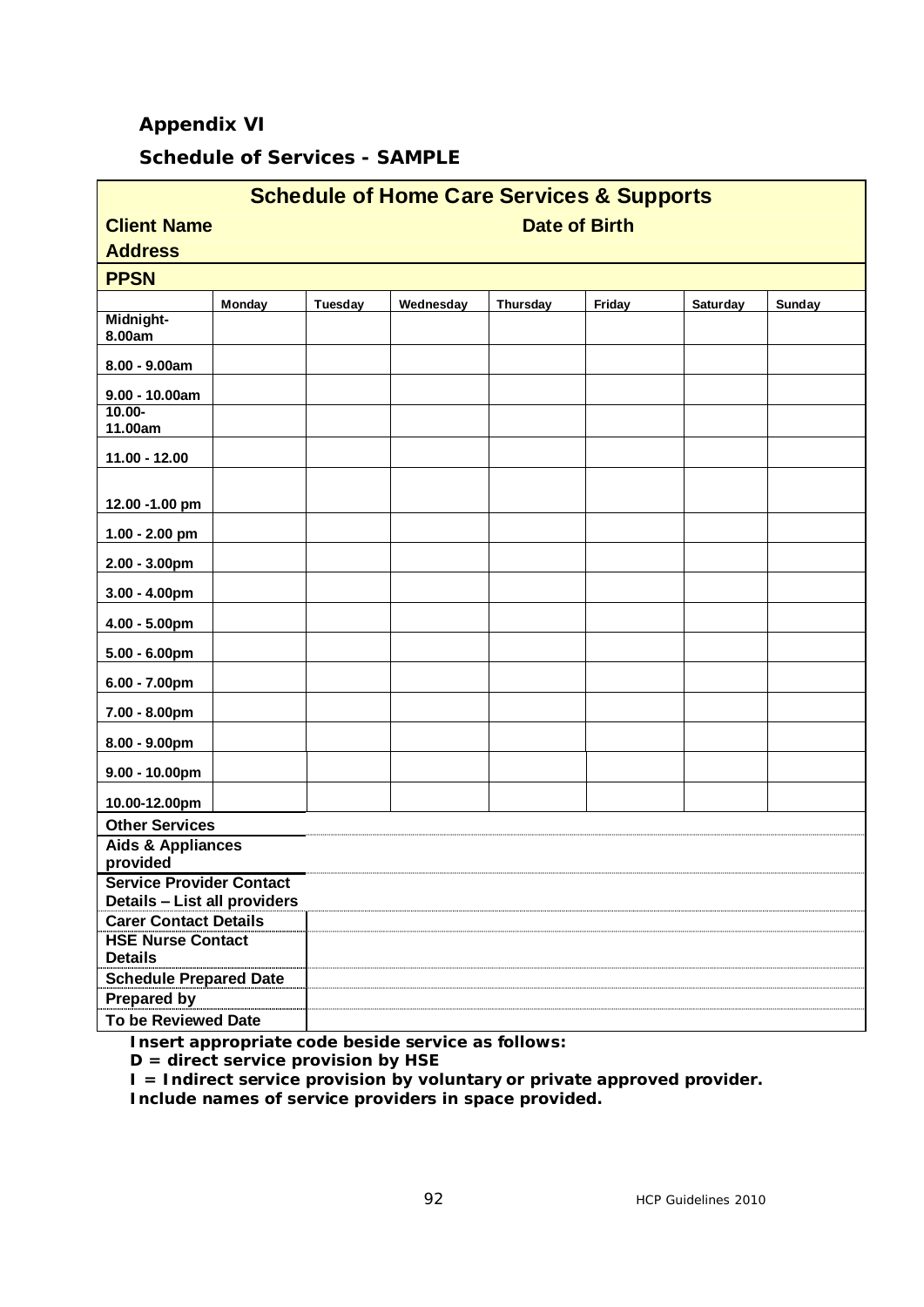# **Sample Care**

**Plan Medical Card Number: PPSN:**

Home Care Packages **Figure 2**<br>
Home Care Packages **Figure 2**<br>
Mame: Preferred Name: Preferred Name: Date of Birth: Date Care Plan Completed:<br>
Address GP: GP Contact Number: Date Plan Reviewed & replaced:<br>
GP: Date Plan Rev **Preferred Name:**<br> **Contact Number:**<br> **GP Contact Number: Address Contact Number: Date Care Plan Completed: GP: GP Contact Number: Date Plan Reviewed & replaced:**

**Care Alerts: e.g. Allergies e.g Gluten, Drug reactions, Falls risk: Please highlight in red:** 

| <b>Communication:</b>                                |                                                                                                                |                                                                                                    |      |                              |                                                                                                                                                                                |             |                 |                |                  |                |
|------------------------------------------------------|----------------------------------------------------------------------------------------------------------------|----------------------------------------------------------------------------------------------------|------|------------------------------|--------------------------------------------------------------------------------------------------------------------------------------------------------------------------------|-------------|-----------------|----------------|------------------|----------------|
| Care Needs:                                          |                                                                                                                |                                                                                                    |      |                              | For action by:                                                                                                                                                                 |             |                 |                |                  |                |
|                                                      |                                                                                                                | Goal: To maintain of enhance current levels of communication                                       |      |                              |                                                                                                                                                                                |             |                 |                |                  |                |
| Vision                                               |                                                                                                                |                                                                                                    |      | Hearing                      |                                                                                                                                                                                |             |                 |                |                  |                |
| Aids                                                 | • None                                                                                                         | • Glasses • Magnifying glass<br>• Clean & fit glasses daily<br>• Able to clean and fit own glasses |      | Aids                         | • Hearing aids R L • Adjust volume daily<br>$\bullet$ None<br>• Check batteries and clean aids daily                                                                           |             |                 |                |                  |                |
| Actions                                              | • Place objects in range of vision<br>• Read documents aloud<br>• Assist to write<br>• Assist to use telephone |                                                                                                    |      | <b>Actions</b>               | • Gain attention before speaking<br>• Speak loudly, clearly and directly<br>· Minimise background noise<br>• Allow extra time for response<br>• Give step by step instructions |             |                 |                |                  |                |
| Other                                                |                                                                                                                |                                                                                                    |      |                              |                                                                                                                                                                                |             |                 |                |                  |                |
| <b>Eye Care Required</b>                             |                                                                                                                |                                                                                                    |      | Ear Care Required            |                                                                                                                                                                                |             |                 |                |                  |                |
| Speech & Language                                    |                                                                                                                |                                                                                                    |      |                              |                                                                                                                                                                                |             |                 |                |                  |                |
| Language/s spoken                                    |                                                                                                                |                                                                                                    |      |                              |                                                                                                                                                                                |             |                 |                |                  |                |
| Speech Disorder/s:                                   |                                                                                                                |                                                                                                    |      |                              |                                                                                                                                                                                |             |                 |                |                  |                |
| Other                                                |                                                                                                                |                                                                                                    |      | <b>Personal Preferences:</b> |                                                                                                                                                                                |             |                 |                |                  |                |
| <b>Mobility</b>                                      |                                                                                                                |                                                                                                    |      |                              |                                                                                                                                                                                |             |                 |                |                  |                |
| Care Needs:                                          |                                                                                                                |                                                                                                    |      |                              |                                                                                                                                                                                |             |                 | For Action by: |                  |                |
|                                                      |                                                                                                                | Goal: Client will maintain current level of mobility                                               |      |                              |                                                                                                                                                                                |             |                 |                |                  |                |
| Walking                                              |                                                                                                                |                                                                                                    |      |                              |                                                                                                                                                                                |             |                 |                |                  |                |
| Aids                                                 | <b>Walking Stick</b><br>Wheelchair                                                                             | Zimmer frame<br>Wheeled walker                                                                     |      | <b>Status summary</b>        | $\bullet$<br>٠                                                                                                                                                                 | 1 to assist | Hip replacement | 2 to assist    | Knee replacement | Amputee        |
| Other                                                |                                                                                                                |                                                                                                    | Aids |                              | Bed rail                                                                                                                                                                       |             | Slide sheet     |                | Hoist            | Standing hoist |
| Provide direction                                    |                                                                                                                |                                                                                                    |      | Other e.g. stairs:           |                                                                                                                                                                                |             |                 |                |                  |                |
| Supervise movement<br>Encourage to maintain mobility |                                                                                                                | 1. Unable 2. Needs Help 3. Independent up & down                                                   |      |                              |                                                                                                                                                                                |             |                 |                |                  |                |

| <b>Toileting &amp; Continence</b>                                                    |                                                          |                                 |                                                   |  |  |  |
|--------------------------------------------------------------------------------------|----------------------------------------------------------|---------------------------------|---------------------------------------------------|--|--|--|
| Care Needs:                                                                          |                                                          | For action by:                  |                                                   |  |  |  |
| Goal: To promote continence or maintain at current level                             |                                                          |                                 |                                                   |  |  |  |
| Continence                                                                           |                                                          |                                 |                                                   |  |  |  |
| <b>Bladder</b>                                                                       | Toilet - Times                                           | <b>Bowel</b>                    | High Fibre Diet                                   |  |  |  |
| Management                                                                           |                                                          | Management                      | Encourage fluid intake                            |  |  |  |
|                                                                                      | Other                                                    |                                 | <b>Bowel Chart</b>                                |  |  |  |
| <b>Continence Aids:</b>                                                              |                                                          |                                 | Other                                             |  |  |  |
| <b>Toileting</b>                                                                     | Day:                                                     | Night:                          |                                                   |  |  |  |
| <b>Toileting Aids</b>                                                                | Commode<br>urinal                                        | bed pan                         |                                                   |  |  |  |
| Toileting                                                                            |                                                          |                                 |                                                   |  |  |  |
| regime:                                                                              |                                                          |                                 |                                                   |  |  |  |
| <b>Personal Preferences:</b>                                                         |                                                          |                                 |                                                   |  |  |  |
|                                                                                      |                                                          |                                 |                                                   |  |  |  |
| <b>Showering, Dressing and Grooming</b>                                              |                                                          |                                 |                                                   |  |  |  |
| Care Needs:                                                                          |                                                          |                                 | For action by:                                    |  |  |  |
|                                                                                      | Goal: Adequate personal hygiene will be maintained       |                                 |                                                   |  |  |  |
| Shower & Washing                                                                     |                                                          |                                 |                                                   |  |  |  |
| Preferred                                                                            | Shower<br><b>Bath</b>                                    | <b>Bed Sponge</b>               | Other                                             |  |  |  |
| Day/Time                                                                             | Adjust water temperature<br>Other                        | Encourage to optimise self care |                                                   |  |  |  |
| Frequency<br><b>Transfer</b>                                                         | Walk to Shower<br>Wheelchair                             | Other -                         |                                                   |  |  |  |
| <b>Showering Aids</b>                                                                | Shower chair<br>Other                                    |                                 |                                                   |  |  |  |
| <b>Toiletries</b>                                                                    | Soap substitute - Specify<br>Normal soap                 |                                 | Deodorant<br>Aqueous Cream<br>Moisturiser (am pm) |  |  |  |
|                                                                                      | Other                                                    |                                 |                                                   |  |  |  |
| <b>Hair Care</b>                                                                     | Wash in shower<br>Wash in Bath                           | Preferred Days                  | Other e.g Day Care Centre, Hairdresser            |  |  |  |
| Groomina                                                                             |                                                          |                                 |                                                   |  |  |  |
| <b>Hair Care</b>                                                                     | Facial hair -<br>Wet shave                               | Dry Shave                       | Products<br>Frequency                             |  |  |  |
| Nail/Foot Care                                                                       |                                                          |                                 |                                                   |  |  |  |
| Teeth                                                                                | Some (upper lower) All<br><b>None</b>                    |                                 |                                                   |  |  |  |
|                                                                                      | Cleaning routine: Independent                            | Supervise                       | Some assistance/prompt<br>Fully assist            |  |  |  |
| <b>Dentures</b>                                                                      | Cleaning routine:                                        |                                 |                                                   |  |  |  |
| <b>Dressing And Undressing</b>                                                       |                                                          |                                 |                                                   |  |  |  |
|                                                                                      |                                                          |                                 |                                                   |  |  |  |
| Dressing                                                                             | <b>Buttons</b><br>Belt<br>Zip<br>Stockings<br><b>Bra</b> | Socks                           | Jewellery<br>Make-up<br>Shoes<br>Other<br>Laces   |  |  |  |
| assistance<br>Assist with selecting clothing<br>Other<br><b>Personal Preferences</b> |                                                          |                                 |                                                   |  |  |  |
|                                                                                      |                                                          |                                 |                                                   |  |  |  |
|                                                                                      |                                                          |                                 |                                                   |  |  |  |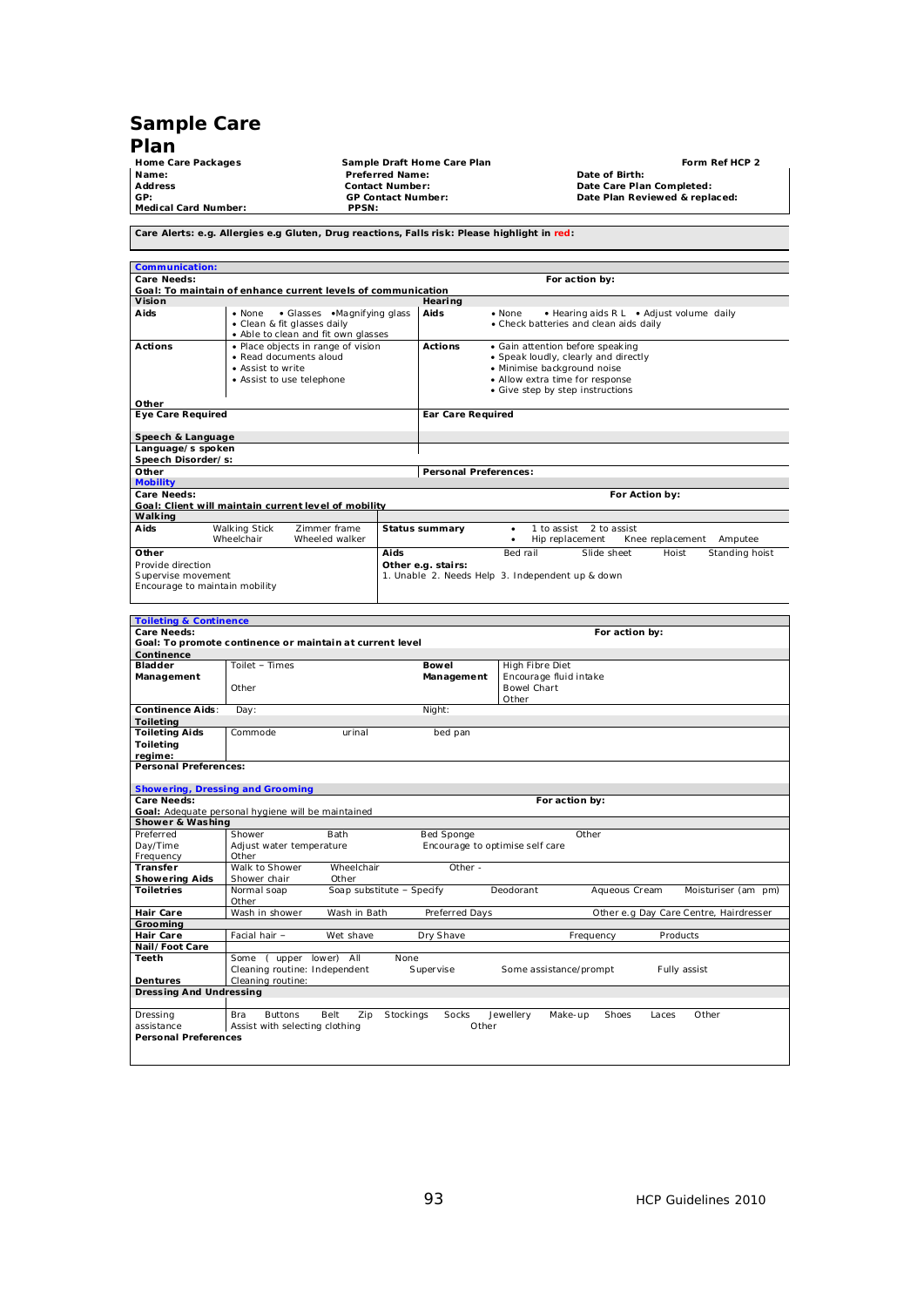| <b>Pressure Area and Skin Care</b><br><b>Care Needs:</b> |                                                                                            |                           |                   |                                                          |                            |
|----------------------------------------------------------|--------------------------------------------------------------------------------------------|---------------------------|-------------------|----------------------------------------------------------|----------------------------|
|                                                          | Goal: To maintain skin integrity and prevent development of pressure areas                 |                           |                   |                                                          |                            |
| <b>Pressure Relief</b>                                   |                                                                                            |                           |                   |                                                          |                            |
| Aids                                                     |                                                                                            |                           |                   |                                                          |                            |
| Pressure Area                                            |                                                                                            |                           |                   |                                                          |                            |
| Regime                                                   |                                                                                            |                           |                   |                                                          |                            |
| Skin Care                                                |                                                                                            |                           |                   |                                                          |                            |
| Other                                                    | e.g refer to Specialised Wound Care Plan                                                   |                           |                   |                                                          |                            |
| <b>Eating &amp; Drinking</b>                             |                                                                                            |                           |                   |                                                          |                            |
| <b>Care Needs:</b>                                       |                                                                                            |                           |                   | For action by:                                           |                            |
|                                                          | Goal: To ensure that clients receives adequate nutritional intake to meeting assessed need |                           |                   |                                                          |                            |
| Eating                                                   |                                                                                            |                           |                   |                                                          |                            |
| Preferred place                                          | Dining Room                                                                                | Kitchen Table             | Bedroom           | Other                                                    |                            |
| to eat                                                   |                                                                                            |                           |                   |                                                          |                            |
| Type of diet                                             |                                                                                            |                           |                   |                                                          |                            |
| <b>Special Diet</b>                                      |                                                                                            |                           |                   |                                                          |                            |
| Special                                                  |                                                                                            |                           |                   |                                                          |                            |
| <b>Instructions</b>                                      |                                                                                            |                           |                   |                                                          |                            |
| Aids                                                     | Modified crockery                                                                          | Modified Cutlery          |                   | Bowl<br>Lipped Plate                                     | <b>Clothing Protector</b>  |
|                                                          | Other                                                                                      |                           |                   |                                                          |                            |
| <b>Drinking</b>                                          |                                                                                            |                           |                   |                                                          |                            |
| Aids                                                     | Modified Cup                                                                               | <b>Clothing Protector</b> |                   |                                                          |                            |
| <b>Thickened Fluids</b>                                  | Consistency -                                                                              |                           |                   |                                                          |                            |
| <b>Sleeping And Rest Routine</b>                         | Type of Thickener to be used                                                               |                           |                   |                                                          |                            |
| <b>Care Needs:</b>                                       |                                                                                            |                           |                   | For action by:                                           |                            |
|                                                          | Goal: Client sleeping and rest requirements are met                                        |                           |                   |                                                          |                            |
|                                                          | Usual Rise time                                                                            |                           | Usual Time to Bed | <b>Rest Time</b>                                         |                            |
|                                                          | Preferred Sleeping Position                                                                |                           | Pillows Required  | <b>Bedding Preferences</b>                               |                            |
| <b>Sleep Aids</b>                                        | Massage                                                                                    | Music                     |                   | Hot Drink                                                |                            |
|                                                          | Other                                                                                      |                           |                   |                                                          |                            |
| Room                                                     | Light on                                                                                   | Door Open                 | Door Closed       | Bed Rail/Protector                                       | Other                      |
| Night-time                                               | Night Wear                                                                                 | Toilet                    | Other             |                                                          |                            |
| patterns                                                 |                                                                                            |                           |                   |                                                          |                            |
| Other                                                    |                                                                                            |                           |                   |                                                          |                            |
| <b>Preferences</b>                                       |                                                                                            |                           |                   |                                                          |                            |
|                                                          |                                                                                            |                           |                   |                                                          |                            |
| <b>Night Checks</b>                                      | Hourly                                                                                     | Every Two Hours           |                   | Other                                                    |                            |
| <b>Medications</b>                                       |                                                                                            |                           |                   |                                                          |                            |
| Current                                                  | Eye Drops                                                                                  | Ear Drops                 |                   | Other - See Itemised Listing and Administration Schedule |                            |
| Medications                                              |                                                                                            |                           |                   |                                                          |                            |
|                                                          | 1. Independent                                                                             |                           |                   | 2. Needs some help: Supervise or Some assistance/prompt  | 3. Dependent: Fully assist |
|                                                          | Pre-packed                                                                                 | Measure                   | Self-Administer   |                                                          |                            |
| <b>Blood Sugar</b>                                       |                                                                                            |                           |                   |                                                          |                            |
| <b>Level Testing</b>                                     |                                                                                            |                           |                   |                                                          |                            |
|                                                          |                                                                                            |                           |                   |                                                          |                            |
| <b>Social Needs/Activities</b>                           |                                                                                            |                           |                   |                                                          |                            |
| Care Needs:                                              |                                                                                            |                           |                   | For action by:                                           |                            |
|                                                          | Goal: Clients social, emotional and psychological needs are met as required                |                           |                   |                                                          |                            |
| Frequency of<br>visits/Contact by                        |                                                                                            |                           |                   |                                                          |                            |
| Family/Friends                                           |                                                                                            |                           |                   |                                                          |                            |
| Religion                                                 | attends Place of Worship - Detail Time/Place                                               |                           |                   |                                                          |                            |
| Beliefs/Practices                                        | Other Religious Practices to be observed/supported                                         |                           |                   |                                                          |                            |
| <b>Cultural Needs</b>                                    |                                                                                            |                           |                   |                                                          |                            |
| Hobbies/Interests                                        |                                                                                            |                           |                   |                                                          |                            |
|                                                          |                                                                                            |                           |                   |                                                          |                            |
| Social Group                                             | Day                                                                                        | Time                      |                   | Contact Name & Number                                    | Transport                  |
| Day Care Service                                         | Day                                                                                        | Time                      |                   | Contact Name & Number                                    | Transport                  |
| Preferred                                                |                                                                                            |                           |                   |                                                          |                            |
| Activities/Games                                         |                                                                                            |                           |                   |                                                          |                            |
| <b>Requirements</b>                                      |                                                                                            |                           |                   |                                                          |                            |
|                                                          | Essential Environmental Needs: Please include details as appropriate:                      |                           |                   |                                                          |                            |
| <b>Requirements</b>                                      |                                                                                            |                           |                   |                                                          | Frequency                  |
| Essential Cleaning                                       |                                                                                            |                           |                   |                                                          |                            |
| <b>Essential</b>                                         |                                                                                            |                           |                   |                                                          |                            |
| <b>Nutritional Needs</b>                                 |                                                                                            |                           |                   |                                                          |                            |
|                                                          |                                                                                            |                           |                   |                                                          |                            |
| Other                                                    |                                                                                            |                           |                   |                                                          |                            |
|                                                          |                                                                                            |                           |                   |                                                          |                            |
| <b>Specialised Care Plans</b>                            |                                                                                            |                           |                   |                                                          |                            |
| Refer to                                                 |                                                                                            |                           |                   |                                                          |                            |
| <b>Specialised Care</b>                                  | $\Box$ Medications                                                                         |                           |                   |                                                          |                            |
| <b>Plans for: Please</b><br>tick as                      | □ Pain Management<br>□ Wound Care                                                          |                           |                   |                                                          |                            |
| appropriate                                              | Behaviour that challenges                                                                  |                           |                   |                                                          |                            |
|                                                          |                                                                                            |                           |                   |                                                          |                            |
|                                                          |                                                                                            |                           |                   |                                                          |                            |
|                                                          |                                                                                            |                           |                   |                                                          |                            |

| Date Care Plan Written:  | Signature: | <b>Print Name &amp; Title:</b> |
|--------------------------|------------|--------------------------------|
| <b>Review Date:</b>      | Signature: | <b>Print Name &amp; Title:</b> |
| Date Care Plan Reviewed: | Signature: | <b>Print Name &amp; Title:</b> |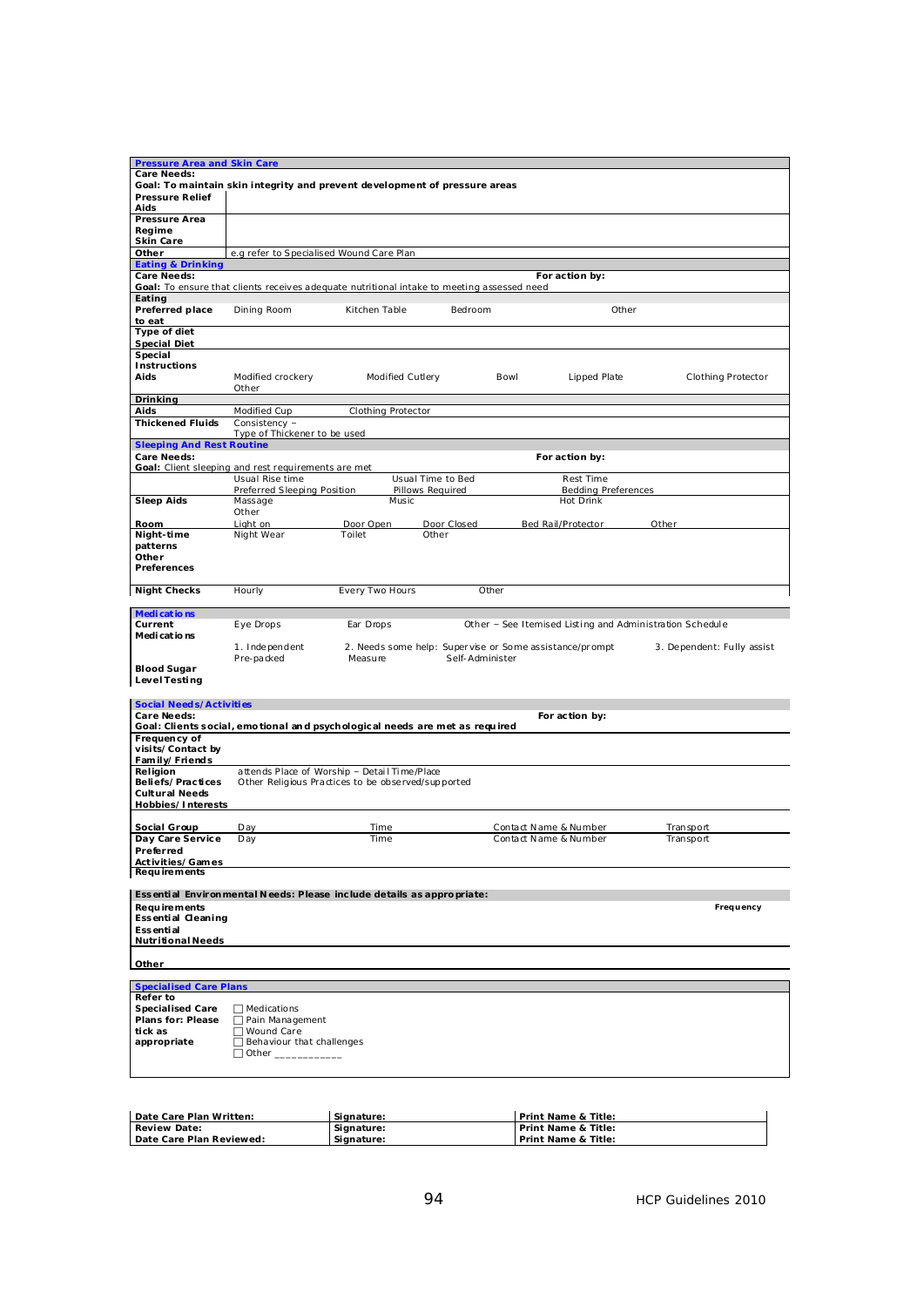# **Appendix VII Accounting for Home Care Packages**

Each LHO is responsible for accounting for both funding and expenditure in respect of Home Care Packages. There is an absolute requirement to be able to report to the DoHC on where and how funding has been allocated and spent. In this respect each former Health Board management accounts department has been advised to ensure that arrangements are in place to facilitate this. However it is also incumbent on each LHO to ensure that the coding structures in place are properly utilised at service level to achieve full transparency on this funding is achieved.

To achieve this visibility on HCP funding and consequent spend the following must be in place for each LHO;

- A separate cost-centre set up for each LHO called *'Home Care Packages'*
- All funding provided for HCP's identified and allocated to this cost-centre in each LHO across Income, Pay and Non-Pay headings
- Staff employed or part employed in HCP services to be appropriately charged to the HCP cost-centre. In recognising that different payroll systems operate in different this charging can either be by way of direct coding, cost-distribution or split costing.
- For simplicity where a WTE portion is allocated to HCP's in an LHO but the work is carried partially by all of a team it will suffice to charge that WTE portion of one (or more if necessary) designated staff member to HCP's
- Where staff occupy positions which were originally approved under HCP's they must not be charged to the HCP unless they are working in this service
- Where it is not possible to code certain payroll costs directly, monthly or quarterly journal adjustments should be entered which charge the portion of staff time spend on HCP's. This may be particularly relevant to directly employed Home Helps and the activity collected for data-set reporting should be useful as a basis for the journals
- All contracted out services to HCP providers and cash allowances where used, should be coded to the HCP cost-centre
- Any other direct costs such as aids/appliances, telephone, travel/subs, offices expenses, rent, heat/power/light etc to be coded to the new cost-centre or manually journalled each month/quarterly if necessary
- A journal adjustment should be entered to charge costs identified from  $1<sup>st</sup>$ January to the date where this arrangement was not in place at the beginning of the year.

The local Management Accountant's office will advise on any queries in respect of the above.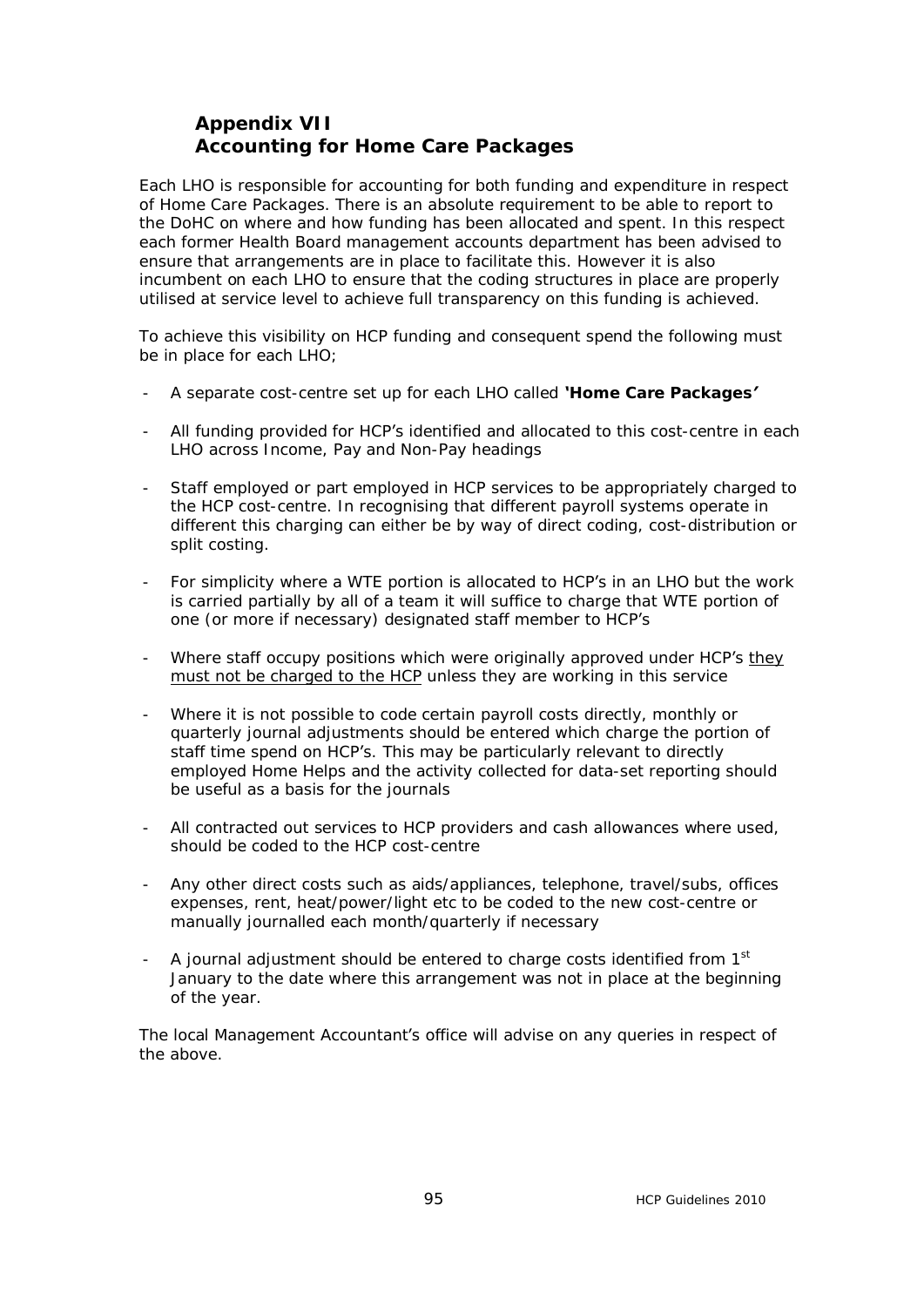# **Appendix VIII**

# **Monitoring Information to be available when ICT System is implemented across the system**

The information available to incorporate in the reports will include:

- 1. For all receiving home care services, no. of clients:
	- 1.1 at the start of the reporting period
	- 1.2 commenced dur ing the reporting period
	- 1.3 ceased during the reporting period
	- 1.4 at the end of the r eporting period
	- 1.5 benefiting $4$  during the reporting period
- 2. For each age group<sup>5</sup>, no. of clients:
	- 2.1 at the start of the reporting period
	- 2.2 commenced dur ing the reporting period
	- 2.3 ceased during the reporting period
	- 2.4 at the end of the r eporting period
	- 2.5 benefiting during the reporting period
- 3. For each home care service component (including direct home help, indirect private home help, indirect voluntary home help, respite care, nursing and therapy services)<sup>6</sup>, no. of clients:
	- 3.1 at the start of the reporting period
	- 3.2 commenced dur ing the reporting period
	- 3.3 ceased during the reporting period
	- 3.4 at the end of the r eporting period
	- 3.5 benefiting during the reporting period
- 4. For each client care group<sup>7</sup>, no. of clients:
	- 4.1 at the start of the reporting period
	- 4.2 commenced dur ing the reporting period
	- 4.3 ceased during the reporting period
	- 4.4 at the end of the r eporting period
	- 4.5 benefiting during the reporting period
- 5. For all receiving home care services:
	- 5.1 Average, min, max and total weekly  $cost^8$
	- 5.2 Average, min, max and total weekly time<sup>9</sup> provided

 $\overline{a}$ 

<sup>&</sup>lt;sup>4</sup> Receiving a HCP at any time during the reporting period  $\frac{5}{5}$  A so groups have to be agreed. Examples: under  $65, 65, 8$ 

Age groups have to be agreed. Examples: under 65, 65-80, over 80.

<sup>&</sup>lt;sup>6</sup> Granularity has yet to be agreed.

<sup>&</sup>lt;sup>7</sup> Client care groups will include older people services, disability services, mental health services, children and family services and other services.

<sup>&</sup>lt;sup>8</sup> Costs will be based on a configurable cost per hour for each service component, plus the cost of aids  $\&$ appliances and any cash grant provided.

<sup>&</sup>lt;sup>9</sup> Time may be measured in hours or WTEs.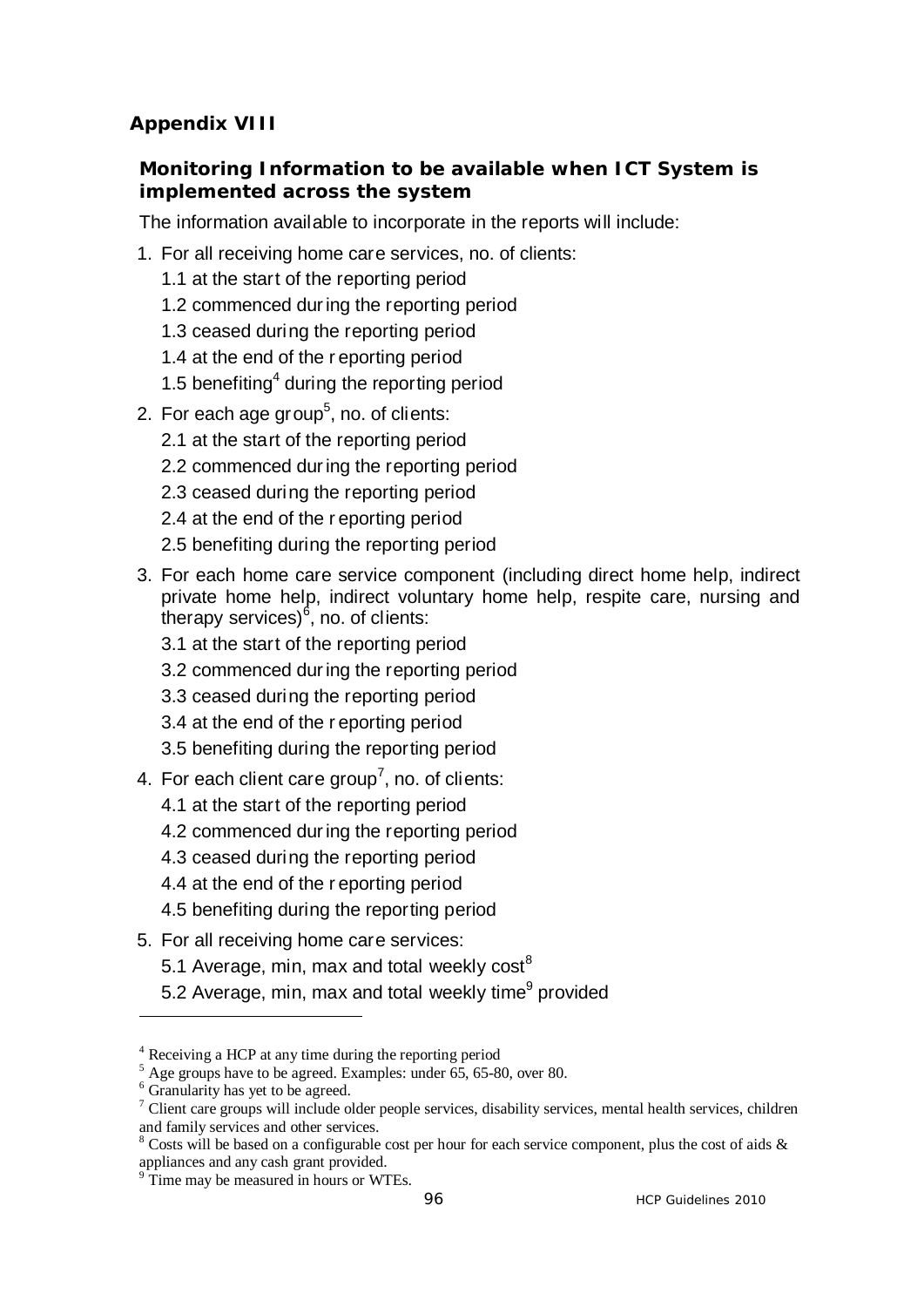- 5.3 Average, min and max duration $10$  of the home care service
- 6. For each home care service classification $11$ :
	- 6.1 Average, min, max and total weekly cost
	- 6.2 Average, min, max and total weekly time provided
	- 6.3 Average, min and max duration
- 7. For each home care service component:
	- 7.1 Average, min, max and total weekly cost
	- 7.2 Average, min, max and total weekly time provided
	- 7.3 Average, min, max and total weekly time of mainstream services provided
	- 7.4 Average, min, max and total weekly time of additional services provided
	- 7.5 Average, min and max duration
- 8. For each care group:
	- 8.1 Average, min, max and total weekly cost
	- 8.2 Average, min, max and total weekly time provided
	- 8.3 Average, min and max duration

# 9. For aids and appliances:

- 9.1 Average, min, max and total weekly cost
- 10. For all applications, no. of clients:
	- 10.1 making an application
	- 10.2 who are eligible for the service
	- 10.3 who are assessed as requiring home care services
	- 10.4 from each referral source
	- 10.5 for each referral reason
- 11. For all who are assessed as requiring a home care services, no. of clients:
	- 11.1 by gender
	- 11.2 by age group
	- 11.3 by marital status
	- 11.4 by carer profile<sup>12</sup>
	- 11.5 by number of dependency fact ors
	- 11.6 by duration group<sup>13</sup>
	- 11.7 by cost group
- 12. For all who are assessed as requiring home care services:
	- 12.1 Average, min and max time from referral letter to decision letter<sup>14</sup>
- 13. For all who have been assessed and are wai ting for home care services: 13.1 Average, min, max and total weekly cost for recommended ser vices

 $\overline{a}$ 

 $10$  Duration is measured in weeks.<br> $11$  HCP classifications have to be agreed. Examples: Short term, long-term.

<sup>&</sup>lt;sup>12</sup> Carer profiles have to be agreed. Examples: Cared for by partner, by family, by friend/neighbour.<br><sup>13</sup> Duration groups have to be agreed. Examples: 0-4 weeks, 5-10 weeks, over 10 weeks.<br><sup>14</sup> The decision letter indic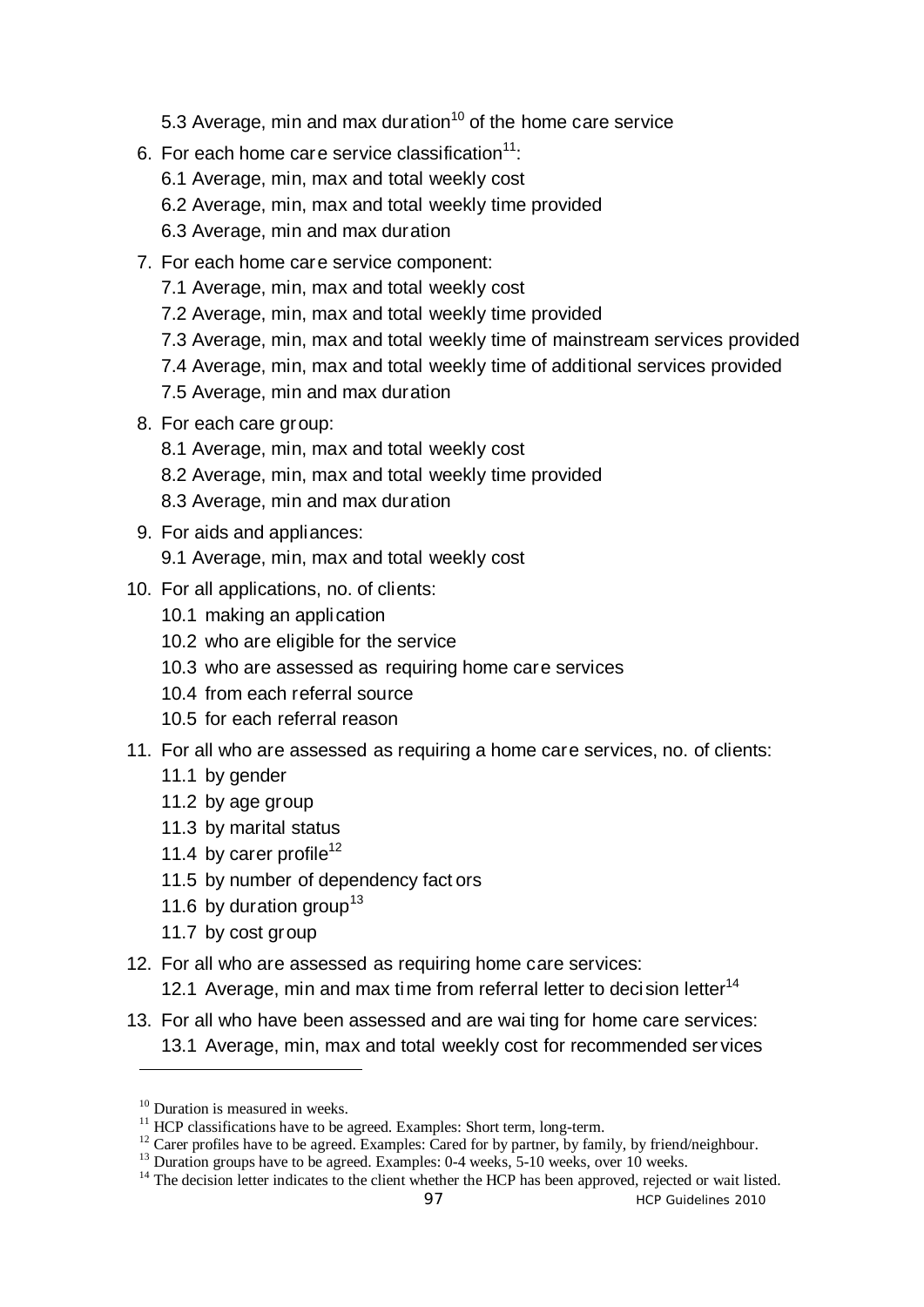- 13.2 Average, min, max and total weekly time for recommended ser vices
- 14. For all receiving home care services, no. of reviews:
	- 14.1 planned (due)
	- 14.2 overdue

 $\overline{a}$ 

- 14.3 completed
- 14.4 by review outcome<sup>15</sup>
- 15. For all ceased home care services, no. of clients
	- 15.1 By cessation reason

<sup>&</sup>lt;sup>15</sup> Review outcome may include that the client has the same needs, increased needs, decreased needs or no needs.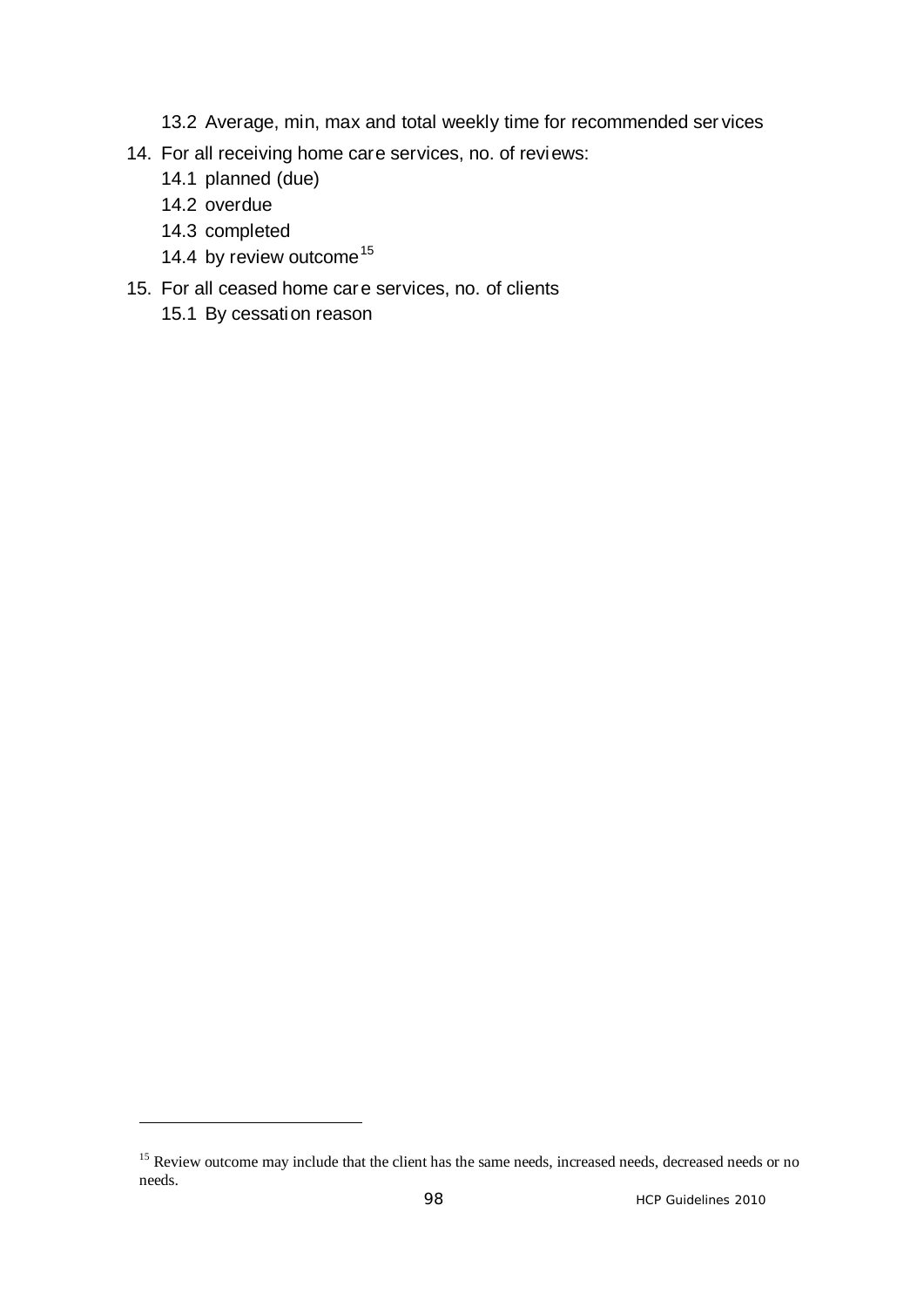#### **Appendix IX**

### **Monitoring Information which will be available prior to ICT System being implemented across the system**

#### v **Number of people in receipt of a HCP**

- Under 65 years By LHO area By Region **National**
- 65 years and over By LHO area By Region National
- v **Number of people in receipt of a HCP Cash Grant (this is a sub-set of previous heading. The numbers will be reducing as Cash Grants will no longer be approved under new Guidelines)**
	- Under 65 years By LHO area By Region National
	- 65 years and over By LHO area By Region **National**

#### v **Number of HCPs provided based on planning cost**

- Under 65 years By LHO area By Region National
- 65 years and over By LHO area By Region National

#### v **Number of new HCP recipients**

- Under 65 years By LHO area By Region **National**
- 65 years and over By LHO area By Region **National**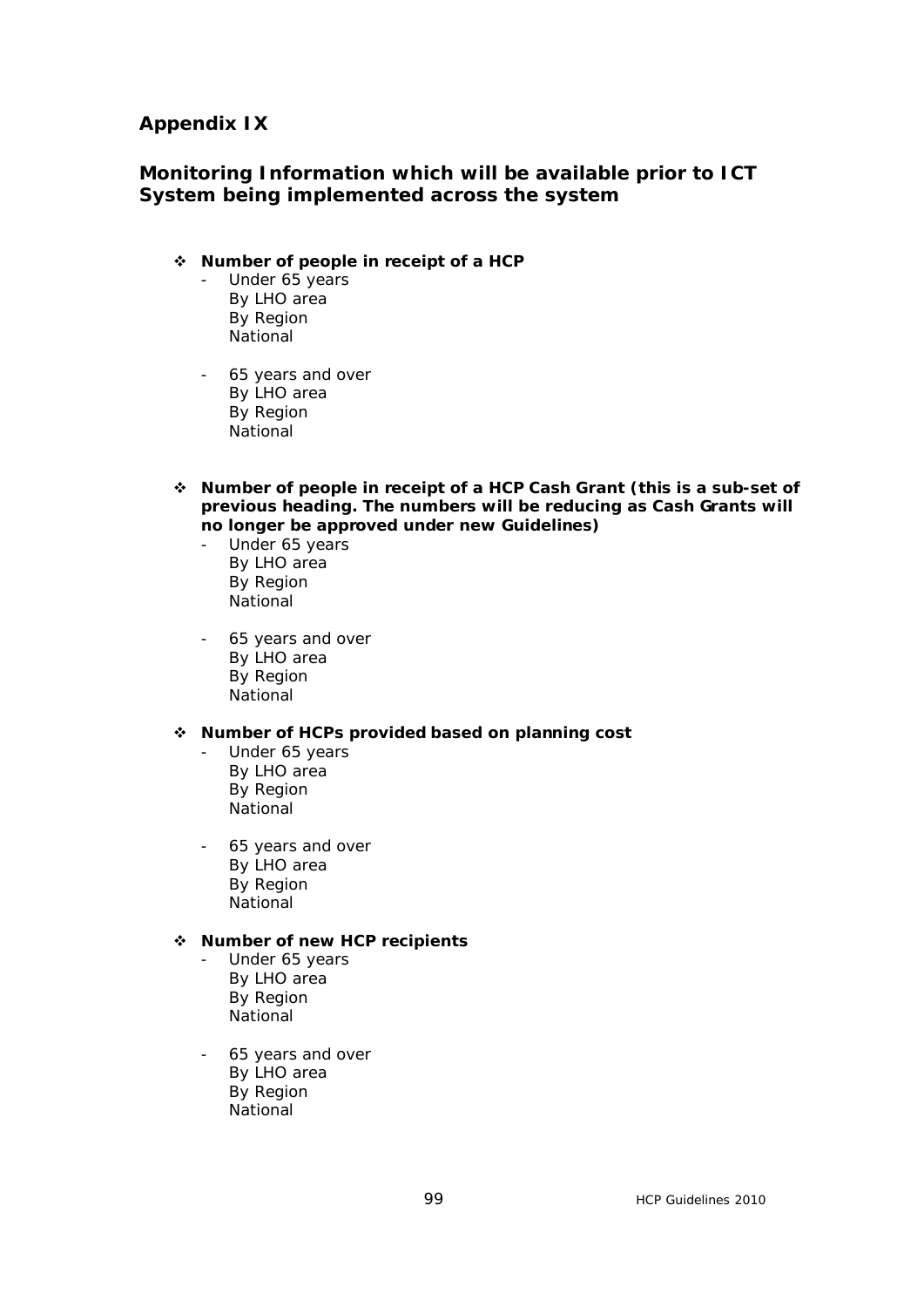### v **Expenditure on HCPs**

- By LHO area
- By Region
- National

#### v **Average weekly cost of HCPs**

- By LHO area
- By Region
- National
- **❖ Waiting Lists –** Data to be recorded, and frequency, will be agreed with CPCP if waiting lists emerge.